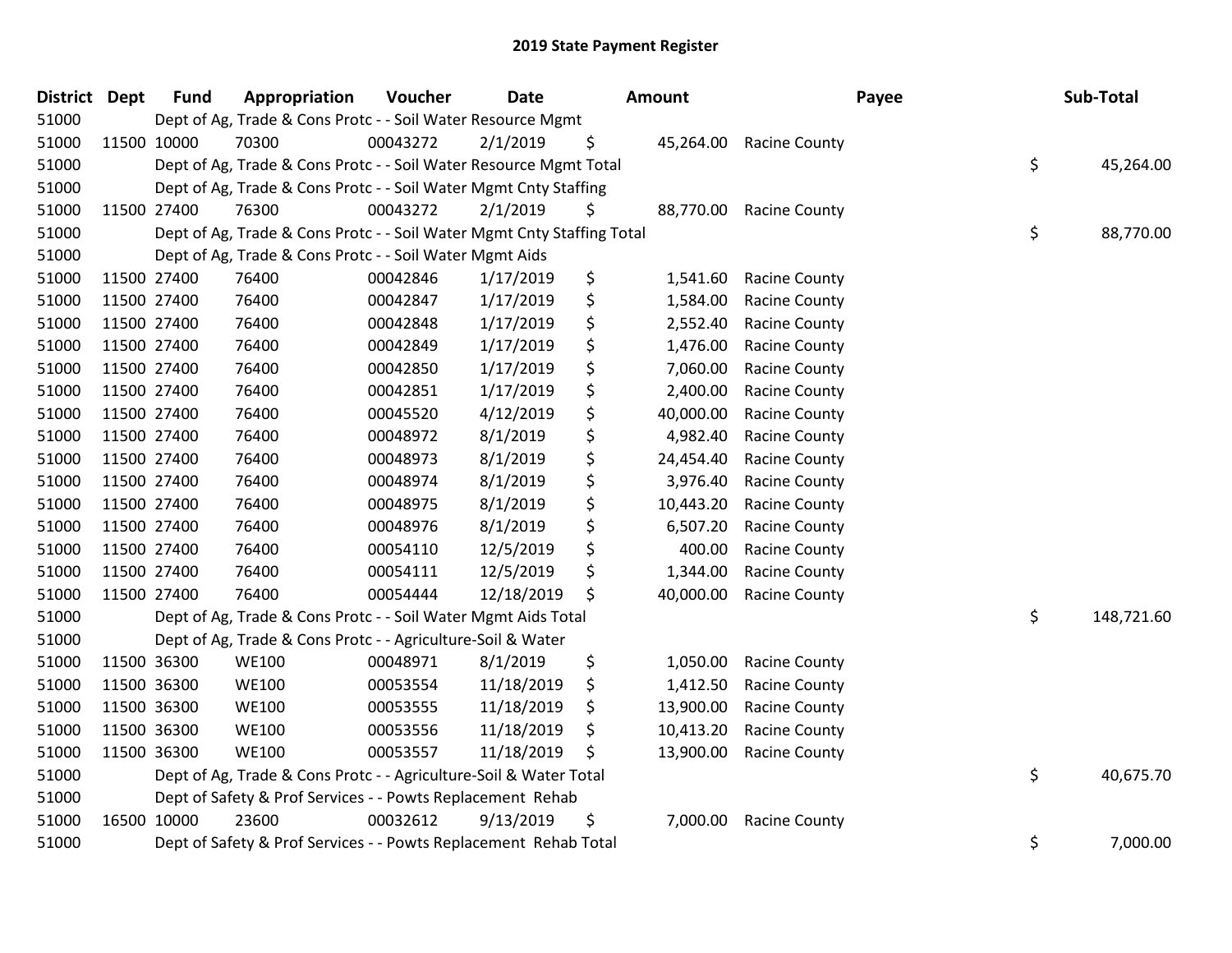| District | <b>Dept</b> | <b>Fund</b> | Appropriation                                                      | Voucher  | <b>Date</b> | Amount          |                      | Payee | Sub-Total       |
|----------|-------------|-------------|--------------------------------------------------------------------|----------|-------------|-----------------|----------------------|-------|-----------------|
| 51000    |             |             | Dept of Public Instruction - - Federal Aids, Local Aid             |          |             |                 |                      |       |                 |
| 51000    | 25500 10000 |             | 24100                                                              | 00156167 | 1/22/2019   | \$<br>4,736.94  | <b>Racine County</b> |       |                 |
| 51000    | 25500 10000 |             | 24100                                                              | 00161779 | 2/25/2019   | \$<br>5,079.76  | <b>Racine County</b> |       |                 |
| 51000    | 25500 10000 |             | 24100                                                              | 00164113 | 3/18/2019   | \$<br>4,036.96  | <b>Racine County</b> |       |                 |
| 51000    | 25500 10000 |             | 24100                                                              | 00169131 | 4/22/2019   | \$<br>3,780.44  | <b>Racine County</b> |       |                 |
| 51000    | 25500 10000 |             | 24100                                                              | 00173735 | 5/20/2019   | \$<br>4,452.96  | Racine County        |       |                 |
| 51000    | 25500 10000 |             | 24100                                                              | 00178365 | 6/17/2019   | \$<br>6,401.09  | Racine County        |       |                 |
| 51000    | 25500 10000 |             | 24100                                                              | 00186016 | 7/22/2019   | \$<br>6,653.50  | <b>Racine County</b> |       |                 |
| 51000    | 25500 10000 |             | 24100                                                              | 00189673 | 8/26/2019   | \$<br>5,940.80  | Racine County        |       |                 |
| 51000    | 25500 10000 |             | 24100                                                              | 00193285 | 9/16/2019   | \$<br>5,401.70  | <b>Racine County</b> |       |                 |
| 51000    | 25500 10000 |             | 24100                                                              | 00196025 | 10/15/2019  | \$<br>4,918.90  | <b>Racine County</b> |       |                 |
| 51000    | 25500 10000 |             | 24100                                                              | 00199368 | 11/18/2019  | \$<br>4,496.40  | <b>Racine County</b> |       |                 |
| 51000    | 25500 10000 |             | 24100                                                              | 00204462 | 12/16/2019  | \$<br>4,723.50  | <b>Racine County</b> |       |                 |
| 51000    |             |             | Dept of Public Instruction - - Federal Aids, Local Aid Total       |          |             |                 |                      |       | \$<br>60,622.95 |
| 51000    |             |             | Dept of Natural Resources - - GPO -Federal Funds                   |          |             |                 |                      |       |                 |
| 51000    |             | 37000 21200 | 38100                                                              | 00307388 | 3/27/2019   | \$<br>14,691.58 | <b>Racine County</b> |       |                 |
| 51000    |             |             | Dept of Natural Resources - - GPO -Federal Funds Total             |          |             |                 |                      |       | \$<br>14,691.58 |
| 51000    |             |             | Dept of Natural Resources - - Enf A - Boating Enforcement          |          |             |                 |                      |       |                 |
| 51000    | 37000 21200 |             | 55000                                                              | 00307388 | 3/27/2019   | \$<br>27,666.47 | <b>Racine County</b> |       |                 |
| 51000    |             |             | Dept of Natural Resources - - Enf A - Boating Enforcement Total    |          |             |                 |                      |       | \$<br>27,666.47 |
| 51000    |             |             | Dept of Natural Resources - - Wildlife Damage Claims & Abat        |          |             |                 |                      |       |                 |
| 51000    | 37000 21200 |             | 55300                                                              | 00310009 | 5/3/2019    | \$<br>2,781.54  | <b>Racine County</b> |       |                 |
| 51000    |             |             | Dept of Natural Resources - - Wildlife Damage Claims & Abat Total  |          |             |                 |                      |       | \$<br>2,781.54  |
| 51000    |             |             | Dept of Natural Resources - - Ra- Cnty Snow Trail & Area Aid       |          |             |                 |                      |       |                 |
| 51000    | 37000 21200 |             | 57400                                                              | 00368949 | 10/31/2019  | \$<br>55,230.00 | <b>Racine County</b> |       |                 |
| 51000    |             |             | Dept of Natural Resources - - Ra- Cnty Snow Trail & Area Aid Total |          |             |                 |                      |       | \$<br>55,230.00 |
| 51000    |             |             | Dept of Natural Resources - - GPO-Environmental Fund               |          |             |                 |                      |       |                 |
| 51000    |             | 37000 27400 | 46100                                                              | 00301676 | 3/5/2019    | \$<br>30.00     | <b>Racine County</b> |       |                 |
| 51000    | 37000 27400 |             | 46100                                                              | 00309915 | 4/5/2019    | \$<br>30.00     | <b>Racine County</b> |       |                 |
| 51000    |             |             | Dept of Natural Resources - - GPO-Environmental Fund Total         |          |             |                 |                      |       | \$<br>60.00     |
| 51000    |             |             | Dept of Natural Resources - - Land Acquisition                     |          |             |                 |                      |       |                 |
| 51000    |             | 37000 36300 | <b>TA100</b>                                                       | 00357863 | 9/17/2019   | \$<br>18.00     | <b>Racine County</b> |       |                 |
| 51000    |             |             | Dept of Natural Resources - - Land Acquisition Total               |          |             |                 |                      |       | \$<br>18.00     |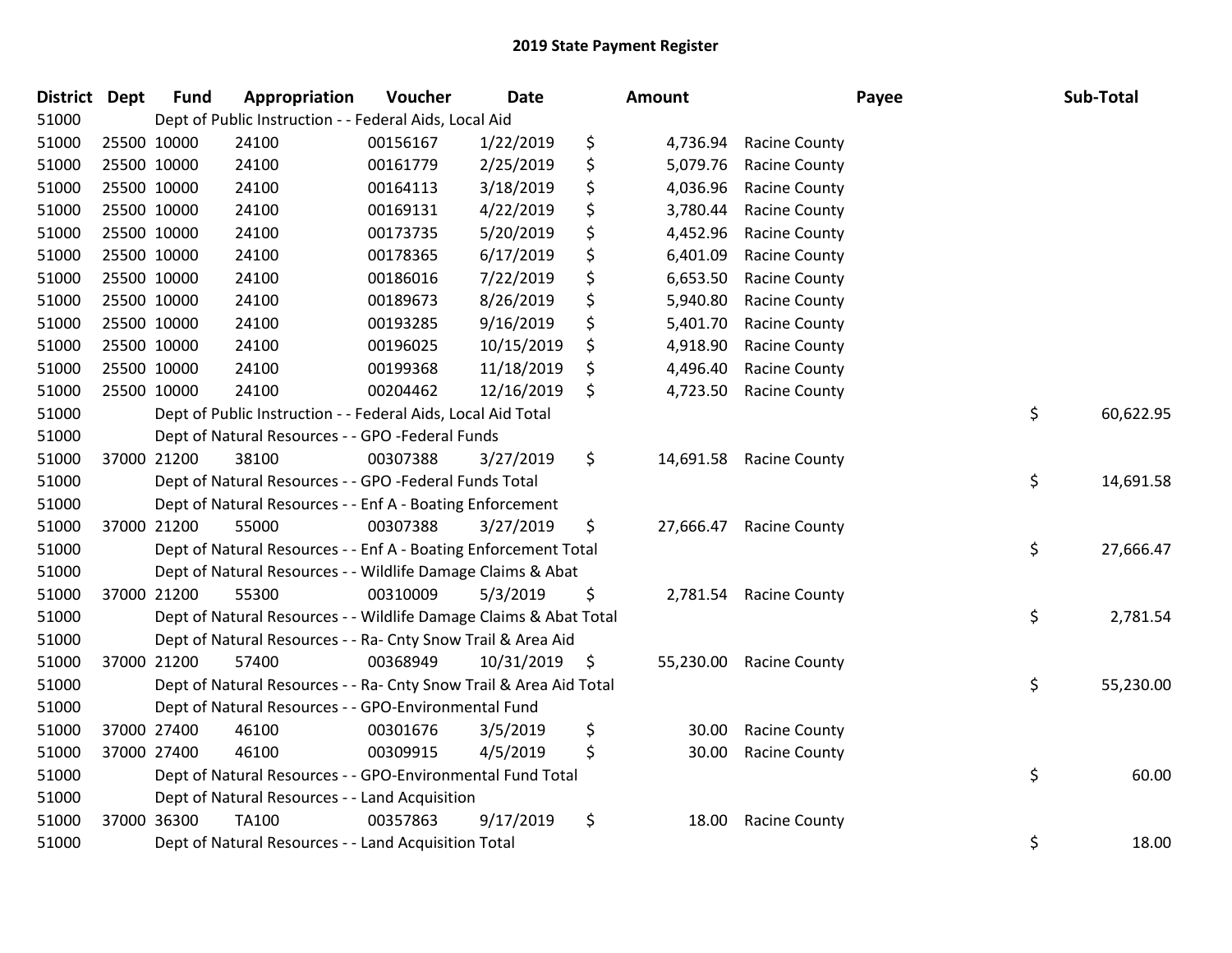| District Dept | <b>Fund</b> | Appropriation                                            | Voucher  | Date       | <b>Amount</b>    |                      | Payee | Sub-Total        |
|---------------|-------------|----------------------------------------------------------|----------|------------|------------------|----------------------|-------|------------------|
| 51000         |             | WI Dept of Transportation - - Eldly&Disa Co/Aid Sf       |          |            |                  |                      |       |                  |
| 51000         | 39500 21100 | 16800                                                    | 00340247 | 1/9/2019   | \$<br>480,176.00 | <b>Racine County</b> |       |                  |
| 51000         |             | WI Dept of Transportation - - Eldly&Disa Co/Aid Sf Total |          |            |                  |                      |       | \$<br>480,176.00 |
| 51000         |             | WI Dept of Transportation - - Eldly&Disa Aid Fd Fd       |          |            |                  |                      |       |                  |
| 51000         | 39500 21100 | 18300                                                    | 00348106 | 2/4/2019   | \$<br>20,651.16  | <b>Racine County</b> |       |                  |
| 51000         | 39500 21100 | 18300                                                    | 00418877 | 8/2/2019   | \$<br>11,141.63  | <b>Racine County</b> |       |                  |
| 51000         | 39500 21100 | 18300                                                    | 00425601 | 8/20/2019  | \$<br>13,164.46  | <b>Racine County</b> |       |                  |
| 51000         | 39500 21100 | 18300                                                    | 00461563 | 11/14/2019 | \$<br>21,523.55  | <b>Racine County</b> |       |                  |
| 51000         |             | WI Dept of Transportation - - Eldly&Disa Aid Fd Fd Total |          |            |                  |                      |       | \$<br>66,480.80  |
| 51000         |             | WI Dept of Transportation - - Hwy Sfty Loc Aid Ffd       |          |            |                  |                      |       |                  |
| 51000         | 39500 21100 | 18500                                                    | 00344435 | 1/22/2019  | \$<br>3,032.82   | <b>Racine County</b> |       |                  |
| 51000         | 39500 21100 | 18500                                                    | 00349284 | 2/5/2019   | \$<br>2,515.37   | <b>Racine County</b> |       |                  |
| 51000         | 39500 21100 | 18500                                                    | 00359834 | 3/12/2019  | \$<br>4,211.99   | <b>Racine County</b> |       |                  |
| 51000         | 39500 21100 | 18500                                                    | 00359835 | 3/12/2019  | \$<br>4,294.68   | <b>Racine County</b> |       |                  |
| 51000         | 39500 21100 | 18500                                                    | 00359840 | 3/12/2019  | \$<br>2,526.03   | Racine County        |       |                  |
| 51000         | 39500 21100 | 18500                                                    | 00362347 | 3/27/2019  | \$<br>1,063.54   | <b>Racine County</b> |       |                  |
| 51000         | 39500 21100 | 18500                                                    | 00362691 | 3/27/2019  | \$<br>3,668.16   | Racine County        |       |                  |
| 51000         | 39500 21100 | 18500                                                    | 00368848 | 4/5/2019   | \$<br>3,995.00   | <b>Racine County</b> |       |                  |
| 51000         | 39500 21100 | 18500                                                    | 00373514 | 4/19/2019  | \$<br>3,526.81   | <b>Racine County</b> |       |                  |
| 51000         | 39500 21100 | 18500                                                    | 00373519 | 4/19/2019  | \$<br>2,339.03   | <b>Racine County</b> |       |                  |
| 51000         | 39500 21100 | 18500                                                    | 00384918 | 5/22/2019  | \$<br>4,272.85   | <b>Racine County</b> |       |                  |
| 51000         | 39500 21100 | 18500                                                    | 00384920 | 5/22/2019  | \$<br>2,369.26   | <b>Racine County</b> |       |                  |
| 51000         | 39500 21100 | 18500                                                    | 00412900 | 7/18/2019  | \$<br>4,299.89   | Racine County        |       |                  |
| 51000         | 39500 21100 | 18500                                                    | 00412901 | 7/18/2019  | \$<br>6,050.81   | <b>Racine County</b> |       |                  |
| 51000         | 39500 21100 | 18500                                                    | 00412902 | 7/18/2019  | \$<br>3,121.14   | <b>Racine County</b> |       |                  |
| 51000         | 39500 21100 | 18500                                                    | 00428772 | 9/3/2019   | \$<br>4,303.60   | <b>Racine County</b> |       |                  |
| 51000         | 39500 21100 | 18500                                                    | 00428775 | 9/3/2019   | \$<br>4,858.77   | <b>Racine County</b> |       |                  |
| 51000         | 39500 21100 | 18500                                                    | 00428776 | 9/3/2019   | \$<br>3,355.52   | <b>Racine County</b> |       |                  |
| 51000         | 39500 21100 | 18500                                                    | 00428779 | 9/3/2019   | \$<br>12,578.63  | <b>Racine County</b> |       |                  |
| 51000         | 39500 21100 | 18500                                                    | 00428780 | 9/3/2019   | \$<br>8,555.37   | <b>Racine County</b> |       |                  |
| 51000         | 39500 21100 | 18500                                                    | 00429706 | 9/3/2019   | \$<br>3,889.30   | <b>Racine County</b> |       |                  |
| 51000         | 39500 21100 | 18500                                                    | 00450748 | 10/22/2019 | \$<br>6,354.81   | <b>Racine County</b> |       |                  |
| 51000         | 39500 21100 | 18500                                                    | 00450749 | 10/22/2019 | \$<br>7,897.51   | <b>Racine County</b> |       |                  |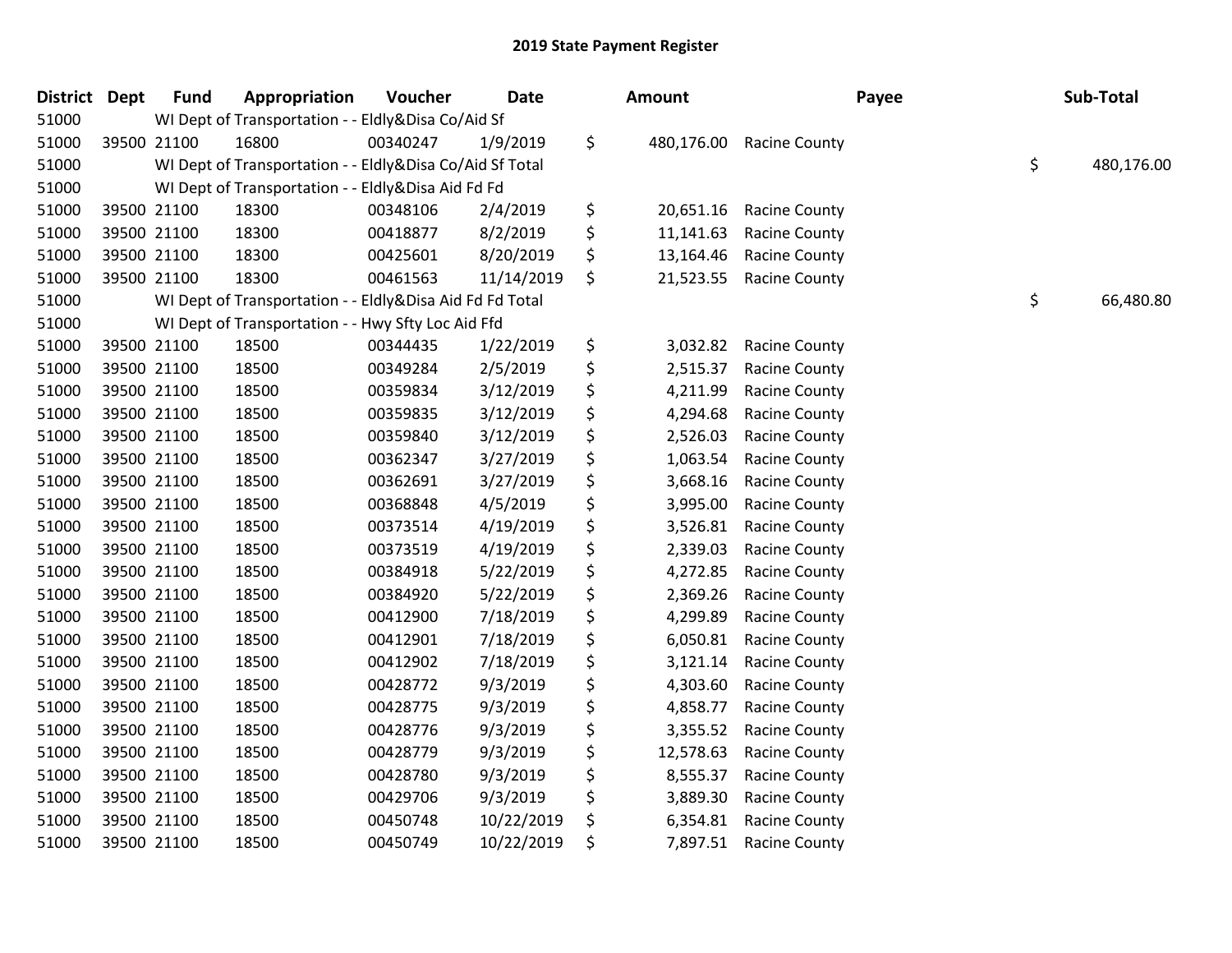| <b>District</b> | <b>Dept</b> | <b>Fund</b> | Appropriation                                            | Voucher  | <b>Date</b> | <b>Amount</b>      |                      | Payee | Sub-Total    |
|-----------------|-------------|-------------|----------------------------------------------------------|----------|-------------|--------------------|----------------------|-------|--------------|
| 51000           |             | 39500 21100 | 18500                                                    | 00450750 | 10/22/2019  | \$<br>4,485.74     | <b>Racine County</b> |       |              |
| 51000           |             | 39500 21100 | 18500                                                    | 00450751 | 10/22/2019  | \$<br>7,490.07     | <b>Racine County</b> |       |              |
| 51000           |             | 39500 21100 | 18500                                                    | 00451239 | 10/22/2019  | \$<br>20,076.69    | Racine County        |       |              |
| 51000           |             | 39500 21100 | 18500                                                    | 00451240 | 10/22/2019  | \$<br>1,860.74     | <b>Racine County</b> |       |              |
| 51000           |             |             | WI Dept of Transportation - - Hwy Sfty Loc Aid Ffd Total |          |             |                    |                      | \$    | 136,994.13   |
| 51000           |             |             | WI Dept of Transportation - - Trans Aids To Co.-Sf       |          |             |                    |                      |       |              |
| 51000           |             | 39500 21100 | 19000                                                    | 00335823 | 1/7/2019    | \$<br>679,150.95   | <b>Racine County</b> |       |              |
| 51000           |             | 39500 21100 | 19000                                                    | 00401148 | 7/1/2019    | \$<br>1,358,301.90 | <b>Racine County</b> |       |              |
| 51000           |             | 39500 21100 | 19000                                                    | 00443966 | 10/7/2019   | \$<br>679,150.96   | <b>Racine County</b> |       |              |
| 51000           |             |             | WI Dept of Transportation - - Trans Aids To Co.-Sf Total |          |             |                    |                      | \$    | 2,716,603.81 |
| 51000           |             |             | WI Dept of Transportation - - Loc Rd Imp Prg St Fd       |          |             |                    |                      |       |              |
| 51000           |             | 39500 21100 | 27800                                                    | 00352463 | 2/15/2019   | \$<br>176,570.02   | <b>Racine County</b> |       |              |
| 51000           |             | 39500 21100 | 27800                                                    | 00465335 | 11/29/2019  | \$<br>3,538.29     | <b>Racine County</b> |       |              |
| 51000           |             |             | WI Dept of Transportation - - Loc Rd Imp Prg St Fd Total |          |             |                    |                      | \$    | 180,108.31   |
| 51000           |             |             | WI Dept of Transportation - - St Hwy Rehab, Sf           |          |             |                    |                      |       |              |
| 51000           |             | 39500 21100 | 36300                                                    | 00356242 | 2/27/2019   | \$<br>3,931.85     | <b>Racine County</b> |       |              |
| 51000           |             | 39500 21100 | 36300                                                    | 00375899 | 4/26/2019   | \$<br>2,111.49     | <b>Racine County</b> |       |              |
| 51000           |             | 39500 21100 | 36300                                                    | 00381244 | 5/10/2019   | \$<br>460.13       | <b>Racine County</b> |       |              |
| 51000           |             | 39500 21100 | 36300                                                    | 00383396 | 6/5/2019    | \$<br>382.34       | <b>Racine County</b> |       |              |
| 51000           |             | 39500 21100 | 36300                                                    | 00390598 | 6/7/2019    | \$<br>117.84       | <b>Racine County</b> |       |              |
| 51000           |             | 39500 21100 | 36300                                                    | 00400437 | 6/27/2019   | \$<br>6,798.20     | Racine County        |       |              |
| 51000           |             | 39500 21100 | 36300                                                    | 00417659 | 7/31/2019   | \$<br>5,516.13     | <b>Racine County</b> |       |              |
| 51000           |             | 39500 21100 | 36300                                                    | 00429748 | 8/30/2019   | \$<br>1,208.35     | <b>Racine County</b> |       |              |
| 51000           |             | 39500 21100 | 36300                                                    | 00456421 | 11/4/2019   | \$<br>403.43       | <b>Racine County</b> |       |              |
| 51000           |             | 39500 21100 | 36300                                                    | 00461128 | 11/14/2019  | \$<br>84.00        | <b>Racine County</b> |       |              |
| 51000           |             | 39500 21100 | 36300                                                    | 00464792 | 11/25/2019  | \$<br>400.87       | Racine County        |       |              |
| 51000           |             | 39500 21100 | 36300                                                    | 00473279 | 12/20/2019  | \$<br>213.45       | <b>Racine County</b> |       |              |
| 51000           |             |             | WI Dept of Transportation - - St Hwy Rehab, Sf Total     |          |             |                    |                      | \$    | 21,628.08    |
| 51000           |             |             | WI Dept of Transportation - - Hwy Mgmt & Opers Sf        |          |             |                    |                      |       |              |
| 51000           |             | 39500 21100 | 36500                                                    | 00332581 | 1/3/2019    | \$<br>1,150.66     | <b>Racine County</b> |       |              |
| 51000           |             | 39500 21100 | 36500                                                    | 00340779 | 1/18/2019   | \$<br>1,245.03     | <b>Racine County</b> |       |              |
| 51000           |             | 39500 21100 | 36500                                                    | 00355801 | 3/14/2019   | \$<br>8,140.52     | <b>Racine County</b> |       |              |
| 51000           |             | 39500 21100 | 36500                                                    | 00368500 | 4/10/2019   | \$<br>646.31       | <b>Racine County</b> |       |              |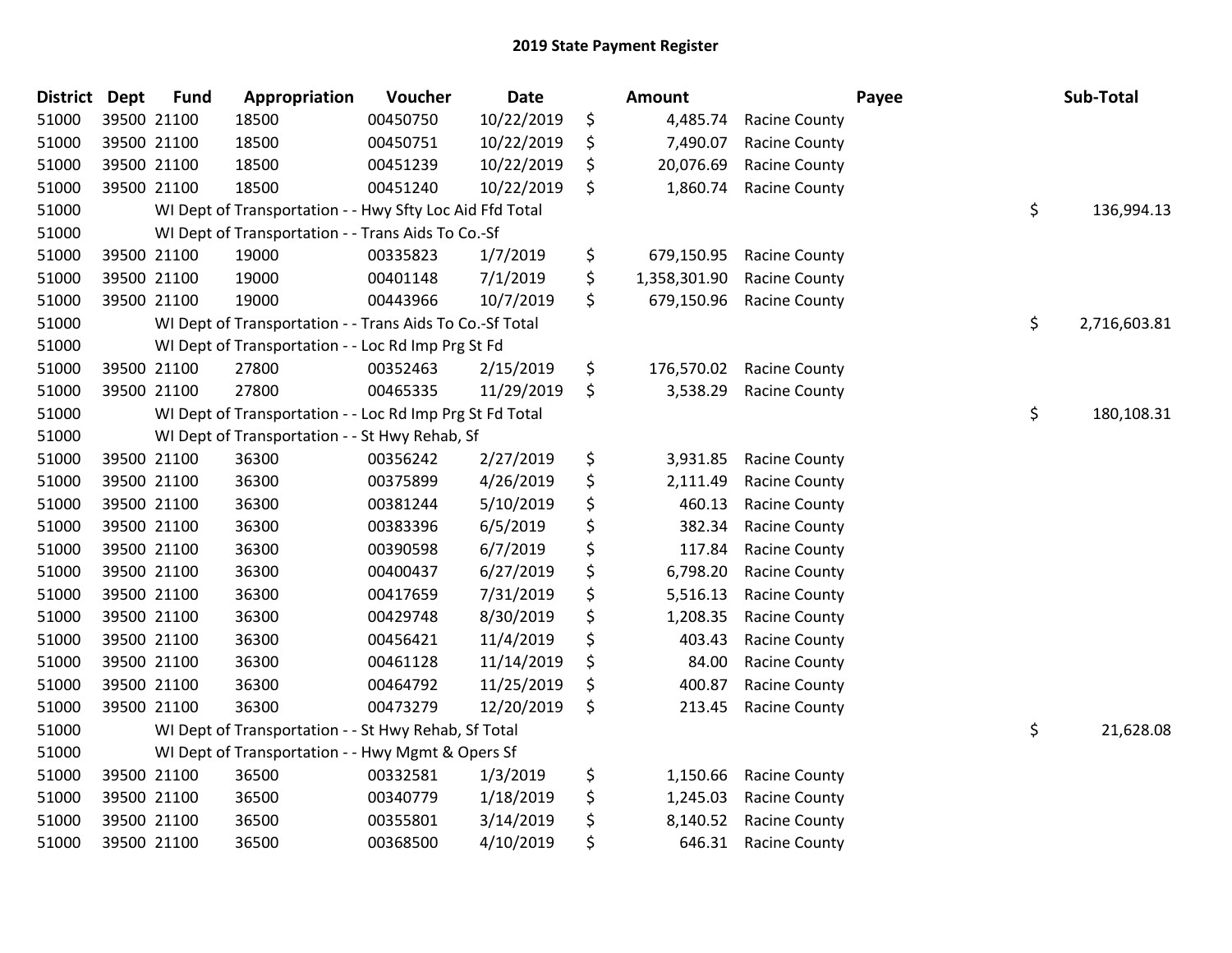| <b>District Dept</b> | <b>Fund</b> | Appropriation                                           | Voucher  | <b>Date</b> | Amount           |                      | Payee | Sub-Total       |
|----------------------|-------------|---------------------------------------------------------|----------|-------------|------------------|----------------------|-------|-----------------|
| 51000                | 39500 21100 | 36500                                                   | 00372021 | 5/2/2019    | \$<br>4,600.75   | <b>Racine County</b> |       |                 |
| 51000                | 39500 21100 | 36500                                                   | 00383396 | 6/5/2019    | \$<br>3,728.97   | Racine County        |       |                 |
| 51000                | 39500 21100 | 36500                                                   | 00390598 | 6/7/2019    | \$<br>1,026.00   | <b>Racine County</b> |       |                 |
| 51000                | 39500 21100 | 36500                                                   | 00411986 | 7/12/2019   | \$<br>1,026.00   | <b>Racine County</b> |       |                 |
| 51000                | 39500 21100 | 36500                                                   | 00420725 | 8/6/2019    | \$<br>1,026.00   | <b>Racine County</b> |       |                 |
| 51000                | 39500 21100 | 36500                                                   | 00434596 | 9/17/2019   | \$<br>1,528.17   | <b>Racine County</b> |       |                 |
| 51000                | 39500 21100 | 36500                                                   | 00450365 | 10/17/2019  | \$<br>1,026.00   | <b>Racine County</b> |       |                 |
| 51000                | 39500 21100 | 36500                                                   | 00466575 | 11/29/2019  | \$<br>2,877.16   | <b>Racine County</b> |       |                 |
| 51000                | 39500 21100 | 36500                                                   | 00475421 | 12/30/2019  | \$<br>2,203.82   | Racine County        |       |                 |
| 51000                |             | WI Dept of Transportation - - Hwy Mgmt & Opers Sf Total |          |             |                  |                      |       | \$<br>30,225.39 |
| 51000                |             | WI Dept of Transportation - - Routine Maint Sf          |          |             |                  |                      |       |                 |
| 51000                | 39500 21100 | 36800                                                   | 00332581 | 1/3/2019    | \$<br>193,542.71 | <b>Racine County</b> |       |                 |
| 51000                | 39500 21100 | 36800                                                   | 00340779 | 1/18/2019   | \$<br>282,613.32 | <b>Racine County</b> |       |                 |
| 51000                | 39500 21100 | 36800                                                   | 00355801 | 3/14/2019   | \$<br>232,210.03 | <b>Racine County</b> |       |                 |
| 51000                | 39500 21100 | 36800                                                   | 00361913 | 3/19/2019   | \$<br>142,677.58 | <b>Racine County</b> |       |                 |
| 51000                | 39500 21100 | 36800                                                   | 00368500 | 4/10/2019   | \$<br>560,872.71 | <b>Racine County</b> |       |                 |
| 51000                | 39500 21100 | 36800                                                   | 00372021 | 5/2/2019    | \$<br>552,015.55 | <b>Racine County</b> |       |                 |
| 51000                | 39500 21100 | 36800                                                   | 00383396 | 6/5/2019    | \$<br>240,529.10 | <b>Racine County</b> |       |                 |
| 51000                | 39500 21100 | 36800                                                   | 00390598 | 6/7/2019    | \$<br>302,030.54 | <b>Racine County</b> |       |                 |
| 51000                | 39500 21100 | 36800                                                   | 00411986 | 7/12/2019   | \$<br>200,128.97 | <b>Racine County</b> |       |                 |
| 51000                | 39500 21100 | 36800                                                   | 00420725 | 8/6/2019    | \$<br>234,764.27 | <b>Racine County</b> |       |                 |
| 51000                | 39500 21100 | 36800                                                   | 00434596 | 9/17/2019   | \$<br>231,971.61 | <b>Racine County</b> |       |                 |
| 51000                | 39500 21100 | 36800                                                   | 00434655 | 9/17/2019   | \$<br>108,227.47 | <b>Racine County</b> |       |                 |
| 51000                | 39500 21100 | 36800                                                   | 00434973 | 9/17/2019   | \$<br>1,243.32   | <b>Racine County</b> |       |                 |
| 51000                | 39500 21100 | 36800                                                   | 00435041 | 9/18/2019   | \$<br>141,559.22 | Racine County        |       |                 |
| 51000                | 39500 21100 | 36800                                                   | 00450365 | 10/17/2019  | \$<br>231,143.87 | <b>Racine County</b> |       |                 |
| 51000                | 39500 21100 | 36800                                                   | 00454094 | 10/28/2019  | \$<br>244,691.52 | <b>Racine County</b> |       |                 |
| 51000                | 39500 21100 | 36800                                                   | 00461526 | 11/14/2019  | \$<br>3,465.59   | <b>Racine County</b> |       |                 |
| 51000                | 39500 21100 | 36800                                                   | 00466575 | 11/29/2019  | \$<br>333,641.48 | <b>Racine County</b> |       |                 |
| 51000                | 39500 21100 | 36800                                                   | 00466616 | 11/29/2019  | \$<br>2,040.56   | <b>Racine County</b> |       |                 |
| 51000                | 39500 21100 | 36800                                                   | 00469520 | 12/10/2019  | \$<br>28,112.20  | <b>Racine County</b> |       |                 |
| 51000                | 39500 21100 | 36800                                                   | 00469522 | 12/10/2019  | \$<br>343.37     | <b>Racine County</b> |       |                 |
| 51000                | 39500 21100 | 36800                                                   | 00475421 | 12/30/2019  | \$<br>253,944.27 | <b>Racine County</b> |       |                 |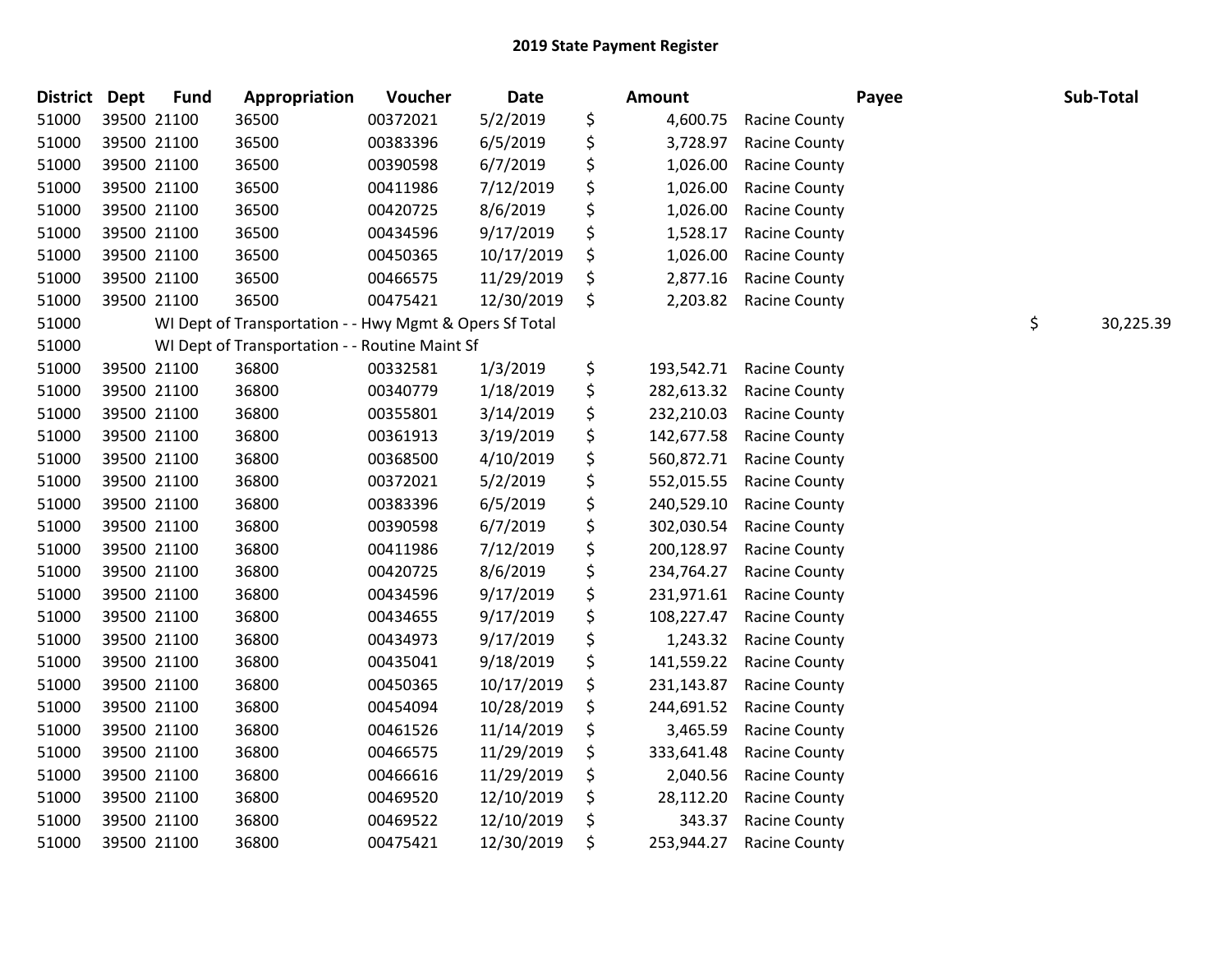| District Dept |             | <b>Fund</b> | Appropriation                                                  | Voucher  | <b>Date</b> | Amount          |                      | Payee | Sub-Total    |
|---------------|-------------|-------------|----------------------------------------------------------------|----------|-------------|-----------------|----------------------|-------|--------------|
| 51000         |             |             | WI Dept of Transportation - - Routine Maint Sf Total           |          |             |                 |                      | \$    | 4,521,769.26 |
| 51000         |             |             | WI Dept of Transportation - - Se Wi Frewy Mega Sf              |          |             |                 |                      |       |              |
| 51000         |             | 39500 21100 | 37400                                                          | 00356224 | 2/27/2019   | \$<br>13,755.37 | <b>Racine County</b> |       |              |
| 51000         |             | 39500 21100 | 37400                                                          | 00417661 | 7/31/2019   | \$<br>2,554.31  | <b>Racine County</b> |       |              |
| 51000         |             | 39500 21100 | 37400                                                          | 00429746 | 8/30/2019   | \$<br>35,836.70 | <b>Racine County</b> |       |              |
| 51000         |             | 39500 21100 | 37400                                                          | 00456422 | 11/4/2019   | \$<br>39,625.00 | <b>Racine County</b> |       |              |
| 51000         |             | 39500 21100 | 37400                                                          | 00464795 | 11/25/2019  | \$<br>35,008.11 | <b>Racine County</b> |       |              |
| 51000         |             | 39500 21100 | 37400                                                          | 00473274 | 12/20/2019  | \$<br>33,676.98 | <b>Racine County</b> |       |              |
| 51000         |             | 39500 21100 | 37400                                                          | 00473275 | 12/20/2019  | \$<br>32,389.05 | <b>Racine County</b> |       |              |
| 51000         |             |             | WI Dept of Transportation - - Se Wi Frewy Mega Sf Total        |          |             |                 |                      | \$    | 192,845.52   |
| 51000         |             |             | WI Dept of Transportation - - Routine Maint Ff                 |          |             |                 |                      |       |              |
| 51000         |             | 39500 21100 | 38000                                                          | 00383396 | 6/5/2019    | \$<br>578.53    | <b>Racine County</b> |       |              |
| 51000         |             | 39500 21100 | 38000                                                          | 00420725 | 8/6/2019    | \$<br>14,706.64 | <b>Racine County</b> |       |              |
| 51000         |             | 39500 21100 | 38000                                                          | 00434596 | 9/17/2019   | \$<br>7,870.93  | <b>Racine County</b> |       |              |
| 51000         |             | 39500 21100 | 38000                                                          | 00466575 | 11/29/2019  | \$<br>1,536.40  | <b>Racine County</b> |       |              |
| 51000         |             |             | WI Dept of Transportation - - Routine Maint Ff Total           |          |             |                 |                      | \$    | 24,692.50    |
| 51000         |             |             | Department of Corrections - - General Program Operations       |          |             |                 |                      |       |              |
| 51000         | 41000 10000 |             | 10100                                                          | 00321523 | 11/8/2019   | \$<br>73.00     | <b>Racine County</b> |       |              |
| 51000         | 41000 10000 |             | 10100                                                          | 00330330 | 12/26/2019  | \$<br>55.00     | <b>Racine County</b> |       |              |
| 51000         |             |             | Department of Corrections - - General Program Operations Total |          |             |                 |                      | \$    | 128.00       |
| 51000         |             |             | Department of Corrections - - Services For Community Correct   |          |             |                 |                      |       |              |
| 51000         |             | 41000 10000 | 10200                                                          | 00263390 | 1/29/2019   | \$<br>264.97    | <b>Racine County</b> |       |              |
| 51000         | 41000 10000 |             | 10200                                                          | 00268382 | 2/22/2019   | \$<br>264.97    | <b>Racine County</b> |       |              |
| 51000         | 41000 10000 |             | 10200                                                          | 00274689 | 3/21/2019   | \$<br>264.97    | <b>Racine County</b> |       |              |
| 51000         | 41000 10000 |             | 10200                                                          | 00281747 | 4/25/2019   | \$<br>264.97    | <b>Racine County</b> |       |              |
| 51000         |             | 41000 10000 | 10200                                                          | 00287815 | 5/28/2019   | \$<br>264.97    | <b>Racine County</b> |       |              |
| 51000         |             | 41000 10000 | 10200                                                          | 00297698 | 7/12/2019   | \$<br>264.97    | <b>Racine County</b> |       |              |
| 51000         | 41000 10000 |             | 10200                                                          | 00301273 | 7/30/2019   | \$<br>264.97    | <b>Racine County</b> |       |              |
| 51000         | 41000 10000 |             | 10200                                                          | 00306449 | 8/27/2019   | \$<br>267.61    | <b>Racine County</b> |       |              |
| 51000         | 41000 10000 |             | 10200                                                          | 00311454 | 9/26/2019   | \$<br>267.61    | <b>Racine County</b> |       |              |
| 51000         |             | 41000 10000 | 10200                                                          | 00318690 | 10/28/2019  | \$<br>267.61    | <b>Racine County</b> |       |              |
| 51000         |             | 41000 10000 | 10200                                                          | 00325896 | 11/27/2019  | \$<br>267.61    | <b>Racine County</b> |       |              |
| 51000         |             | 41000 10000 | 10200                                                          | 00331849 | 12/23/2019  | \$<br>267.61    | <b>Racine County</b> |       |              |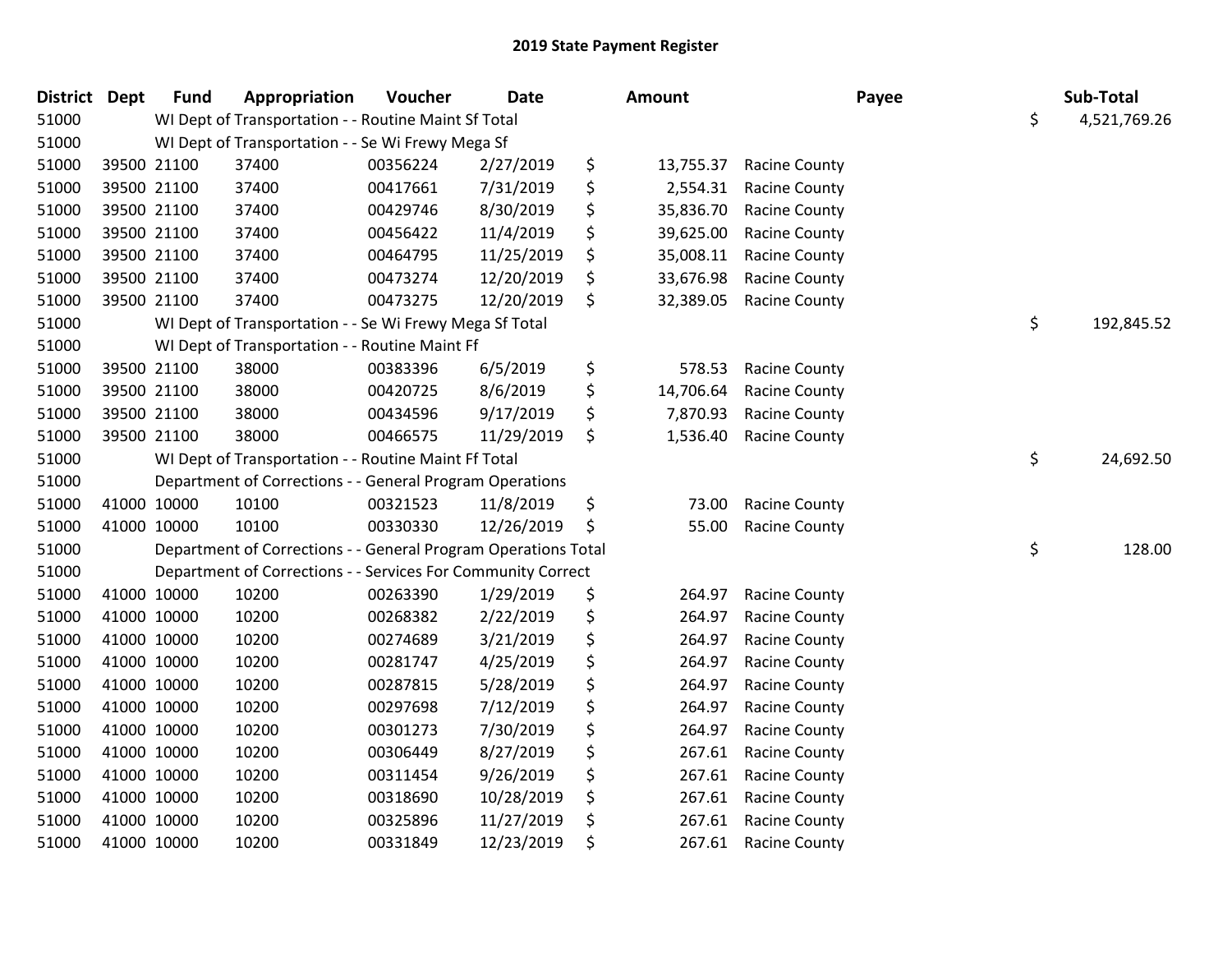| <b>District</b> | <b>Dept</b> | <b>Fund</b> | Appropriation                                                      | Voucher  | <b>Date</b> | Amount           |                      | Payee | Sub-Total       |
|-----------------|-------------|-------------|--------------------------------------------------------------------|----------|-------------|------------------|----------------------|-------|-----------------|
| 51000           |             |             | Department of Corrections - - Services For Community Correct Total |          |             |                  |                      |       | \$<br>3,192.84  |
| 51000           |             |             | Department of Corrections - - Services For Drunken Driving O       |          |             |                  |                      |       |                 |
| 51000           |             | 41000 10000 | 10300                                                              | 00269794 | 3/1/2019    | \$<br>275.00     | <b>Racine County</b> |       |                 |
| 51000           | 41000 10000 |             | 10300                                                              | 00271000 | 3/7/2019    | \$<br>250.00     | Racine County        |       |                 |
| 51000           | 41000 10000 |             | 10300                                                              | 00281872 | 4/26/2019   | \$<br>275.00     | <b>Racine County</b> |       |                 |
| 51000           |             | 41000 10000 | 10300                                                              | 00281918 | 4/26/2019   | \$<br>275.00     | <b>Racine County</b> |       |                 |
| 51000           |             | 41000 10000 | 10300                                                              | 00297322 | 7/15/2019   | \$<br>275.00     | Racine County        |       |                 |
| 51000           | 41000 10000 |             | 10300                                                              | 00319364 | 10/29/2019  | \$<br>275.00     | <b>Racine County</b> |       |                 |
| 51000           |             |             | Department of Corrections - - Services For Drunken Driving O Total |          |             |                  |                      |       | \$<br>1,625.00  |
| 51000           |             |             | Department of Corrections - - Institutional Repair And Maint       |          |             |                  |                      |       |                 |
| 51000           |             | 41000 10000 | 11000                                                              | 00262888 | 1/30/2019   | \$<br>795.40     | <b>Racine County</b> |       |                 |
| 51000           |             | 41000 10000 | 11000                                                              | 00266147 | 3/7/2019    | \$<br>2,203.66   | <b>Racine County</b> |       |                 |
| 51000           | 41000 10000 |             | 11000                                                              | 00278163 | 4/26/2019   | \$<br>3,527.85   | <b>Racine County</b> |       |                 |
| 51000           | 41000 10000 |             | 11000                                                              | 00280378 | 5/3/2019    | \$<br>1,636.40   | <b>Racine County</b> |       |                 |
| 51000           |             | 41000 10000 | 11000                                                              | 00329951 | 12/30/2019  | \$<br>2,236.48   | <b>Racine County</b> |       |                 |
| 51000           |             |             | Department of Corrections - - Institutional Repair And Maint Total |          |             |                  |                      |       | \$<br>10,399.79 |
| 51000           |             |             | Department of Corrections - - Purchased Services For Offende       |          |             |                  |                      |       |                 |
| 51000           |             | 41000 10000 | 11100                                                              | 00261498 | 1/18/2019   | \$<br>6,250.00   | <b>Racine County</b> |       |                 |
| 51000           | 41000 10000 |             | 11100                                                              | 00270993 | 3/6/2019    | \$<br>6,250.00   | <b>Racine County</b> |       |                 |
| 51000           | 41000 10000 |             | 11100                                                              | 00270995 | 3/6/2019    | \$<br>6,250.00   | Racine County        |       |                 |
| 51000           |             | 41000 10000 | 11100                                                              | 00281865 | 4/25/2019   | \$<br>6,250.00   | <b>Racine County</b> |       |                 |
| 51000           |             | 41000 10000 | 11100                                                              | 00286562 | 5/16/2019   | \$<br>6,250.00   | Racine County        |       |                 |
| 51000           | 41000 10000 |             | 11100                                                              | 00292235 | 6/13/2019   | \$<br>6,250.00   | <b>Racine County</b> |       |                 |
| 51000           | 41000 10000 |             | 11100                                                              | 00297236 | 7/9/2019    | \$<br>6,250.00   | <b>Racine County</b> |       |                 |
| 51000           | 41000 10000 |             | 11100                                                              | 00304109 | 8/15/2019   | \$<br>6,250.00   | <b>Racine County</b> |       |                 |
| 51000           |             | 41000 10000 | 11100                                                              | 00309121 | 9/9/2019    | \$<br>6,250.00   | <b>Racine County</b> |       |                 |
| 51000           |             | 41000 10000 | 11100                                                              | 00316688 | 10/15/2019  | \$<br>6,250.00   | <b>Racine County</b> |       |                 |
| 51000           |             | 41000 10000 | 11100                                                              | 00322855 | 11/12/2019  | \$<br>6,250.00   | <b>Racine County</b> |       |                 |
| 51000           |             |             | Department of Corrections - - Purchased Services For Offende Total |          |             |                  |                      |       | \$<br>68,750.00 |
| 51000           |             |             | Department of Corrections - - Corrections Contracts And Agre       |          |             |                  |                      |       |                 |
| 51000           |             | 41000 10000 | 11400                                                              | 00261219 | 1/18/2019   | \$<br>20,892.76  | <b>Racine County</b> |       |                 |
| 51000           |             | 41000 10000 | 11400                                                              | 00263852 | 1/30/2019   | \$<br>173,831.88 | <b>Racine County</b> |       |                 |
| 51000           |             | 41000 10000 | 11400                                                              | 00266666 | 2/15/2019   | \$<br>13,173.76  | <b>Racine County</b> |       |                 |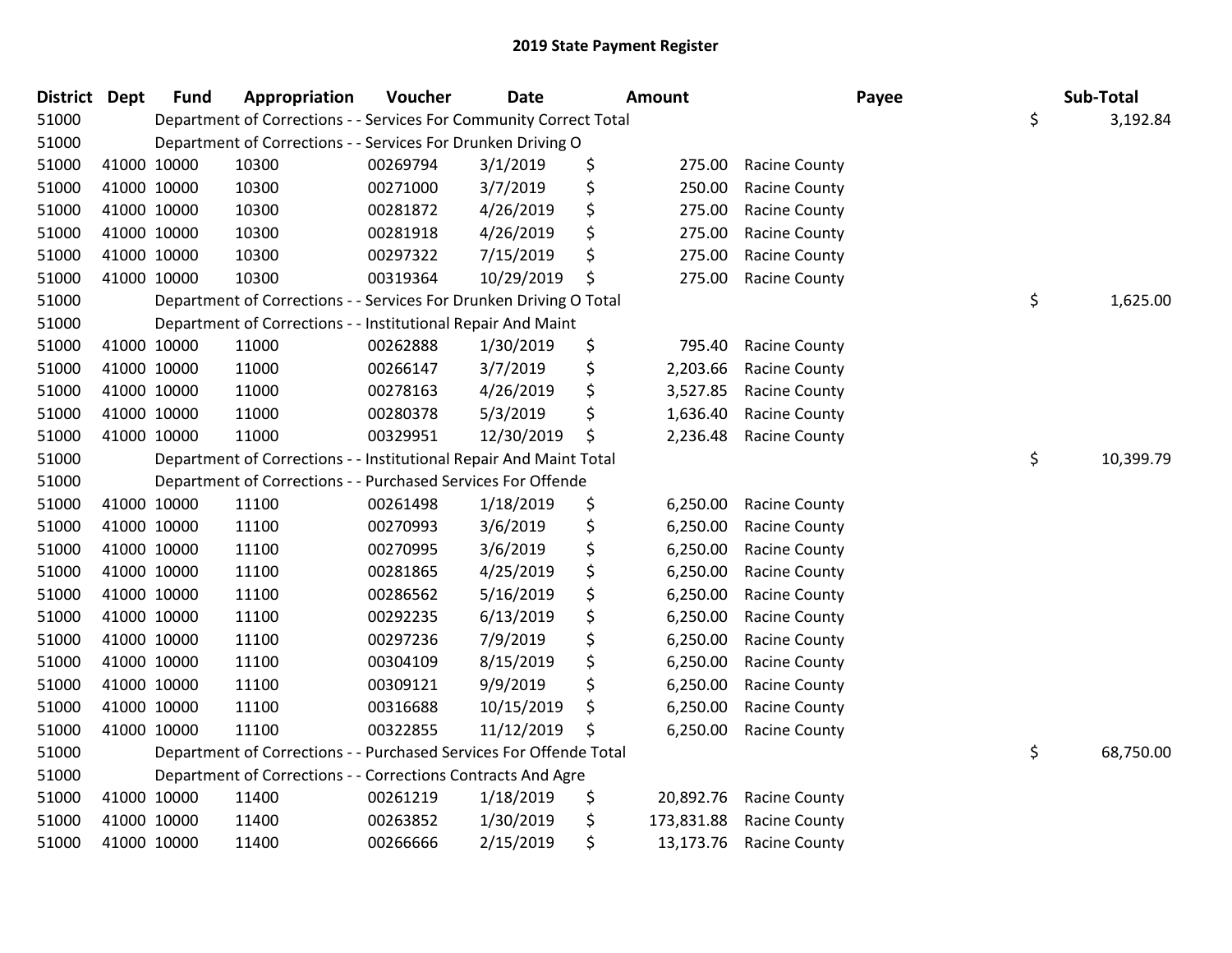| District Dept |             | <b>Fund</b> | Appropriation                                                                                                 | Voucher  | Date       | <b>Amount</b>      |                          | Payee | Sub-Total    |
|---------------|-------------|-------------|---------------------------------------------------------------------------------------------------------------|----------|------------|--------------------|--------------------------|-------|--------------|
| 51000         | 41000 10000 |             | 11400                                                                                                         | 00269991 | 3/1/2019   | \$<br>169,097.56   | <b>Racine County</b>     |       |              |
| 51000         | 41000 10000 |             | 11400                                                                                                         | 00271408 | 3/8/2019   | \$<br>30,515.78    | <b>Racine County</b>     |       |              |
| 51000         | 41000 10000 |             | 11400                                                                                                         | 00273662 | 4/10/2019  | \$<br>159,886.22   | <b>Racine County</b>     |       |              |
| 51000         | 41000 10000 |             | 11400                                                                                                         | 00277316 | 4/5/2019   | \$<br>44,255.60    | <b>Racine County</b>     |       |              |
| 51000         | 41000 10000 |             | 11400                                                                                                         | 00281629 | 5/13/2019  | \$<br>190,916.60   | <b>Racine County</b>     |       |              |
| 51000         | 41000 10000 |             | 11400                                                                                                         | 00286117 | 5/16/2019  | \$<br>44,204.14    | <b>Racine County</b>     |       |              |
| 51000         | 41000 10000 |             | 11400                                                                                                         | 00289488 | 6/5/2019   | \$<br>188,703.82   | <b>Racine County</b>     |       |              |
| 51000         | 41000 10000 |             | 11400                                                                                                         | 00292604 | 6/17/2019  | \$<br>37,720.18    | <b>Racine County</b>     |       |              |
| 51000         | 41000 10000 |             | 11400                                                                                                         | 00298601 | 7/18/2019  | \$<br>199,201.66   | Racine County            |       |              |
| 51000         | 41000 10000 |             | 11400                                                                                                         | 00298604 | 7/17/2019  | \$<br>193,438.14   | <b>Racine County</b>     |       |              |
| 51000         | 41000 10000 |             | 11400                                                                                                         | 00299243 | 7/17/2019  | \$<br>43,946.84    | <b>Racine County</b>     |       |              |
| 51000         | 41000 10000 |             | 11400                                                                                                         | 00306703 | 8/28/2019  | \$<br>40,447.56    | <b>Racine County</b>     |       |              |
| 51000         | 41000 10000 |             | 11400                                                                                                         | 00307452 | 8/30/2019  | \$<br>203,164.08   | <b>Racine County</b>     |       |              |
| 51000         | 41000 10000 |             | 11400                                                                                                         | 00312356 | 9/30/2019  | \$<br>26,913.58    | <b>Racine County</b>     |       |              |
| 51000         | 41000 10000 |             | 11400                                                                                                         | 00313945 | 10/1/2019  | \$<br>203,197.96   | Racine County            |       |              |
| 51000         | 41000 10000 |             | 11400                                                                                                         | 00317207 | 10/16/2019 | \$<br>22,488.02    | <b>Racine County</b>     |       |              |
| 51000         | 41000 10000 |             | 11400                                                                                                         | 00318775 | 11/1/2019  | \$<br>196,165.52   | <b>Racine County</b>     |       |              |
| 51000         | 41000 10000 |             | 11400                                                                                                         | 00321762 | 11/8/2019  | \$<br>23,157.00    | <b>Racine County</b>     |       |              |
| 51000         | 41000 10000 |             | 11400                                                                                                         | 00326230 | 11/26/2019 | \$<br>202,546.56   | Racine County            |       |              |
| 51000         | 41000 10000 |             | 11400                                                                                                         | 00330918 | 12/23/2019 | \$<br>202,958.24   | <b>Racine County</b>     |       |              |
| 51000         | 41000 10000 |             | 11400                                                                                                         | 00331270 | 12/23/2019 | \$<br>33,346.08    | <b>Racine County</b>     |       |              |
| 51000         |             |             | Department of Corrections - - Corrections Contracts And Agre Total                                            |          |            |                    |                          | \$    | 2,664,169.54 |
| 51000         |             |             | Department of Corrections - - Reimbursing Counties For Probation, Extended Supervision And Parole Holds       |          |            |                    |                          |       |              |
| 51000         | 41000 10000 |             | 11600                                                                                                         | 00320707 | 11/4/2019  | \$                 | 221,720.24 Racine County |       |              |
| 51000         |             |             | Department of Corrections - - Reimbursing Counties For Probation, Extended Supervision And Parole Holds Total |          |            |                    |                          | \$    | 221,720.24   |
| 51000         |             |             | Department of Corrections - - Probation, Parole And Extended                                                  |          |            |                    |                          |       |              |
| 51000         | 41000 10000 |             | 18700                                                                                                         | 00320707 | 11/4/2019  | \$<br>92,999.76    | <b>Racine County</b>     |       |              |
| 51000         |             |             | Department of Corrections - - Probation, Parole And Extended Total                                            |          |            |                    |                          | \$    | 92,999.76    |
| 51000         |             |             | Department of Health Services - - State/Federal Aids                                                          |          |            |                    |                          |       |              |
| 51000         | 43500 10000 |             | 00000                                                                                                         | 90906    | 1/2/2019   | \$<br>548,350.00   | <b>Racine County</b>     |       |              |
| 51000         | 43500 10000 |             | 00000                                                                                                         | 90907    | 2/1/2019   | \$<br>1,013,325.00 | <b>Racine County</b>     |       |              |
| 51000         | 43500 10000 |             | 00000                                                                                                         | 90909    | 3/1/2019   | \$<br>720,442.00   | <b>Racine County</b>     |       |              |
| 51000         | 43500 10000 |             | 00000                                                                                                         | 90910    | 4/1/2019   | \$<br>1,868,687.00 | <b>Racine County</b>     |       |              |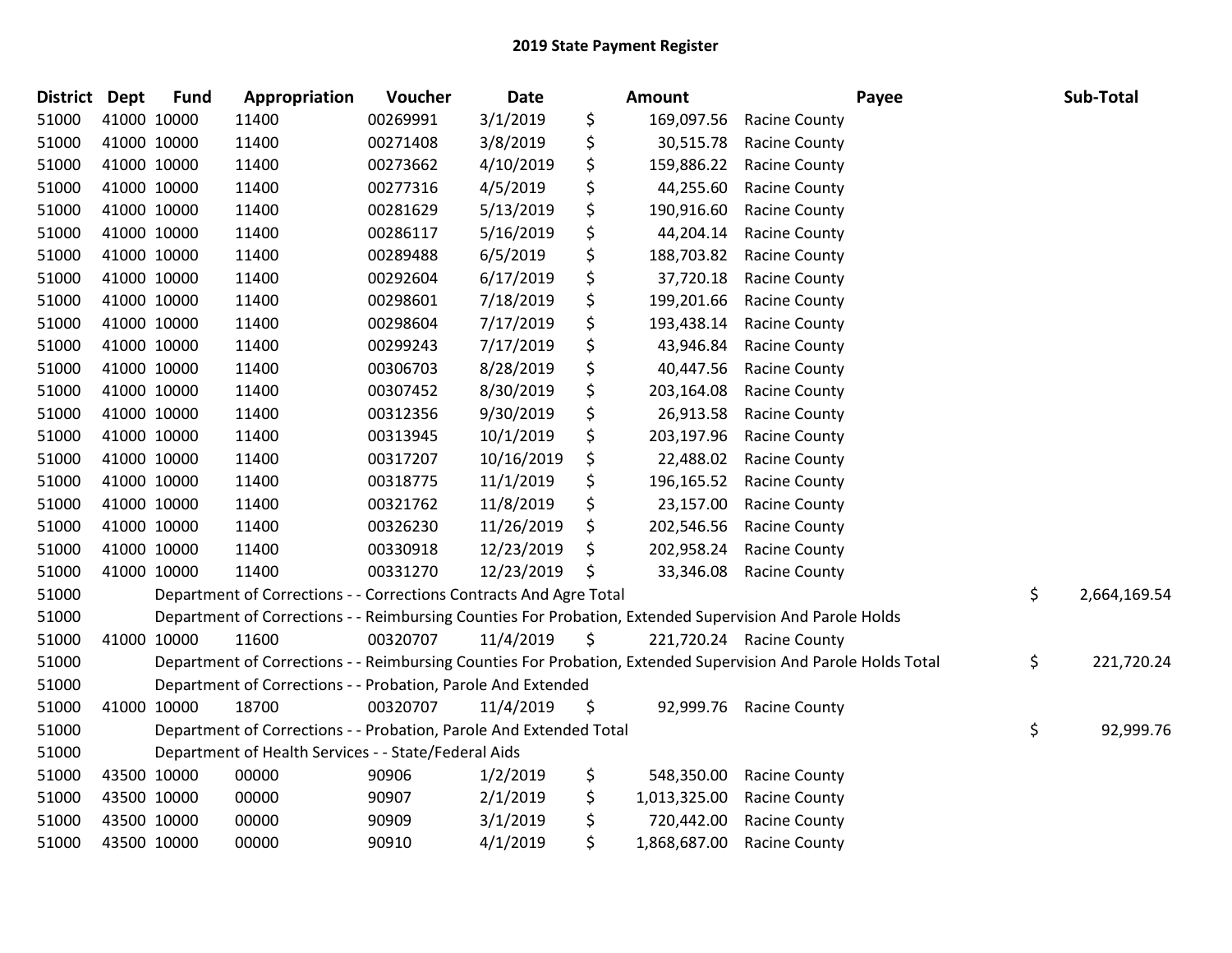| <b>District</b> | Dept        | <b>Fund</b> | Appropriation                                                      | Voucher  | Date       | Amount             |                      | Payee | Sub-Total           |
|-----------------|-------------|-------------|--------------------------------------------------------------------|----------|------------|--------------------|----------------------|-------|---------------------|
| 51000           | 43500 10000 |             | 00000                                                              | 90911    | 5/1/2019   | \$<br>855,222.00   | <b>Racine County</b> |       |                     |
| 51000           | 43500 10000 |             | 00000                                                              | 90913    | 6/3/2019   | \$<br>629,386.00   | <b>Racine County</b> |       |                     |
| 51000           | 43500 10000 |             | 00000                                                              | 90914    | 6/17/2019  | \$<br>10,122.00    | <b>Racine County</b> |       |                     |
| 51000           | 43500 10000 |             | 00000                                                              | 92000    | 7/1/2019   | \$<br>3,202,099.00 | Racine County        |       |                     |
| 51000           | 43500 10000 |             | 00000                                                              | 92001    | 8/1/2019   | \$<br>421,158.00   | Racine County        |       |                     |
| 51000           | 43500 10000 |             | 00000                                                              | 92002    | 9/3/2019   | \$<br>1,112,781.00 | Racine County        |       |                     |
| 51000           | 43500 10000 |             | 00000                                                              | 92003    | 10/1/2019  | \$<br>974,086.00   | <b>Racine County</b> |       |                     |
| 51000           | 43500 10000 |             | 00000                                                              | 92005    | 12/2/2019  | \$<br>4,336,690.00 | Racine County        |       |                     |
| 51000           |             |             | Department of Health Services - - State/Federal Aids Total         |          |            |                    |                      |       | \$<br>15,692,348.00 |
| 51000           |             |             | Department of Health Services - - General Program Operations       |          |            |                    |                      |       |                     |
| 51000           | 43500 10000 |             | 10100                                                              | 00259467 | 1/29/2019  | \$<br>86.00        | Racine County        |       |                     |
| 51000           |             |             | Department of Health Services - - General Program Operations Total |          |            |                    |                      |       | \$<br>86.00         |
| 51000           |             |             | Department of Health Services - - General Program Operations       |          |            |                    |                      |       |                     |
| 51000           | 43500 10000 |             | 40100                                                              | 00257368 | 1/16/2019  | \$<br>1.50         | <b>Racine County</b> |       |                     |
| 51000           | 43500 10000 |             | 40100                                                              | 00263315 | 2/13/2019  | \$<br>1.50         | Racine County        |       |                     |
| 51000           | 43500 10000 |             | 40100                                                              | 00265136 | 2/20/2019  | \$<br>1.50         | Racine County        |       |                     |
| 51000           | 43500 10000 |             | 40100                                                              | 00281035 | 5/1/2019   | \$<br>1.50         | Racine County        |       |                     |
| 51000           | 43500 10000 |             | 40100                                                              | 00281038 | 5/1/2019   | \$<br>1.50         | <b>Racine County</b> |       |                     |
| 51000           | 43500 10000 |             | 40100                                                              | 00284206 | 5/15/2019  | \$<br>1.50         | Racine County        |       |                     |
| 51000           | 43500 10000 |             | 40100                                                              | 00284217 | 5/15/2019  | \$<br>1.50         | Racine County        |       |                     |
| 51000           | 43500 10000 |             | 40100                                                              | 00287222 | 5/29/2019  | \$<br>1.50         | <b>Racine County</b> |       |                     |
| 51000           | 43500 10000 |             | 40100                                                              | 00288532 | 6/5/2019   | \$<br>1.50         | <b>Racine County</b> |       |                     |
| 51000           | 43500 10000 |             | 40100                                                              | 00290192 | 6/12/2019  | \$<br>1.50         | <b>Racine County</b> |       |                     |
| 51000           | 43500 10000 |             | 40100                                                              | 00290201 | 6/12/2019  | \$<br>1.50         | Racine County        |       |                     |
| 51000           | 43500 10000 |             | 40100                                                              | 00290215 | 6/12/2019  | \$<br>15.00        | <b>Racine County</b> |       |                     |
| 51000           | 43500 10000 |             | 40100                                                              | 00296631 | 7/10/2019  | \$<br>1.50         | Racine County        |       |                     |
| 51000           | 43500 10000 |             | 40100                                                              | 00296633 | 7/10/2019  | \$<br>1.50         | <b>Racine County</b> |       |                     |
| 51000           | 43500 10000 |             | 40100                                                              | 00300552 | 7/31/2019  | \$<br>1.50         | <b>Racine County</b> |       |                     |
| 51000           | 43500 10000 |             | 40100                                                              | 00302219 | 8/7/2019   | \$<br>1.50         | Racine County        |       |                     |
| 51000           | 43500 10000 |             | 40100                                                              | 00306321 | 8/28/2019  | \$<br>1.50         | Racine County        |       |                     |
| 51000           | 43500 10000 |             | 40100                                                              | 00309219 | 9/11/2019  | \$<br>1.50         | Racine County        |       |                     |
| 51000           | 43500 10000 |             | 40100                                                              | 00312760 | 9/25/2019  | \$<br>1.50         | <b>Racine County</b> |       |                     |
| 51000           | 43500 10000 |             | 40100                                                              | 00317492 | 10/16/2019 | \$<br>1.50         | <b>Racine County</b> |       |                     |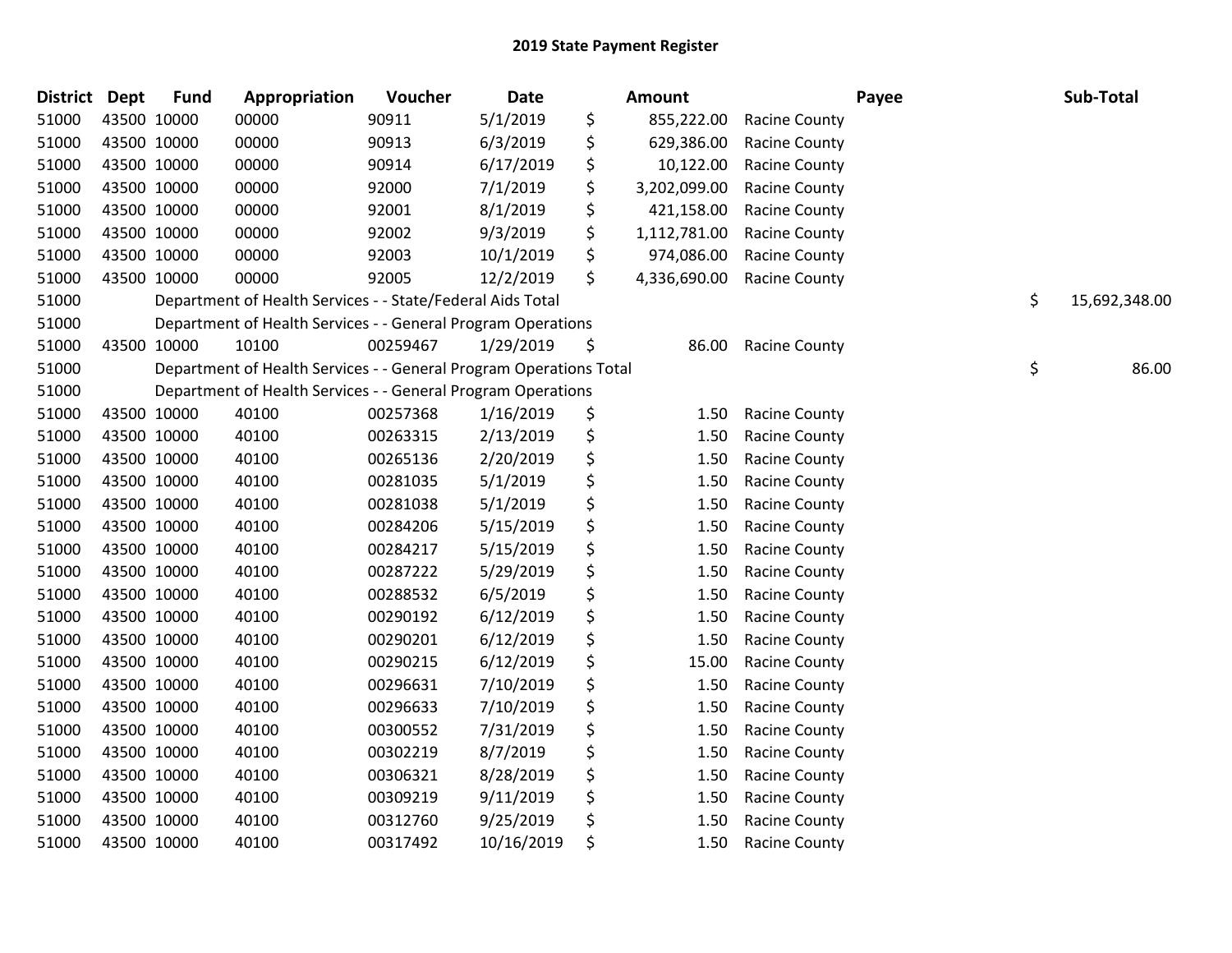| <b>District Dept</b> | <b>Fund</b> | Appropriation                                                          | Voucher  | <b>Date</b> | Amount         |                      | Payee | Sub-Total      |
|----------------------|-------------|------------------------------------------------------------------------|----------|-------------|----------------|----------------------|-------|----------------|
| 51000                | 43500 10000 | 40100                                                                  | 00319214 | 10/24/2019  | \$<br>1.50     | <b>Racine County</b> |       |                |
| 51000                |             | Department of Health Services - - General Program Operations Total     |          |             |                |                      |       | \$<br>45.00    |
| 51000                |             | Department of Health Services - - Medical Assistance State Admin       |          |             |                |                      |       |                |
| 51000                | 43500 10000 | 44000                                                                  | 00257368 | 1/16/2019   | \$<br>1.50     | <b>Racine County</b> |       |                |
| 51000                | 43500 10000 | 44000                                                                  | 00263315 | 2/13/2019   | \$<br>1.50     | <b>Racine County</b> |       |                |
| 51000                | 43500 10000 | 44000                                                                  | 00265136 | 2/20/2019   | \$<br>1.50     | <b>Racine County</b> |       |                |
| 51000                | 43500 10000 | 44000                                                                  | 00281035 | 5/1/2019    | \$<br>1.50     | <b>Racine County</b> |       |                |
| 51000                | 43500 10000 | 44000                                                                  | 00281038 | 5/1/2019    | \$<br>1.50     | <b>Racine County</b> |       |                |
| 51000                | 43500 10000 | 44000                                                                  | 00284206 | 5/15/2019   | \$<br>1.50     | <b>Racine County</b> |       |                |
| 51000                | 43500 10000 | 44000                                                                  | 00284217 | 5/15/2019   | \$<br>1.50     | <b>Racine County</b> |       |                |
| 51000                | 43500 10000 | 44000                                                                  | 00287222 | 5/29/2019   | \$<br>1.50     | <b>Racine County</b> |       |                |
| 51000                | 43500 10000 | 44000                                                                  | 00288532 | 6/5/2019    | \$<br>1.50     | <b>Racine County</b> |       |                |
| 51000                | 43500 10000 | 44000                                                                  | 00290192 | 6/12/2019   | \$<br>1.50     | <b>Racine County</b> |       |                |
| 51000                | 43500 10000 | 44000                                                                  | 00290201 | 6/12/2019   | \$<br>1.50     | <b>Racine County</b> |       |                |
| 51000                | 43500 10000 | 44000                                                                  | 00290215 | 6/12/2019   | \$<br>15.00    | <b>Racine County</b> |       |                |
| 51000                | 43500 10000 | 44000                                                                  | 00296631 | 7/10/2019   | \$<br>1.50     | <b>Racine County</b> |       |                |
| 51000                | 43500 10000 | 44000                                                                  | 00296633 | 7/10/2019   | \$<br>1.50     | <b>Racine County</b> |       |                |
| 51000                | 43500 10000 | 44000                                                                  | 00300552 | 7/31/2019   | \$<br>1.50     | <b>Racine County</b> |       |                |
| 51000                | 43500 10000 | 44000                                                                  | 00302219 | 8/7/2019    | \$<br>1.50     | <b>Racine County</b> |       |                |
| 51000                | 43500 10000 | 44000                                                                  | 00306321 | 8/28/2019   | \$<br>1.50     | <b>Racine County</b> |       |                |
| 51000                | 43500 10000 | 44000                                                                  | 00309219 | 9/11/2019   | \$<br>1.50     | <b>Racine County</b> |       |                |
| 51000                | 43500 10000 | 44000                                                                  | 00312760 | 9/25/2019   | \$<br>1.50     | <b>Racine County</b> |       |                |
| 51000                | 43500 10000 | 44000                                                                  | 00317492 | 10/16/2019  | \$<br>1.50     | <b>Racine County</b> |       |                |
| 51000                | 43500 10000 | 44000                                                                  | 00319214 | 10/24/2019  | \$<br>1.50     | <b>Racine County</b> |       |                |
| 51000                |             | Department of Health Services - - Medical Assistance State Admin Total |          |             |                |                      |       | \$<br>45.00    |
| 51000                |             | Department of Health Services - - D.D. Center Operations               |          |             |                |                      |       |                |
| 51000                | 43500 14500 | 22800                                                                  | 00279343 | 5/1/2019    | \$<br>1,987.45 | <b>Racine County</b> |       |                |
| 51000                |             | Department of Health Services - - D.D. Center Operations Total         |          |             |                |                      |       | \$<br>1,987.45 |
| 51000                |             | Dept of Children and Families - - Child Care Licens & Cert Activ       |          |             |                |                      |       |                |
| 51000                | 43700 10000 | 22100                                                                  | 00059259 | 8/16/2019   | \$<br>3.75     | <b>Racine County</b> |       |                |
| 51000                |             | Dept of Children and Families - - Child Care Licens & Cert Activ Total |          |             |                |                      |       | \$<br>3.75     |
| 51000                |             | Dept of Children and Families - - Fees For Administrative Servic       |          |             |                |                      |       |                |
| 51000                | 43700 10000 | 23100                                                                  | 00049877 | 2/5/2019    | \$<br>50.00    | <b>Racine County</b> |       |                |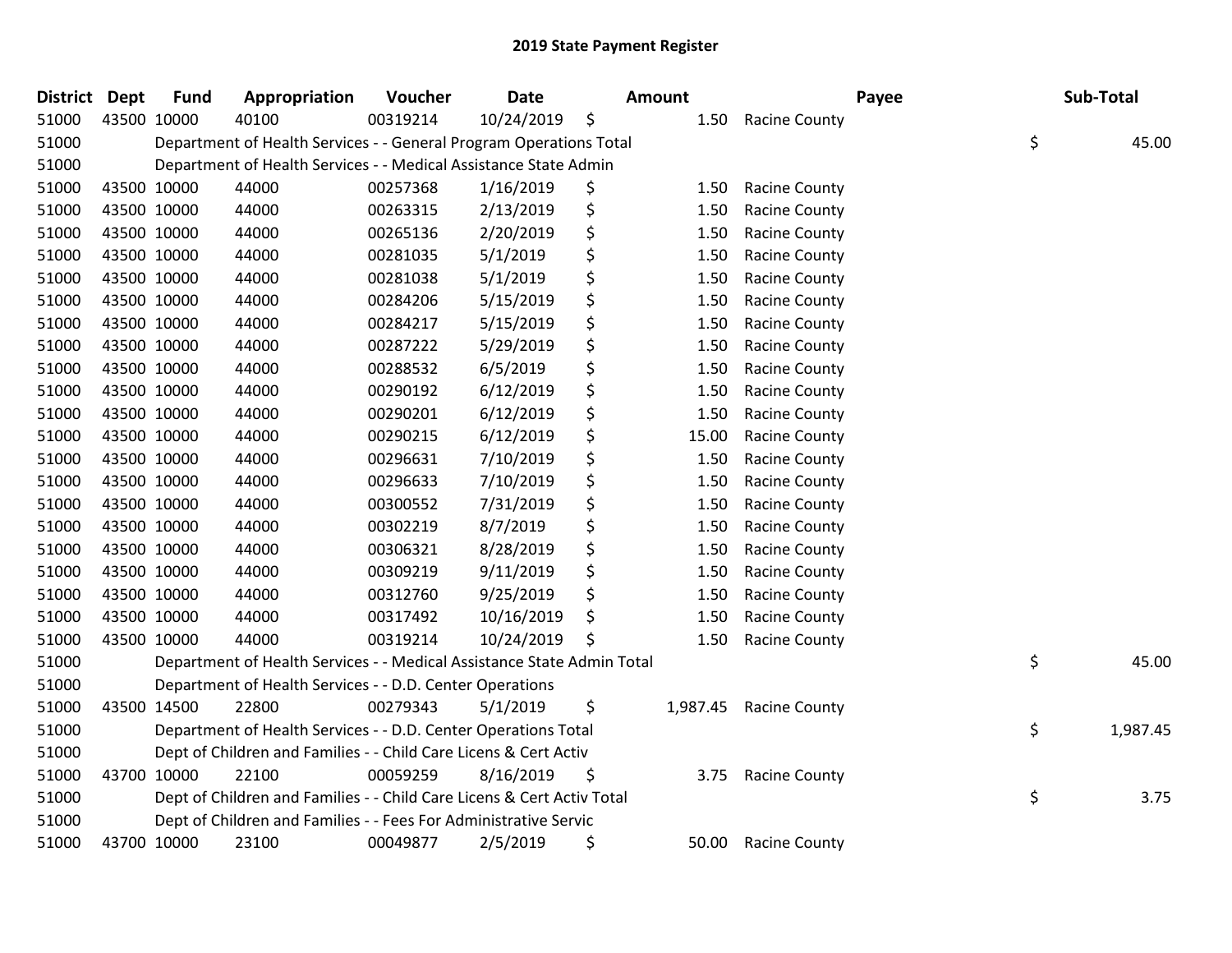| District Dept |             | <b>Fund</b> | Appropriation                                                          | Voucher  | Date       | Amount             |                      | Payee | Sub-Total    |
|---------------|-------------|-------------|------------------------------------------------------------------------|----------|------------|--------------------|----------------------|-------|--------------|
| 51000         |             | 43700 10000 | 23100                                                                  | 00054497 | 4/30/2019  | \$<br>300.00       | Racine County        |       |              |
| 51000         |             | 43700 10000 | 23100                                                                  | 00058419 | 7/26/2019  | \$<br>180.00       | Racine County        |       |              |
| 51000         |             | 43700 10000 | 23100                                                                  | 00062312 | 10/31/2019 | \$<br>270.00       | <b>Racine County</b> |       |              |
| 51000         |             |             | Dept of Children and Families - - Fees For Administrative Servic Total |          |            |                    |                      |       | \$<br>800.00 |
| 51000         |             |             | Dept of Children and Families - - General Aids                         |          |            |                    |                      |       |              |
| 51000         |             | 43700 10000 | 99000                                                                  | 00048548 | 1/7/2019   | \$<br>188,269.03   | Racine County        |       |              |
| 51000         |             | 43700 10000 | 99000                                                                  | 00049269 | 1/31/2019  | \$<br>1.18         | <b>Racine County</b> |       |              |
| 51000         |             | 43700 10000 | 99000                                                                  | 00049435 | 2/1/2019   | \$<br>788,902.53   | <b>Racine County</b> |       |              |
| 51000         |             | 43700 10000 | 99000                                                                  | 00049503 | 2/5/2019   | \$<br>8,346.00     | Racine County        |       |              |
| 51000         |             | 43700 10000 | 99000                                                                  | 00049672 | 2/5/2019   | \$<br>171,405.41   | <b>Racine County</b> |       |              |
| 51000         |             | 43700 10000 | 99000                                                                  | 00049744 | 2/5/2019   | \$<br>3,462.00     | <b>Racine County</b> |       |              |
| 51000         |             | 43700 10000 | 99000                                                                  | 00050616 | 2/26/2019  | \$<br>2,217.40     | Racine County        |       |              |
| 51000         |             | 43700 10000 | 99000                                                                  | 00050966 | 3/5/2019   | \$<br>885,973.31   | <b>Racine County</b> |       |              |
| 51000         |             | 43700 10000 | 99000                                                                  | 00052156 | 3/29/2019  | \$<br>61,115.37    | Racine County        |       |              |
| 51000         |             | 43700 10000 | 99000                                                                  | 00052801 | 4/4/2019   | \$<br>15,170.25    | Racine County        |       |              |
| 51000         |             | 43700 10000 | 99000                                                                  | 00052802 | 4/4/2019   | \$<br>102,366.43   | Racine County        |       |              |
| 51000         |             | 43700 10000 | 99000                                                                  | 00052818 | 4/5/2019   | \$<br>1,198.00     | <b>Racine County</b> |       |              |
| 51000         | 43700 10000 |             | 99000                                                                  | 00052897 | 4/5/2019   | \$<br>1,045,078.29 | <b>Racine County</b> |       |              |
| 51000         |             | 43700 10000 | 99000                                                                  | 00052969 | 4/8/2019   | \$<br>146,785.10   | Racine County        |       |              |
| 51000         |             | 43700 10000 | 99000                                                                  | 00052970 | 4/8/2019   | \$<br>61,115.37    | <b>Racine County</b> |       |              |
| 51000         |             | 43700 10000 | 99000                                                                  | 00053015 | 4/9/2019   | \$<br>777.53       | <b>Racine County</b> |       |              |
| 51000         |             | 43700 10000 | 99000                                                                  | 00053942 | 4/30/2019  | \$<br>139,976.59   | Racine County        |       |              |
| 51000         |             | 43700 10000 | 99000                                                                  | 00054022 | 4/30/2019  | \$<br>790,504.86   | <b>Racine County</b> |       |              |
| 51000         |             | 43700 10000 | 99000                                                                  | 00054555 | 5/1/2019   | \$<br>2,498.00     | Racine County        |       |              |
| 51000         |             | 43700 10000 | 99000                                                                  | 00054688 | 5/6/2019   | \$<br>500,945.57   | <b>Racine County</b> |       |              |
| 51000         |             | 43700 10000 | 99000                                                                  | 00055627 | 5/30/2019  | \$<br>177.80       | <b>Racine County</b> |       |              |
| 51000         |             | 43700 10000 | 99000                                                                  | 00056122 | 6/5/2019   | \$<br>4,236.34     | <b>Racine County</b> |       |              |
| 51000         |             | 43700 10000 | 99000                                                                  | 00056487 | 6/12/2019  | \$<br>10.00        | <b>Racine County</b> |       |              |
| 51000         |             | 43700 10000 | 99000                                                                  | 00056885 | 6/24/2019  | \$<br>70,694.23    | Racine County        |       |              |
| 51000         |             | 43700 10000 | 99000                                                                  | 00057297 | 7/3/2019   | \$<br>679,862.38   | Racine County        |       |              |
| 51000         |             | 43700 10000 | 99000                                                                  | 00057386 | 7/5/2019   | \$<br>521,002.97   | <b>Racine County</b> |       |              |
| 51000         |             | 43700 10000 | 99000                                                                  | 00057850 | 7/16/2019  | \$<br>1,176.02     | <b>Racine County</b> |       |              |
| 51000         | 43700 10000 |             | 99000                                                                  | 00057851 | 7/16/2019  | \$<br>30,471.66    | <b>Racine County</b> |       |              |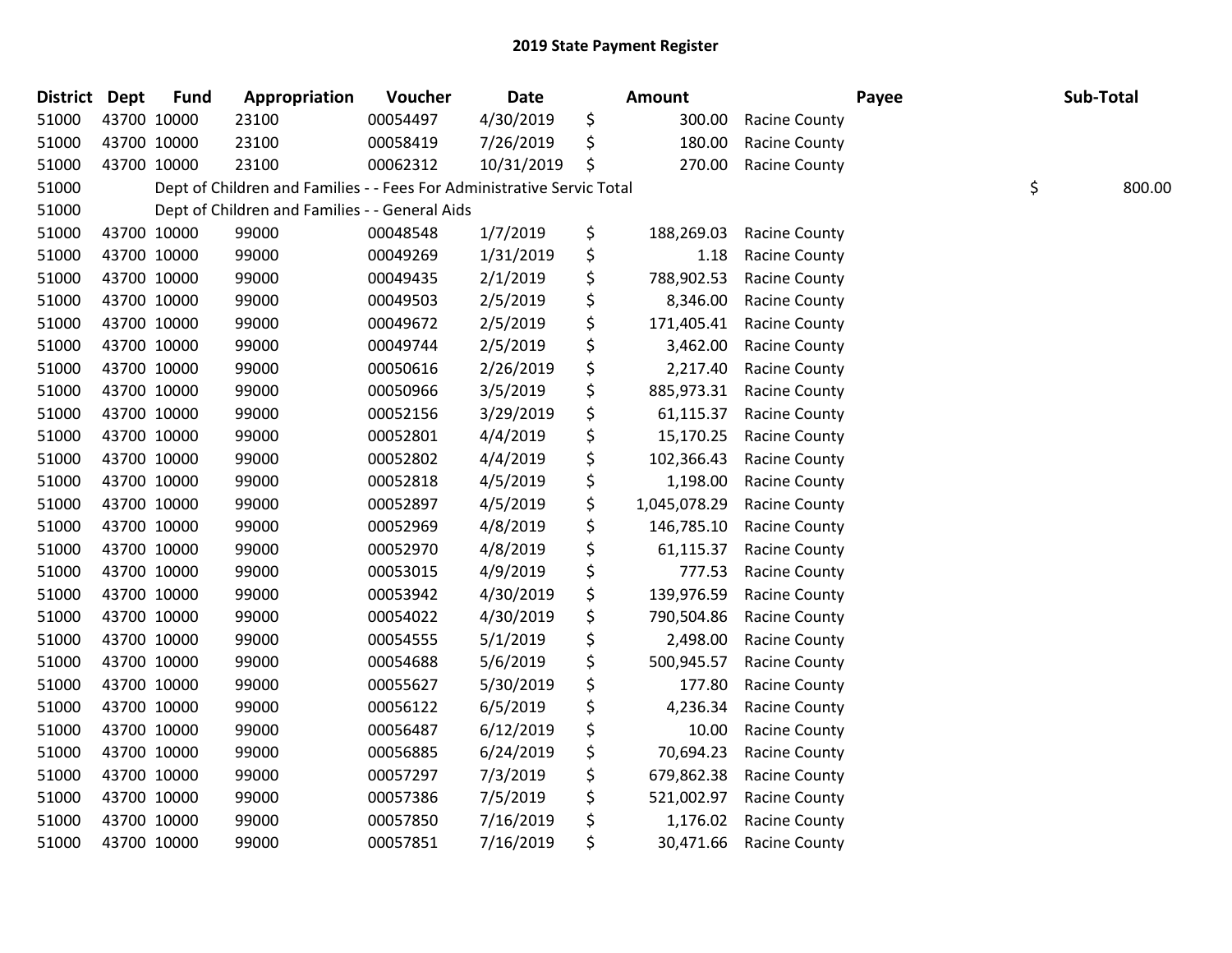| <b>District</b> | <b>Dept</b> | <b>Fund</b> | Appropriation                                                  | Voucher  | <b>Date</b> | <b>Amount</b>      |                      | Payee | Sub-Total           |
|-----------------|-------------|-------------|----------------------------------------------------------------|----------|-------------|--------------------|----------------------|-------|---------------------|
| 51000           |             | 43700 10000 | 99000                                                          | 00057852 | 7/16/2019   | \$<br>7,457.87     | <b>Racine County</b> |       |                     |
| 51000           |             | 43700 10000 | 99000                                                          | 00058156 | 7/25/2019   | \$<br>62,786.90    | <b>Racine County</b> |       |                     |
| 51000           |             | 43700 10000 | 99000                                                          | 00058494 | 7/30/2019   | \$<br>637,211.51   | <b>Racine County</b> |       |                     |
| 51000           |             | 43700 10000 | 99000                                                          | 00058713 | 8/6/2019    | \$<br>207,479.00   | <b>Racine County</b> |       |                     |
| 51000           |             | 43700 10000 | 99000                                                          | 00058799 | 8/5/2019    | \$<br>484,456.59   | <b>Racine County</b> |       |                     |
| 51000           |             | 43700 10000 | 99000                                                          | 00059581 | 8/30/2019   | \$<br>110,763.73   | <b>Racine County</b> |       |                     |
| 51000           |             | 43700 10000 | 99000                                                          | 00059923 | 9/5/2019    | \$<br>268,167.68   | <b>Racine County</b> |       |                     |
| 51000           |             | 43700 10000 | 99000                                                          | 00060467 | 9/24/2019   | \$<br>70,811.67    | <b>Racine County</b> |       |                     |
| 51000           |             | 43700 10000 | 99000                                                          | 00060468 | 9/24/2019   | \$<br>2,937,671.66 | <b>Racine County</b> |       |                     |
| 51000           |             | 43700 10000 | 99000                                                          | 00060621 | 9/30/2019   | \$<br>81,656.01    | <b>Racine County</b> |       |                     |
| 51000           |             | 43700 10000 | 99000                                                          | 00060800 | 9/27/2019   | \$<br>11,895.00    | <b>Racine County</b> |       |                     |
| 51000           |             | 43700 10000 | 99000                                                          | 00060801 | 9/27/2019   | \$<br>5,958.16     | <b>Racine County</b> |       |                     |
| 51000           |             | 43700 10000 | 99000                                                          | 00061184 | 10/7/2019   | \$<br>644,607.42   | <b>Racine County</b> |       |                     |
| 51000           |             | 43700 10000 | 99000                                                          | 00061993 | 10/30/2019  | \$<br>829,234.17   | <b>Racine County</b> |       |                     |
| 51000           |             | 43700 10000 | 99000                                                          | 00062205 | 10/30/2019  | \$<br>73,128.68    | <b>Racine County</b> |       |                     |
| 51000           |             | 43700 10000 | 99000                                                          | 00062407 | 11/5/2019   | \$<br>512,202.32   | <b>Racine County</b> |       |                     |
| 51000           |             | 43700 10000 | 99000                                                          | 00062567 | 11/8/2019   | \$<br>216,219.94   | <b>Racine County</b> |       |                     |
| 51000           |             | 43700 10000 | 99000                                                          | 00062867 | 11/14/2019  | \$<br>111,084.22   | <b>Racine County</b> |       |                     |
| 51000           |             | 43700 10000 | 99000                                                          | 00063574 | 12/5/2019   | \$<br>599,202.03   | <b>Racine County</b> |       |                     |
| 51000           |             | 43700 10000 | 99000                                                          | 00063653 | 12/5/2019   | \$<br>5,887.52     | <b>Racine County</b> |       |                     |
| 51000           |             |             | Dept of Children and Families - - General Aids Total           |          |             |                    |                      |       | \$<br>14,101,621.70 |
| 51000           |             |             | Dept of Workforce Development - - Wi Fast Forward Grants/Srvcs |          |             |                    |                      |       |                     |
| 51000           |             | 44500 10000 | 10900                                                          | 00222722 | 5/2/2019    | \$<br>1,605.82     | <b>Racine County</b> |       |                     |
| 51000           |             | 44500 10000 | 10900                                                          | 00225087 | 5/16/2019   | \$<br>545.97       | <b>Racine County</b> |       |                     |
| 51000           |             | 44500 10000 | 10900                                                          | 00225347 | 5/16/2019   | \$<br>77.12        | Racine County        |       |                     |
| 51000           |             | 44500 10000 | 10900                                                          | 00225668 | 5/20/2019   | \$<br>7.92         | Racine County        |       |                     |
| 51000           |             | 44500 10000 | 10900                                                          | 00229721 | 6/10/2019   | \$<br>6,621.72     | <b>Racine County</b> |       |                     |
| 51000           |             | 44500 10000 | 10900                                                          | 00231580 | 6/21/2019   | \$<br>45.23        | <b>Racine County</b> |       |                     |
| 51000           |             | 44500 10000 | 10900                                                          | 00233307 | 7/3/2019    | \$<br>175.12       | <b>Racine County</b> |       |                     |
| 51000           |             | 44500 10000 | 10900                                                          | 00234682 | 7/12/2019   | \$<br>4,383.65     | <b>Racine County</b> |       |                     |
| 51000           |             | 44500 10000 | 10900                                                          | 00243310 | 8/28/2019   | \$<br>9,849.03     | <b>Racine County</b> |       |                     |
| 51000           |             | 44500 10000 | 10900                                                          | 00244827 | 9/9/2019    | \$<br>16,533.06    | <b>Racine County</b> |       |                     |
| 51000           |             | 44500 10000 | 10900                                                          | 00249770 | 10/4/2019   | \$<br>8,196.52     | <b>Racine County</b> |       |                     |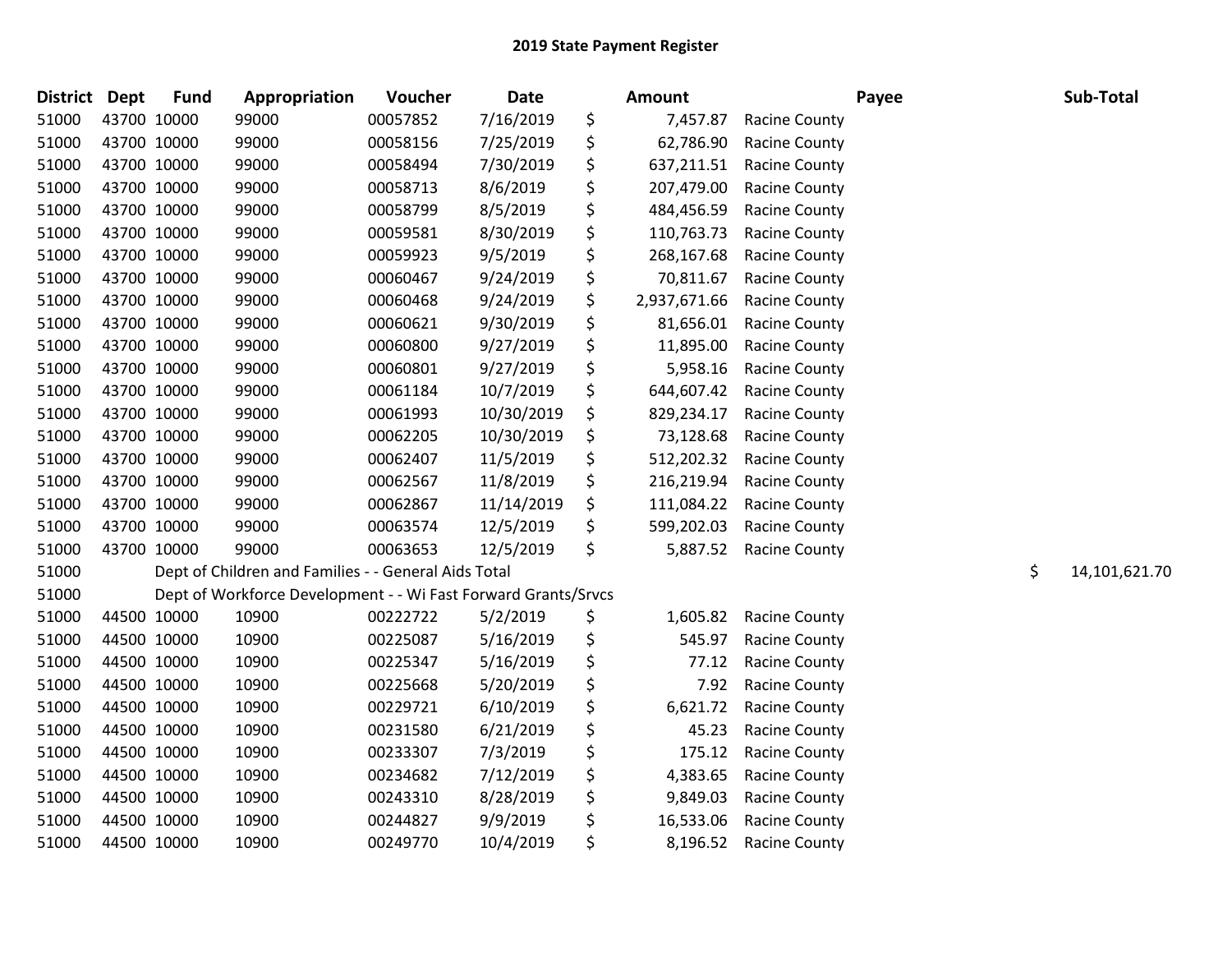| <b>District Dept</b> |             | <b>Fund</b> | Appropriation                                                        | Voucher  | Date       | Amount          |                      | Payee | Sub-Total        |
|----------------------|-------------|-------------|----------------------------------------------------------------------|----------|------------|-----------------|----------------------|-------|------------------|
| 51000                |             | 44500 10000 | 10900                                                                | 00251121 | 10/15/2019 | \$<br>20,375.92 | <b>Racine County</b> |       |                  |
| 51000                | 44500 10000 |             | 10900                                                                | 00252499 | 10/18/2019 | \$<br>255.47    | Racine County        |       |                  |
| 51000                |             | 44500 10000 | 10900                                                                | 00253066 | 10/23/2019 | \$<br>160.68    | Racine County        |       |                  |
| 51000                |             | 44500 10000 | 10900                                                                | 00257370 | 11/14/2019 | \$<br>19,805.08 | <b>Racine County</b> |       |                  |
| 51000                |             | 44500 10000 | 10900                                                                | 00257395 | 11/15/2019 | \$<br>202.00    | Racine County        |       |                  |
| 51000                | 44500 10000 |             | 10900                                                                | 00263379 | 12/17/2019 | \$<br>362.85    | <b>Racine County</b> |       |                  |
| 51000                | 44500 10000 |             | 10900                                                                | 00264240 | 12/23/2019 | \$<br>21,703.39 | <b>Racine County</b> |       |                  |
| 51000                |             |             | Dept of Workforce Development - - Wi Fast Forward Grants/Srvcs Total |          |            |                 |                      |       | \$<br>110,906.55 |
| 51000                |             |             | Dept of Workforce Development - - Workforce Invest And Assist        |          |            |                 |                      |       |                  |
| 51000                |             | 44500 10000 | 14100                                                                | 00207305 | 1/23/2019  | \$<br>1,205.94  | <b>Racine County</b> |       |                  |
| 51000                | 44500 10000 |             | 14100                                                                | 00207364 | 1/23/2019  | \$<br>304.63    | <b>Racine County</b> |       |                  |
| 51000                | 44500 10000 |             | 14100                                                                | 00211081 | 2/20/2019  | \$<br>304.63    | <b>Racine County</b> |       |                  |
| 51000                | 44500 10000 |             | 14100                                                                | 00211399 | 2/19/2019  | \$<br>1,205.94  | <b>Racine County</b> |       |                  |
| 51000                |             | 44500 10000 | 14100                                                                | 00212564 | 2/27/2019  | \$<br>38,730.02 | <b>Racine County</b> |       |                  |
| 51000                |             | 44500 10000 | 14100                                                                | 00214514 | 3/8/2019   | \$<br>304.63    | <b>Racine County</b> |       |                  |
| 51000                |             | 44500 10000 | 14100                                                                | 00214958 | 3/12/2019  | \$<br>1,205.94  | <b>Racine County</b> |       |                  |
| 51000                | 44500 10000 |             | 14100                                                                | 00217127 | 3/26/2019  | \$<br>46.81     | Racine County        |       |                  |
| 51000                | 44500 10000 |             | 14100                                                                | 00221844 | 4/24/2019  | \$<br>1,205.94  | Racine County        |       |                  |
| 51000                |             | 44500 10000 | 14100                                                                | 00221900 | 4/24/2019  | \$<br>304.63    | Racine County        |       |                  |
| 51000                |             | 44500 10000 | 14100                                                                | 00226227 | 5/23/2019  | \$<br>1,205.94  | <b>Racine County</b> |       |                  |
| 51000                |             | 44500 10000 | 14100                                                                | 00226711 | 5/23/2019  | \$<br>304.63    | <b>Racine County</b> |       |                  |
| 51000                | 44500 10000 |             | 14100                                                                | 00232229 | 6/24/2019  | \$<br>60,776.75 | <b>Racine County</b> |       |                  |
| 51000                |             | 44500 10000 | 14100                                                                | 00234122 | 7/8/2019   | \$<br>1,230.05  | <b>Racine County</b> |       |                  |
| 51000                |             | 44500 10000 | 14100                                                                | 00237247 | 7/26/2019  | \$<br>6,784.03  | <b>Racine County</b> |       |                  |
| 51000                |             | 44500 10000 | 14100                                                                | 00237273 | 7/25/2019  | \$<br>1,230.05  | <b>Racine County</b> |       |                  |
| 51000                |             | 44500 10000 | 14100                                                                | 00242935 | 8/26/2019  | \$<br>1,230.05  | <b>Racine County</b> |       |                  |
| 51000                | 44500 10000 |             | 14100                                                                | 00247577 | 9/24/2019  | \$<br>1,230.05  | Racine County        |       |                  |
| 51000                | 44500 10000 |             | 14100                                                                | 00253094 | 10/22/2019 | \$<br>1,230.05  | <b>Racine County</b> |       |                  |
| 51000                |             | 44500 10000 | 14100                                                                | 00257753 | 11/15/2019 | \$<br>1,230.05  | <b>Racine County</b> |       |                  |
| 51000                |             | 44500 10000 | 14100                                                                | 00263724 | 12/18/2019 | \$<br>1,230.05  | <b>Racine County</b> |       |                  |
| 51000                |             |             | Dept of Workforce Development - - Workforce Invest And Assist Total  |          |            |                 |                      |       | \$<br>122,500.81 |
| 51000                |             |             | Dept of Workforce Development - - Ui Admin Fed                       |          |            |                 |                      |       |                  |
| 51000                |             | 44500 10000 | 15100                                                                | 00204061 | 1/3/2019   | \$<br>210.00    | <b>Racine County</b> |       |                  |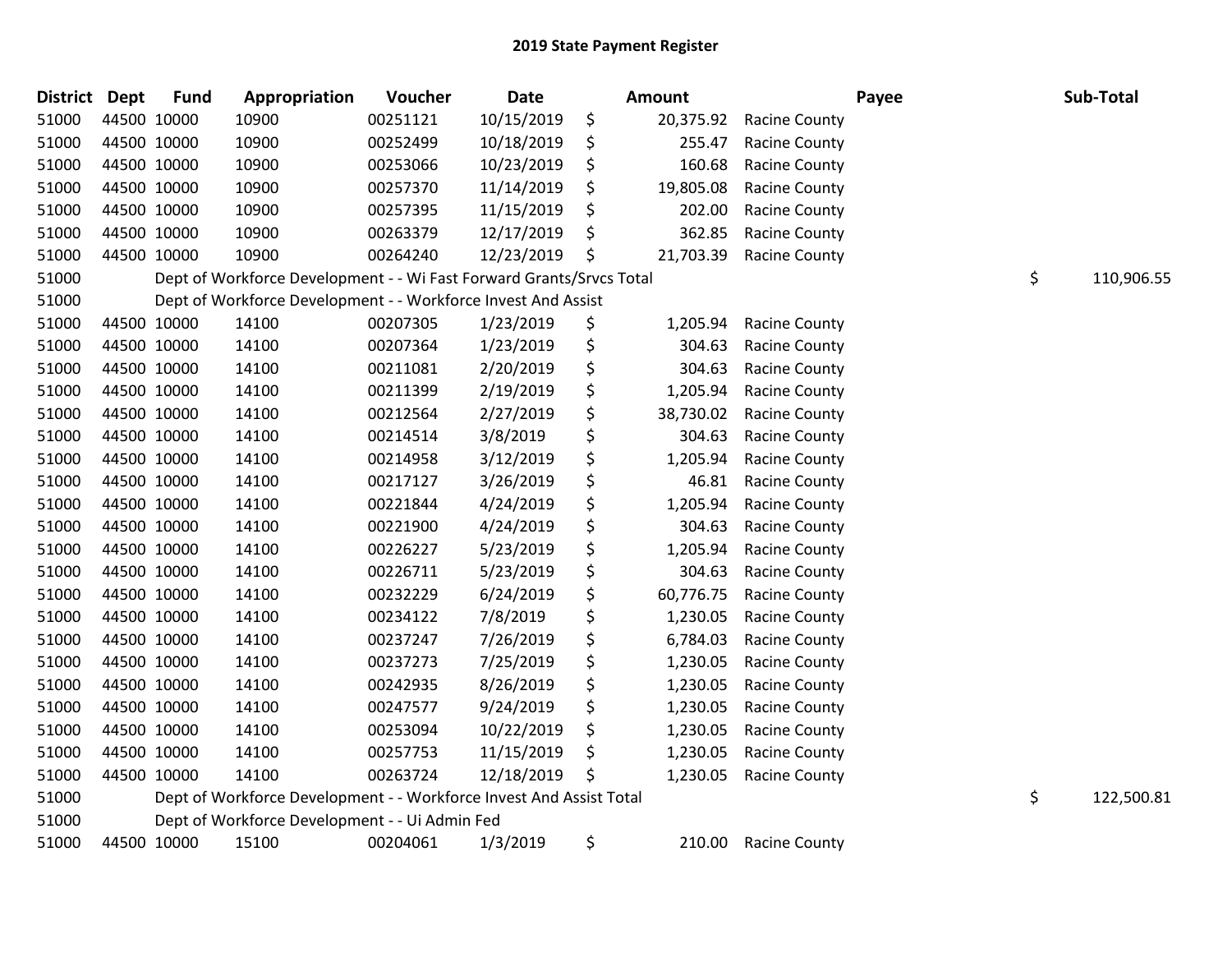| <b>District</b> | <b>Dept</b> | <b>Fund</b> | Appropriation                                                   | Voucher  | <b>Date</b> |    | Amount |                      | Payee | Sub-Total      |
|-----------------|-------------|-------------|-----------------------------------------------------------------|----------|-------------|----|--------|----------------------|-------|----------------|
| 51000           | 44500 10000 |             | 15100                                                           | 00208799 | 2/4/2019    | \$ | 430.00 | <b>Racine County</b> |       |                |
| 51000           | 44500 10000 |             | 15100                                                           | 00213501 | 3/4/2019    | \$ | 235.00 | <b>Racine County</b> |       |                |
| 51000           | 44500 10000 |             | 15100                                                           | 00218431 | 4/2/2019    | \$ | 425.00 | <b>Racine County</b> |       |                |
| 51000           | 44500 10000 |             | 15100                                                           | 00223389 | 5/2/2019    | \$ | 385.00 | <b>Racine County</b> |       |                |
| 51000           | 44500 10000 |             | 15100                                                           | 00226127 | 6/3/2019    | \$ | 62.00  | <b>Racine County</b> |       |                |
| 51000           | 44500 10000 |             | 15100                                                           | 00228676 | 6/4/2019    | \$ | 280.00 | <b>Racine County</b> |       |                |
| 51000           | 44500 10000 |             | 15100                                                           | 00233364 | 7/2/2019    | \$ | 335.00 | <b>Racine County</b> |       |                |
| 51000           | 44500 10000 |             | 15100                                                           | 00235014 | 7/12/2019   | \$ | 62.00  | Racine County        |       |                |
| 51000           | 44500 10000 |             | 15100                                                           | 00235017 | 7/12/2019   | \$ | 82.00  | <b>Racine County</b> |       |                |
| 51000           | 44500 10000 |             | 15100                                                           | 00235045 | 7/15/2019   | \$ | 62.00  | <b>Racine County</b> |       |                |
| 51000           | 44500 10000 |             | 15100                                                           | 00238733 | 8/2/2019    | \$ | 270.00 | <b>Racine County</b> |       |                |
| 51000           | 44500 10000 |             | 15100                                                           | 00244437 | 9/4/2019    | \$ | 215.00 | <b>Racine County</b> |       |                |
| 51000           | 44500 10000 |             | 15100                                                           | 00249273 | 10/2/2019   | \$ | 300.00 | Racine County        |       |                |
| 51000           | 44500 10000 |             | 15100                                                           | 00255661 | 11/4/2019   | \$ | 325.00 | <b>Racine County</b> |       |                |
| 51000           | 44500 10000 |             | 15100                                                           | 00260683 | 12/2/2019   | \$ | 20.00  | <b>Racine County</b> |       |                |
| 51000           | 44500 10000 |             | 15100                                                           | 00261223 | 12/3/2019   | \$ | 280.00 | <b>Racine County</b> |       |                |
| 51000           |             |             | Dept of Workforce Development - - Ui Admin Fed Total            |          |             |    |        |                      |       | \$<br>3,978.00 |
| 51000           |             |             | Dept of Workforce Development - - Title Ib Aids State GPR       |          |             |    |        |                      |       |                |
| 51000           | 44500 10000 |             | 50900                                                           | 00213908 | 3/7/2019    | \$ | 5.54   | <b>Racine County</b> |       |                |
| 51000           | 44500 10000 |             | 50900                                                           | 00218604 | 4/12/2019   | \$ | 5.54   | <b>Racine County</b> |       |                |
| 51000           | 44500 10000 |             | 50900                                                           | 00224105 | 5/7/2019    | \$ | 5.54   | <b>Racine County</b> |       |                |
| 51000           | 44500 10000 |             | 50900                                                           | 00233547 | 7/11/2019   | \$ | 5.54   | <b>Racine County</b> |       |                |
| 51000           | 44500 10000 |             | 50900                                                           | 00235454 | 7/18/2019   | \$ | 5.54   | <b>Racine County</b> |       |                |
| 51000           | 44500 10000 |             | 50900                                                           | 00260582 | 12/6/2019   | \$ | 5.54   | <b>Racine County</b> |       |                |
| 51000           | 44500 10000 |             | 50900                                                           | 00261499 | 12/13/2019  | \$ | 5.54   | <b>Racine County</b> |       |                |
| 51000           | 44500 10000 |             | 50900                                                           | 00261712 | 12/18/2019  | \$ | 5.54   | Racine County        |       |                |
| 51000           | 44500 10000 |             | 50900                                                           | 00262639 | 12/10/2019  | \$ | 5.54   | Racine County        |       |                |
| 51000           | 44500 10000 |             | 50900                                                           | 00262858 | 12/11/2019  | Ŝ  | 5.54   | <b>Racine County</b> |       |                |
| 51000           |             |             | Dept of Workforce Development - - Title Ib Aids State GPR Total |          |             |    |        |                      |       | \$<br>55.40    |
| 51000           |             |             | Dept of Workforce Development - - Title Ib Aids Federal Prf     |          |             |    |        |                      |       |                |
| 51000           | 44500 10000 |             | 54400                                                           | 00213908 | 3/7/2019    | \$ | 20.46  | <b>Racine County</b> |       |                |
| 51000           | 44500 10000 |             | 54400                                                           | 00218604 | 4/12/2019   | \$ | 20.46  | <b>Racine County</b> |       |                |
| 51000           | 44500 10000 |             | 54400                                                           | 00224105 | 5/7/2019    | \$ | 20.46  | <b>Racine County</b> |       |                |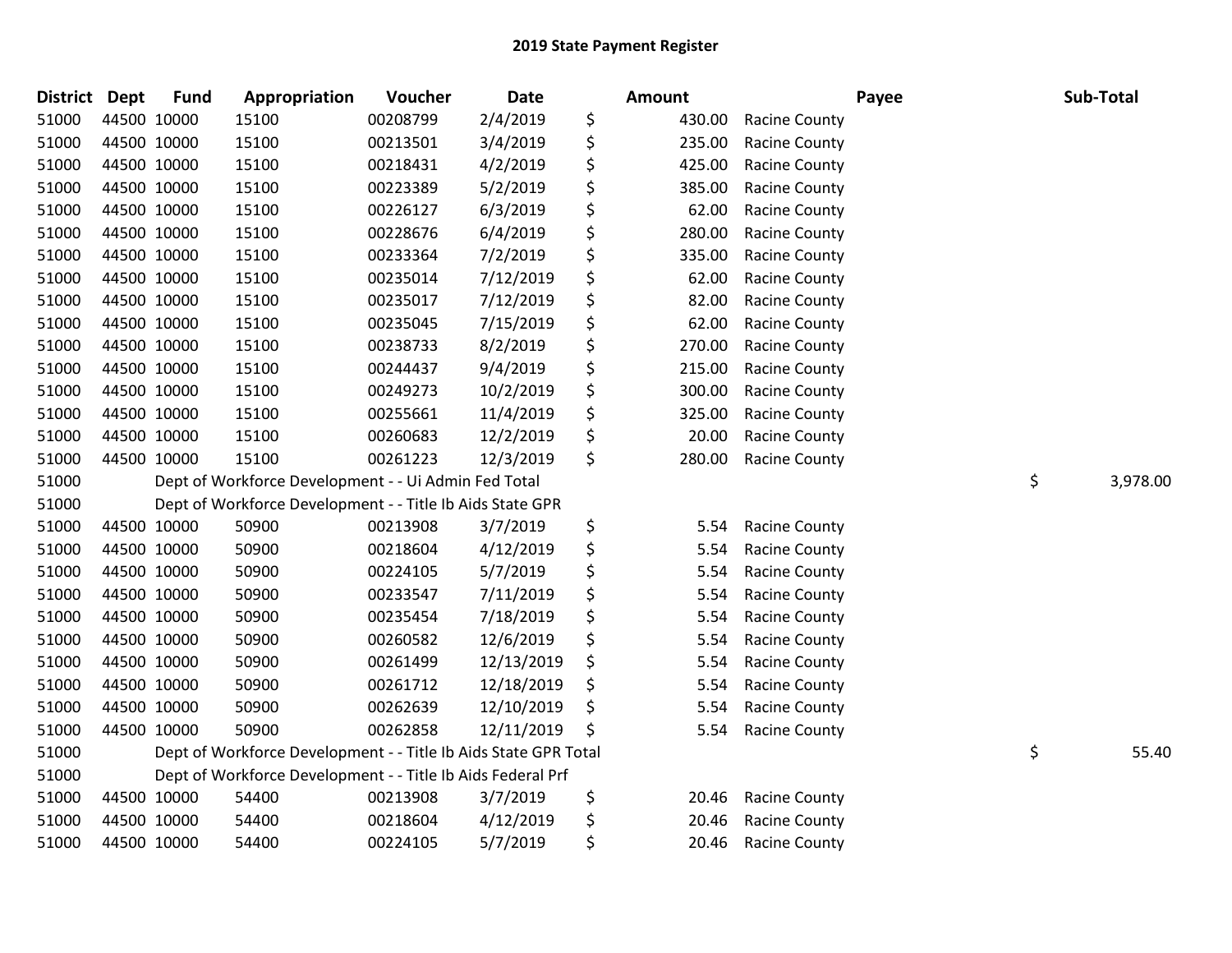| <b>District</b> | <b>Dept</b> | <b>Fund</b> | Appropriation                                                     | Voucher  | Date       | <b>Amount</b>   |                      | Payee | Sub-Total |           |
|-----------------|-------------|-------------|-------------------------------------------------------------------|----------|------------|-----------------|----------------------|-------|-----------|-----------|
| 51000           | 44500 10000 |             | 54400                                                             | 00233547 | 7/11/2019  | \$<br>20.46     | <b>Racine County</b> |       |           |           |
| 51000           | 44500 10000 |             | 54400                                                             | 00235454 | 7/18/2019  | \$<br>20.46     | <b>Racine County</b> |       |           |           |
| 51000           | 44500 10000 |             | 54400                                                             | 00260582 | 12/6/2019  | \$<br>20.46     | <b>Racine County</b> |       |           |           |
| 51000           | 44500 10000 |             | 54400                                                             | 00261499 | 12/13/2019 | \$<br>20.46     | <b>Racine County</b> |       |           |           |
| 51000           | 44500 10000 |             | 54400                                                             | 00261712 | 12/18/2019 | \$<br>20.46     | <b>Racine County</b> |       |           |           |
| 51000           | 44500 10000 |             | 54400                                                             | 00262639 | 12/10/2019 | \$<br>20.46     | <b>Racine County</b> |       |           |           |
| 51000           | 44500 10000 |             | 54400                                                             | 00262858 | 12/11/2019 | \$<br>20.46     | <b>Racine County</b> |       |           |           |
| 51000           |             |             | Dept of Workforce Development - - Title Ib Aids Federal Prf Total |          |            |                 |                      | \$    |           | 204.60    |
| 51000           |             |             | Department of Justice - - Legal Expenses                          |          |            |                 |                      |       |           |           |
| 51000           | 45500 10000 |             | 10400                                                             | 00062773 | 4/10/2019  | \$<br>102.00    | <b>Racine County</b> |       |           |           |
| 51000           |             |             | Department of Justice - - Legal Expenses Total                    |          |            |                 |                      | \$    |           | 102.00    |
| 51000           |             |             | Department of Justice - - Officer Training Reimbursement          |          |            |                 |                      |       |           |           |
| 51000           | 45500 10000 |             | 20200                                                             | 00076280 | 12/16/2019 | \$<br>4,830.57  | <b>Racine County</b> |       |           |           |
| 51000           | 45500 10000 |             | 20200                                                             | 00076750 | 12/20/2019 | \$<br>5,437.10  | <b>Racine County</b> |       |           |           |
| 51000           |             |             | Department of Justice - - Officer Training Reimbursement Total    |          |            |                 |                      | \$    |           | 10,267.67 |
| 51000           |             |             | Department of Justice - - Drug Trafficking Resp Grants            |          |            |                 |                      |       |           |           |
| 51000           | 45500 10000 |             | 20800                                                             | 00068501 | 7/19/2019  | \$<br>13,124.89 | <b>Racine County</b> |       |           |           |
| 51000           | 45500 10000 |             | 20800                                                             | 00073269 | 10/18/2019 | \$<br>17,779.20 | <b>Racine County</b> |       |           |           |
| 51000           |             |             | Department of Justice - - Drug Trafficking Resp Grants Total      |          |            |                 |                      | \$    |           | 30,904.09 |
| 51000           |             |             | Department of Justice - - Crime Laboratories, Dna                 |          |            |                 |                      |       |           |           |
| 51000           | 45500 10000 |             | 22100                                                             | 00068590 | 7/22/2019  | \$<br>9,540.00  | <b>Racine County</b> |       |           |           |
| 51000           |             |             | Department of Justice - - Crime Laboratories, Dna Total           |          |            |                 |                      | \$    |           | 9,540.00  |
| 51000           |             |             | Department of Justice - - Drug Crimes Enforcement, Local          |          |            |                 |                      |       |           |           |
| 51000           | 45500 10000 |             | 22500                                                             | 00060429 | 2/27/2019  | \$<br>86,616.00 | <b>Racine County</b> |       |           |           |
| 51000           |             |             | Department of Justice - - Drug Crimes Enforcement, Local Total    |          |            |                 |                      | \$    |           | 86,616.00 |
| 51000           |             |             | Department of Justice - - Law Enforcement Train, Local            |          |            |                 |                      |       |           |           |
| 51000           | 45500 10000 |             | 23100                                                             | 00058313 | 1/22/2019  | \$<br>2,796.19  | <b>Racine County</b> |       |           |           |
| 51000           | 45500 10000 |             | 23100                                                             | 00061704 | 3/21/2019  | \$<br>1,088.10  | <b>Racine County</b> |       |           |           |
| 51000           | 45500 10000 |             | 23100                                                             | 00065088 | 5/20/2019  | \$<br>899.01    | <b>Racine County</b> |       |           |           |
| 51000           | 45500 10000 |             | 23100                                                             | 00068376 | 7/18/2019  | \$<br>2,106.00  | <b>Racine County</b> |       |           |           |
| 51000           | 45500 10000 |             | 23100                                                             | 00074030 | 10/31/2019 | \$<br>1,053.00  | <b>Racine County</b> |       |           |           |
| 51000           | 45500 10000 |             | 23100                                                             | 00074316 | 11/7/2019  | \$<br>33,440.00 | Racine County        |       |           |           |
| 51000           | 45500 10000 |             | 23100                                                             | 00074320 | 11/7/2019  | \$<br>1,760.00  | <b>Racine County</b> |       |           |           |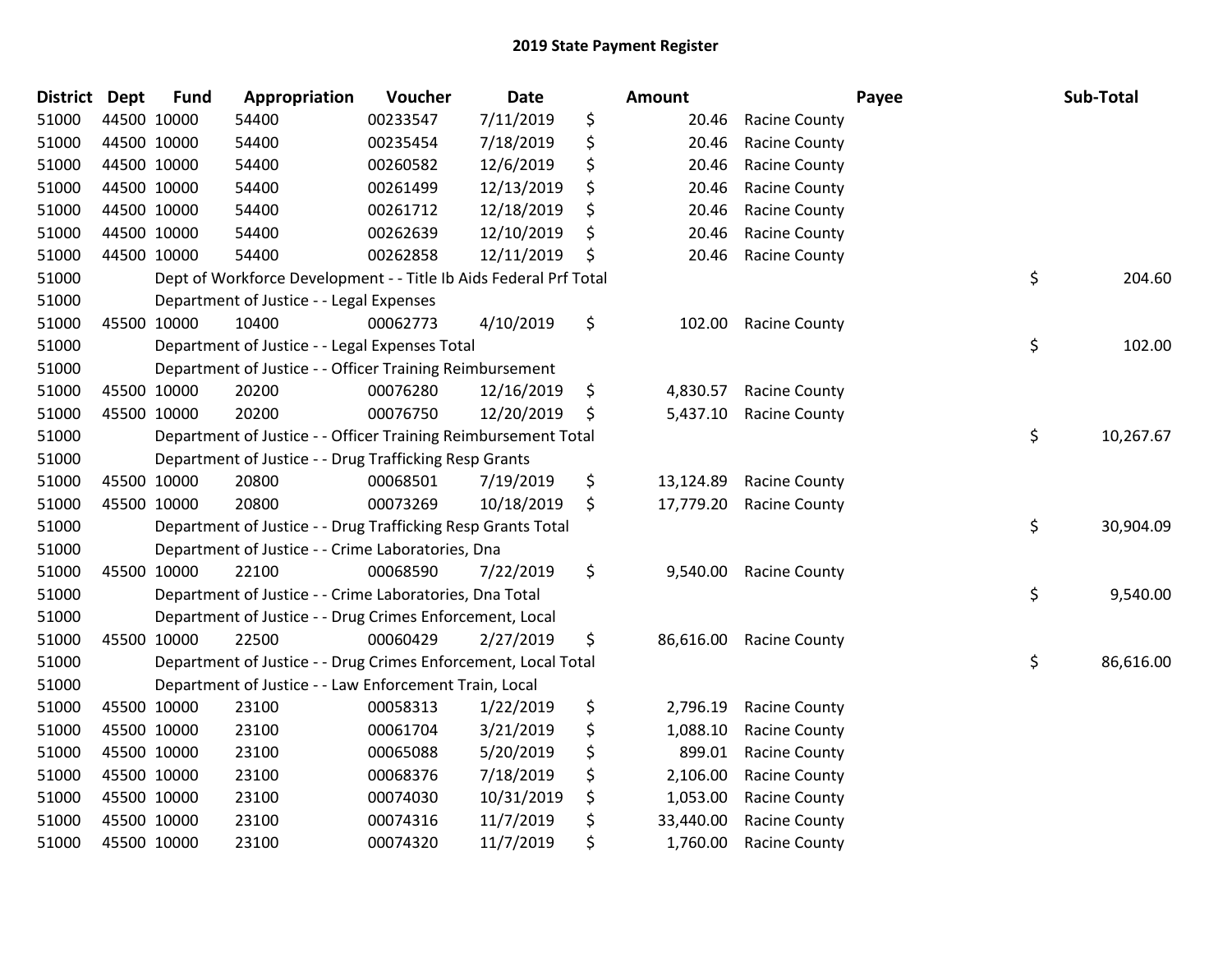| <b>District Dept</b> |             | <b>Fund</b> | Appropriation                                                 | Voucher  | <b>Date</b> | Amount          |                      | Payee | Sub-Total  |
|----------------------|-------------|-------------|---------------------------------------------------------------|----------|-------------|-----------------|----------------------|-------|------------|
| 51000                |             |             | Department of Justice - - Law Enforcement Train, Local Total  |          |             |                 |                      | \$    | 43,142.30  |
| 51000                |             |             | Department of Justice - - Federal Aid, State Operations       |          |             |                 |                      |       |            |
| 51000                | 45500 10000 |             | 24100                                                         | 00063055 | 4/10/2019   | \$<br>9,300.00  | <b>Racine County</b> |       |            |
| 51000                | 45500 10000 |             | 24100                                                         | 00064107 | 4/30/2019   | \$<br>586.54    | <b>Racine County</b> |       |            |
| 51000                | 45500 10000 |             | 24100                                                         | 00073128 | 10/22/2019  | \$<br>955.87    | <b>Racine County</b> |       |            |
| 51000                |             |             | Department of Justice - - Federal Aid, State Operations Total |          |             |                 |                      | \$    | 10,842.41  |
| 51000                |             |             | Department of Justice - - Federal Aid, Local Assistance       |          |             |                 |                      |       |            |
| 51000                | 45500 10000 |             | 25100                                                         | 00059959 | 2/19/2019   | \$<br>7,170.30  | <b>Racine County</b> |       |            |
| 51000                | 45500 10000 |             | 25100                                                         | 00063681 | 4/26/2019   | \$<br>57,511.68 | <b>Racine County</b> |       |            |
| 51000                | 45500 10000 |             | 25100                                                         | 00064438 | 5/10/2019   | \$<br>24,315.35 | <b>Racine County</b> |       |            |
| 51000                | 45500 10000 |             | 25100                                                         | 00069027 | 7/29/2019   | \$<br>12,773.09 | <b>Racine County</b> |       |            |
| 51000                | 45500 10000 |             | 25100                                                         | 00069413 | 8/5/2019    | \$<br>5,708.95  | Racine County        |       |            |
| 51000                | 45500 10000 |             | 25100                                                         | 00072844 | 10/11/2019  | \$<br>10,014.69 | <b>Racine County</b> |       |            |
| 51000                | 45500 10000 |             | 25100                                                         | 00073321 | 10/21/2019  | \$<br>34,298.45 | Racine County        |       |            |
| 51000                | 45500 10000 |             | 25100                                                         | 00077201 | 12/26/2019  | \$<br>18,846.48 | <b>Racine County</b> |       |            |
| 51000                |             |             | Department of Justice - - Federal Aid, Local Assistance Total |          |             |                 |                      | \$    | 170,638.99 |
| 51000                |             |             | Department of Justice - - Alt Prosecution Alcohol Drugs       |          |             |                 |                      |       |            |
| 51000                | 45500 10000 |             | 27100                                                         | 00060233 | 2/25/2019   | \$<br>19,424.67 | <b>Racine County</b> |       |            |
| 51000                | 45500 10000 |             | 27100                                                         | 00064716 | 5/15/2019   | \$<br>9,471.20  | Racine County        |       |            |
| 51000                | 45500 10000 |             | 27100                                                         | 00069661 | 8/7/2019    | \$<br>23,657.95 | Racine County        |       |            |
| 51000                | 45500 10000 |             | 27100                                                         | 00074137 | 11/5/2019   | \$<br>27,640.57 | <b>Racine County</b> |       |            |
| 51000                |             |             | Department of Justice - - Alt Prosecution Alcohol Drugs Total |          |             |                 |                      | \$    | 80,194.39  |
| 51000                |             |             | Department of Justice - - Gifts And Grants                    |          |             |                 |                      |       |            |
| 51000                | 45500 10000 |             | 27200                                                         | 00060702 | 3/7/2019    | \$<br>102.00    | <b>Racine County</b> |       |            |
| 51000                |             |             | Department of Justice - - Gifts And Grants Total              |          |             |                 |                      | \$    | 102.00     |
| 51000                |             |             | Department of Justice - - Law Enf Prog Youth Div Admin        |          |             |                 |                      |       |            |
| 51000                | 45500 10000 |             | 28200                                                         | 00075693 | 12/2/2019   | \$<br>998.49    | <b>Racine County</b> |       |            |
| 51000                |             |             | Department of Justice - - Law Enf Prog Youth Div Admin Total  |          |             |                 |                      | \$    | 998.49     |
| 51000                |             |             | Department of Justice - - Internet Crimes Against Childr      |          |             |                 |                      |       |            |
| 51000                | 45500 10000 |             | 28400                                                         | 00065407 | 5/28/2019   | \$<br>1,053.41  | <b>Racine County</b> |       |            |
| 51000                | 45500 10000 |             | 28400                                                         | 00066863 | 6/18/2019   | \$<br>364.14    | Racine County        |       |            |
| 51000                | 45500 10000 |             | 28400                                                         | 00074183 | 11/12/2019  | \$<br>716.30    | <b>Racine County</b> |       |            |
| 51000                | 45500 10000 |             | 28400                                                         | 00074186 | 11/12/2019  | \$<br>56.13     | <b>Racine County</b> |       |            |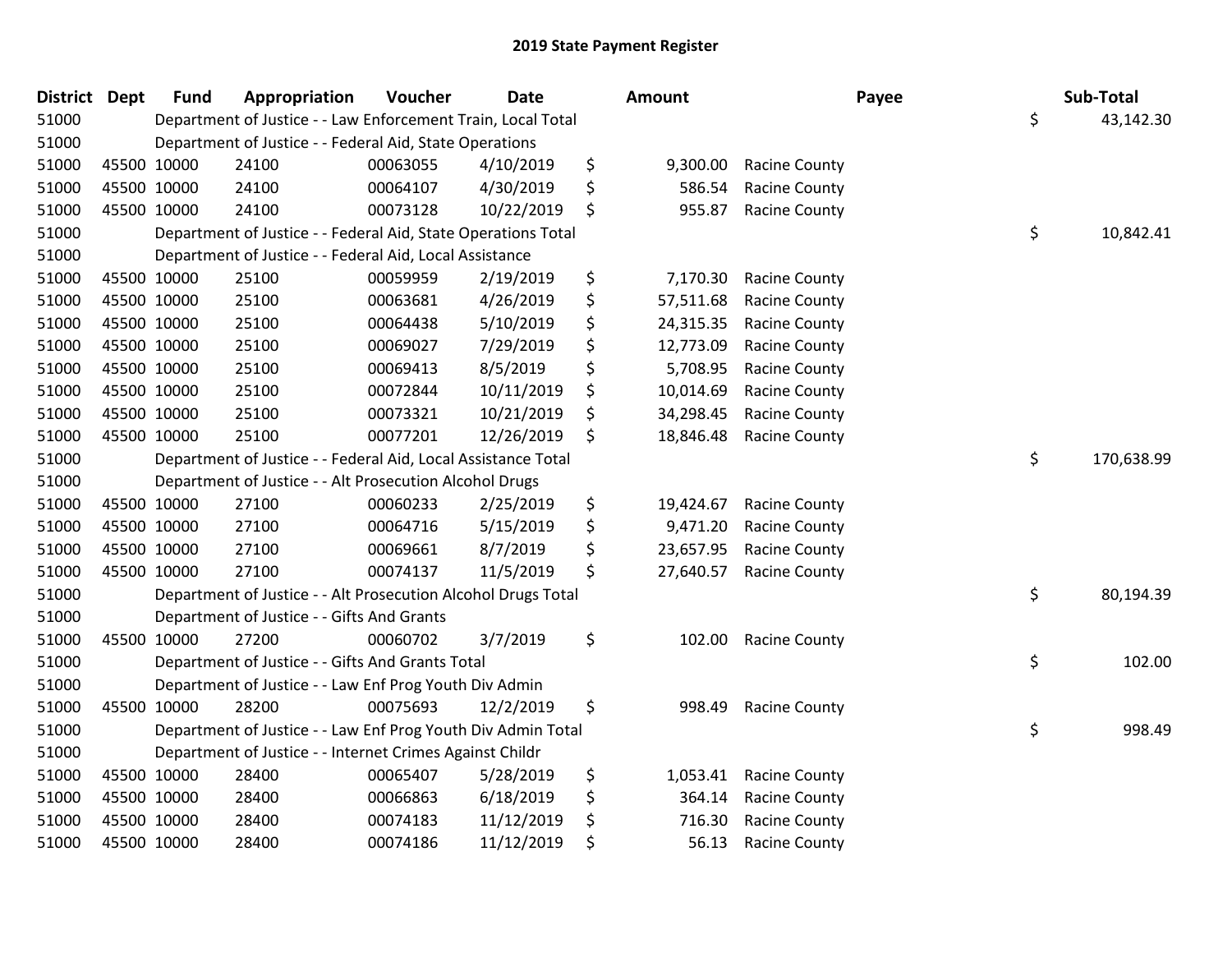| District | <b>Dept</b> | <b>Fund</b> | Appropriation                                                          | Voucher  | <b>Date</b> |     | <b>Amount</b> |                      | Payee | Sub-Total  |
|----------|-------------|-------------|------------------------------------------------------------------------|----------|-------------|-----|---------------|----------------------|-------|------------|
| 51000    |             |             | Department of Justice - - Internet Crimes Against Childr Total         |          |             |     |               |                      | \$    | 2,189.98   |
| 51000    |             |             | Department of Justice - - Crime Victim Witness Assist                  |          |             |     |               |                      |       |            |
| 51000    |             | 45500 10000 | 53200                                                                  | 00060590 | 2/28/2019   | \$  | 111,379.86    | <b>Racine County</b> |       |            |
| 51000    |             | 45500 10000 | 53200                                                                  | 00068350 | 7/18/2019   | \$  | 99,946.74     | <b>Racine County</b> |       |            |
| 51000    |             |             | Department of Justice - - Crime Victim Witness Assist Total            |          |             |     |               |                      | \$    | 211,326.60 |
| 51000    |             |             | Department of Justice - - Federal Aid, Victim Assistance               |          |             |     |               |                      |       |            |
| 51000    |             | 45500 10000 | 54200                                                                  | 00060507 | 2/28/2019   | \$  | 28,650.00     | <b>Racine County</b> |       |            |
| 51000    |             | 45500 10000 | 54200                                                                  | 00064700 | 5/13/2019   | \$  | 21,119.00     | <b>Racine County</b> |       |            |
| 51000    |             | 45500 10000 | 54200                                                                  | 00069602 | 8/7/2019    | \$  | 26,205.00     | <b>Racine County</b> |       |            |
| 51000    |             | 45500 10000 | 54200                                                                  | 00075338 | 11/25/2019  | \$  | 31,473.00     | <b>Racine County</b> |       |            |
| 51000    |             |             | Department of Justice - - Federal Aid, Victim Assistance Total         |          |             |     |               |                      | \$    | 107,447.00 |
| 51000    |             |             | Department of Military Affairs - - General Program Operations          |          |             |     |               |                      |       |            |
| 51000    |             | 46500 10000 | 10100                                                                  | 00059057 | 4/11/2019   | \$  | 320.95        | <b>Racine County</b> |       |            |
| 51000    |             |             | Department of Military Affairs - - General Program Operations Total    |          |             |     |               |                      | \$    | 320.95     |
| 51000    |             |             | Department of Military Affairs - - Federal Aid-Service Contracts       |          |             |     |               |                      |       |            |
| 51000    |             | 46500 10000 | 14100                                                                  | 00059057 | 4/11/2019   | \$  | 962.85        | <b>Racine County</b> |       |            |
| 51000    |             |             | Department of Military Affairs - - Federal Aid-Service Contracts Total |          |             |     |               |                      | \$    | 962.85     |
| 51000    |             |             | Department of Military Affairs - - Emergency Response Equipment        |          |             |     |               |                      |       |            |
| 51000    |             | 46500 10000 | 30800                                                                  | 00055331 | 1/24/2019   | \$  | 4,846.23      | <b>Racine County</b> |       |            |
| 51000    |             | 46500 10000 | 30800                                                                  | 00069784 | 11/22/2019  | \$. | 7,475.13      | <b>Racine County</b> |       |            |
| 51000    |             |             | Department of Military Affairs - - Emergency Response Equipment Total  |          |             |     |               |                      | \$    | 12,321.36  |
| 51000    |             |             | Department of Military Affairs - - Mobile Field Force Grants           |          |             |     |               |                      |       |            |
| 51000    |             | 46500 10000 | 31200                                                                  | 00059605 | 4/22/2019   | \$  | 8,304.00      | <b>Racine County</b> |       |            |
| 51000    |             |             | Department of Military Affairs - - Mobile Field Force Grants Total     |          |             |     |               |                      | \$    | 8,304.00   |
| 51000    |             |             | Department of Military Affairs - - Local Emer Planning Grants          |          |             |     |               |                      |       |            |
| 51000    |             | 46500 10000 | 33700                                                                  | 00056198 | 2/11/2019   | \$  | 18,045.43     | <b>Racine County</b> |       |            |
| 51000    |             |             | Department of Military Affairs - - Local Emer Planning Grants Total    |          |             |     |               |                      | \$    | 18,045.43  |
| 51000    |             |             | Department of Military Affairs - - Federal Aid, Local Assistance       |          |             |     |               |                      |       |            |
| 51000    |             | 46500 10000 | 34200                                                                  | 00056189 | 2/11/2019   | \$  | 39,378.73     | <b>Racine County</b> |       |            |
| 51000    |             | 46500 10000 | 34200                                                                  | 00058877 | 4/5/2019    | \$  | 16,000.00     | <b>Racine County</b> |       |            |
| 51000    |             | 46500 10000 | 34200                                                                  | 00071260 | 12/27/2019  | \$  | 98,789.90     | <b>Racine County</b> |       |            |
| 51000    |             |             | Department of Military Affairs - - Federal Aid, Local Assistance Total |          |             |     |               |                      | \$    | 154,168.63 |
| 51000    |             |             | Department of Veterans Affairs - - Grants To Counties                  |          |             |     |               |                      |       |            |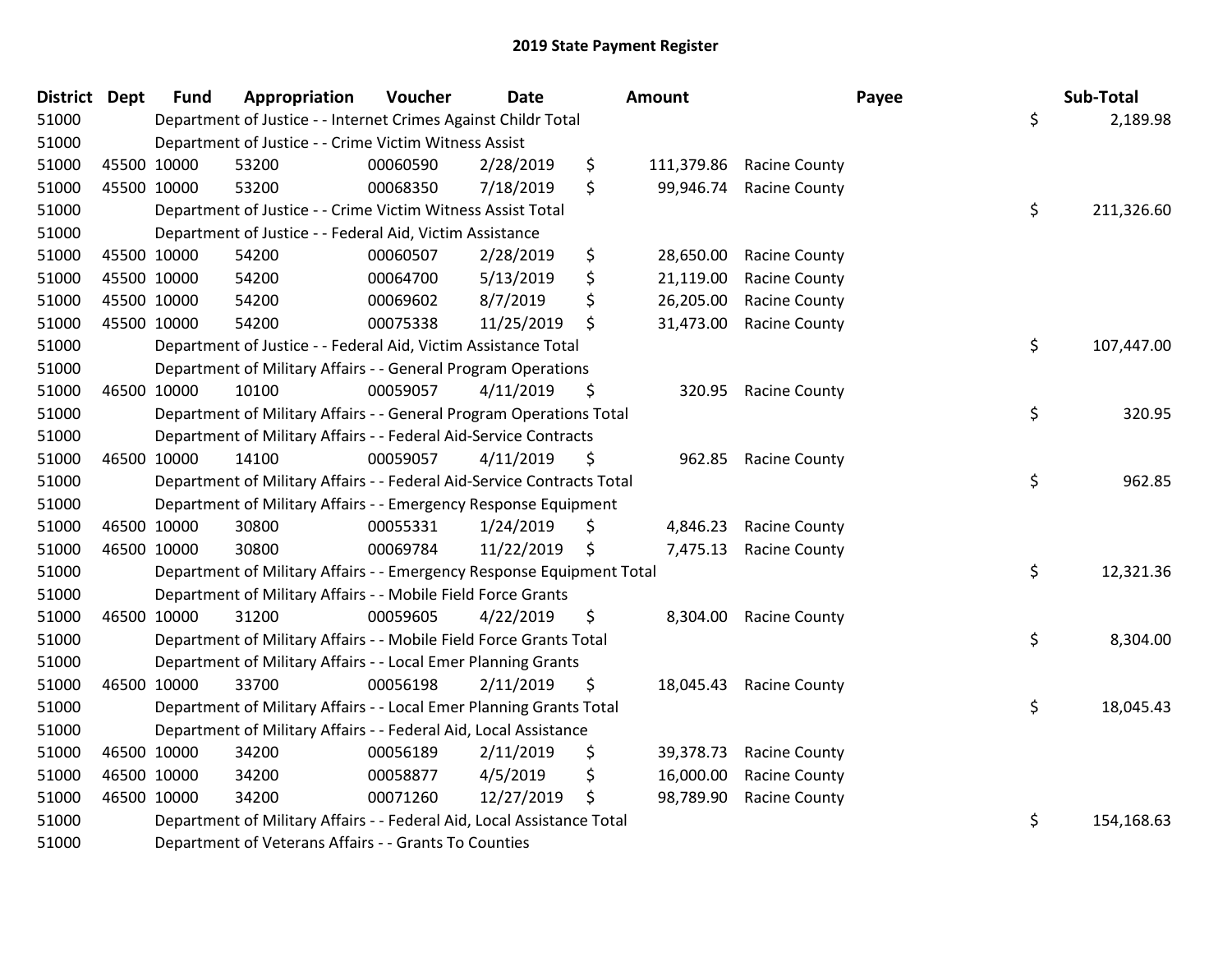| <b>District</b> | Dept | <b>Fund</b> | Appropriation                                                         | Voucher  | <b>Date</b> | Amount             |                      | Payee | Sub-Total    |
|-----------------|------|-------------|-----------------------------------------------------------------------|----------|-------------|--------------------|----------------------|-------|--------------|
| 51000           |      | 48500 15200 | 12700                                                                 | 00060713 | 2/22/2019   | \$<br>1,300.00     | <b>Racine County</b> |       |              |
| 51000           |      |             | Department of Veterans Affairs - - Grants To Counties Total           |          |             |                    |                      | \$    | 1,300.00     |
| 51000           |      |             | Department of Veterans Affairs - - County Grants                      |          |             |                    |                      |       |              |
| 51000           |      | 48500 58200 | 26700                                                                 | 00060713 | 2/22/2019   | \$<br>5,850.00     | <b>Racine County</b> |       |              |
| 51000           |      |             | Department of Veterans Affairs - - County Grants Total                |          |             |                    |                      | \$    | 5,850.00     |
| 51000           |      |             | Department of Veterans Affairs - - County Grants                      |          |             |                    |                      |       |              |
| 51000           |      | 48500 58300 | 37000                                                                 | 00060713 | 2/22/2019   | \$<br>5,850.00     | <b>Racine County</b> |       |              |
| 51000           |      |             | Department of Veterans Affairs - - County Grants Total                |          |             |                    |                      | \$    | 5,850.00     |
| 51000           |      |             | Department of Administration - - Federal Aid, Local Assistance        |          |             |                    |                      |       |              |
| 51000           |      | 50500 10000 | 15500                                                                 | 00095307 | 1/15/2019   | \$<br>41,674.47    | <b>Racine County</b> |       |              |
| 51000           |      | 50500 10000 | 15500                                                                 | 00097041 | 2/14/2019   | \$<br>35,411.18    | <b>Racine County</b> |       |              |
| 51000           |      | 50500 10000 | 15500                                                                 | 00098882 | 3/14/2019   | \$<br>20,018.49    | <b>Racine County</b> |       |              |
| 51000           |      | 50500 10000 | 15500                                                                 | 00100667 | 4/15/2019   | \$<br>20,997.85    | <b>Racine County</b> |       |              |
| 51000           |      | 50500 10000 | 15500                                                                 | 00102310 | 5/14/2019   | \$<br>29,035.86    | <b>Racine County</b> |       |              |
| 51000           |      | 50500 10000 | 15500                                                                 | 00104167 | 6/14/2019   | \$<br>30,287.41    | Racine County        |       |              |
| 51000           |      | 50500 10000 | 15500                                                                 | 00105857 | 7/17/2019   | \$<br>29,442.94    | <b>Racine County</b> |       |              |
| 51000           |      | 50500 10000 | 15500                                                                 | 00107972 | 8/30/2019   | \$<br>10,884.59    | Racine County        |       |              |
| 51000           |      | 50500 10000 | 15500                                                                 | 00110765 | 10/16/2019  | \$<br>16,958.89    | Racine County        |       |              |
| 51000           |      | 50500 10000 | 15500                                                                 | 00113471 | 12/2/2019   | \$<br>25,605.55    | <b>Racine County</b> |       |              |
| 51000           |      | 50500 10000 | 15500                                                                 | 00113496 | 12/2/2019   | \$<br>34,022.17    | <b>Racine County</b> |       |              |
| 51000           |      |             | Department of Administration - - Federal Aid, Local Assistance Total  |          |             |                    |                      | \$    | 294,339.40   |
| 51000           |      |             | Department of Administration - - Hv Trans Ln Environ Impact Fee       |          |             |                    |                      |       |              |
| 51000           |      | 50500 10000 | 17500                                                                 | 00101027 | 4/26/2019   | \$<br>1,033,588.00 | <b>Racine County</b> |       |              |
| 51000           |      |             | Department of Administration - - Hv Trans Ln Environ Impact Fee Total |          |             |                    |                      | \$    | 1,033,588.00 |
| 51000           |      |             | Department of Administration - - Legal Services                       |          |             |                    |                      |       |              |
| 51000           |      | 50500 10000 | 18000                                                                 | 00114287 | 12/17/2019  | \$<br>75.00        | <b>Racine County</b> |       |              |
| 51000           |      |             | Department of Administration - - Legal Services Total                 |          |             |                    |                      | \$    | 75.00        |
| 51000           |      |             | Department of Administration - - Low-Income Assistance Grants         |          |             |                    |                      |       |              |
| 51000           |      | 50500 23500 | 37100                                                                 | 00095307 | 1/15/2019   | \$<br>11,733.67    | <b>Racine County</b> |       |              |
| 51000           |      | 50500 23500 | 37100                                                                 | 00097041 | 2/14/2019   | \$<br>11,628.65    | <b>Racine County</b> |       |              |
| 51000           |      | 50500 23500 | 37100                                                                 | 00098882 | 3/14/2019   | \$<br>19,398.45    | <b>Racine County</b> |       |              |
| 51000           |      | 50500 23500 | 37100                                                                 | 00100667 | 4/15/2019   | \$<br>19,645.79    | <b>Racine County</b> |       |              |
| 51000           |      | 50500 23500 | 37100                                                                 | 00102310 | 5/14/2019   | \$<br>23,475.30    | <b>Racine County</b> |       |              |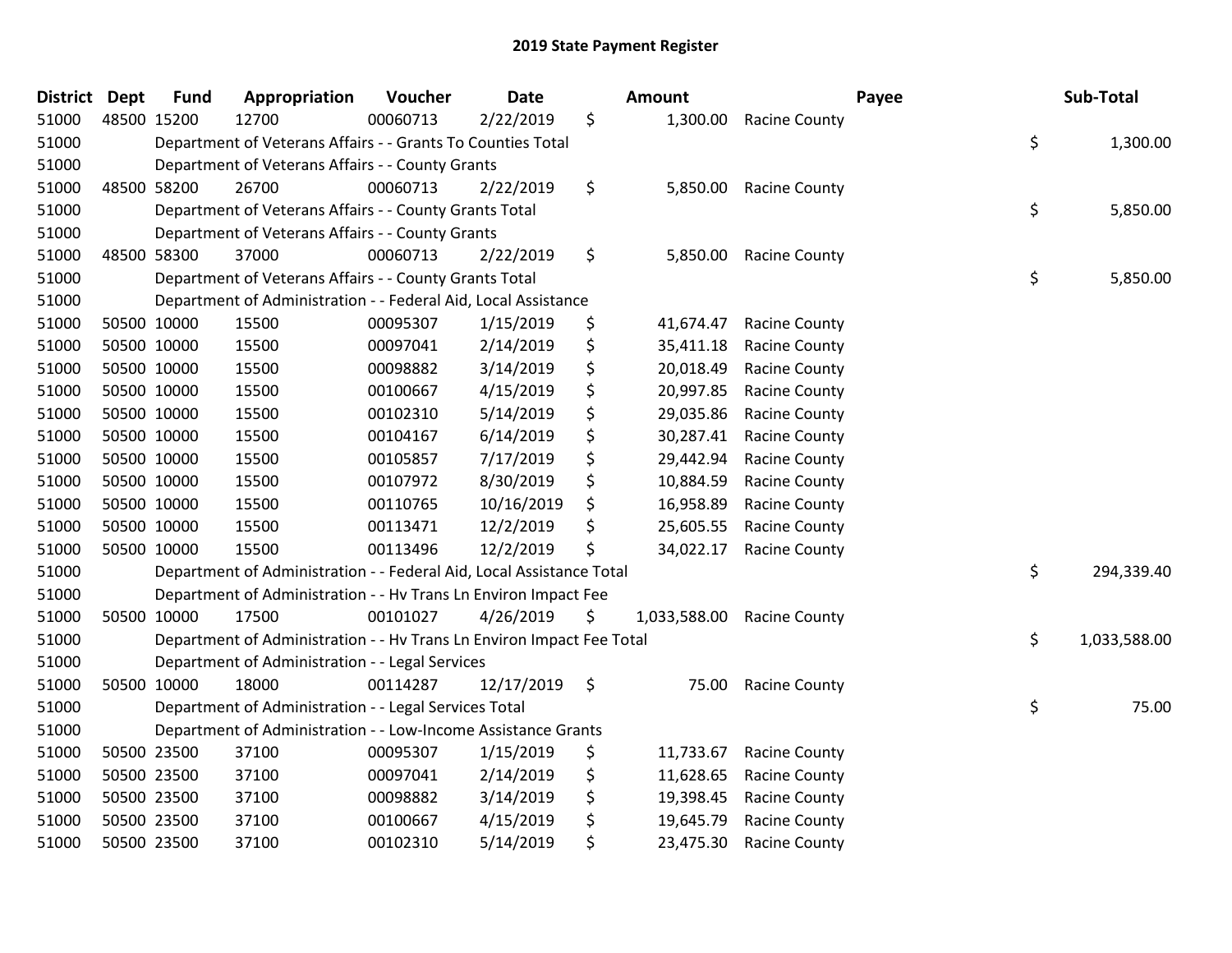| <b>District</b> | <b>Dept</b> | <b>Fund</b> | Appropriation                                                         | Voucher  | Date       |     | <b>Amount</b> |                      | Payee | Sub-Total        |
|-----------------|-------------|-------------|-----------------------------------------------------------------------|----------|------------|-----|---------------|----------------------|-------|------------------|
| 51000           | 50500 23500 |             | 37100                                                                 | 00104167 | 6/14/2019  | \$  | 20,684.44     | <b>Racine County</b> |       |                  |
| 51000           | 50500 23500 |             | 37100                                                                 | 00105857 | 7/17/2019  | \$  | 15,576.88     | <b>Racine County</b> |       |                  |
| 51000           | 50500 23500 |             | 37100                                                                 | 00107972 | 8/30/2019  | \$  | 16,886.53     | <b>Racine County</b> |       |                  |
| 51000           |             | 50500 23500 | 37100                                                                 | 00109292 | 9/20/2019  | \$  | 272.06        | <b>Racine County</b> |       |                  |
| 51000           | 50500 23500 |             | 37100                                                                 | 00110765 | 10/16/2019 | \$  | 43,882.76     | <b>Racine County</b> |       |                  |
| 51000           | 50500 23500 |             | 37100                                                                 | 00113471 | 12/2/2019  | \$  | 47,019.55     | <b>Racine County</b> |       |                  |
| 51000           |             | 50500 23500 | 37100                                                                 | 00113496 | 12/2/2019  | \$  | 6,720.63      | <b>Racine County</b> |       |                  |
| 51000           |             |             | Department of Administration - - Low-Income Assistance Grants Total   |          |            |     |               |                      |       | \$<br>236,924.71 |
| 51000           |             |             | Department of Administration - - Land                                 |          |            |     |               |                      |       |                  |
| 51000           |             | 50500 26900 | 16600                                                                 | 00112644 | 11/18/2019 | \$  | 25,000.00     | <b>Racine County</b> |       |                  |
| 51000           |             |             | Department of Administration - - Land Total                           |          |            |     |               |                      |       | \$<br>25,000.00  |
| 51000           |             |             | Department of Administration - - Land Information Program; Loca       |          |            |     |               |                      |       |                  |
| 51000           |             | 50500 26900 | 17300                                                                 | 00095163 | 1/17/2019  | \$  | 1,000.00      | <b>Racine County</b> |       |                  |
| 51000           |             | 50500 26900 | 17300                                                                 | 00101947 | 5/8/2019   | \$  | 25,000.00     | <b>Racine County</b> |       |                  |
| 51000           |             |             | Department of Administration - - Land Information Program; Loca Total |          |            |     |               |                      |       | \$<br>26,000.00  |
| 51000           |             |             | Public Defender Board - - Trial Representation                        |          |            |     |               |                      |       |                  |
| 51000           |             | 55000 10000 | 10300                                                                 | 00198606 | 6/20/2019  | \$  | 6.16          | <b>Racine County</b> |       |                  |
| 51000           |             | 55000 10000 | 10300                                                                 | 00198607 | 6/20/2019  | \$  | 3.92          | <b>Racine County</b> |       |                  |
| 51000           |             |             | Public Defender Board - - Trial Representation Total                  |          |            |     |               |                      |       | \$<br>10.08      |
| 51000           |             |             | Public Defender Board - - Transcript, Discovery And Int               |          |            |     |               |                      |       |                  |
| 51000           |             | 55000 10000 | 10600                                                                 | 00175879 | 1/9/2019   | \$  | 1,212.40      | <b>Racine County</b> |       |                  |
| 51000           |             | 55000 10000 | 10600                                                                 | 00180549 | 2/7/2019   | \$  | 1,031.40      | Racine County        |       |                  |
| 51000           | 55000 10000 |             | 10600                                                                 | 00189695 | 4/3/2019   | \$  | 787.00        | <b>Racine County</b> |       |                  |
| 51000           |             | 55000 10000 | 10600                                                                 | 00191504 | 4/18/2019  | \$  | 2,049.80      | <b>Racine County</b> |       |                  |
| 51000           |             | 55000 10000 | 10600                                                                 | 00204006 | 7/1/2019   | \$  | 623.00        | <b>Racine County</b> |       |                  |
| 51000           | 55000 10000 |             | 10600                                                                 | 00204007 | 7/1/2019   | \$  | 675.60        | <b>Racine County</b> |       |                  |
| 51000           | 55000 10000 |             | 10600                                                                 | 00204008 | 7/1/2019   | \$  | 468.20        | <b>Racine County</b> |       |                  |
| 51000           | 55000 10000 |             | 10600                                                                 | 00206022 | 7/18/2019  | \$  | 1,043.00      | <b>Racine County</b> |       |                  |
| 51000           |             | 55000 10000 | 10600                                                                 | 00219358 | 10/28/2019 | \$  | 8.00          | <b>Racine County</b> |       |                  |
| 51000           | 55000 10000 |             | 10600                                                                 | 00226520 | 12/13/2019 | \$  | 1,172.60      | Racine County        |       |                  |
| 51000           | 55000 10000 |             | 10600                                                                 | 00226521 | 12/13/2019 | \$. | 1,446.80      | <b>Racine County</b> |       |                  |
| 51000           |             | 55000 10000 | 10600                                                                 | 00226522 | 12/13/2019 | \$  | 1,292.60      | <b>Racine County</b> |       |                  |
| 51000           | 55000 10000 |             | 10600                                                                 | 00226523 | 12/13/2019 | \$  | 773.20        | <b>Racine County</b> |       |                  |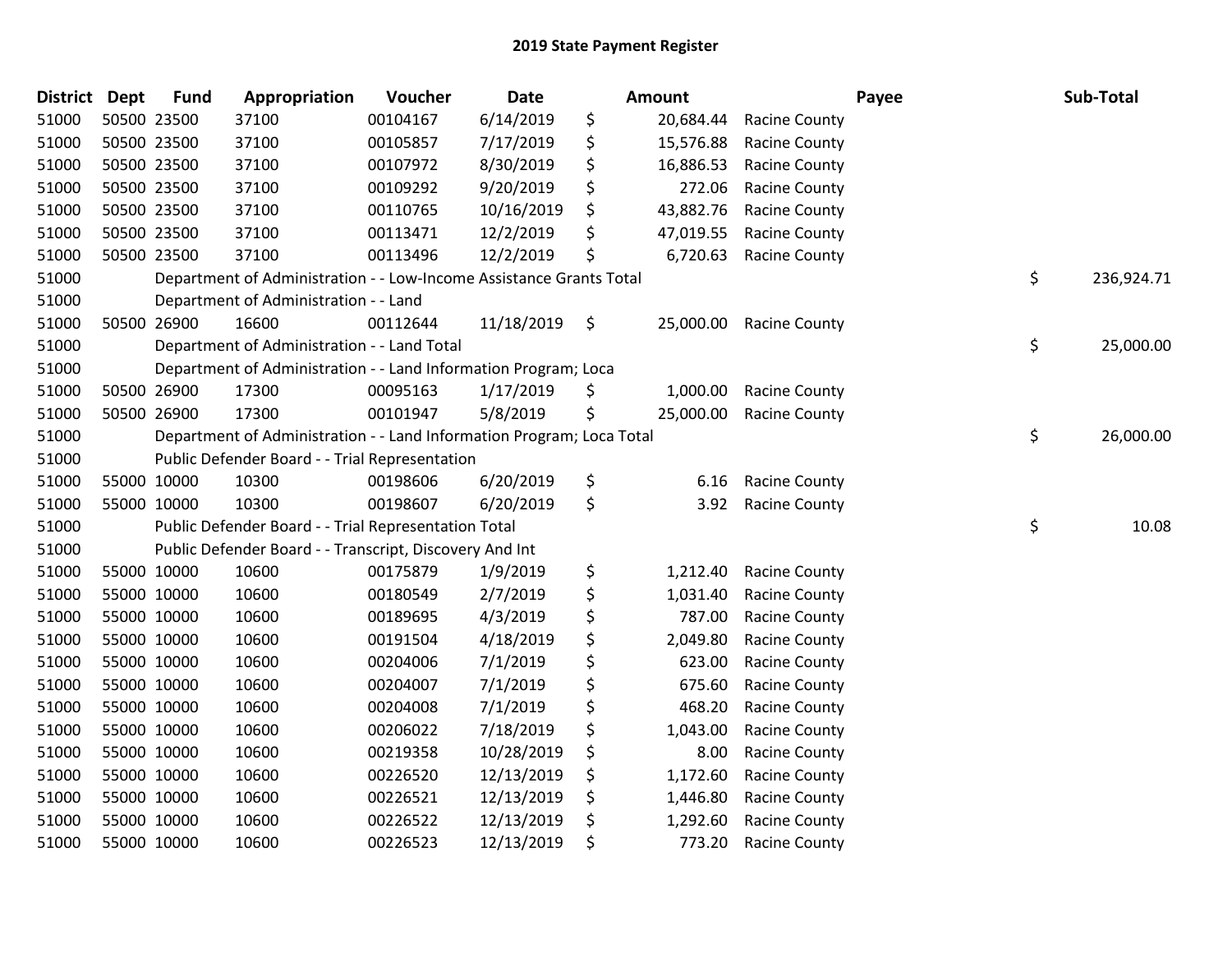| <b>District Dept</b> |             | <b>Fund</b> | Appropriation                                                    | Voucher  | <b>Date</b> | Amount              |                            | Payee | Sub-Total    |
|----------------------|-------------|-------------|------------------------------------------------------------------|----------|-------------|---------------------|----------------------------|-------|--------------|
| 51000                |             |             | Public Defender Board - - Transcript, Discovery And Int Total    |          |             |                     |                            | \$    | 12,583.60    |
| 51000                |             |             | Department of Revenue - - Warrants and Satisfactions             |          |             |                     |                            |       |              |
| 51000                | 56600 10000 |             | 10100                                                            | 00142520 | 8/9/2019    | \$                  | 2,405.00 Racine County     |       |              |
| 51000                |             |             | Department of Revenue - - Warrants and Satisfactions Total       |          |             |                     |                            | \$    | 2,405.00     |
| 51000                |             |             | Department of Revenue - - General Program Operations             |          |             |                     |                            |       |              |
| 51000                | 56600 10000 |             | 30100                                                            | 00145756 | 9/6/2019    | \$<br>40.00         | <b>Racine County</b>       |       |              |
| 51000                | 56600 10000 |             | 30100                                                            | 00145759 | 9/6/2019    | \$<br>40.00         | <b>Racine County</b>       |       |              |
| 51000                |             |             | Department of Revenue - - General Program Operations Total       |          |             |                     |                            | \$    | 80.00        |
| 51000                |             |             | Circuit Courts - - Circuit Court Costs                           |          |             |                     |                            |       |              |
| 51000                | 62500 10000 |             | 10500                                                            | 00001255 | 1/17/2019   | \$<br>396,046.15    | <b>Racine County</b>       |       |              |
| 51000                | 62500 10000 |             | 10500                                                            | 00001462 | 7/5/2019    | \$<br>30,978.00     | <b>Racine County</b>       |       |              |
| 51000                | 62500 10000 |             | 10500                                                            | 00001565 | 8/1/2019    | \$<br>652,829.00    | <b>Racine County</b>       |       |              |
| 51000                |             |             | Circuit Courts - - Circuit Court Costs Total                     |          |             |                     |                            | \$    | 1,079,853.15 |
| 51000                |             |             | Supreme Court - - General Program Operations                     |          |             |                     |                            |       |              |
| 51000                | 68000 10000 |             | 20100                                                            | 00005513 | 4/12/2019   | \$<br>157.36        | <b>Racine County</b>       |       |              |
| 51000                |             |             | Supreme Court - - General Program Operations Total               |          |             |                     |                            | \$    | 157.36       |
| 51000                |             |             | Shared Revenue and Tax Relief - - County And Municipal Aid       |          |             |                     |                            |       |              |
| 51000                | 83500 10000 |             | 10500                                                            | 00049576 | 7/22/2019   | \$<br>352,423.90    | <b>Racine County</b>       |       |              |
| 51000                | 83500 10000 |             | 10500                                                            | 00053874 | 11/18/2019  | \$<br>1,997,068.75  | <b>Racine County</b>       |       |              |
| 51000                |             |             | Shared Revenue and Tax Relief - - County And Municipal Aid Total |          |             |                     |                            | \$    | 2,349,492.65 |
| 51000                |             |             | Shared Revenue and Tax Relief - - Exempt Computer Aid            |          |             |                     |                            |       |              |
| 51000                | 83500 10000 |             | 10900                                                            | 00045420 | 7/22/2019   | \$                  | 363,083.73 Racine County   |       |              |
| 51000                |             |             | Shared Revenue and Tax Relief - - Exempt Computer Aid Total      |          |             |                     |                            | \$    | 363,083.73   |
| 51000                |             |             | Shared Revenue and Tax Relief - - Utility Aid                    |          |             |                     |                            |       |              |
| 51000                | 83500 10000 |             | 11000                                                            | 00049576 | 7/22/2019   | \$<br>31,665.05     | <b>Racine County</b>       |       |              |
| 51000                | 83500 10000 |             | 11000                                                            | 00053874 | 11/18/2019  | \$<br>246,498.53    | <b>Racine County</b>       |       |              |
| 51000                |             |             | Shared Revenue and Tax Relief - - Utility Aid Total              |          |             |                     |                            | \$    | 278,163.58   |
| 51000                |             |             | Shared Revenue and Tax Relief - - Personal Property Aid          |          |             |                     |                            |       |              |
| 51000                | 83500 10000 |             | 11100                                                            | 00039943 | 5/6/2019    | \$                  | 362,169.20 Racine County   |       |              |
| 51000                |             |             | Shared Revenue and Tax Relief - - Personal Property Aid Total    |          |             |                     |                            | \$    | 362,169.20   |
| 51000                |             |             | Shared Revenue and Tax Relief - - School Lvy Tx/First Dollar Cr  |          |             |                     |                            |       |              |
| 51000                | 83500 10000 |             | 30200                                                            | 00045325 | 7/22/2019   | \$<br>17,376,271.42 | <b>Racine County</b>       |       |              |
| 51000                | 83500 10000 |             | 30200                                                            | 00048208 | 7/22/2019   | \$                  | 2,423,332.71 Racine County |       |              |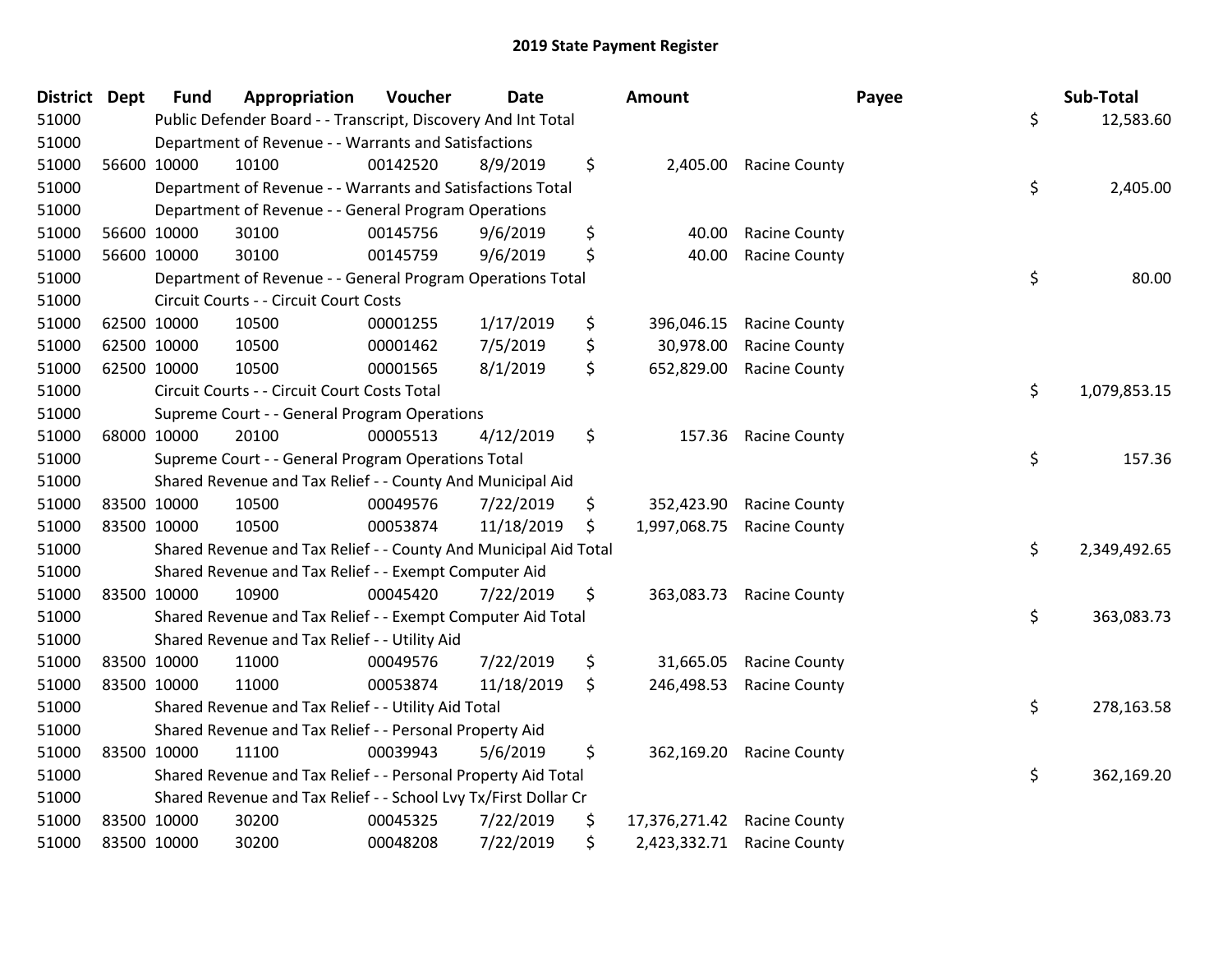| District Dept |             | Fund | Appropriation                                                         | <b>Voucher</b> | Date      | Amount |                            | Payee | Sub-Total     |
|---------------|-------------|------|-----------------------------------------------------------------------|----------------|-----------|--------|----------------------------|-------|---------------|
| 51000         |             |      | Shared Revenue and Tax Relief - - School Lvy Tx/First Dollar Cr Total |                |           |        |                            |       | 19,799,604.13 |
| 51000         |             |      | Shared Revenue and Tax Relief - - Lottery & Gaming Credit             |                |           |        |                            |       |               |
| 51000         | 83500 52100 |      | 36300                                                                 | 00038694       | 3/25/2019 |        | 4,304,888.49 Racine County |       |               |
| 51000         |             |      | Shared Revenue and Tax Relief - - Lottery & Gaming Credit Total       |                |           |        |                            |       | 4,304,888.49  |
| 51000 Total   |             |      |                                                                       |                |           |        |                            |       | 73,100,446.29 |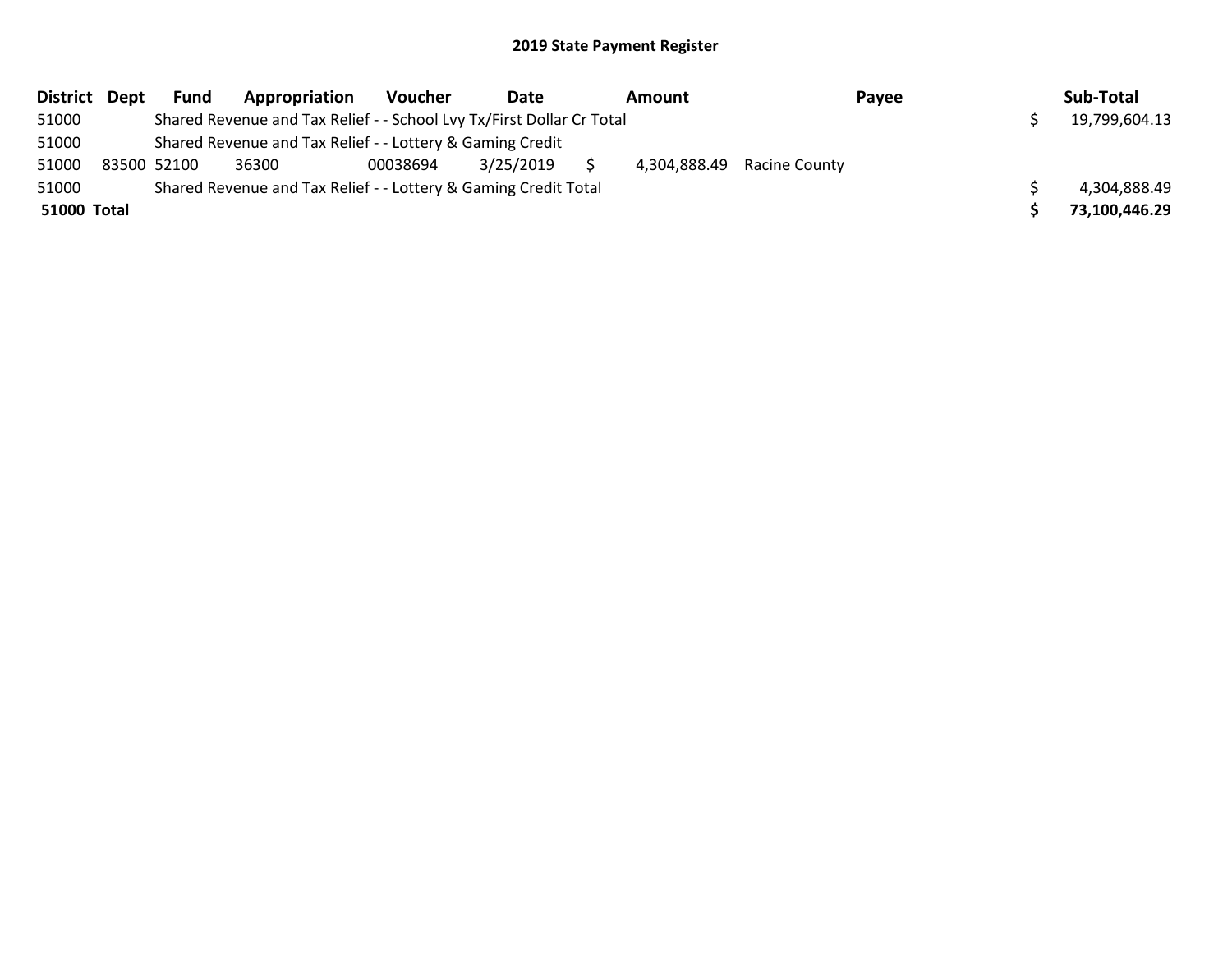| District Dept | <b>Fund</b> | Appropriation                                                      | Voucher  | <b>Date</b> | Amount          | Payee                        | Sub-Total        |
|---------------|-------------|--------------------------------------------------------------------|----------|-------------|-----------------|------------------------------|------------------|
| 51002         |             | Dept of Safety & Prof Services - - Fire Dues Distribution          |          |             |                 |                              |                  |
| 51002         | 16500 10000 | 22500                                                              | 00029956 | 7/12/2019   | \$              | 28,449.37 Town Of Burlington |                  |
| 51002         |             | Dept of Safety & Prof Services - - Fire Dues Distribution Total    |          |             |                 |                              | \$<br>28,449.37  |
| 51002         |             | Dept of Natural Resources - - Aids In Lieu Of Taxes - Gener        |          |             |                 |                              |                  |
| 51002         | 37000 10000 | 50300                                                              | 00297898 | 2/11/2019   | \$<br>3,217.73  | Town Of Burlington           |                  |
| 51002         | 37000 10000 | 50300                                                              | 00297899 | 2/11/2019   | \$<br>2,207.89  | Town Of Burlington           |                  |
| 51002         | 37000 10000 | 50300                                                              | 00314231 | 4/19/2019   | \$<br>301.81    | Town Of Burlington           |                  |
| 51002         |             | Dept of Natural Resources - - Aids In Lieu Of Taxes - Gener Total  |          |             |                 |                              | \$<br>5,727.43   |
| 51002         |             | Dept of Natural Resources - - GPO -Federal Funds                   |          |             |                 |                              |                  |
| 51002         | 37000 21200 | 38100                                                              | 00307327 | 3/27/2019   | \$              | 10,835.96 Town Of Burlington |                  |
| 51002         |             | Dept of Natural Resources - - GPO -Federal Funds Total             |          |             |                 |                              | \$<br>10,835.96  |
| 51002         |             | Dept of Natural Resources - - Enf A - Boating Enforcement          |          |             |                 |                              |                  |
| 51002         | 37000 21200 | 55000                                                              | 00307327 | 3/27/2019   | \$              | 20,405.75 Town Of Burlington |                  |
| 51002         |             | Dept of Natural Resources - - Enf A - Boating Enforcement Total    |          |             |                 |                              | \$<br>20,405.75  |
| 51002         |             | Dept of Natural Resources - - Resaids - Cnty Forst, Cl & Mfl       |          |             |                 |                              |                  |
| 51002         | 37000 21200 | 57100                                                              | 00333086 | 6/21/2019   | \$<br>50.60     | Town Of Burlington           |                  |
| 51002         |             | Dept of Natural Resources - - Resaids - Cnty Forst, Cl & Mfl Total |          |             |                 |                              | \$<br>50.60      |
| 51002         |             | Dept of Natural Resources - - Aids In Lieu Of Taxes - Sum S        |          |             |                 |                              |                  |
| 51002         | 37000 21200 | 57900                                                              | 00314232 | 4/19/2019   | \$              | 291.70 Town Of Burlington    |                  |
| 51002         |             | Dept of Natural Resources - - Aids In Lieu Of Taxes - Sum S Total  |          |             |                 |                              | \$<br>291.70     |
| 51002         |             | Dept of Natural Resources - - Fin Asst For Responsible Units       |          |             |                 |                              |                  |
| 51002         | 37000 27400 | 67000                                                              | 00322629 | 5/22/2019   | \$              | 19,241.22 Town Of Burlington |                  |
| 51002         |             | Dept of Natural Resources - - Fin Asst For Responsible Units Total |          |             |                 |                              | \$<br>19,241.22  |
| 51002         |             | WI Dept of Transportation - - Trns Aids To Mnc.-Sf                 |          |             |                 |                              |                  |
| 51002         | 39500 21100 | 19100                                                              | 00337117 | 1/7/2019    | \$<br>48,685.63 | Town Of Burlington           |                  |
| 51002         | 39500 21100 | 19100                                                              | 00364431 | 4/1/2019    | \$<br>48,685.63 | Town Of Burlington           |                  |
| 51002         | 39500 21100 | 19100                                                              | 00402440 | 7/1/2019    | \$<br>48,685.63 | Town Of Burlington           |                  |
| 51002         | 39500 21100 | 19100                                                              | 00445258 | 10/7/2019   | \$              | 48,685.66 Town Of Burlington |                  |
| 51002         |             | WI Dept of Transportation - - Trns Aids To Mnc.-Sf Total           |          |             |                 |                              | \$<br>194,742.55 |
| 51002         |             | Department of Justice - - Law Enforcement Train, Local             |          |             |                 |                              |                  |
| 51002         | 45500 10000 | 23100                                                              | 00072381 | 10/9/2019   | \$              | 1,280.00 Town Of Burlington  |                  |
| 51002         |             | Department of Justice - - Law Enforcement Train, Local Total       |          |             |                 |                              | \$<br>1,280.00   |
| 51002         |             | Shared Revenue and Tax Relief - - County And Municipal Aid         |          |             |                 |                              |                  |

| າounτ     | rayee              | Sup-Total        |
|-----------|--------------------|------------------|
| 28,449.37 | Town Of Burlington | \$<br>28,449.37  |
| 3,217.73  | Town Of Burlington |                  |
| 2,207.89  | Town Of Burlington |                  |
| 301.81    | Town Of Burlington |                  |
|           |                    | \$<br>5,727.43   |
| 10,835.96 | Town Of Burlington |                  |
|           |                    | \$<br>10,835.96  |
| 20,405.75 | Town Of Burlington |                  |
|           |                    | \$<br>20,405.75  |
|           |                    |                  |
| 50.60     | Town Of Burlington | \$<br>50.60      |
|           |                    |                  |
| 291.70    | Town Of Burlington |                  |
|           |                    | \$<br>291.70     |
| 19,241.22 | Town Of Burlington |                  |
|           |                    | \$<br>19,241.22  |
| 48,685.63 | Town Of Burlington |                  |
| 48,685.63 | Town Of Burlington |                  |
| 48,685.63 | Town Of Burlington |                  |
| 48,685.66 | Town Of Burlington |                  |
|           |                    | \$<br>194,742.55 |
| 1,280.00  | Town Of Burlington |                  |
|           |                    | \$<br>1,280.00   |
|           |                    |                  |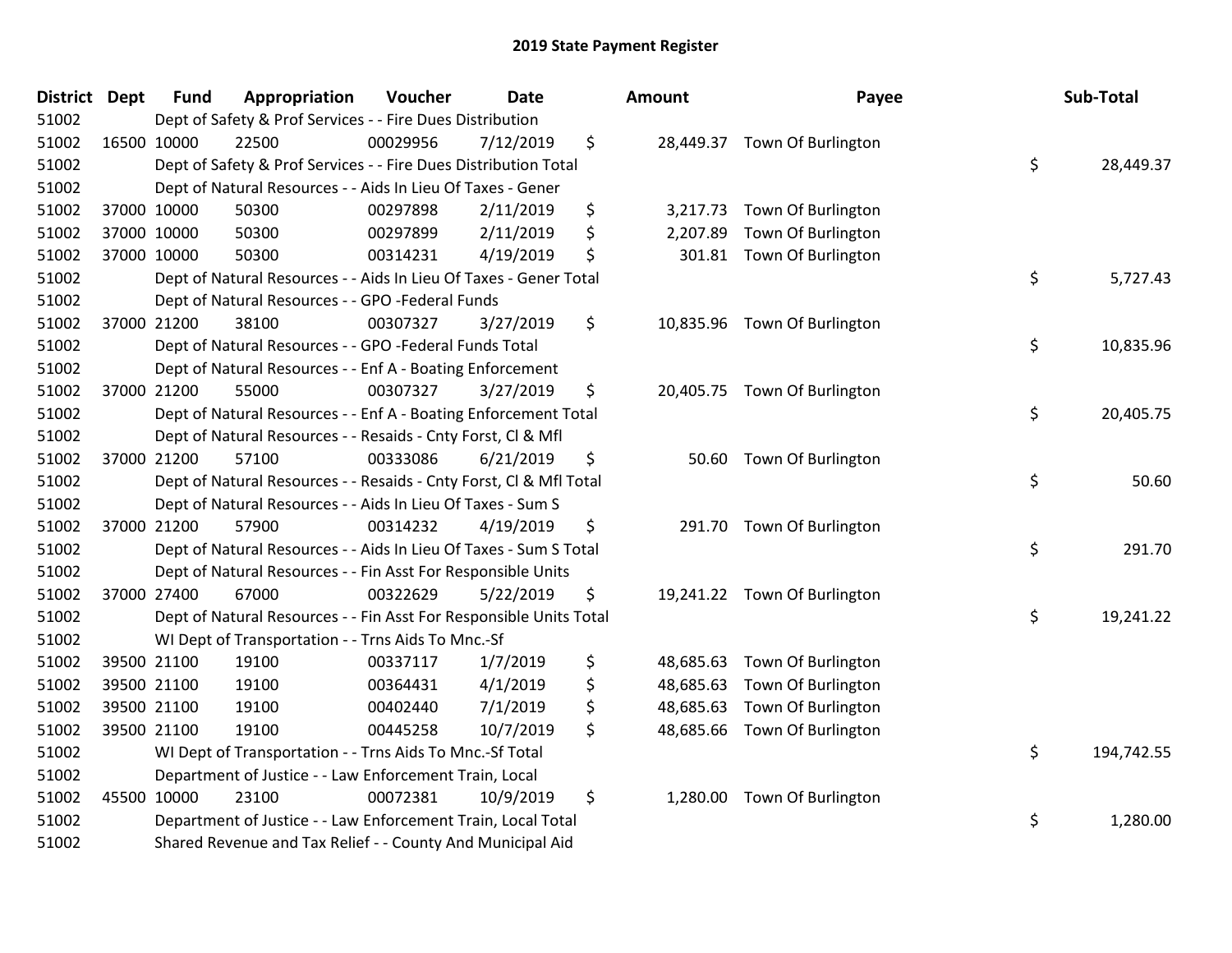| <b>District</b>    | Dept | Fund        | Appropriation                                                    | Voucher  | Date       | Amount          | Payee              | Sub-Total       |
|--------------------|------|-------------|------------------------------------------------------------------|----------|------------|-----------------|--------------------|-----------------|
| 51002              |      | 83500 10000 | 10500                                                            | 00049559 | 7/22/2019  | \$<br>11,745.41 | Town Of Burlington |                 |
| 51002              |      | 83500 10000 | 10500                                                            | 00053858 | 11/18/2019 | \$<br>66,557.33 | Town Of Burlington |                 |
| 51002              |      |             | Shared Revenue and Tax Relief - - County And Municipal Aid Total |          |            |                 |                    | \$<br>78,302.74 |
| 51002              |      |             | Shared Revenue and Tax Relief - - Exempt Computer Aid            |          |            |                 |                    |                 |
| 51002              |      | 83500 10000 | 10900                                                            | 00046639 | 7/22/2019  | \$<br>526.90    | Town Of Burlington |                 |
| 51002              |      |             | Shared Revenue and Tax Relief - - Exempt Computer Aid Total      |          |            |                 |                    | \$<br>526.90    |
| 51002              |      |             | Shared Revenue and Tax Relief - - Utility Aid                    |          |            |                 |                    |                 |
| 51002              |      | 83500 10000 | 11000                                                            | 00049559 | 7/22/2019  | \$<br>76.75     | Town Of Burlington |                 |
| 51002              |      | 83500 10000 | 11000                                                            | 00053858 | 11/18/2019 | \$<br>19,570.72 | Town Of Burlington |                 |
| 51002              |      |             | Shared Revenue and Tax Relief - - Utility Aid Total              |          |            |                 |                    | \$<br>19,647.47 |
| 51002              |      |             | Shared Revenue and Tax Relief - - Personal Property Aid          |          |            |                 |                    |                 |
| 51002              |      | 83500 10000 | 11100                                                            | 00041209 | 5/6/2019   | \$<br>17,970.66 | Town Of Burlington |                 |
| 51002              |      |             | Shared Revenue and Tax Relief - - Personal Property Aid Total    |          |            |                 |                    | \$<br>17,970.66 |
| 51002              |      |             | Shared Revenue and Tax Relief - - Lottery & Gaming Credit        |          |            |                 |                    |                 |
| 51002              |      | 83500 52100 | 36300                                                            | 00038449 | 3/25/2019  | \$<br>6,152.64  | Town Of Burlington |                 |
| 51002              |      |             | Shared Revenue and Tax Relief - - Lottery & Gaming Credit Total  |          |            |                 |                    | 6,152.64        |
| <b>51002 Total</b> |      |             |                                                                  |          |            |                 |                    | 403,624.99      |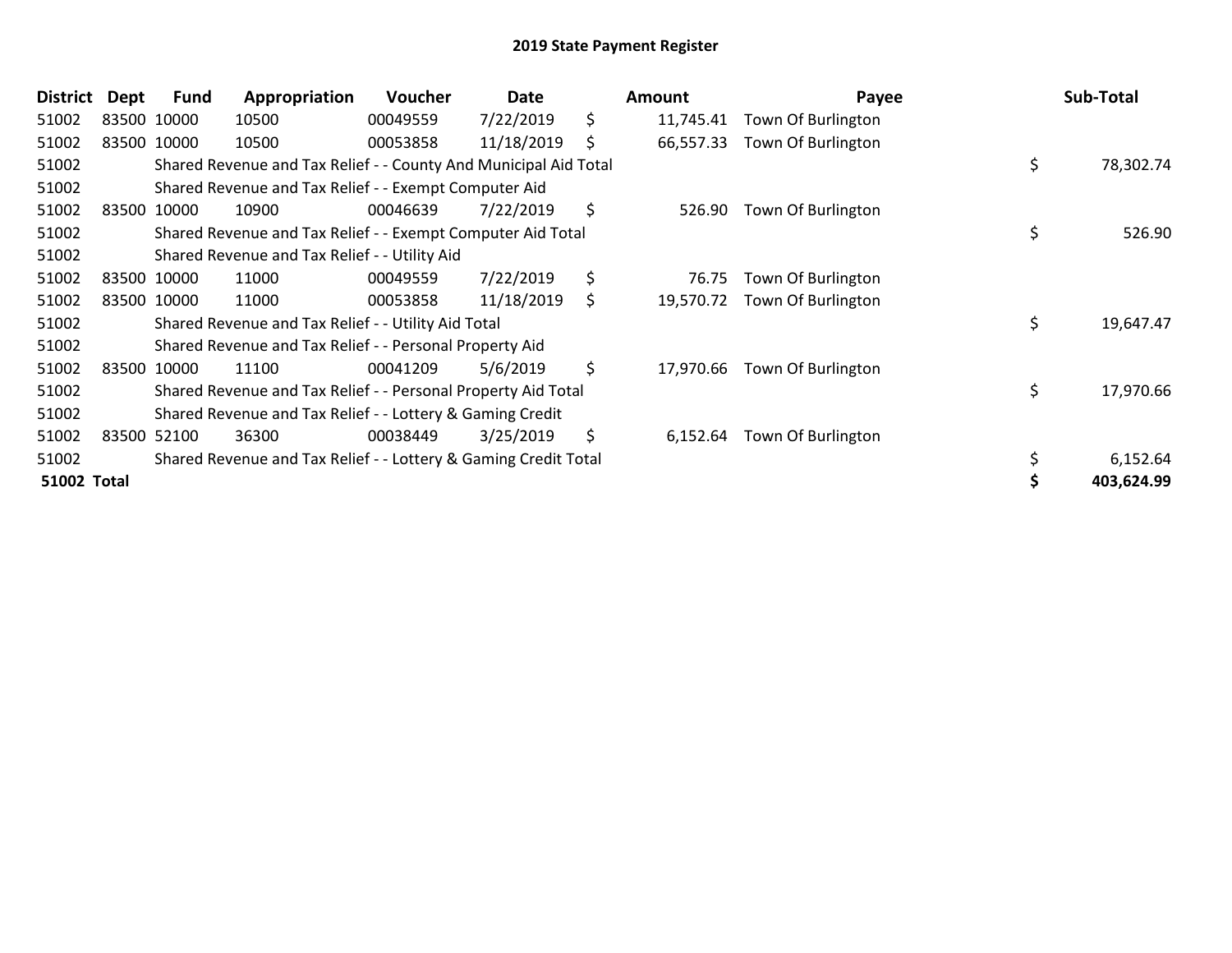| District    | Dept | Fund        | Appropriation                                              | <b>Voucher</b> | Date      | Amount          | Payee             | Sub-Total  |
|-------------|------|-------------|------------------------------------------------------------|----------------|-----------|-----------------|-------------------|------------|
| 51004       |      |             | Department of Health Services - - State/Federal Aids       |                |           |                 |                   |            |
| 51004       |      | 43500 10000 | 00000                                                      | 90906          | 1/2/2019  | \$<br>43.165.00 | Town Of Caledonia |            |
| 51004       |      | 43500 10000 | 00000                                                      | 90907          | 2/1/2019  | \$<br>17.915.00 | Town Of Caledonia |            |
| 51004       |      | 43500 10000 | 00000                                                      | 90909          | 3/1/2019  | \$<br>12,831.00 | Town Of Caledonia |            |
| 51004       |      | 43500 10000 | 00000                                                      | 90910          | 4/1/2019  | \$<br>40.824.00 | Town Of Caledonia |            |
| 51004       |      | 43500 10000 | 00000                                                      | 90913          | 6/3/2019  | \$<br>21.205.00 | Town Of Caledonia |            |
| 51004       |      | 43500 10000 | 00000                                                      | 92000          | 7/1/2019  | \$<br>65.086.00 | Town Of Caledonia |            |
| 51004       |      | 43500 10000 | 00000                                                      | 92001          | 8/1/2019  | \$<br>27.908.00 | Town Of Caledonia |            |
| 51004       |      | 43500 10000 | 00000                                                      | 92003          | 10/1/2019 | \$<br>5.962.00  | Town Of Caledonia |            |
| 51004       |      | 43500 10000 | 00000                                                      | 92004          | 11/1/2019 | \$<br>27.620.00 | Town Of Caledonia |            |
| 51004       |      | 43500 10000 | 00000                                                      | 92005          | 12/2/2019 | \$<br>37.045.00 | Town Of Caledonia |            |
| 51004       |      |             | Department of Health Services - - State/Federal Aids Total |                |           |                 |                   | 299,561.00 |
| 51004 Total |      |             |                                                            |                |           |                 |                   | 299,561.00 |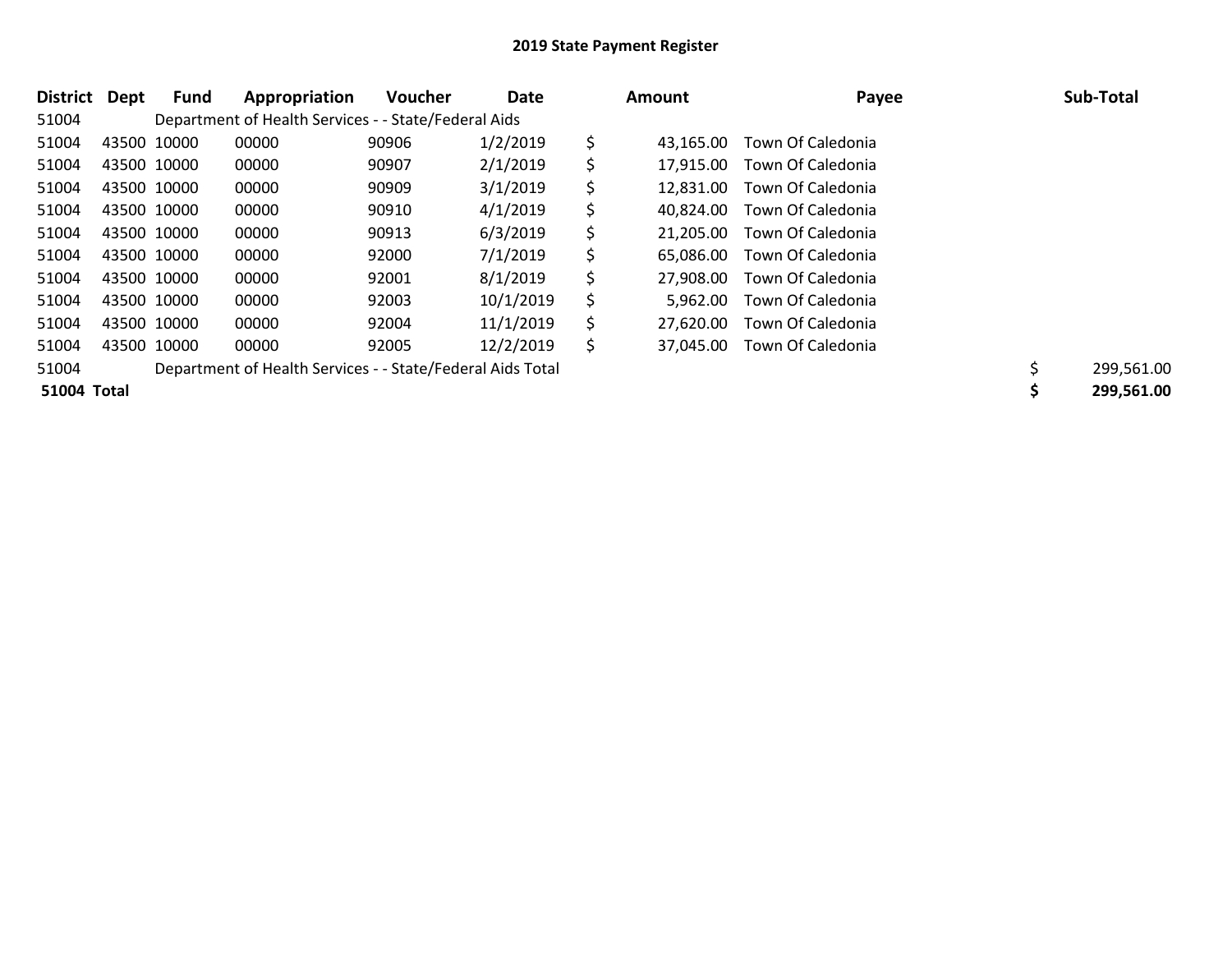| <b>District</b> | <b>Dept</b> | <b>Fund</b> | Appropriation                                                      | Voucher  | <b>Date</b> | <b>Amount</b>  |                         | Payee | Sub-Total |
|-----------------|-------------|-------------|--------------------------------------------------------------------|----------|-------------|----------------|-------------------------|-------|-----------|
| 51006           |             |             | Dept of Safety & Prof Services - - Fire Dues Distribution          |          |             |                |                         |       |           |
| 51006           | 16500 10000 |             | 22500                                                              | 00030091 | 7/15/2019   | \$             | 13,900.18 Town Of Dover |       |           |
| 51006           |             |             | Dept of Safety & Prof Services - - Fire Dues Distribution Total    |          |             |                |                         | \$    | 13,900.18 |
| 51006           |             |             | Dept of Natural Resources - - Aids In Lieu Of Taxes - Gener        |          |             |                |                         |       |           |
| 51006           | 37000 10000 |             | 50300                                                              | 00297900 | 2/12/2019   | \$<br>2.47     | Town Of Dover           |       |           |
| 51006           | 37000 10000 |             | 50300                                                              | 00297901 | 2/12/2019   | \$<br>1,520.34 | Town Of Dover           |       |           |
| 51006           | 37000 10000 |             | 50300                                                              | 00297902 | 2/12/2019   | \$<br>137.09   | Town Of Dover           |       |           |
| 51006           | 37000 10000 |             | 50300                                                              | 00314280 | 4/19/2019   | \$<br>136.12   | Town Of Dover           |       |           |
| 51006           | 37000 10000 |             | 50300                                                              | 00314282 | 4/19/2019   | \$<br>62.40    | Town Of Dover           |       |           |
| 51006           |             |             | Dept of Natural Resources - - Aids In Lieu Of Taxes - Gener Total  |          |             |                |                         | \$    | 1,858.42  |
| 51006           |             |             | Dept of Natural Resources - - Taxes & Assessmts-Conserv Fund       |          |             |                |                         |       |           |
| 51006           | 37000 21200 |             | 16900                                                              | 00294088 | 1/30/2019   | \$<br>43.42    | Town Of Dover           |       |           |
| 51006           | 37000 21200 |             | 16900                                                              | 00294089 | 1/30/2019   | \$<br>43.42    | Town Of Dover           |       |           |
| 51006           | 37000 21200 |             | 16900                                                              | 00294090 | 1/30/2019   | \$<br>90.32    | Town Of Dover           |       |           |
| 51006           |             |             | Dept of Natural Resources - - Taxes & Assessmts-Conserv Fund Total |          |             |                |                         | \$    | 177.16    |
| 51006           |             |             | Dept of Natural Resources - - GPO -Federal Funds                   |          |             |                |                         |       |           |
| 51006           |             | 37000 21200 | 38100                                                              | 00307340 | 3/27/2019   | \$             | 5,701.01 Town Of Dover  |       |           |
| 51006           |             |             | Dept of Natural Resources - - GPO -Federal Funds Total             |          |             |                |                         | \$    | 5,701.01  |
| 51006           |             |             | Dept of Natural Resources - - Enf A - Boating Enforcement          |          |             |                |                         |       |           |
| 51006           | 37000 21200 |             | 55000                                                              | 00307340 | 3/27/2019   | \$             | 10,735.86 Town Of Dover |       |           |
| 51006           |             |             | Dept of Natural Resources - - Enf A - Boating Enforcement Total    |          |             |                |                         | \$    | 10,735.86 |
| 51006           |             |             | Dept of Natural Resources - - Resaids - Cnty Forst, Cl & Mfl       |          |             |                |                         |       |           |
| 51006           | 37000 21200 |             | 57100                                                              | 00333087 | 6/21/2019   | \$<br>21.20    | Town Of Dover           |       |           |
| 51006           |             |             | Dept of Natural Resources - - Resaids - Cnty Forst, Cl & Mfl Total |          |             |                |                         | \$    | 21.20     |
| 51006           |             |             | Dept of Natural Resources - - Aids In Lieu Of Taxes - Sum S        |          |             |                |                         |       |           |
| 51006           |             | 37000 21200 | 57900                                                              | 00314279 | 4/19/2019   | \$<br>6.24     | Town Of Dover           |       |           |
| 51006           | 37000 21200 |             | 57900                                                              | 00314281 | 4/19/2019   | \$<br>1.46     | Town Of Dover           |       |           |
| 51006           |             |             | Dept of Natural Resources - - Aids In Lieu Of Taxes - Sum S Total  |          |             |                |                         | \$    | 7.70      |
| 51006           |             |             | Dept of Natural Resources - - Fin Asst For Responsible Units       |          |             |                |                         |       |           |
| 51006           | 37000 27400 |             | 67000                                                              | 00323028 | 5/22/2019   | \$<br>3,743.64 | Town Of Dover           |       |           |
| 51006           |             |             | Dept of Natural Resources - - Fin Asst For Responsible Units Total |          |             |                |                         | \$    | 3,743.64  |
| 51006           |             |             | WI Dept of Transportation - - Trns Aids To Mnc.-Sf                 |          |             |                |                         |       |           |
| 51006           |             | 39500 21100 | 19100                                                              | 00337118 | 1/7/2019    | \$             | 22,689.52 Town Of Dover |       |           |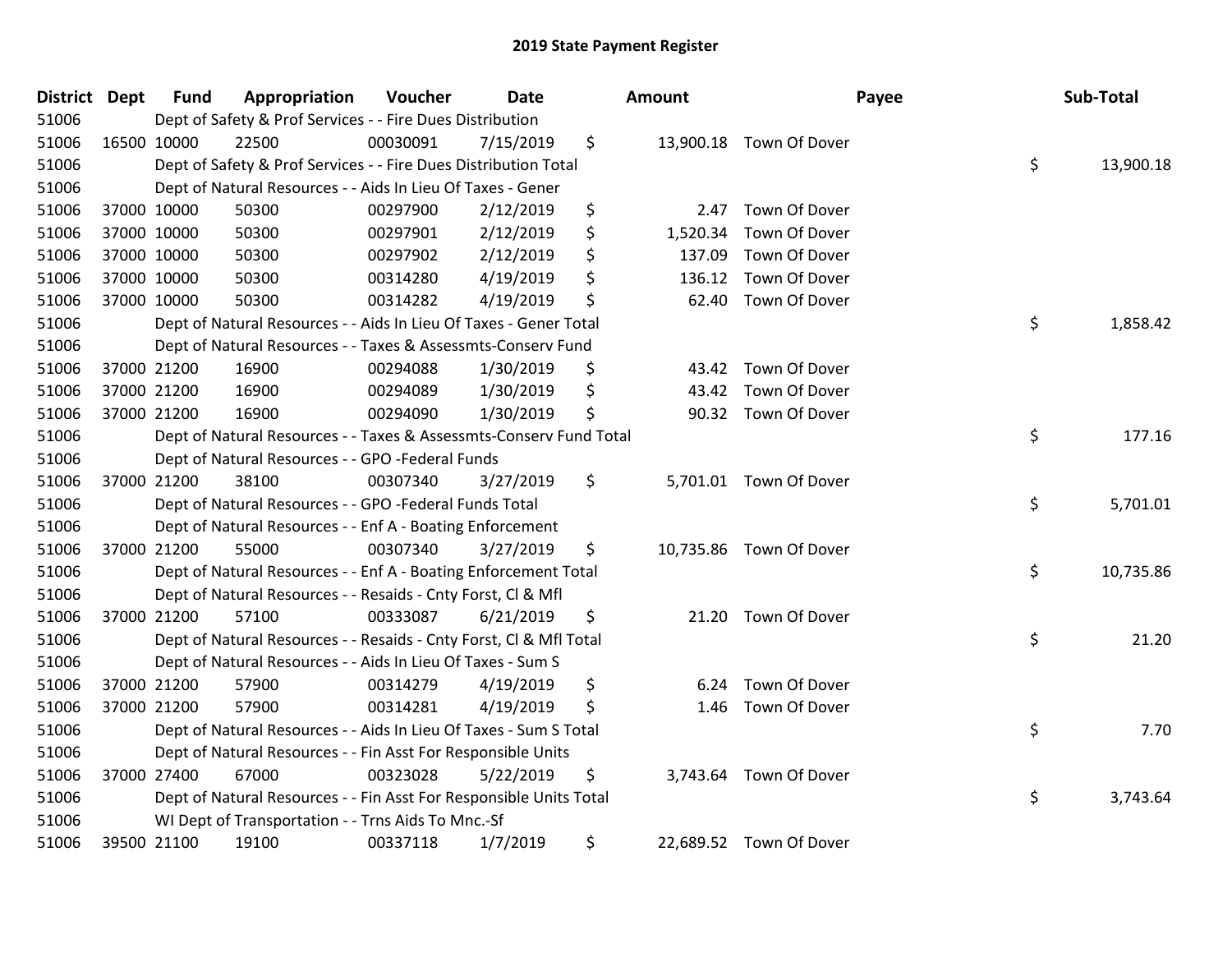| District Dept      |             | <b>Fund</b> | Appropriation                                                       | Voucher  | <b>Date</b> | Amount       |                         | Payee | Sub-Total  |
|--------------------|-------------|-------------|---------------------------------------------------------------------|----------|-------------|--------------|-------------------------|-------|------------|
| 51006              | 39500 21100 |             | 19100                                                               | 00364432 | 4/1/2019    | \$           | 22,689.52 Town Of Dover |       |            |
| 51006              |             | 39500 21100 | 19100                                                               | 00402441 | 7/1/2019    | \$           | 22,689.52 Town Of Dover |       |            |
| 51006              |             | 39500 21100 | 19100                                                               | 00445259 | 10/7/2019   | \$           | 22,689.55 Town Of Dover |       |            |
| 51006              |             |             | WI Dept of Transportation - - Trns Aids To Mnc.-Sf Total            |          |             |              |                         | \$    | 90,758.11  |
| 51006              |             |             | WI Dept of Transportation - - Hwy Mgmt & Opers Sf                   |          |             |              |                         |       |            |
| 51006              |             | 39500 21100 | 36500                                                               | 00420254 | 8/6/2019    | \$<br>500.00 | Town Of Dover           |       |            |
| 51006              |             | 39500 21100 | 36500                                                               | 00441132 | 10/3/2019   | \$<br>500.00 | Town Of Dover           |       |            |
| 51006              |             |             | WI Dept of Transportation - - Hwy Mgmt & Opers Sf Total             |          |             |              |                         | \$    | 1,000.00   |
| 51006              |             |             | Department of Justice - - Law Enforcement Train, Local              |          |             |              |                         |       |            |
| 51006              |             | 45500 10000 | 23100                                                               | 00073086 | 10/18/2019  | \$           | 1,280.00 Town Of Dover  |       |            |
| 51006              |             |             | Department of Justice - - Law Enforcement Train, Local Total        |          |             |              |                         | \$    | 1,280.00   |
| 51006              |             |             | Department of Veterans Affairs - - Gifts And Grants, King           |          |             |              |                         |       |            |
| 51006              |             | 48500 15200 | 13600                                                               | 00071836 | 10/18/2019  | \$           | 44,903.00 Town Of Dover |       |            |
| 51006              |             |             | Department of Veterans Affairs - - Gifts And Grants, King Total     |          |             |              |                         | \$    | 44,903.00  |
| 51006              |             |             | Shared Revenue and Tax Relief - - County And Municipal Aid          |          |             |              |                         |       |            |
| 51006              | 83500 10000 |             | 10500                                                               | 00049560 | 7/22/2019   | \$           | 8,109.07 Town Of Dover  |       |            |
| 51006              | 83500 10000 |             | 10500                                                               | 00053859 | 11/18/2019  | \$           | 45,951.38 Town Of Dover |       |            |
| 51006              |             |             | Shared Revenue and Tax Relief - - County And Municipal Aid Total    |          |             |              |                         | \$    | 54,060.45  |
| 51006              |             |             | Shared Revenue and Tax Relief - - Exempt Computer Aid               |          |             |              |                         |       |            |
| 51006              |             | 83500 10000 | 10900                                                               | 00046640 | 7/22/2019   | \$           | 80.02 Town Of Dover     |       |            |
| 51006              |             |             | Shared Revenue and Tax Relief - - Exempt Computer Aid Total         |          |             |              |                         | \$    | 80.02      |
| 51006              |             |             | Shared Revenue and Tax Relief - - Personal Property Aid             |          |             |              |                         |       |            |
| 51006              | 83500 10000 |             | 11100                                                               | 00041210 | 5/6/2019    | \$           | 3,210.33 Town Of Dover  |       |            |
| 51006              |             |             | Shared Revenue and Tax Relief - - Personal Property Aid Total       |          |             |              |                         | \$    | 3,210.33   |
| 51006              |             |             | Shared Revenue and Tax Relief - - Payments For Municipal Svcs       |          |             |              |                         |       |            |
| 51006              | 83500 10000 |             | 50100                                                               | 00037894 | 1/31/2019   | \$           | 47,532.29 Town Of Dover |       |            |
| 51006              |             |             | Shared Revenue and Tax Relief - - Payments For Municipal Svcs Total |          |             |              |                         | \$    | 47,532.29  |
| 51006              |             |             | Shared Revenue and Tax Relief - - Lottery & Gaming Credit           |          |             |              |                         |       |            |
| 51006              | 83500 52100 |             | 36300                                                               | 00038450 | 3/25/2019   | \$           | 13,409.28 Town Of Dover |       |            |
| 51006              |             |             | Shared Revenue and Tax Relief - - Lottery & Gaming Credit Total     |          |             |              |                         | \$    | 13,409.28  |
| <b>51006 Total</b> |             |             |                                                                     |          |             |              |                         | \$    | 292,378.65 |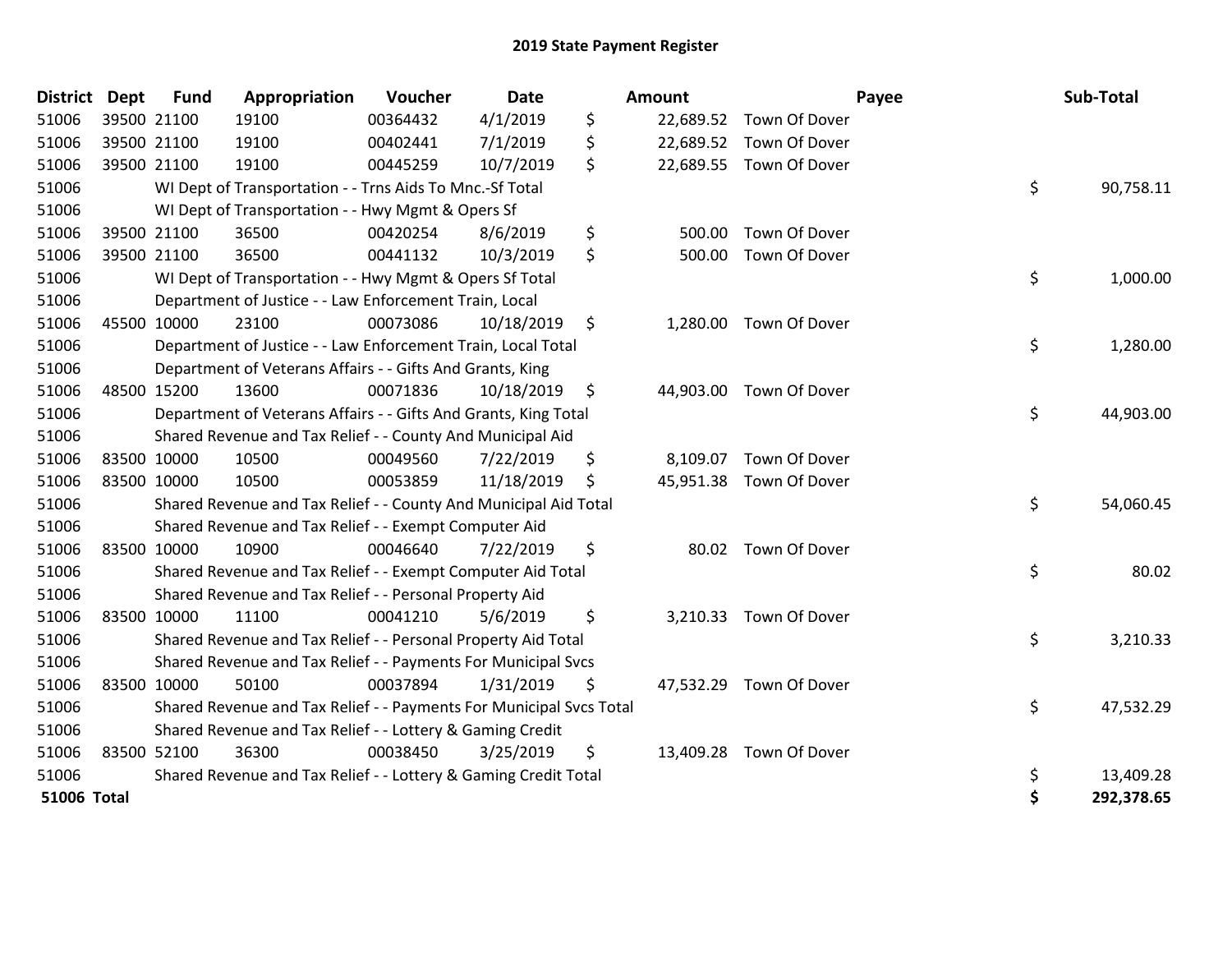| District Dept | <b>Fund</b> | Appropriation                                                      | Voucher  | <b>Date</b> | Amount         | Payee                    | Sub-Total        |
|---------------|-------------|--------------------------------------------------------------------|----------|-------------|----------------|--------------------------|------------------|
| 51010         |             | Dept of Safety & Prof Services - - Fire Dues Distribution          |          |             |                |                          |                  |
| 51010         | 16500 10000 | 22500                                                              | 00029933 | 7/15/2019   | \$             | 34,010.18 Town Of Norway |                  |
| 51010         |             | Dept of Safety & Prof Services - - Fire Dues Distribution Total    |          |             |                |                          | \$<br>34,010.18  |
| 51010         |             | Dept of Natural Resources - - Aids In Lieu Of Taxes - Gener        |          |             |                |                          |                  |
| 51010         | 37000 10000 | 50300                                                              | 00297910 | 2/12/2019   | \$<br>16.59    | Town Of Norway           |                  |
| 51010         | 37000 10000 | 50300                                                              | 00297911 | 2/12/2019   | \$<br>1,455.74 | Town Of Norway           |                  |
| 51010         | 37000 10000 | 50300                                                              | 00314462 | 4/19/2019   | \$<br>164.62   | Town Of Norway           |                  |
| 51010         | 37000 10000 | 50300                                                              | 00314464 | 4/19/2019   | \$<br>104.08   | Town Of Norway           |                  |
| 51010         |             | Dept of Natural Resources - - Aids In Lieu Of Taxes - Gener Total  |          |             |                |                          | \$<br>1,741.03   |
| 51010         |             | Dept of Natural Resources - - GPO -Federal Funds                   |          |             |                |                          |                  |
| 51010         | 37000 21200 | 38100                                                              | 00307374 | 3/27/2019   | \$             | 5,808.53 Town Of Norway  |                  |
| 51010         |             | Dept of Natural Resources - - GPO -Federal Funds Total             |          |             |                |                          | \$<br>5,808.53   |
| 51010         |             | Dept of Natural Resources - - Enf A - Boating Enforcement          |          |             |                |                          |                  |
| 51010         | 37000 21200 | 55000                                                              | 00307374 | 3/27/2019   | \$             | 10,938.35 Town Of Norway |                  |
| 51010         |             | Dept of Natural Resources - - Enf A - Boating Enforcement Total    |          |             |                |                          | \$<br>10,938.35  |
| 51010         |             | Dept of Natural Resources - - Resaids - Cnty Forst, Cl & Mfl       |          |             |                |                          |                  |
| 51010         | 37000 21200 | 57100                                                              | 00333088 | 6/21/2019   | \$             | 17.44 Town Of Norway     |                  |
| 51010         |             | Dept of Natural Resources - - Resaids - Cnty Forst, Cl & Mfl Total |          |             |                |                          | \$<br>17.44      |
| 51010         |             | Dept of Natural Resources - - Aids In Lieu Of Taxes - Sum S        |          |             |                |                          |                  |
| 51010         | 37000 21200 | 57900                                                              | 00314463 | 4/19/2019   | \$             | 1.00 Town Of Norway      |                  |
| 51010         |             | Dept of Natural Resources - - Aids In Lieu Of Taxes - Sum S Total  |          |             |                |                          | \$<br>1.00       |
| 51010         |             | Dept of Natural Resources - - Ea - Urban Nonpoint Source           |          |             |                |                          |                  |
| 51010         | 37000 27400 | 65800                                                              | 00337501 | 7/8/2019    | \$             | 44,435.32 Town Of Norway |                  |
| 51010         |             | Dept of Natural Resources - - Ea - Urban Nonpoint Source Total     |          |             |                |                          | \$<br>44,435.32  |
| 51010         |             | Dept of Natural Resources - - Fin Asst For Responsible Units       |          |             |                |                          |                  |
| 51010         | 37000 27400 | 67000                                                              | 00323544 | 5/22/2019   | \$             | 24,297.99 Town Of Norway |                  |
| 51010         |             | Dept of Natural Resources - - Fin Asst For Responsible Units Total |          |             |                |                          | \$<br>24,297.99  |
| 51010         |             | WI Dept of Transportation - - Trns Aids To Mnc.-Sf                 |          |             |                |                          |                  |
| 51010         | 39500 21100 | 19100                                                              | 00337119 | 1/7/2019    | \$             | 37,064.75 Town Of Norway |                  |
| 51010         | 39500 21100 | 19100                                                              | 00364433 | 4/1/2019    | \$             | 37,064.75 Town Of Norway |                  |
| 51010         | 39500 21100 | 19100                                                              | 00402442 | 7/1/2019    | \$             | 37,064.75 Town Of Norway |                  |
| 51010         | 39500 21100 | 19100                                                              | 00445260 | 10/7/2019   | \$             | 37,064.75 Town Of Norway |                  |
| 51010         |             | WI Dept of Transportation - - Trns Aids To Mnc.-Sf Total           |          |             |                |                          | \$<br>148,259.00 |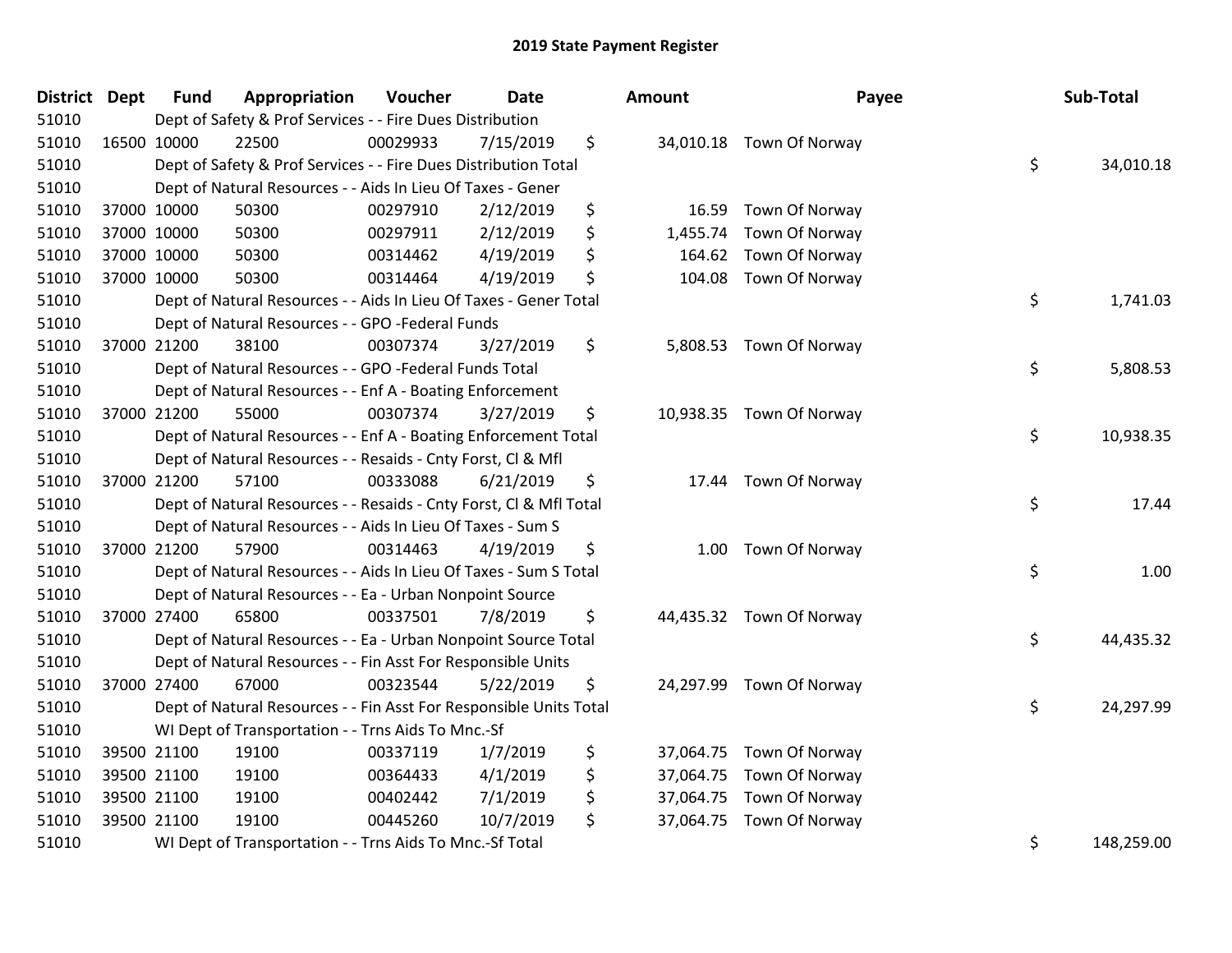| <b>District</b>    | <b>Dept</b> | Fund        | Appropriation                                                    | <b>Voucher</b> | Date       | <b>Amount</b>   | Payee          | Sub-Total       |
|--------------------|-------------|-------------|------------------------------------------------------------------|----------------|------------|-----------------|----------------|-----------------|
| 51010              |             |             | Department of Justice - - Law Enforcement Train, Local           |                |            |                 |                |                 |
| 51010              |             | 45500 10000 | 23100                                                            | 00073938       | 11/1/2019  | \$<br>640.00    | Town Of Norway |                 |
| 51010              |             |             | Department of Justice - - Law Enforcement Train, Local Total     |                |            |                 |                | \$<br>640.00    |
| 51010              |             |             | Elections Commission - - 2018 Hava Election Security             |                |            |                 |                |                 |
| 51010              |             | 51000 22000 | 18200                                                            | 00002344       | 11/12/2019 | \$<br>1,200.00  | Town Of Norway |                 |
| 51010              |             |             | Elections Commission - - 2018 Hava Election Security Total       |                |            |                 |                | \$<br>1,200.00  |
| 51010              |             |             | Shared Revenue and Tax Relief - - County And Municipal Aid       |                |            |                 |                |                 |
| 51010              |             | 83500 10000 | 10500                                                            | 00049561       | 7/22/2019  | \$<br>13,342.74 | Town Of Norway |                 |
| 51010              |             | 83500 10000 | 10500                                                            | 00053860       | 11/18/2019 | \$<br>75,608.89 | Town Of Norway |                 |
| 51010              |             |             | Shared Revenue and Tax Relief - - County And Municipal Aid Total |                |            |                 |                | \$<br>88,951.63 |
| 51010              |             |             | Shared Revenue and Tax Relief - - Exempt Computer Aid            |                |            |                 |                |                 |
| 51010              |             | 83500 10000 | 10900                                                            | 00046641       | 7/22/2019  | \$<br>178.75    | Town Of Norway |                 |
| 51010              |             |             | Shared Revenue and Tax Relief - - Exempt Computer Aid Total      |                |            |                 |                | \$<br>178.75    |
| 51010              |             |             | Shared Revenue and Tax Relief - - Utility Aid                    |                |            |                 |                |                 |
| 51010              |             | 83500 10000 | 11000                                                            | 00049561       | 7/22/2019  | \$<br>526.38    | Town Of Norway |                 |
| 51010              |             | 83500 10000 | 11000                                                            | 00053860       | 11/18/2019 | \$<br>3,060.63  | Town Of Norway |                 |
| 51010              |             |             | Shared Revenue and Tax Relief - - Utility Aid Total              |                |            |                 |                | \$<br>3,587.01  |
| 51010              |             |             | Shared Revenue and Tax Relief - - Personal Property Aid          |                |            |                 |                |                 |
| 51010              |             | 83500 10000 | 11100                                                            | 00041211       | 5/6/2019   | \$<br>4,370.43  | Town Of Norway |                 |
| 51010              |             |             | Shared Revenue and Tax Relief - - Personal Property Aid Total    |                |            |                 |                | \$<br>4,370.43  |
| <b>51010 Total</b> |             |             |                                                                  |                |            |                 |                | 368,436.66      |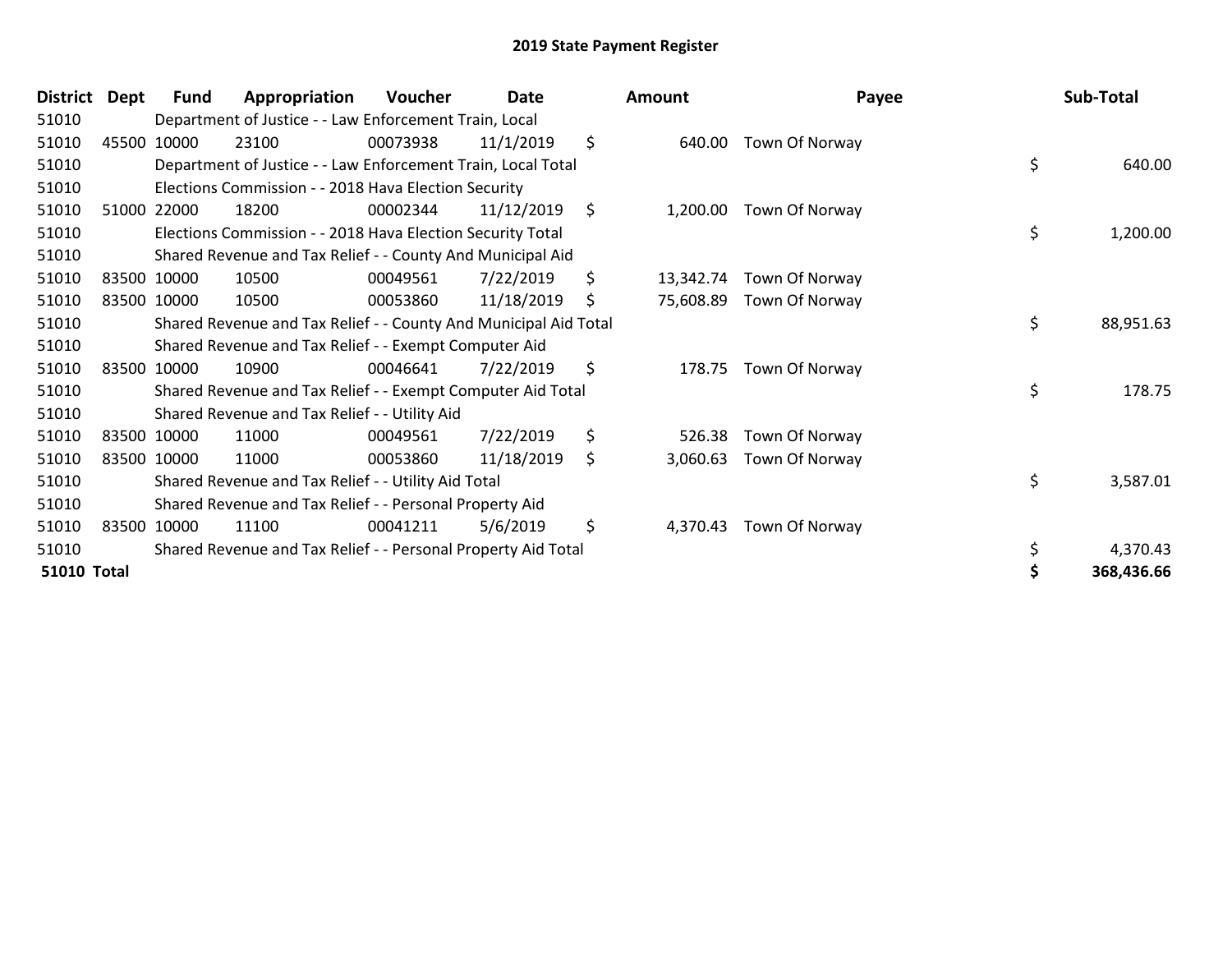| <b>District</b>    | Dept        | <b>Fund</b> | Appropriation                                                                   | <b>Voucher</b> | Date       |    | Amount    | Payee                     |    | Sub-Total  |
|--------------------|-------------|-------------|---------------------------------------------------------------------------------|----------------|------------|----|-----------|---------------------------|----|------------|
| 51012              |             |             | WI Dept of Transportation - - Trns Aids To Mnc.-Sf                              |                |            |    |           |                           |    |            |
| 51012              | 39500 21100 |             | 19100                                                                           | 00337120       | 1/7/2019   | \$ | 38,283.96 | <b>Town Of Raymond</b>    |    |            |
| 51012              | 39500 21100 |             | 19100                                                                           | 00364434       | 4/1/2019   | \$ | 38,283.96 | <b>Town Of Raymond</b>    |    |            |
| 51012              | 39500 21100 |             | 19100                                                                           | 00402443       | 7/1/2019   | \$ | 38,283.96 | Town Of Raymond           |    |            |
| 51012              | 39500 21100 |             | 19100                                                                           | 00445261       | 10/7/2019  | \$ |           | 38,283.98 Town Of Raymond |    |            |
| 51012              |             |             | WI Dept of Transportation - - Trns Aids To Mnc.-Sf Total                        |                |            |    |           |                           | \$ | 153,135.86 |
| 51012              |             |             | WI Dept of Transportation - - Loc Rd Imp Prg St Fd                              |                |            |    |           |                           |    |            |
| 51012              | 39500 21100 |             | 27800                                                                           | 00424375       | 8/14/2019  | \$ | 15,443.87 | Town Of Raymond           |    |            |
| 51012              |             |             | WI Dept of Transportation - - Loc Rd Imp Prg St Fd Total                        |                |            |    |           |                           | Ś  | 15,443.87  |
| 51012              |             |             | Department of Health Services - - Prepaid Medical Transport Reimbursement       |                |            |    |           |                           |    |            |
| 51012              | 43500 10000 |             | 16300                                                                           | AMBULANCE      | 11/18/2019 | S  | 2,000.00  | Town Of Raymond           |    |            |
| 51012              |             |             | Department of Health Services - - Prepaid Medical Transport Reimbursement Total |                |            |    |           |                           |    | 2,000.00   |
| <b>51012 Total</b> |             |             |                                                                                 |                |            |    |           |                           |    | 170,579.73 |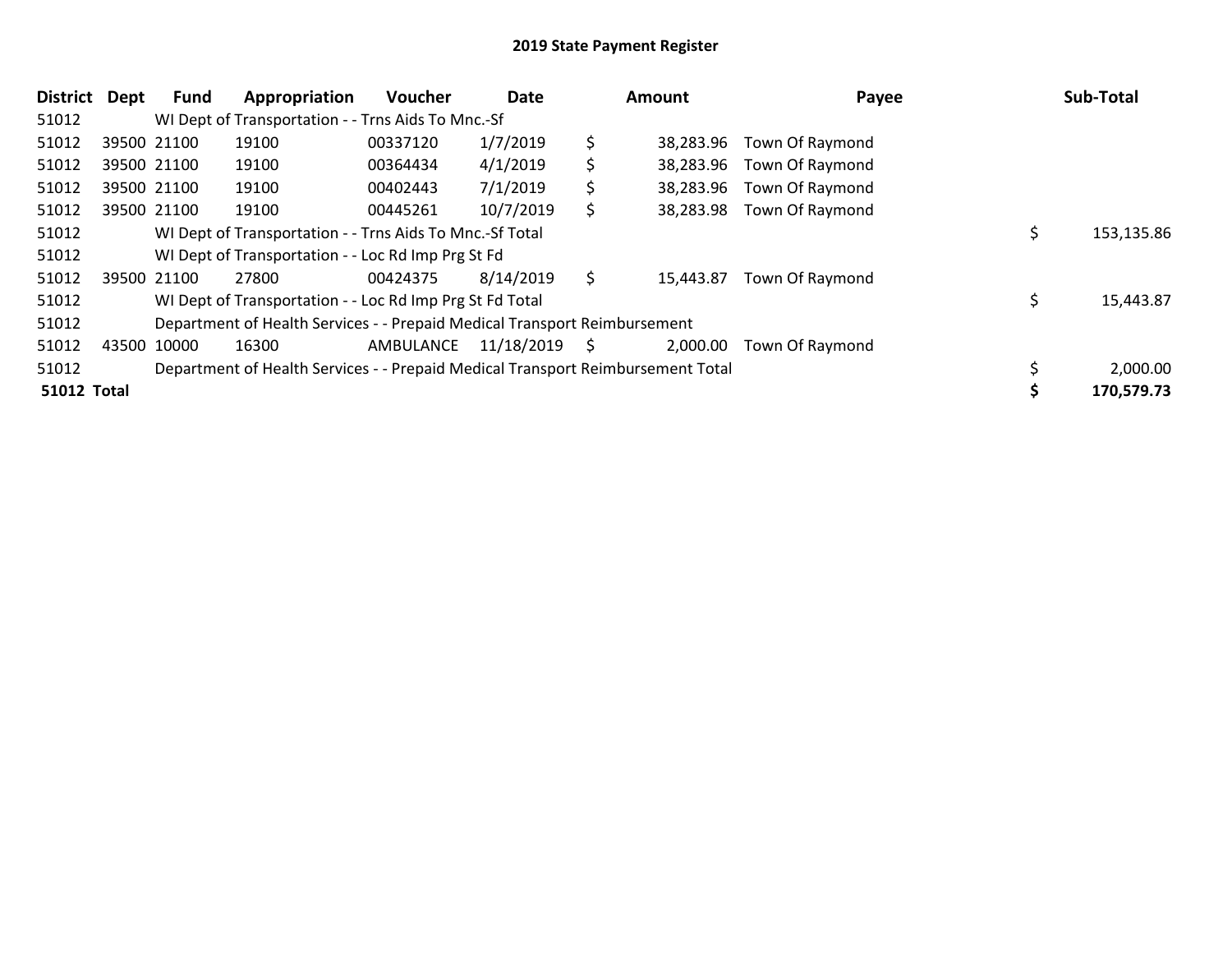| District | <b>Dept</b> | <b>Fund</b> | Appropriation                                                      | Voucher  | Date      | Amount          | Payee                        | Sub-Total       |
|----------|-------------|-------------|--------------------------------------------------------------------|----------|-----------|-----------------|------------------------------|-----------------|
| 51016    |             |             | Dept of Safety & Prof Services - - Fire Dues Distribution          |          |           |                 |                              |                 |
| 51016    |             | 16500 10000 | 22500                                                              | 00029948 | 7/16/2019 | \$              | 30,223.09 Waterford, Town of |                 |
| 51016    |             |             | Dept of Safety & Prof Services - - Fire Dues Distribution Total    |          |           |                 |                              | \$<br>30,223.09 |
| 51016    |             |             | Dept of Natural Resources - - Aids In Lieu Of Taxes - Gener        |          |           |                 |                              |                 |
| 51016    |             | 37000 10000 | 50300                                                              | 00297918 | 2/12/2019 | \$<br>453.25    | Waterford, Town of           |                 |
| 51016    |             | 37000 10000 | 50300                                                              | 00297919 | 2/12/2019 | \$<br>24,323.78 | Waterford, Town of           |                 |
| 51016    |             | 37000 10000 | 50300                                                              | 00314625 | 4/19/2019 | \$<br>205.81    | Waterford, Town of           |                 |
| 51016    |             |             | Dept of Natural Resources - - Aids In Lieu Of Taxes - Gener Total  |          |           |                 |                              | \$<br>24,982.84 |
| 51016    |             |             | Dept of Natural Resources - - Taxes & Assessmts-Conserv Fund       |          |           |                 |                              |                 |
| 51016    |             | 37000 21200 | 16900                                                              | 00294066 | 1/30/2019 | \$<br>250.00    | Waterford, Town of           |                 |
| 51016    |             | 37000 21200 | 16900                                                              | 00294067 | 1/30/2019 | \$<br>250.00    | Waterford, Town of           |                 |
| 51016    |             | 37000 21200 | 16900                                                              | 00294068 | 1/30/2019 | \$<br>250.00    | Waterford, Town of           |                 |
| 51016    |             | 37000 21200 | 16900                                                              | 00294069 | 1/30/2019 | \$<br>250.00    | Waterford, Town of           |                 |
| 51016    |             | 37000 21200 | 16900                                                              | 00294070 | 1/30/2019 | \$<br>250.00    | Waterford, Town of           |                 |
| 51016    |             | 37000 21200 | 16900                                                              | 00294071 | 1/30/2019 | \$<br>250.00    | Waterford, Town of           |                 |
| 51016    |             | 37000 21200 | 16900                                                              | 00294072 | 1/30/2019 | \$<br>250.00    | Waterford, Town of           |                 |
| 51016    |             | 37000 21200 | 16900                                                              | 00294073 | 1/30/2019 | \$<br>250.00    | Waterford, Town of           |                 |
| 51016    |             | 37000 21200 | 16900                                                              | 00294074 | 1/30/2019 | \$<br>250.00    | Waterford, Town of           |                 |
| 51016    |             | 37000 21200 | 16900                                                              | 00294075 | 1/30/2019 | \$<br>250.00    | Waterford, Town of           |                 |
| 51016    |             | 37000 21200 | 16900                                                              | 00294076 | 1/30/2019 | \$<br>250.00    | Waterford, Town of           |                 |
| 51016    |             | 37000 21200 | 16900                                                              | 00294077 | 1/30/2019 | \$<br>250.00    | Waterford, Town of           |                 |
| 51016    |             | 37000 21200 | 16900                                                              | 00294078 | 1/30/2019 | \$<br>250.00    | Waterford, Town of           |                 |
| 51016    |             |             | Dept of Natural Resources - - Taxes & Assessmts-Conserv Fund Total |          |           |                 |                              | \$<br>3,250.00  |
| 51016    |             |             | Dept of Natural Resources - - GPO -Federal Funds                   |          |           |                 |                              |                 |
| 51016    |             | 37000 21200 | 38100                                                              | 00307407 | 3/27/2019 | \$<br>4,557.78  | Waterford, Town of           |                 |
| 51016    |             |             | Dept of Natural Resources - - GPO -Federal Funds Total             |          |           |                 |                              | \$<br>4,557.78  |
| 51016    |             |             | Dept of Natural Resources - - Enf A - Boating Enforcement          |          |           |                 |                              |                 |
| 51016    |             | 37000 21200 | 55000                                                              | 00307407 | 3/27/2019 | \$<br>8,583.00  | Waterford, Town of           |                 |
| 51016    |             |             | Dept of Natural Resources - - Enf A - Boating Enforcement Total    |          |           |                 |                              | \$<br>8,583.00  |
| 51016    |             |             | Dept of Natural Resources - - Resaids - Cnty Forst, Cl & Mfl       |          |           |                 |                              |                 |
| 51016    |             | 37000 21200 | 57100                                                              | 00333089 | 6/21/2019 | \$<br>10.80     | Waterford, Town of           |                 |
| 51016    |             |             | Dept of Natural Resources - - Resaids - Cnty Forst, Cl & Mfl Total |          |           |                 |                              | \$<br>10.80     |
| 51016    |             |             | Dept of Natural Resources - - Aids In Lieu Of Taxes - Sum S        |          |           |                 |                              |                 |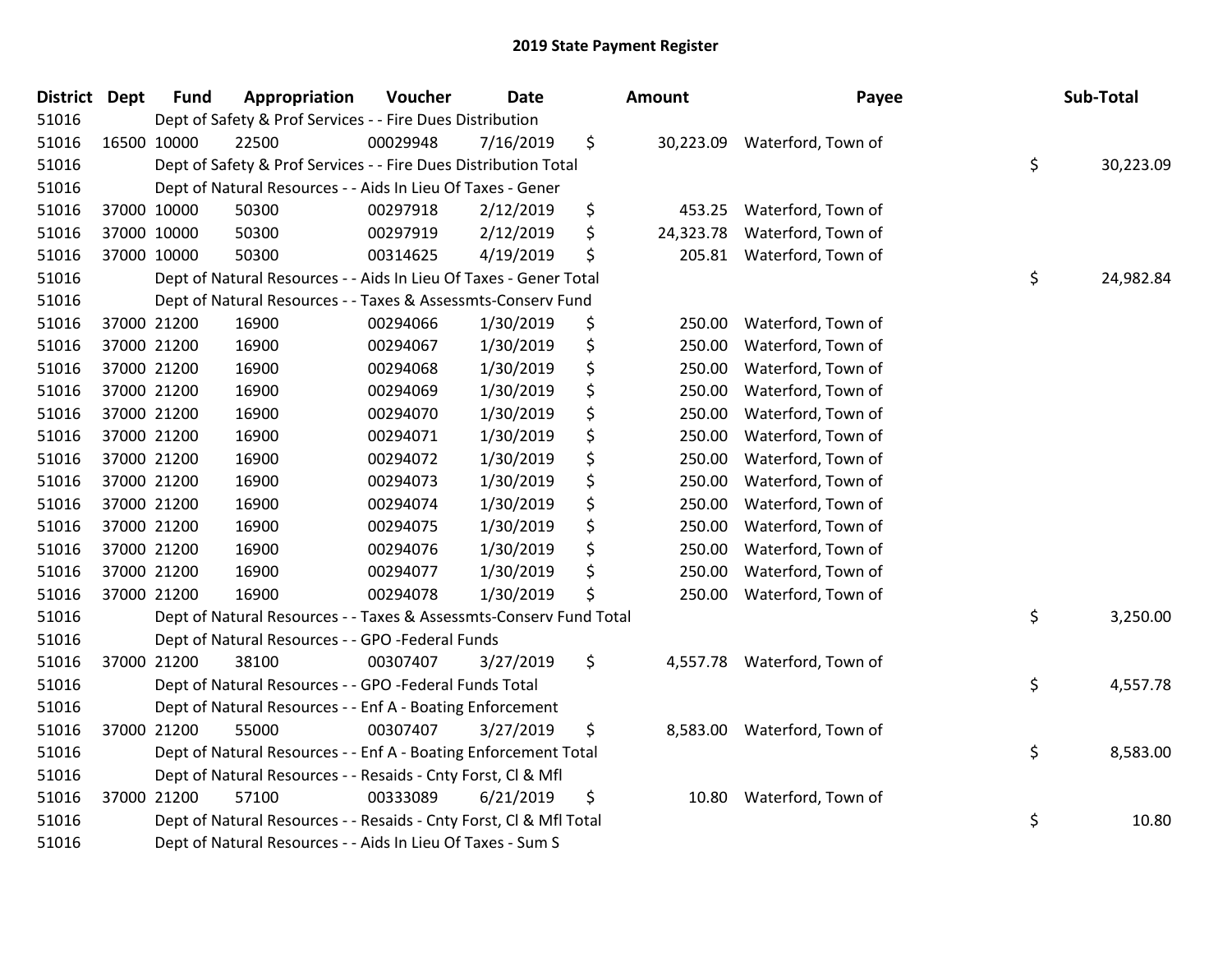| <b>District</b>    | <b>Dept</b> | <b>Fund</b> | Appropriation                                                      | Voucher  | <b>Date</b> | Amount          | Payee                        | Sub-Total        |
|--------------------|-------------|-------------|--------------------------------------------------------------------|----------|-------------|-----------------|------------------------------|------------------|
| 51016              | 37000 21200 |             | 57900                                                              | 00314624 | 4/19/2019   | \$              | 626.98 Waterford, Town of    |                  |
| 51016              |             |             | Dept of Natural Resources - - Aids In Lieu Of Taxes - Sum S Total  |          |             |                 |                              | \$<br>626.98     |
| 51016              |             |             | Dept of Natural Resources - - Fin Asst For Responsible Units       |          |             |                 |                              |                  |
| 51016              | 37000 27400 |             | 67000                                                              | 00322662 | 5/22/2019   | \$              | 17,787.83 Waterford, Town of |                  |
| 51016              |             |             | Dept of Natural Resources - - Fin Asst For Responsible Units Total |          |             |                 |                              | \$<br>17,787.83  |
| 51016              |             |             | Dept of Natural Resources - - Land Acquisition                     |          |             |                 |                              |                  |
| 51016              |             | 37000 36300 | TA100                                                              | 00303083 | 3/6/2019    | \$              | 3,511.00 Waterford, Town of  |                  |
| 51016              |             |             | Dept of Natural Resources - - Land Acquisition Total               |          |             |                 |                              | \$<br>3,511.00   |
| 51016              |             |             | WI Dept of Transportation - - Trns Aids To Mnc.-Sf                 |          |             |                 |                              |                  |
| 51016              |             | 39500 21100 | 19100                                                              | 00337121 | 1/7/2019    | \$              | 47,772.74 Waterford, Town of |                  |
| 51016              |             | 39500 21100 | 19100                                                              | 00364435 | 4/1/2019    | \$<br>47,772.74 | Waterford, Town of           |                  |
| 51016              |             | 39500 21100 | 19100                                                              | 00402444 | 7/1/2019    | \$<br>47,772.74 | Waterford, Town of           |                  |
| 51016              |             | 39500 21100 | 19100                                                              | 00445262 | 10/7/2019   | \$              | 47,772.77 Waterford, Town of |                  |
| 51016              |             |             | WI Dept of Transportation - - Trns Aids To Mnc.-Sf Total           |          |             |                 |                              | \$<br>191,090.99 |
| 51016              |             |             | Department of Justice - - Law Enforcement Train, Local             |          |             |                 |                              |                  |
| 51016              | 45500 10000 |             | 23100                                                              | 00066290 | 6/10/2019   | \$              | 2,400.00 Waterford, Town of  |                  |
| 51016              |             |             | Department of Justice - - Law Enforcement Train, Local Total       |          |             |                 |                              | \$<br>2,400.00   |
| 51016              |             |             | Shared Revenue and Tax Relief - - County And Municipal Aid         |          |             |                 |                              |                  |
| 51016              | 83500 10000 |             | 10500                                                              | 00049563 | 7/22/2019   | \$<br>10,725.26 | Waterford, Town of           |                  |
| 51016              | 83500 10000 |             | 10500                                                              | 00053862 | 11/18/2019  | \$<br>60,776.48 | Waterford, Town of           |                  |
| 51016              |             |             | Shared Revenue and Tax Relief - - County And Municipal Aid Total   |          |             |                 |                              | \$<br>71,501.74  |
| 51016              |             |             | Shared Revenue and Tax Relief - - Exempt Computer Aid              |          |             |                 |                              |                  |
| 51016              | 83500 10000 |             | 10900                                                              | 00046643 | 7/22/2019   | \$<br>223.44    | Waterford, Town of           |                  |
| 51016              |             |             | Shared Revenue and Tax Relief - - Exempt Computer Aid Total        |          |             |                 |                              | \$<br>223.44     |
| 51016              |             |             | Shared Revenue and Tax Relief - - Utility Aid                      |          |             |                 |                              |                  |
| 51016              | 83500 10000 |             | 11000                                                              | 00049563 | 7/22/2019   | \$<br>426.42    | Waterford, Town of           |                  |
| 51016              | 83500 10000 |             | 11000                                                              | 00053862 | 11/18/2019  | \$<br>2,940.41  | Waterford, Town of           |                  |
| 51016              |             |             | Shared Revenue and Tax Relief - - Utility Aid Total                |          |             |                 |                              | \$<br>3,366.83   |
| 51016              |             |             | Shared Revenue and Tax Relief - - Personal Property Aid            |          |             |                 |                              |                  |
| 51016              | 83500 10000 |             | 11100                                                              | 00041213 | 5/6/2019    | \$              | 3,219.48 Waterford, Town of  |                  |
| 51016              |             |             | Shared Revenue and Tax Relief - - Personal Property Aid Total      |          |             |                 |                              | \$<br>3,219.48   |
| <b>51016 Total</b> |             |             |                                                                    |          |             |                 |                              | \$<br>365,335.80 |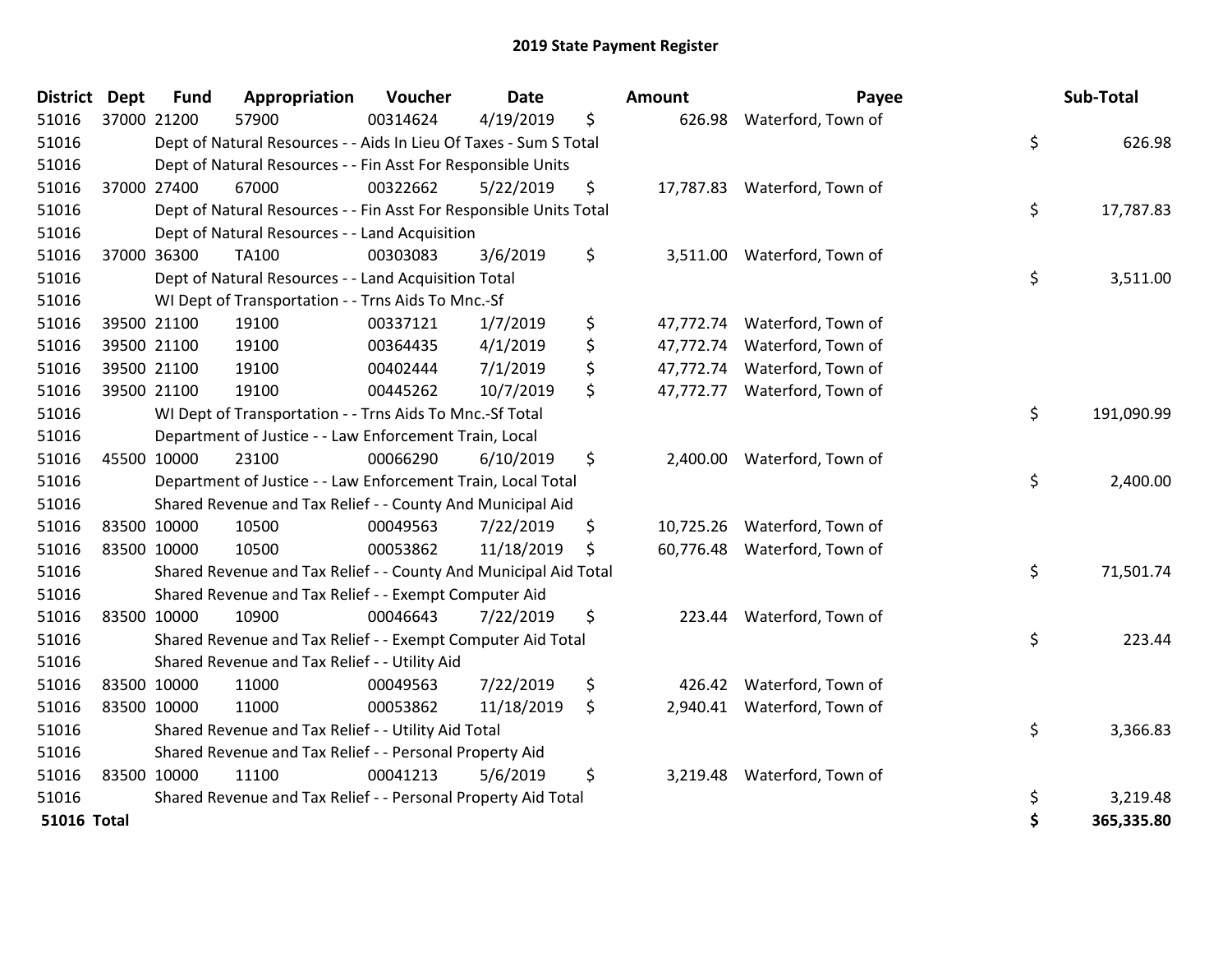| <b>District</b> | <b>Dept</b> | <b>Fund</b> | Appropriation                                                      | Voucher  | <b>Date</b> | <b>Amount</b>    | Payee                           | Sub-Total          |
|-----------------|-------------|-------------|--------------------------------------------------------------------|----------|-------------|------------------|---------------------------------|--------------------|
| 51104           |             |             | Dept of Safety & Prof Services - - Fire Dues Distribution          |          |             |                  |                                 |                    |
| 51104           |             | 16500 10000 | 22500                                                              | 00029787 | 7/5/2019    | \$               | 91,147.84 Village Of Caledonia  |                    |
| 51104           |             |             | Dept of Safety & Prof Services - - Fire Dues Distribution Total    |          |             |                  |                                 | \$<br>91,147.84    |
| 51104           |             |             | Dept of Natural Resources - - Resaids - Cnty Forst, Cl & Mfl       |          |             |                  |                                 |                    |
| 51104           |             | 37000 21200 | 57100                                                              | 00333090 | 6/21/2019   | \$<br>20.00      | Village Of Caledonia            |                    |
| 51104           |             |             | Dept of Natural Resources - - Resaids - Cnty Forst, CI & Mfl Total |          |             |                  |                                 | \$<br>20.00        |
| 51104           |             |             | Dept of Natural Resources - - Fin Asst For Responsible Units       |          |             |                  |                                 |                    |
| 51104           |             | 37000 27400 | 67000                                                              | 00322697 | 5/22/2019   | \$<br>61,004.51  | Village Of Caledonia            |                    |
| 51104           |             |             | Dept of Natural Resources - - Fin Asst For Responsible Units Total |          |             |                  |                                 | \$<br>61,004.51    |
| 51104           |             |             | Dept of Natural Resources - - Recycling Consolidation Grants       |          |             |                  |                                 |                    |
| 51104           |             | 37000 27400 | 67300                                                              | 00322697 | 5/22/2019   | \$               | 6,365.87 Village Of Caledonia   |                    |
| 51104           |             |             | Dept of Natural Resources - - Recycling Consolidation Grants Total |          |             |                  |                                 | \$<br>6,365.87     |
| 51104           |             |             | Dept of Natural Resources - - GPO - Sd Water Loan Prog, Fed        |          |             |                  |                                 |                    |
| 51104           |             | 37000 57300 | 48200                                                              | 00288334 | 1/25/2019   | \$<br>9,196.50   | Village Of Caledonia            |                    |
| 51104           |             | 37000 57300 | 48200                                                              | 00310971 | 4/30/2019   | \$<br>6,677.00   | Village Of Caledonia            |                    |
| 51104           |             | 37000 57300 | 48200                                                              | 00329970 | 7/5/2019    | \$<br>6,677.00   | Village Of Caledonia            |                    |
| 51104           |             | 37000 57300 | 48200                                                              | 00373510 | 11/27/2019  | \$<br>6,677.00   | Village Of Caledonia            |                    |
| 51104           |             |             | Dept of Natural Resources - - GPO - Sd Water Loan Prog, Fed Total  |          |             |                  |                                 | \$<br>29,227.50    |
| 51104           |             |             | WI Dept of Transportation - - Conn Hwy Aids St Fds                 |          |             |                  |                                 |                    |
| 51104           |             | 39500 21100 | 16200                                                              | 00337774 | 1/7/2019    | \$<br>9,463.18   | Village Of Caledonia            |                    |
| 51104           |             | 39500 21100 | 16200                                                              | 00365088 | 4/1/2019    | \$<br>9,463.18   | Village Of Caledonia            |                    |
| 51104           |             | 39500 21100 | 16200                                                              | 00403097 | 7/1/2019    | \$<br>9,463.18   | Village Of Caledonia            |                    |
| 51104           |             | 39500 21100 | 16200                                                              | 00445915 | 10/7/2019   | \$<br>9,463.20   | Village Of Caledonia            |                    |
| 51104           |             |             | WI Dept of Transportation - - Conn Hwy Aids St Fds Total           |          |             |                  |                                 | \$<br>37,852.74    |
| 51104           |             |             | WI Dept of Transportation - - Hwy Sfty Loc Aid Ffd                 |          |             |                  |                                 |                    |
| 51104           |             | 39500 21100 | 18500                                                              | 00435002 | 9/19/2019   | \$<br>5,210.00   | Village Of Caledonia            |                    |
| 51104           |             |             | WI Dept of Transportation - - Hwy Sfty Loc Aid Ffd Total           |          |             |                  |                                 | \$<br>5,210.00     |
| 51104           |             |             | WI Dept of Transportation - - Trns Aids To Mnc.-Sf                 |          |             |                  |                                 |                    |
| 51104           |             | 39500 21100 | 19100                                                              | 00337123 | 1/7/2019    | \$               | 333,709.62 Village Of Caledonia |                    |
| 51104           |             | 39500 21100 | 19100                                                              | 00364437 | 4/1/2019    | \$<br>333,709.62 | Village Of Caledonia            |                    |
| 51104           |             | 39500 21100 | 19100                                                              | 00402446 | 7/1/2019    | \$<br>333,709.62 | Village Of Caledonia            |                    |
| 51104           |             | 39500 21100 | 19100                                                              | 00445264 | 10/7/2019   | \$<br>333,709.64 | Village Of Caledonia            |                    |
| 51104           |             |             | WI Dept of Transportation - - Trns Aids To Mnc.-Sf Total           |          |             |                  |                                 | \$<br>1,334,838.50 |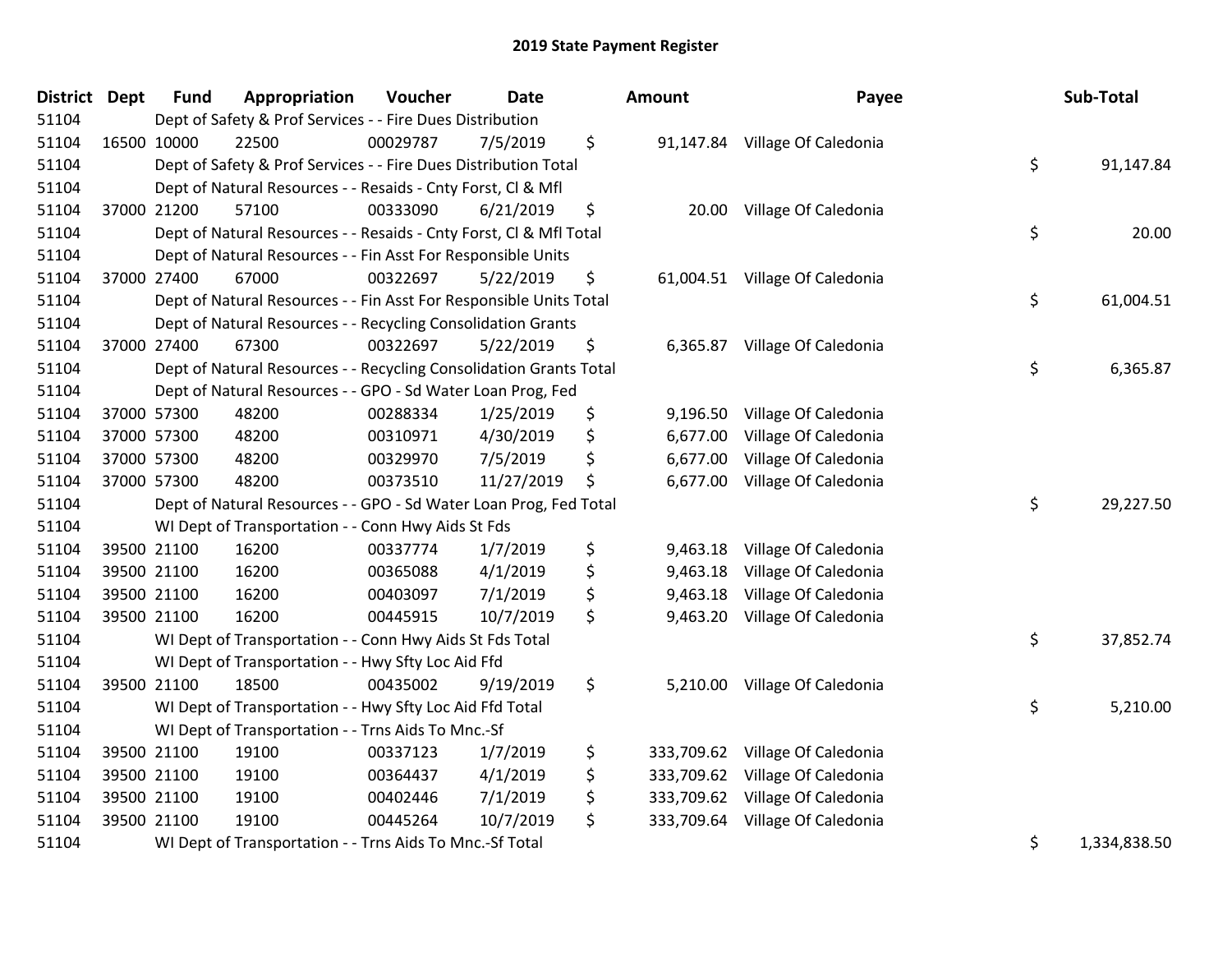| District | <b>Dept</b> | <b>Fund</b> | Appropriation                                                                   | Voucher                 | <b>Date</b> | Amount         | Payee                          | Sub-Total       |
|----------|-------------|-------------|---------------------------------------------------------------------------------|-------------------------|-------------|----------------|--------------------------------|-----------------|
| 51104    |             |             | WI Dept of Transportation - - Loc Rd Imp Prg St Fd                              |                         |             |                |                                |                 |
| 51104    |             | 39500 21100 | 27800                                                                           | 00400775                | 6/26/2019   | \$             | 69,850.19 Village Of Caledonia |                 |
| 51104    |             |             | WI Dept of Transportation - - Loc Rd Imp Prg St Fd Total                        |                         |             |                |                                | \$<br>69,850.19 |
| 51104    |             |             | WI Dept of Transportation - - St Hwy Rehab, Sf                                  |                         |             |                |                                |                 |
| 51104    |             | 39500 21100 | 36300                                                                           | 00339783                | 1/8/2019    | \$<br>14.83    | Village Of Caledonia           |                 |
| 51104    |             | 39500 21100 | 36300                                                                           | 00351202                | 2/11/2019   | \$<br>760.00   | Village Of Caledonia           |                 |
| 51104    |             | 39500 21100 | 36300                                                                           | 00356120                | 2/26/2019   | \$<br>1,773.00 | Village Of Caledonia           |                 |
| 51104    |             | 39500 21100 | 36300                                                                           | 00368173                | 4/3/2019    | \$<br>8,540.00 | Village Of Caledonia           |                 |
| 51104    |             | 39500 21100 | 36300                                                                           | 00368181                | 4/3/2019    | \$<br>15.12    | Village Of Caledonia           |                 |
| 51104    |             | 39500 21100 | 36300                                                                           | 00381248                | 5/10/2019   | \$<br>2,526.00 | Village Of Caledonia           |                 |
| 51104    |             | 39500 21100 | 36300                                                                           | 00386373                | 5/28/2019   | \$<br>1,470.00 | Village Of Caledonia           |                 |
| 51104    |             | 39500 21100 | 36300                                                                           | 00400424                | 6/27/2019   | \$<br>245.00   | Village Of Caledonia           |                 |
| 51104    |             | 39500 21100 | 36300                                                                           | 00419484                | 8/2/2019    | \$<br>2,818.92 | Village Of Caledonia           |                 |
| 51104    |             | 39500 21100 | 36300                                                                           | 00429742                | 8/30/2019   | \$<br>2,700.48 | Village Of Caledonia           |                 |
| 51104    |             | 39500 21100 | 36300                                                                           | 00441617                | 10/8/2019   | \$<br>30.69    | Village Of Caledonia           |                 |
| 51104    |             | 39500 21100 | 36300                                                                           | 00456420                | 11/4/2019   | \$<br>5,763.20 | Village Of Caledonia           |                 |
| 51104    |             |             | WI Dept of Transportation - - St Hwy Rehab, Sf Total                            |                         |             |                |                                | \$<br>26,657.24 |
| 51104    |             |             | Department of Health Services - - Emergency Medical Services, Ai                |                         |             |                |                                |                 |
| 51104    | 43500 10000 |             | 11900                                                                           | 00307868                | 9/4/2019    | \$             | 7,095.47 Village Of Caledonia  |                 |
| 51104    |             |             | Department of Health Services - - Emergency Medical Services, Ai Total          |                         |             |                |                                | \$<br>7,095.47  |
| 51104    |             |             | Department of Health Services - - Prepaid Medical Transport Reimbursement       |                         |             |                |                                |                 |
| 51104    | 43500 10000 |             | 16300                                                                           | AMBULANCE 11/18/2019 \$ |             | 13,645.00      | Village Of Caledonia           |                 |
| 51104    |             |             | Department of Health Services - - Prepaid Medical Transport Reimbursement Total |                         |             |                |                                | \$<br>13,645.00 |
| 51104    |             |             | Department of Justice - - Law Enforcement Train, Local                          |                         |             |                |                                |                 |
| 51104    | 45500 10000 |             | 23100                                                                           | 00072386                | 10/9/2019   | \$<br>4,960.00 | Village Of Caledonia           |                 |
| 51104    |             |             | Department of Justice - - Law Enforcement Train, Local Total                    |                         |             |                |                                | \$<br>4,960.00  |
| 51104    |             |             | Department of Justice - - Inter And Intra-Agency Assist                         |                         |             |                |                                |                 |
| 51104    | 45500 10000 |             | 23300                                                                           | 00058871                | 2/4/2019    | \$<br>9,618.05 | Village Of Caledonia           |                 |
| 51104    | 45500 10000 |             | 23300                                                                           | 00063318                | 4/17/2019   | \$<br>5,839.39 | Village Of Caledonia           |                 |
| 51104    | 45500 10000 |             | 23300                                                                           | 00067726                | 7/18/2019   | \$<br>8,450.57 | Village Of Caledonia           |                 |
| 51104    | 45500 10000 |             | 23300                                                                           | 00071990                | 9/25/2019   | \$<br>8,317.99 | Village Of Caledonia           |                 |
| 51104    |             |             | Department of Justice - - Inter And Intra-Agency Assist Total                   |                         |             |                |                                | \$<br>32,226.00 |
| 51104    |             |             | Department of Justice - - Federal Aid, Local Assistance                         |                         |             |                |                                |                 |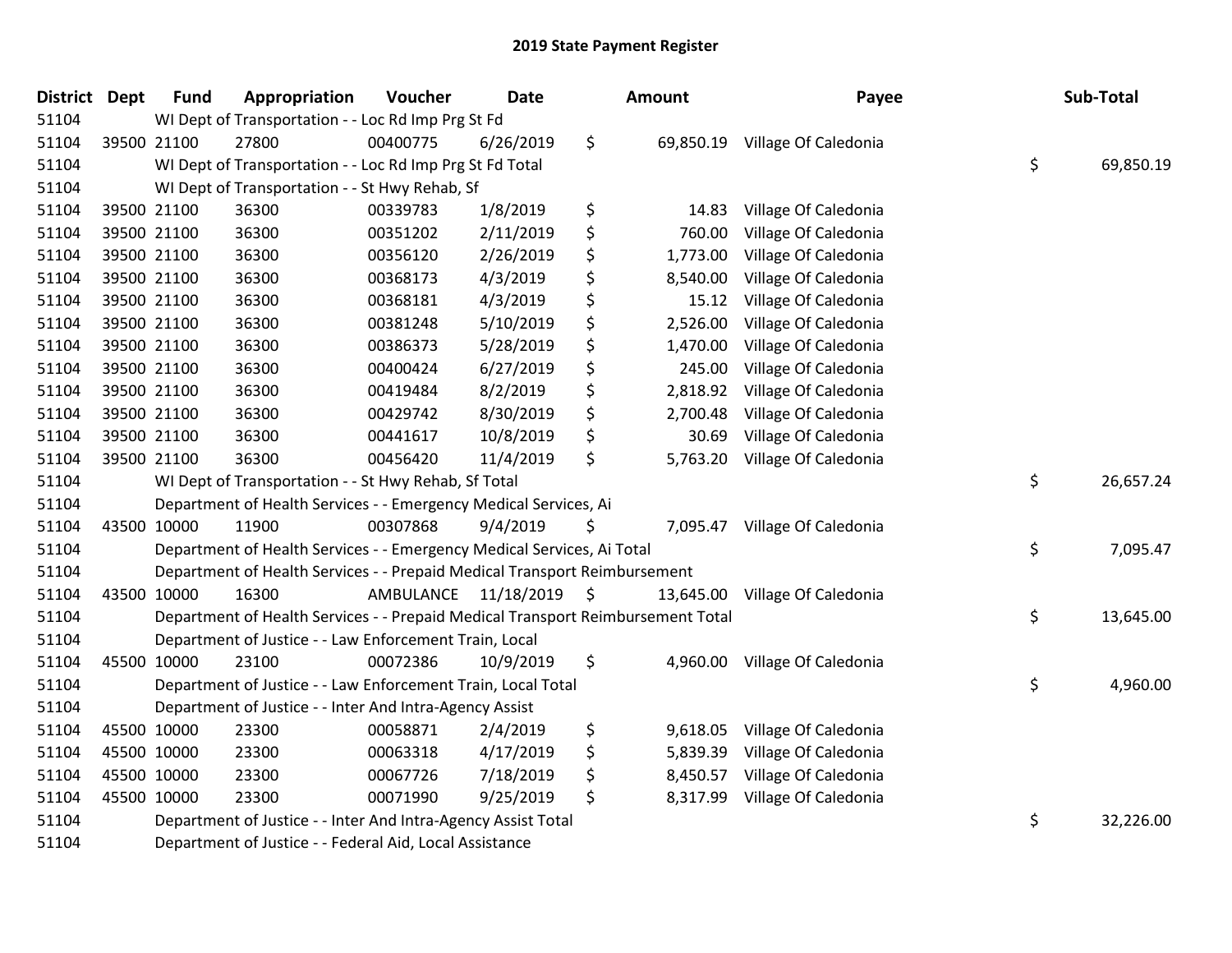| <b>District</b> | <b>Dept</b> | <b>Fund</b> | Appropriation                                                    | Voucher  | <b>Date</b> | <b>Amount</b>    | Payee                | Sub-Total        |
|-----------------|-------------|-------------|------------------------------------------------------------------|----------|-------------|------------------|----------------------|------------------|
| 51104           |             | 45500 10000 | 25100                                                            | 00070958 | 9/4/2019    | \$<br>16,812.00  | Village Of Caledonia |                  |
| 51104           |             |             | Department of Justice - - Federal Aid, Local Assistance Total    |          |             |                  |                      | \$<br>16,812.00  |
| 51104           |             |             | Public Defender Board - - Transcript, Discovery And Int          |          |             |                  |                      |                  |
| 51104           |             | 55000 10000 | 10600                                                            | 00175843 | 1/9/2019    | \$<br>18.00      | Village Of Caledonia |                  |
| 51104           |             | 55000 10000 | 10600                                                            | 00175866 | 1/9/2019    | \$<br>11.50      | Village Of Caledonia |                  |
| 51104           |             | 55000 10000 | 10600                                                            | 00182629 | 2/19/2019   | \$<br>8.00       | Village Of Caledonia |                  |
| 51104           |             | 55000 10000 | 10600                                                            | 00191486 | 4/18/2019   | \$<br>41.00      | Village Of Caledonia |                  |
| 51104           |             | 55000 10000 | 10600                                                            | 00193486 | 5/3/2019    | \$<br>31.00      | Village Of Caledonia |                  |
| 51104           |             | 55000 10000 | 10600                                                            | 00196193 | 5/21/2019   | \$<br>8.00       | Village Of Caledonia |                  |
| 51104           |             | 55000 10000 | 10600                                                            | 00197381 | 5/30/2019   | \$<br>18.00      | Village Of Caledonia |                  |
| 51104           |             | 55000 10000 | 10600                                                            | 00197382 | 5/30/2019   | \$<br>8.00       | Village Of Caledonia |                  |
| 51104           |             | 55000 10000 | 10600                                                            | 00197383 | 5/30/2019   | \$<br>13.00      | Village Of Caledonia |                  |
| 51104           |             | 55000 10000 | 10600                                                            | 00203978 | 7/1/2019    | \$<br>13.00      | Village Of Caledonia |                  |
| 51104           |             | 55000 10000 | 10600                                                            | 00203979 | 7/1/2019    | \$<br>20.60      | Village Of Caledonia |                  |
| 51104           |             | 55000 10000 | 10600                                                            | 00206001 | 7/18/2019   | \$<br>48.00      | Village Of Caledonia |                  |
| 51104           |             | 55000 10000 | 10600                                                            | 00206002 | 7/18/2019   | \$<br>28.00      | Village Of Caledonia |                  |
| 51104           |             | 55000 10000 | 10600                                                            | 00206003 | 7/18/2019   | \$<br>23.00      | Village Of Caledonia |                  |
| 51104           |             | 55000 10000 | 10600                                                            | 00206004 | 7/18/2019   | \$<br>18.00      | Village Of Caledonia |                  |
| 51104           |             | 55000 10000 | 10600                                                            | 00210216 | 8/20/2019   | \$<br>18.00      | Village Of Caledonia |                  |
| 51104           |             | 55000 10000 | 10600                                                            | 00210217 | 8/20/2019   | \$<br>28.00      | Village Of Caledonia |                  |
| 51104           |             | 55000 10000 | 10600                                                            | 00213843 | 9/16/2019   | \$<br>13.00      | Village Of Caledonia |                  |
| 51104           |             | 55000 10000 | 10600                                                            | 00216560 | 10/7/2019   | \$<br>18.00      | Village Of Caledonia |                  |
| 51104           |             | 55000 10000 | 10600                                                            | 00219271 | 10/28/2019  | \$<br>18.00      | Village Of Caledonia |                  |
| 51104           |             | 55000 10000 | 10600                                                            | 00219272 | 10/28/2019  | \$<br>13.00      | Village Of Caledonia |                  |
| 51104           |             | 55000 10000 | 10600                                                            | 00219273 | 10/28/2019  | \$<br>13.00      | Village Of Caledonia |                  |
| 51104           |             | 55000 10000 | 10600                                                            | 00219274 | 10/28/2019  | \$<br>23.00      | Village Of Caledonia |                  |
| 51104           |             | 55000 10000 | 10600                                                            | 00226492 | 12/13/2019  | \$<br>48.00      | Village Of Caledonia |                  |
| 51104           |             |             | Public Defender Board - - Transcript, Discovery And Int Total    |          |             |                  |                      | \$<br>499.10     |
| 51104           |             |             | Shared Revenue and Tax Relief - - County And Municipal Aid       |          |             |                  |                      |                  |
| 51104           |             | 83500 10000 | 10500                                                            | 00049564 | 7/22/2019   | \$<br>77,584.94  | Village Of Caledonia |                  |
| 51104           |             | 83500 10000 | 10500                                                            | 00053863 | 11/18/2019  | \$<br>426,003.01 | Village Of Caledonia |                  |
| 51104           |             |             | Shared Revenue and Tax Relief - - County And Municipal Aid Total |          |             |                  |                      | \$<br>503,587.95 |
| 51104           |             |             | Shared Revenue and Tax Relief - - Exempt Computer Aid            |          |             |                  |                      |                  |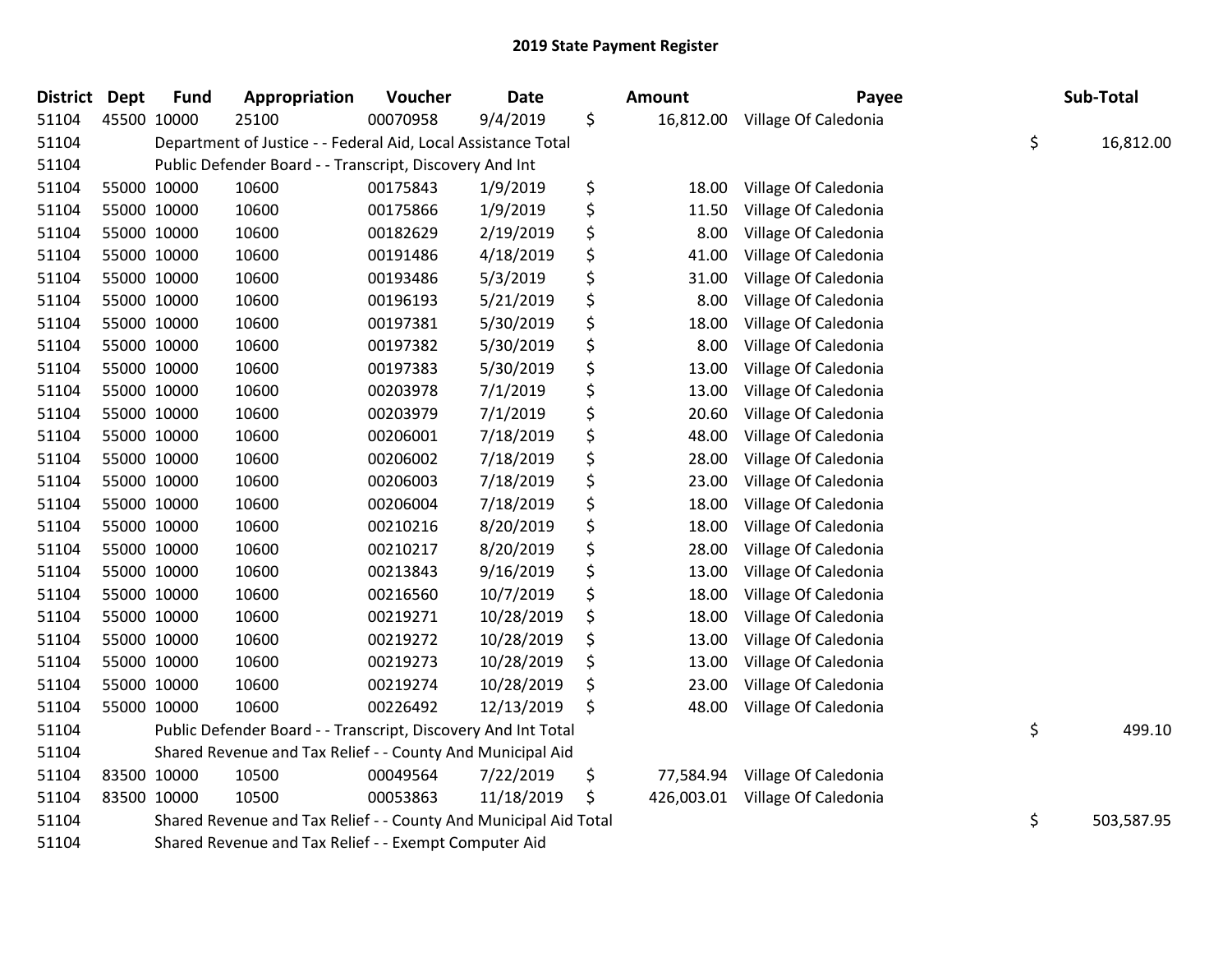| <b>District</b>    | Dept        | Fund | Appropriation                                                 | Voucher  | Date       | Amount           | Payee                | Sub-Total    |
|--------------------|-------------|------|---------------------------------------------------------------|----------|------------|------------------|----------------------|--------------|
| 51104              | 83500 10000 |      | 10900                                                         | 00046644 | 7/22/2019  | \$<br>6,438.19   | Village Of Caledonia |              |
| 51104              | 83500 10000 |      | 10900                                                         | 00047969 | 7/22/2019  | \$<br>21,714.61  | Village Of Caledonia |              |
| 51104              |             |      | Shared Revenue and Tax Relief - - Exempt Computer Aid Total   |          |            |                  |                      | 28,152.80    |
| 51104              |             |      | Shared Revenue and Tax Relief - - Utility Aid                 |          |            |                  |                      |              |
| 51104              | 83500 10000 |      | 11000                                                         | 00049564 | 7/22/2019  | \$<br>19,781.15  | Village Of Caledonia |              |
| 51104              | 83500 10000 |      | 11000                                                         | 00053863 | 11/18/2019 | \$<br>117,327.98 | Village Of Caledonia |              |
| 51104              |             |      | Shared Revenue and Tax Relief - - Utility Aid Total           |          |            |                  |                      | 137,109.13   |
| 51104              |             |      | Shared Revenue and Tax Relief - - Personal Property Aid       |          |            |                  |                      |              |
| 51104              | 83500 10000 |      | 11100                                                         | 00041214 | 5/6/2019   | \$<br>44.076.08  | Village Of Caledonia |              |
| 51104              | 83500 10000 |      | 11100                                                         | 00042723 | 5/6/2019   | \$<br>1,422.77   | Village Of Caledonia |              |
| 51104              |             |      | Shared Revenue and Tax Relief - - Personal Property Aid Total |          |            |                  |                      | 45,498.85    |
| <b>51104 Total</b> |             |      |                                                               |          |            |                  |                      | 2,451,760.69 |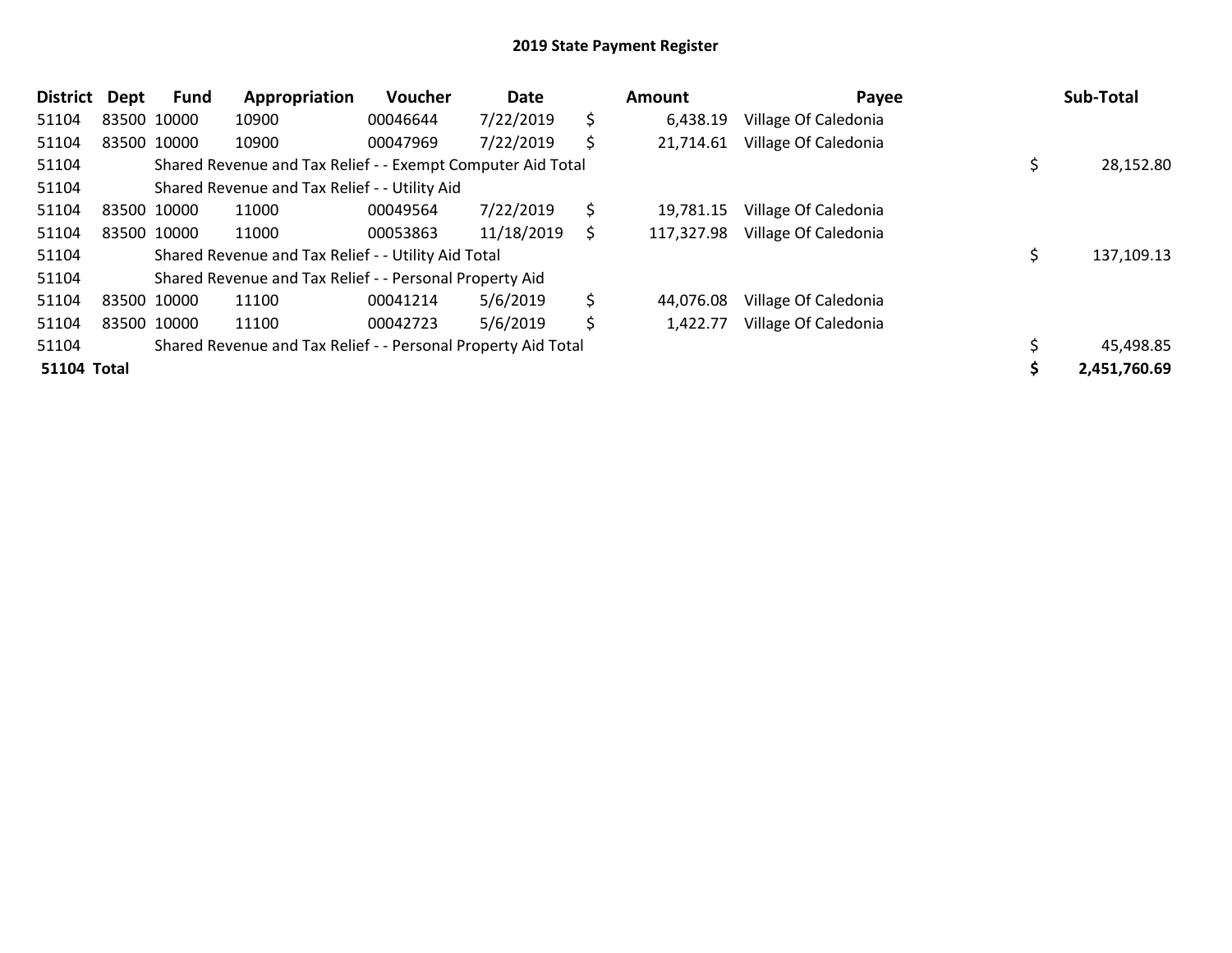| <b>District</b>    | <b>Dept</b> | <b>Fund</b>                                                        | Appropriation                                                    | Voucher  | <b>Date</b> |    | <b>Amount</b> | Payee                            | Sub-Total       |
|--------------------|-------------|--------------------------------------------------------------------|------------------------------------------------------------------|----------|-------------|----|---------------|----------------------------------|-----------------|
| 51121              |             |                                                                    | Dept of Safety & Prof Services - - Fire Dues Distribution        |          |             |    |               |                                  |                 |
| 51121              |             | 16500 10000                                                        | 22500                                                            | 00031178 | 7/17/2019   | \$ | 1,800.91      | Village Of Elmwood Park          |                 |
| 51121              |             |                                                                    | Dept of Safety & Prof Services - - Fire Dues Distribution Total  |          |             |    |               |                                  | \$<br>1,800.91  |
| 51121              |             |                                                                    | Dept of Natural Resources - - Fin Asst For Responsible Units     |          |             |    |               |                                  |                 |
| 51121              |             | 37000 27400                                                        | 67000                                                            | 00323450 | 5/22/2019   | \$ |               | 2,780.00 Village Of Elmwood Park |                 |
| 51121              |             | Dept of Natural Resources - - Fin Asst For Responsible Units Total |                                                                  |          |             |    |               |                                  | \$<br>2,780.00  |
| 51121              |             |                                                                    | WI Dept of Transportation - - Trns Aids To Mnc.-Sf               |          |             |    |               |                                  |                 |
| 51121              |             | 39500 21100                                                        | 19100                                                            | 00337124 | 1/7/2019    | \$ | 1,463.26      | Village Of Elmwood Park          |                 |
| 51121              |             | 39500 21100                                                        | 19100                                                            | 00364438 | 4/1/2019    | \$ | 1,463.26      | Village Of Elmwood Park          |                 |
| 51121              |             | 39500 21100                                                        | 19100                                                            | 00402447 | 7/1/2019    | \$ | 1,463.26      | Village Of Elmwood Park          |                 |
| 51121              |             | 39500 21100                                                        | 19100                                                            | 00445265 | 10/7/2019   | \$ | 1,463.27      | Village Of Elmwood Park          |                 |
| 51121              |             |                                                                    | WI Dept of Transportation - - Trns Aids To Mnc.-Sf Total         |          |             |    |               |                                  | \$<br>5,853.05  |
| 51121              |             |                                                                    | Elections Commission - - 2018 Hava Election Security             |          |             |    |               |                                  |                 |
| 51121              |             | 51000 22000                                                        | 18200                                                            | 00002271 | 11/6/2019   | \$ | 1,200.00      | Village Of Elmwood Park          |                 |
| 51121              |             |                                                                    | Elections Commission - - 2018 Hava Election Security Total       |          |             |    |               |                                  | \$<br>1,200.00  |
| 51121              |             |                                                                    | Shared Revenue and Tax Relief - - County And Municipal Aid       |          |             |    |               |                                  |                 |
| 51121              |             | 83500 10000                                                        | 10500                                                            | 00049565 | 7/22/2019   | \$ | 1,912.57      | Village Of Elmwood Park          |                 |
| 51121              |             | 83500 10000                                                        | 10500                                                            | 00053864 | 11/18/2019  | \$ | 10,837.88     | Village Of Elmwood Park          |                 |
| 51121              |             |                                                                    | Shared Revenue and Tax Relief - - County And Municipal Aid Total |          |             |    |               |                                  | \$<br>12,750.45 |
| 51121              |             |                                                                    | Shared Revenue and Tax Relief - - Exempt Computer Aid            |          |             |    |               |                                  |                 |
| 51121              |             | 83500 10000                                                        | 10900                                                            | 00046645 | 7/22/2019   | \$ | 29.10         | Village Of Elmwood Park          |                 |
| 51121              |             |                                                                    | Shared Revenue and Tax Relief - - Exempt Computer Aid Total      |          |             |    |               |                                  | \$<br>29.10     |
| 51121              |             | Shared Revenue and Tax Relief - - Personal Property Aid            |                                                                  |          |             |    |               |                                  |                 |
| 51121              |             | 83500 10000                                                        | 11100                                                            | 00041215 | 5/6/2019    | \$ | 540.28        | Village Of Elmwood Park          |                 |
| 51121              |             |                                                                    | Shared Revenue and Tax Relief - - Personal Property Aid Total    |          |             |    |               |                                  | \$<br>540.28    |
| <b>51121 Total</b> |             |                                                                    |                                                                  |          |             |    |               |                                  | \$<br>24,953.79 |

| <b>nount</b> | Payee                            | Sub-Total       |
|--------------|----------------------------------|-----------------|
|              | 1,800.91 Village Of Elmwood Park |                 |
|              |                                  | \$<br>1,800.91  |
|              | 2,780.00 Village Of Elmwood Park |                 |
|              |                                  | \$<br>2,780.00  |
|              | 1,463.26 Village Of Elmwood Park |                 |
|              | 1,463.26 Village Of Elmwood Park |                 |
|              | 1,463.26 Village Of Elmwood Park |                 |
| 1,463.27     | Village Of Elmwood Park          |                 |
|              |                                  | \$<br>5,853.05  |
| 1,200.00     | Village Of Elmwood Park          |                 |
|              |                                  | \$<br>1,200.00  |
|              | 1,912.57 Village Of Elmwood Park |                 |
| 10,837.88    | Village Of Elmwood Park          |                 |
|              |                                  | \$<br>12,750.45 |
| 29.10        | Village Of Elmwood Park          |                 |
|              |                                  | \$<br>29.10     |
| 540.28       | Village Of Elmwood Park          |                 |
|              |                                  | \$<br>540.28    |
|              |                                  | \$<br>24,953.79 |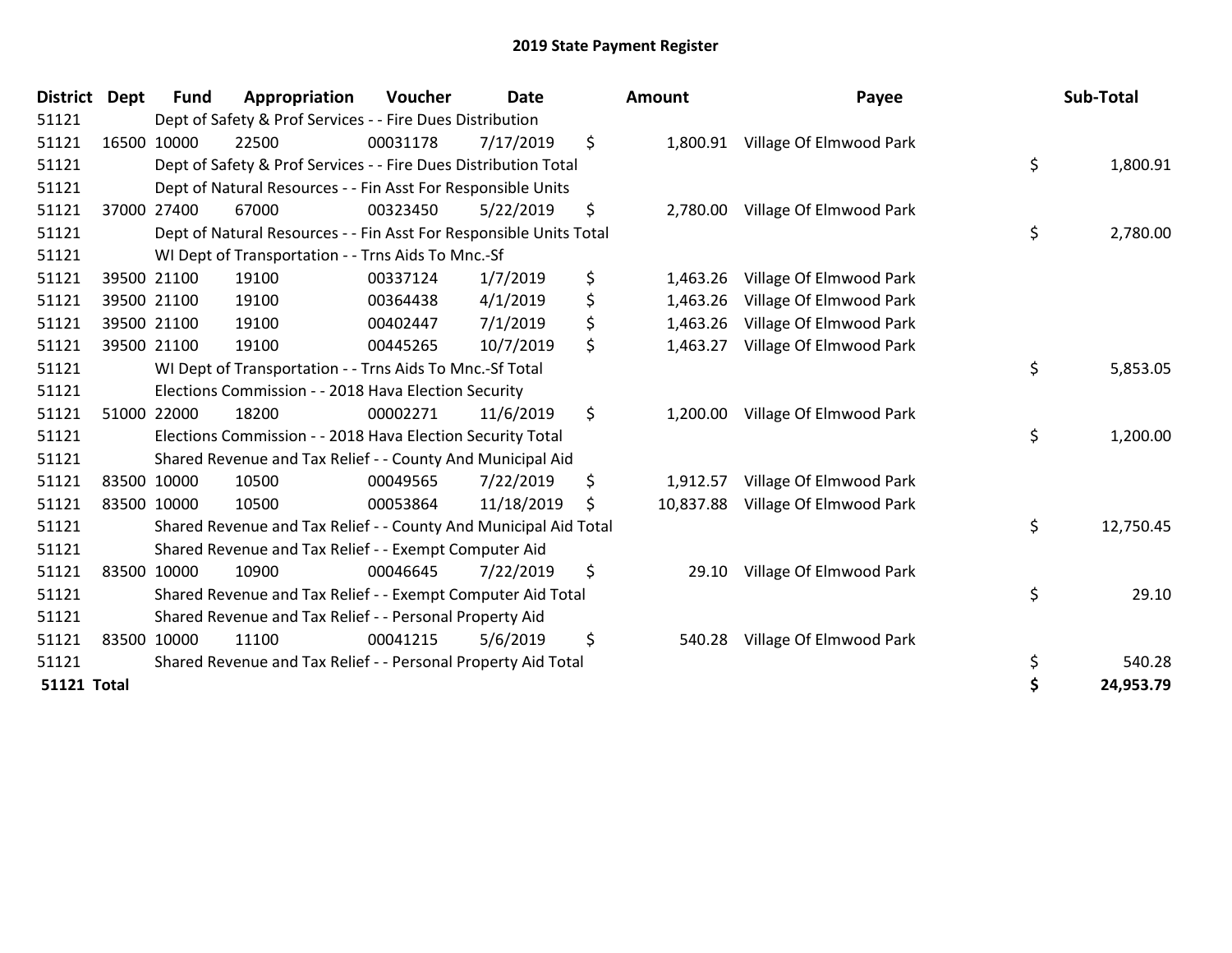| <b>District</b> | <b>Dept</b> | <b>Fund</b> | Appropriation                                                      | Voucher  | Date      | <b>Amount</b>   | Payee                                | Sub-Total        |
|-----------------|-------------|-------------|--------------------------------------------------------------------|----------|-----------|-----------------|--------------------------------------|------------------|
| 51151           |             |             | Dept of Safety & Prof Services - - Fire Dues Distribution          |          |           |                 |                                      |                  |
| 51151           |             | 16500 10000 | 22500                                                              | 00029778 | 7/3/2019  | \$              | 124,340.02 Village Of Mount Pleasant |                  |
| 51151           |             |             | Dept of Safety & Prof Services - - Fire Dues Distribution Total    |          |           |                 |                                      | \$<br>124,340.02 |
| 51151           |             |             | Dept of Natural Resources - - Ea - Urban Nonpoint Source           |          |           |                 |                                      |                  |
| 51151           |             | 37000 27400 | 65800                                                              | 00313103 | 4/18/2019 | \$              | 25,537.15 Village Of Mount Pleasant  |                  |
| 51151           |             |             | Dept of Natural Resources - - Ea - Urban Nonpoint Source Total     |          |           |                 |                                      | \$<br>25,537.15  |
| 51151           |             |             | Dept of Natural Resources - - Fin Asst For Responsible Units       |          |           |                 |                                      |                  |
| 51151           |             | 37000 27400 | 67000                                                              | 00323444 | 5/22/2019 | \$              | 24,670.45 Village Of Mount Pleasant  |                  |
| 51151           |             |             | Dept of Natural Resources - - Fin Asst For Responsible Units Total |          |           |                 |                                      | \$<br>24,670.45  |
| 51151           |             |             | Dept of Natural Resources - - Recycling Consolidation Grants       |          |           |                 |                                      |                  |
| 51151           |             | 37000 27400 | 67300                                                              | 00323444 | 5/22/2019 | \$<br>6,846.99  | Village Of Mount Pleasant            |                  |
| 51151           |             |             | Dept of Natural Resources - - Recycling Consolidation Grants Total |          |           |                 |                                      | \$<br>6,846.99   |
| 51151           |             |             | WI Dept of Transportation - - Conn Hwy Aids St Fds                 |          |           |                 |                                      |                  |
| 51151           |             | 39500 21100 | 16200                                                              | 00337775 | 1/7/2019  | \$<br>2,497.23  | Village Of Mount Pleasant            |                  |
| 51151           |             | 39500 21100 | 16200                                                              | 00365089 | 4/1/2019  | \$<br>2,497.23  | Village Of Mount Pleasant            |                  |
| 51151           |             | 39500 21100 | 16200                                                              | 00403098 | 7/1/2019  | \$<br>2,497.23  | Village Of Mount Pleasant            |                  |
| 51151           |             | 39500 21100 | 16200                                                              | 00445916 | 10/7/2019 | \$<br>2,497.23  | Village Of Mount Pleasant            |                  |
| 51151           |             |             | WI Dept of Transportation - - Conn Hwy Aids St Fds Total           |          |           |                 |                                      | \$<br>9,988.92   |
| 51151           |             |             | WI Dept of Transportation - - Hwy Sfty Loc Aid Ffd                 |          |           |                 |                                      |                  |
| 51151           |             | 39500 21100 | 18500                                                              | 00344921 | 1/25/2019 | \$<br>6,540.82  | Village Of Mount Pleasant            |                  |
| 51151           |             | 39500 21100 | 18500                                                              | 00344922 | 1/25/2019 | \$<br>7,494.34  | Village Of Mount Pleasant            |                  |
| 51151           |             | 39500 21100 | 18500                                                              | 00344923 | 1/25/2019 | \$<br>2,756.00  | Village Of Mount Pleasant            |                  |
| 51151           |             | 39500 21100 | 18500                                                              | 00348074 | 2/4/2019  | \$<br>5,851.40  | Village Of Mount Pleasant            |                  |
| 51151           |             | 39500 21100 | 18500                                                              | 00359836 | 3/12/2019 | \$<br>5,582.36  | Village Of Mount Pleasant            |                  |
| 51151           |             | 39500 21100 | 18500                                                              | 00359839 | 3/12/2019 | \$<br>4,274.62  | Village Of Mount Pleasant            |                  |
| 51151           |             | 39500 21100 | 18500                                                              | 00366107 | 3/27/2019 | \$<br>10,425.94 | Village Of Mount Pleasant            |                  |
| 51151           |             | 39500 21100 | 18500                                                              | 00366114 | 3/27/2019 | \$<br>7,540.84  | Village Of Mount Pleasant            |                  |
| 51151           |             | 39500 21100 | 18500                                                              | 00380074 | 5/8/2019  | \$<br>8,586.70  | Village Of Mount Pleasant            |                  |
| 51151           |             | 39500 21100 | 18500                                                              | 00380573 | 5/8/2019  | \$<br>10,431.09 | Village Of Mount Pleasant            |                  |
| 51151           |             | 39500 21100 | 18500                                                              | 00421768 | 8/12/2019 | \$<br>7,168.34  | Village Of Mount Pleasant            |                  |
| 51151           |             | 39500 21100 | 18500                                                              | 00421769 | 8/12/2019 | \$<br>5,633.26  | Village Of Mount Pleasant            |                  |
| 51151           |             | 39500 21100 | 18500                                                              | 00421770 | 8/12/2019 | \$<br>6,307.79  | Village Of Mount Pleasant            |                  |
| 51151           |             | 39500 21100 | 18500                                                              | 00436539 | 9/24/2019 | \$<br>3,655.25  | Village Of Mount Pleasant            |                  |

| )unt                                                                              | Payee                                                                                                                                                                                                   | Sub-Total        |
|-----------------------------------------------------------------------------------|---------------------------------------------------------------------------------------------------------------------------------------------------------------------------------------------------------|------------------|
|                                                                                   | 24,340.02 Village Of Mount Pleasant                                                                                                                                                                     | \$<br>124,340.02 |
|                                                                                   | 25,537.15 Village Of Mount Pleasant                                                                                                                                                                     | \$<br>25,537.15  |
|                                                                                   | 24,670.45 Village Of Mount Pleasant                                                                                                                                                                     | \$<br>24,670.45  |
| 6,846.99                                                                          | Village Of Mount Pleasant                                                                                                                                                                               | \$<br>6,846.99   |
| 2,497.23<br>2,497.23<br>2,497.23<br>2,497.23                                      | Village Of Mount Pleasant<br>Village Of Mount Pleasant<br>Village Of Mount Pleasant<br>Village Of Mount Pleasant                                                                                        |                  |
| 6,540.82<br>7,494.34<br>2,756.00<br>5,851.40<br>5,582.36<br>4,274.62<br>10,425.94 | Village Of Mount Pleasant<br>Village Of Mount Pleasant<br>Village Of Mount Pleasant<br>Village Of Mount Pleasant<br>Village Of Mount Pleasant<br>Village Of Mount Pleasant<br>Village Of Mount Pleasant | \$<br>9,988.92   |
| 7,540.84<br>8,586.70<br>10,431.09<br>7,168.34<br>5,633.26<br>6,307.79<br>3,655.25 | Village Of Mount Pleasant<br>Village Of Mount Pleasant<br>Village Of Mount Pleasant<br>Village Of Mount Pleasant<br>Village Of Mount Pleasant<br>Village Of Mount Pleasant<br>Village Of Mount Pleasant |                  |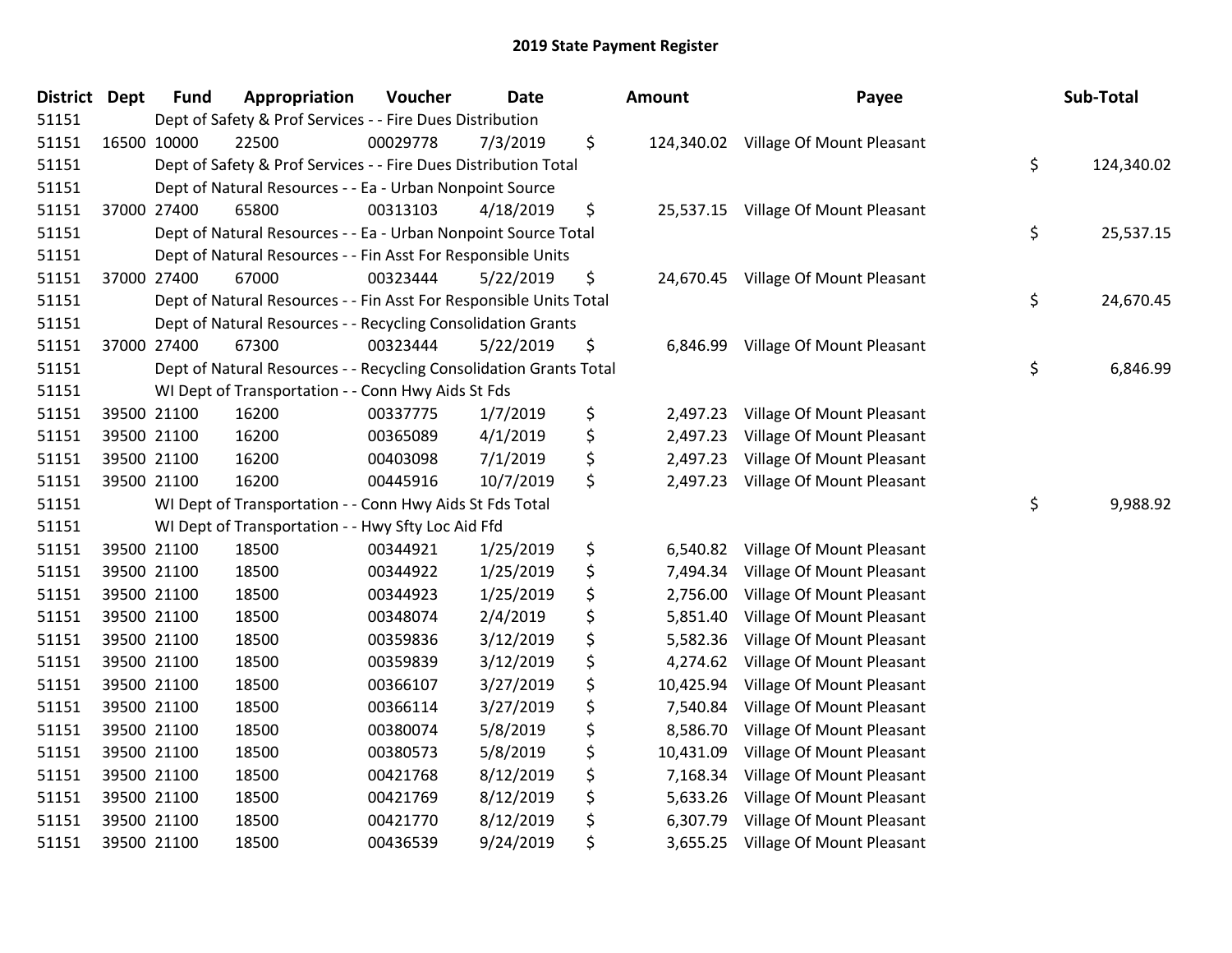| <b>District</b> | <b>Dept</b> | <b>Fund</b> | Appropriation                                            | Voucher  | <b>Date</b> | Amount           | Payee                     | Sub-Total          |
|-----------------|-------------|-------------|----------------------------------------------------------|----------|-------------|------------------|---------------------------|--------------------|
| 51151           |             | 39500 21100 | 18500                                                    | 00436546 | 9/23/2019   | \$<br>8,197.44   | Village Of Mount Pleasant |                    |
| 51151           |             | 39500 21100 | 18500                                                    | 00436554 | 9/23/2019   | \$<br>10,868.38  | Village Of Mount Pleasant |                    |
| 51151           |             | 39500 21100 | 18500                                                    | 00436555 | 9/23/2019   | \$<br>7,596.06   | Village Of Mount Pleasant |                    |
| 51151           |             | 39500 21100 | 18500                                                    | 00437711 | 9/24/2019   | \$<br>9,710.83   | Village Of Mount Pleasant |                    |
| 51151           |             | 39500 21100 | 18500                                                    | 00437712 | 9/24/2019   | \$<br>8,353.16   | Village Of Mount Pleasant |                    |
| 51151           |             | 39500 21100 | 18500                                                    | 00437721 | 9/24/2019   | \$<br>5,884.83   | Village Of Mount Pleasant |                    |
| 51151           |             | 39500 21100 | 18500                                                    | 00437722 | 9/24/2019   | \$<br>4,979.16   | Village Of Mount Pleasant |                    |
| 51151           |             | 39500 21100 | 18500                                                    | 00462358 | 11/15/2019  | \$<br>9,069.49   | Village Of Mount Pleasant |                    |
| 51151           |             | 39500 21100 | 18500                                                    | 00462359 | 11/15/2019  | \$<br>2,463.67   | Village Of Mount Pleasant |                    |
| 51151           |             | 39500 21100 | 18500                                                    | 00470341 | 12/19/2019  | \$<br>9,927.16   | Village Of Mount Pleasant |                    |
| 51151           |             | 39500 21100 | 18500                                                    | 00470342 | 12/19/2019  | \$<br>4,796.67   | Village Of Mount Pleasant |                    |
| 51151           |             | 39500 21100 | 18500                                                    | 00470396 | 12/12/2019  | \$<br>6,893.38   | Village Of Mount Pleasant |                    |
| 51151           |             | 39500 21100 | 18500                                                    | 00470397 | 12/12/2019  | \$<br>3,982.25   | Village Of Mount Pleasant |                    |
| 51151           |             |             | WI Dept of Transportation - - Hwy Sfty Loc Aid Ffd Total |          |             |                  |                           | \$<br>184,971.23   |
| 51151           |             |             | WI Dept of Transportation - - Trns Aids To Mnc.-Sf       |          |             |                  |                           |                    |
| 51151           |             | 39500 21100 | 19100                                                    | 00337125 | 1/7/2019    | \$<br>254,617.56 | Village Of Mount Pleasant |                    |
| 51151           |             | 39500 21100 | 19100                                                    | 00364439 | 4/1/2019    | \$<br>254,617.56 | Village Of Mount Pleasant |                    |
| 51151           |             | 39500 21100 | 19100                                                    | 00402448 | 7/1/2019    | \$<br>254,617.56 | Village Of Mount Pleasant |                    |
| 51151           |             | 39500 21100 | 19100                                                    | 00445266 | 10/7/2019   | \$<br>254,617.59 | Village Of Mount Pleasant |                    |
| 51151           |             |             | WI Dept of Transportation - - Trns Aids To Mnc.-Sf Total |          |             |                  |                           | \$<br>1,018,470.27 |
| 51151           |             |             | WI Dept of Transportation - - Cg Mt & Air Q Imp-Lf       |          |             |                  |                           |                    |
| 51151           |             | 39500 21100 | 27900                                                    | 00359892 | 3/12/2019   | \$<br>243,376.83 | Village Of Mount Pleasant |                    |
| 51151           |             |             | WI Dept of Transportation - - Cg Mt & Air Q Imp-Lf Total |          |             |                  |                           | \$<br>243,376.83   |
| 51151           |             |             | WI Dept of Transportation - - St Hwy Rehab, Sf           |          |             |                  |                           |                    |
| 51151           |             | 39500 21100 | 36300                                                    | 00356122 | 2/26/2019   | \$<br>9,201.32   | Village Of Mount Pleasant |                    |
| 51151           |             | 39500 21100 | 36300                                                    | 00356209 | 2/27/2019   | \$<br>7,750.32   | Village Of Mount Pleasant |                    |
| 51151           |             | 39500 21100 | 36300                                                    | 00368174 | 4/3/2019    | \$<br>9,521.28   | Village Of Mount Pleasant |                    |
| 51151           |             | 39500 21100 | 36300                                                    | 00381250 | 5/10/2019   | \$<br>11,581.80  | Village Of Mount Pleasant |                    |
| 51151           |             | 39500 21100 | 36300                                                    | 00389050 | 6/3/2019    | \$<br>12,184.36  | Village Of Mount Pleasant |                    |
| 51151           |             | 39500 21100 | 36300                                                    | 00419485 | 8/2/2019    | \$<br>11,077.44  | Village Of Mount Pleasant |                    |
| 51151           |             | 39500 21100 | 36300                                                    | 00419486 | 8/2/2019    | \$<br>9,724.72   | Village Of Mount Pleasant |                    |
| 51151           |             | 39500 21100 | 36300                                                    | 00429743 | 8/30/2019   | \$<br>9,213.56   | Village Of Mount Pleasant |                    |
| 51151           |             | 39500 21100 | 36300                                                    | 00441332 | 10/3/2019   | \$<br>12,177.12  | Village Of Mount Pleasant |                    |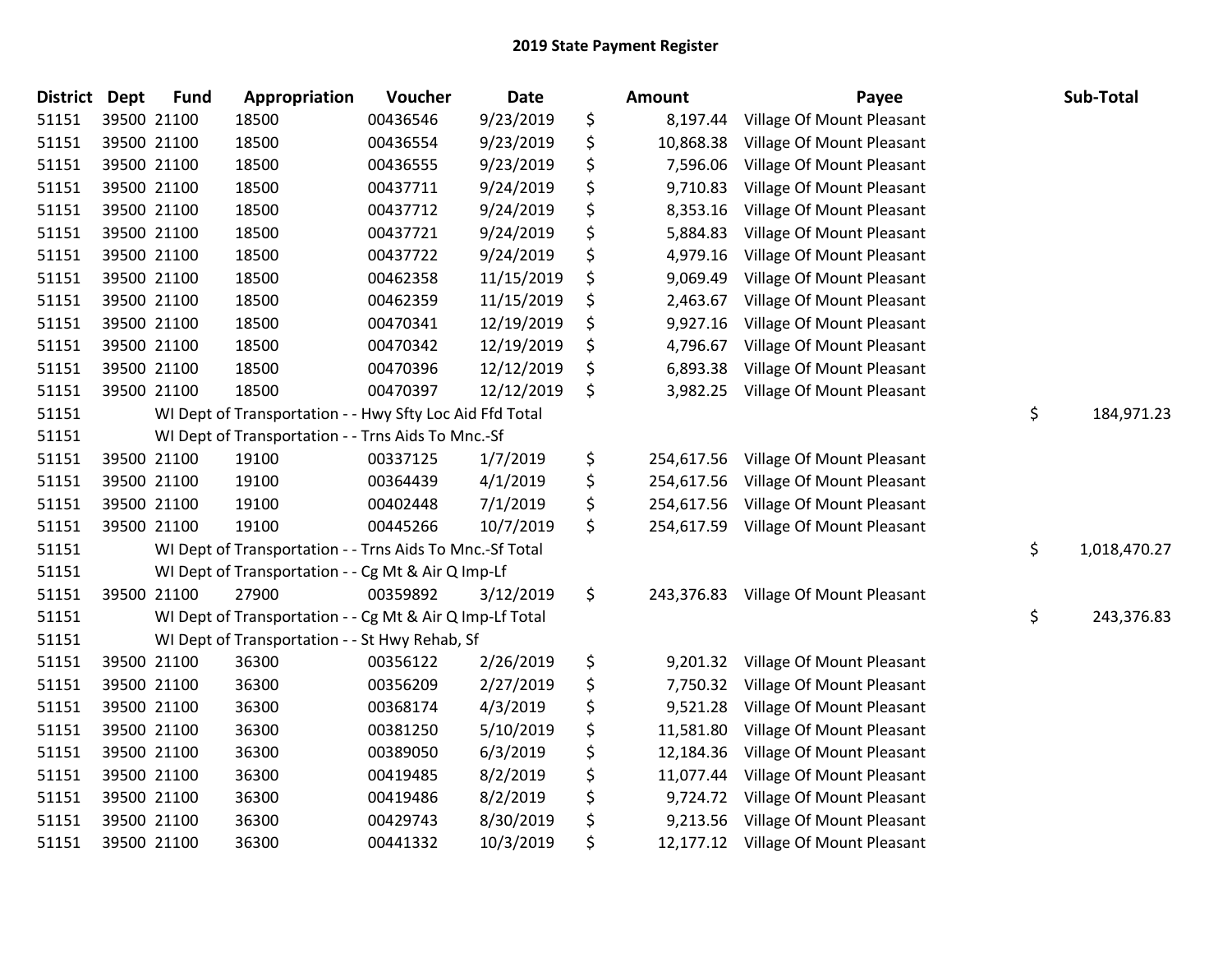| <b>District</b> | <b>Dept</b> | <b>Fund</b> | Appropriation                                                                   | Voucher   | <b>Date</b> |      | Amount    | Payee                                | Sub-Total        |
|-----------------|-------------|-------------|---------------------------------------------------------------------------------|-----------|-------------|------|-----------|--------------------------------------|------------------|
| 51151           | 39500 21100 |             | 36300                                                                           | 00464800  | 11/25/2019  | \$   |           | 11,044.72 Village Of Mount Pleasant  |                  |
| 51151           | 39500 21100 |             | 36300                                                                           | 00473264  | 12/20/2019  | \$   | 12,287.48 | Village Of Mount Pleasant            |                  |
| 51151           |             |             | WI Dept of Transportation - - St Hwy Rehab, Sf Total                            |           |             |      |           |                                      | \$<br>115,764.12 |
| 51151           |             |             | Department of Corrections - - General Program Operations                        |           |             |      |           |                                      |                  |
| 51151           | 41000 10000 |             | 10100                                                                           | 00288114  | 6/12/2019   | \$   | 60.00     | Village Of Mount Pleasant            |                  |
| 51151           |             |             | Department of Corrections - - General Program Operations Total                  |           |             |      |           |                                      | \$<br>60.00      |
| 51151           |             |             | Department of Health Services - - Emergency Medical Services, Ai                |           |             |      |           |                                      |                  |
| 51151           | 43500 10000 |             | 11900                                                                           | 00308015  | 9/4/2019    | \$   | 8,081.84  | Village Of Mount Pleasant            |                  |
| 51151           |             |             | Department of Health Services - - Emergency Medical Services, Ai Total          |           |             |      |           |                                      | \$<br>8,081.84   |
| 51151           |             |             | Department of Health Services - - Prepaid Medical Transport Reimbursement       |           |             |      |           |                                      |                  |
| 51151           | 43500 10000 |             | 16300                                                                           | AMBULANCE | 11/18/2019  | \$   | 32,710.63 | Village Of Mount Pleasant            |                  |
| 51151           |             |             | Department of Health Services - - Prepaid Medical Transport Reimbursement Total |           |             |      |           |                                      | \$<br>32,710.63  |
| 51151           |             |             | Department of Justice - - Law Enforcement Train, Local                          |           |             |      |           |                                      |                  |
| 51151           | 45500 10000 |             | 23100                                                                           | 00073918  | 10/31/2019  | - \$ |           | 7,520.00 Village Of Mount Pleasant   |                  |
| 51151           |             |             | Department of Justice - - Law Enforcement Train, Local Total                    |           |             |      |           |                                      | \$<br>7,520.00   |
| 51151           |             |             | Department of Justice - - Awards For Victims Of Crimes                          |           |             |      |           |                                      |                  |
| 51151           | 45500 10000 |             | 50200                                                                           | 00072005  | 9/26/2019   | \$   | 1,002.00  | Village Of Mount Pleasant            |                  |
| 51151           |             |             | Department of Justice - - Awards For Victims Of Crimes Total                    |           |             |      |           |                                      | \$<br>1,002.00   |
| 51151           |             |             | Department of Administration - - Hv Trans Ln Annual Impact Fee                  |           |             |      |           |                                      |                  |
| 51151           |             | 50500 10000 | 17400                                                                           | 00101028  | 4/26/2019   | \$   | 29,242.00 | Village Of Mount Pleasant            |                  |
| 51151           | 50500 10000 |             | 17400                                                                           | 00101175  | 5/1/2019    | \$   | 87,726.00 | Village Of Mount Pleasant            |                  |
| 51151           |             |             | Department of Administration - - Hv Trans Ln Annual Impact Fee Total            |           |             |      |           |                                      | \$<br>116,968.00 |
| 51151           |             |             | Department of Administration - - Hv Trans Ln Environ Impact Fee                 |           |             |      |           |                                      |                  |
| 51151           |             | 50500 10000 | 17500                                                                           | 00101028  | 4/26/2019   | \$   |           | 731,049.00 Village Of Mount Pleasant |                  |
| 51151           |             |             | Department of Administration - - Hv Trans Ln Environ Impact Fee Total           |           |             |      |           |                                      | \$<br>731,049.00 |
| 51151           |             |             | Department of Administration - - Hearings And Appeals Fees                      |           |             |      |           |                                      |                  |
| 51151           | 50500 10000 |             | 43500                                                                           | 00095428  | 1/30/2019   | \$   | 50.00     | Village Of Mount Pleasant            |                  |
| 51151           | 50500 10000 |             | 43500                                                                           | 00096909  | 3/1/2019    | \$   | 50.00     | Village Of Mount Pleasant            |                  |
| 51151           | 50500 10000 |             | 43500                                                                           | 00098868  | 3/29/2019   | \$   | 150.00    | Village Of Mount Pleasant            |                  |
| 51151           | 50500 10000 |             | 43500                                                                           | 00100343  | 5/8/2019    | \$   | 150.00    | Village Of Mount Pleasant            |                  |
| 51151           |             |             | Department of Administration - - Hearings And Appeals Fees Total                |           |             |      |           |                                      | \$<br>400.00     |
| 51151           |             |             | Public Defender Board - - Transcript, Discovery And Int                         |           |             |      |           |                                      |                  |
| 51151           | 55000 10000 |             | 10600                                                                           | 00186185  | 3/7/2019    | \$   | 270.00    | Village Of Mount Pleasant            |                  |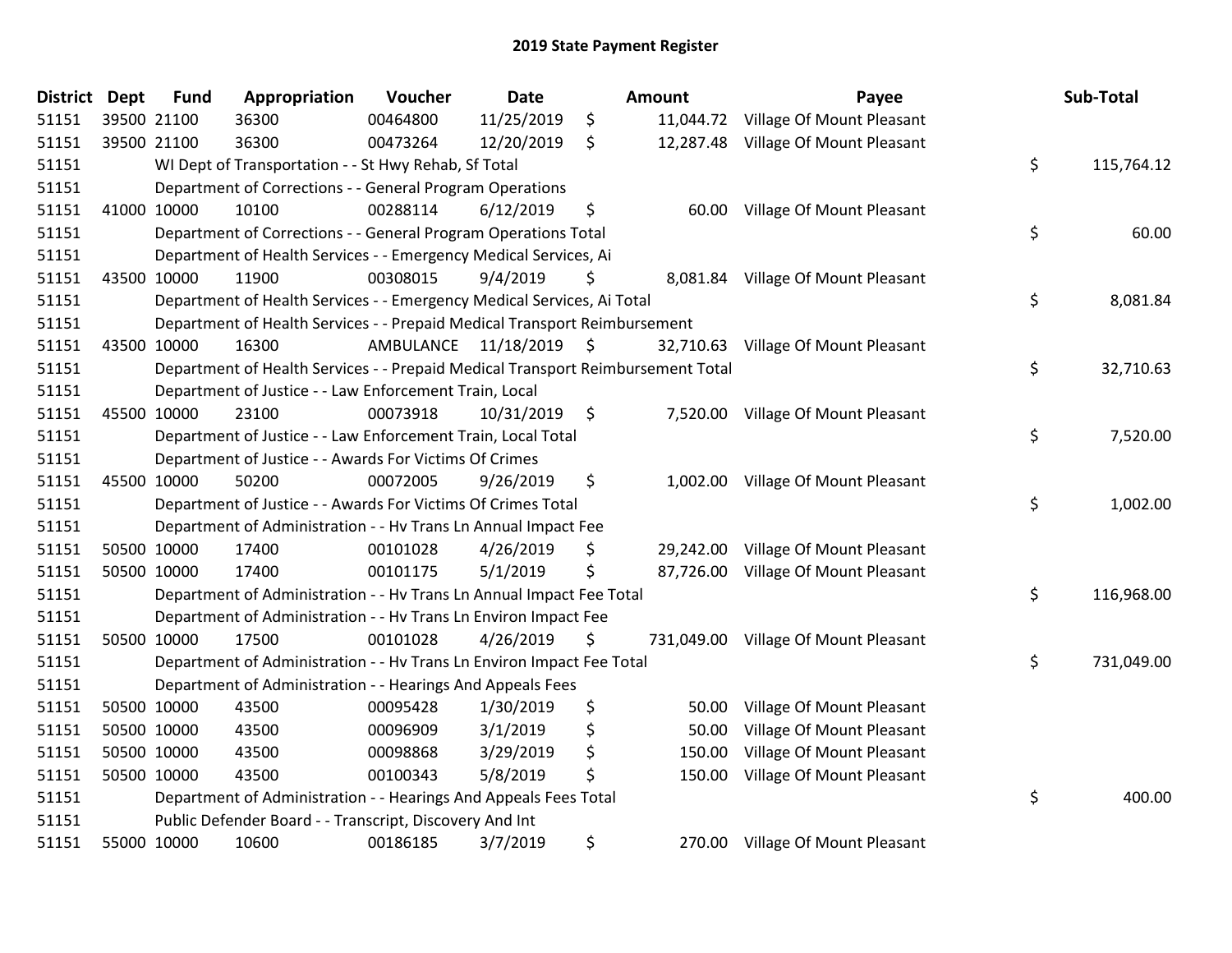| <b>District</b>    | <b>Dept</b> | <b>Fund</b> | Appropriation                                                         | Voucher  | <b>Date</b> | <b>Amount</b>      | Payee                            | Sub-Total           |
|--------------------|-------------|-------------|-----------------------------------------------------------------------|----------|-------------|--------------------|----------------------------------|---------------------|
| 51151              |             | 55000 10000 | 10600                                                                 | 00199967 | 6/11/2019   | \$<br>460.00       | Village Of Mount Pleasant        |                     |
| 51151              |             | 55000 10000 | 10600                                                                 | 00206474 | 7/19/2019   | \$<br>510.80       | Village Of Mount Pleasant        |                     |
| 51151              |             |             | Public Defender Board - - Transcript, Discovery And Int Total         |          |             |                    |                                  | \$<br>1,240.80      |
| 51151              |             |             | Shared Revenue and Tax Relief - - County And Municipal Aid            |          |             |                    |                                  |                     |
| 51151              |             | 83500 10000 | 10500                                                                 | 00049566 | 7/22/2019   | \$<br>45,119.09    | Village Of Mount Pleasant        |                     |
| 51151              |             | 83500 10000 | 10500                                                                 | 00053865 | 11/18/2019  | \$<br>222,964.18   | <b>Village Of Mount Pleasant</b> |                     |
| 51151              |             |             | Shared Revenue and Tax Relief - - County And Municipal Aid Total      |          |             |                    |                                  | \$<br>268,083.27    |
| 51151              |             |             | Shared Revenue and Tax Relief - - Exempt Computer Aid                 |          |             |                    |                                  |                     |
| 51151              |             | 83500 10000 | 10900                                                                 | 00046646 | 7/22/2019   | \$<br>94,307.26    | Village Of Mount Pleasant        |                     |
| 51151              |             | 83500 10000 | 10900                                                                 | 00047970 | 7/22/2019   | \$<br>281,185.66   | <b>Village Of Mount Pleasant</b> |                     |
| 51151              |             |             | Shared Revenue and Tax Relief - - Exempt Computer Aid Total           |          |             |                    |                                  | \$<br>375,492.92    |
| 51151              |             |             | Shared Revenue and Tax Relief - - Utility Aid                         |          |             |                    |                                  |                     |
| 51151              |             | 83500 10000 | 11000                                                                 | 00049566 | 7/22/2019   | \$<br>4,306.99     | Village Of Mount Pleasant        |                     |
| 51151              |             | 83500 10000 | 11000                                                                 | 00053865 | 11/18/2019  | \$<br>41,546.74    | <b>Village Of Mount Pleasant</b> |                     |
| 51151              |             |             | Shared Revenue and Tax Relief - - Utility Aid Total                   |          |             |                    |                                  | \$<br>45,853.73     |
| 51151              |             |             | Shared Revenue and Tax Relief - - Personal Property Aid               |          |             |                    |                                  |                     |
| 51151              |             | 83500 10000 | 11100                                                                 | 00041216 | 5/6/2019    | \$<br>112,647.36   | Village Of Mount Pleasant        |                     |
| 51151              |             | 83500 10000 | 11100                                                                 | 00042724 | 5/6/2019    | \$<br>14,247.21    | Village Of Mount Pleasant        |                     |
| 51151              |             |             | Shared Revenue and Tax Relief - - Personal Property Aid Total         |          |             |                    |                                  | \$<br>126,894.57    |
| 51151              |             |             | Shared Revenue and Tax Relief - - School Lvy Tx/First Dollar Cr       |          |             |                    |                                  |                     |
| 51151              |             | 83500 10000 | 30200                                                                 | 00045323 | 7/22/2019   | \$<br>4,829,829.84 | Village Of Mount Pleasant        |                     |
| 51151              |             | 83500 10000 | 30200                                                                 | 00048206 | 7/22/2019   | \$<br>771,204.80   | Village Of Mount Pleasant        |                     |
| 51151              |             |             | Shared Revenue and Tax Relief - - School Lvy Tx/First Dollar Cr Total |          |             |                    |                                  | \$<br>5,601,034.64  |
| 51151              |             |             | Shared Revenue and Tax Relief - - Lottery & Gaming Credit             |          |             |                    |                                  |                     |
| 51151              |             | 83500 52100 | 36300                                                                 | 00038451 | 3/25/2019   | \$<br>34.20        | Village Of Mount Pleasant        |                     |
| 51151              |             | 83500 52100 | 36300                                                                 | 00038692 | 3/25/2019   | \$<br>1,339,562.38 | Village Of Mount Pleasant        |                     |
| 51151              |             |             | Shared Revenue and Tax Relief - - Lottery & Gaming Credit Total       |          |             |                    |                                  | \$<br>1,339,596.58  |
| <b>51151 Total</b> |             |             |                                                                       |          |             |                    |                                  | \$<br>10,409,953.96 |

| District           | Dept        | <b>Fund</b> | Appropriation                                                         | Voucher  | Date       | Amount             | Payee                                | Sub-Total           |
|--------------------|-------------|-------------|-----------------------------------------------------------------------|----------|------------|--------------------|--------------------------------------|---------------------|
| 51151              | 55000 10000 |             | 10600                                                                 | 00199967 | 6/11/2019  | \$<br>460.00       | Village Of Mount Pleasant            |                     |
| 51151              | 55000 10000 |             | 10600                                                                 | 00206474 | 7/19/2019  | \$<br>510.80       | Village Of Mount Pleasant            |                     |
| 51151              |             |             | Public Defender Board - - Transcript, Discovery And Int Total         |          |            |                    |                                      | \$<br>1,240.80      |
| 51151              |             |             | Shared Revenue and Tax Relief - - County And Municipal Aid            |          |            |                    |                                      |                     |
| 51151              | 83500 10000 |             | 10500                                                                 | 00049566 | 7/22/2019  | \$<br>45,119.09    | Village Of Mount Pleasant            |                     |
| 51151              | 83500 10000 |             | 10500                                                                 | 00053865 | 11/18/2019 | \$<br>222,964.18   | <b>Village Of Mount Pleasant</b>     |                     |
| 51151              |             |             | Shared Revenue and Tax Relief - - County And Municipal Aid Total      |          |            |                    |                                      | \$<br>268,083.27    |
| 51151              |             |             | Shared Revenue and Tax Relief - - Exempt Computer Aid                 |          |            |                    |                                      |                     |
| 51151              | 83500 10000 |             | 10900                                                                 | 00046646 | 7/22/2019  | \$<br>94,307.26    | Village Of Mount Pleasant            |                     |
| 51151              | 83500 10000 |             | 10900                                                                 | 00047970 | 7/22/2019  | \$                 | 281,185.66 Village Of Mount Pleasant |                     |
| 51151              |             |             | Shared Revenue and Tax Relief - - Exempt Computer Aid Total           |          |            |                    |                                      | \$<br>375,492.92    |
| 51151              |             |             | Shared Revenue and Tax Relief - - Utility Aid                         |          |            |                    |                                      |                     |
| 51151              |             | 83500 10000 | 11000                                                                 | 00049566 | 7/22/2019  | \$<br>4,306.99     | Village Of Mount Pleasant            |                     |
| 51151              | 83500 10000 |             | 11000                                                                 | 00053865 | 11/18/2019 | \$<br>41,546.74    | Village Of Mount Pleasant            |                     |
| 51151              |             |             | Shared Revenue and Tax Relief - - Utility Aid Total                   |          |            |                    |                                      | \$<br>45,853.73     |
| 51151              |             |             | Shared Revenue and Tax Relief - - Personal Property Aid               |          |            |                    |                                      |                     |
| 51151              |             | 83500 10000 | 11100                                                                 | 00041216 | 5/6/2019   | \$<br>112,647.36   | Village Of Mount Pleasant            |                     |
| 51151              | 83500 10000 |             | 11100                                                                 | 00042724 | 5/6/2019   | \$                 | 14,247.21 Village Of Mount Pleasant  |                     |
| 51151              |             |             | Shared Revenue and Tax Relief - - Personal Property Aid Total         |          |            |                    |                                      | \$<br>126,894.57    |
| 51151              |             |             | Shared Revenue and Tax Relief - - School Lvy Tx/First Dollar Cr       |          |            |                    |                                      |                     |
| 51151              | 83500 10000 |             | 30200                                                                 | 00045323 | 7/22/2019  | \$<br>4,829,829.84 | Village Of Mount Pleasant            |                     |
| 51151              | 83500 10000 |             | 30200                                                                 | 00048206 | 7/22/2019  | \$<br>771,204.80   | Village Of Mount Pleasant            |                     |
| 51151              |             |             | Shared Revenue and Tax Relief - - School Lvy Tx/First Dollar Cr Total |          |            |                    |                                      | \$<br>5,601,034.64  |
| 51151              |             |             | Shared Revenue and Tax Relief - - Lottery & Gaming Credit             |          |            |                    |                                      |                     |
| 51151              | 83500 52100 |             | 36300                                                                 | 00038451 | 3/25/2019  | \$<br>34.20        | <b>Village Of Mount Pleasant</b>     |                     |
| 51151              | 83500 52100 |             | 36300                                                                 | 00038692 | 3/25/2019  | \$<br>1,339,562.38 | Village Of Mount Pleasant            |                     |
| 51151              |             |             | Shared Revenue and Tax Relief - - Lottery & Gaming Credit Total       |          |            |                    |                                      | \$<br>1,339,596.58  |
| <b>51151 Total</b> |             |             |                                                                       |          |            |                    |                                      | \$<br>10,409,953.96 |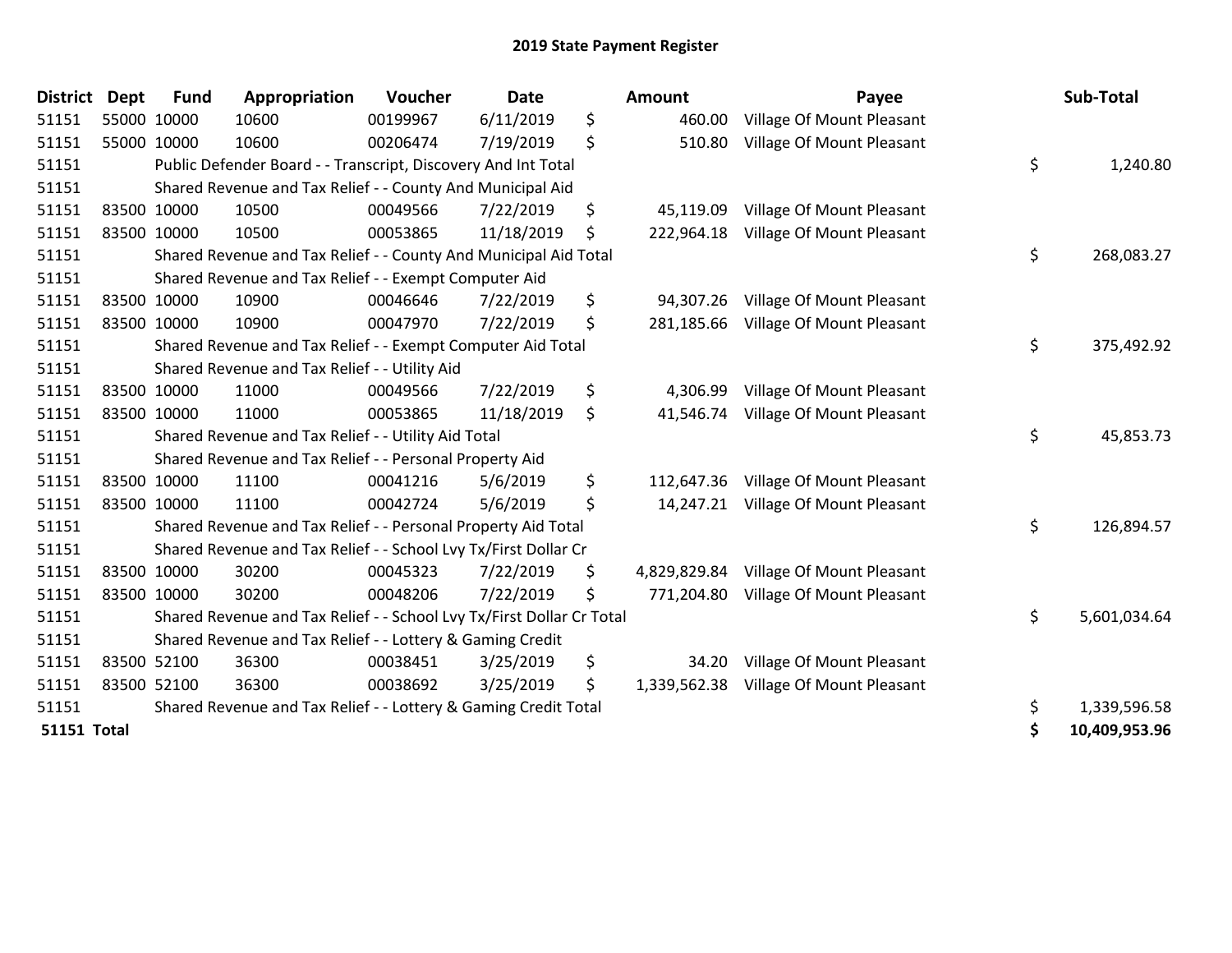| <b>District</b>    | Dept | <b>Fund</b>                                                 | Appropriation                                                         | Voucher  | Date      |     | <b>Amount</b> | Payee                |    | Sub-Total |
|--------------------|------|-------------------------------------------------------------|-----------------------------------------------------------------------|----------|-----------|-----|---------------|----------------------|----|-----------|
| 51161              |      |                                                             | Dept of Safety & Prof Services - - Fire Dues Distribution             |          |           |     |               |                      |    |           |
| 51161              |      | 16500 10000                                                 | 22500                                                                 | 00031297 | 7/18/2019 | \$  | 1,453.68      | Village Of North Bay |    |           |
| 51161              |      |                                                             | Dept of Safety & Prof Services - - Fire Dues Distribution Total       |          |           |     |               |                      | \$ | 1,453.68  |
| 51161              |      |                                                             | Dept of Natural Resources - - Fin Asst For Responsible Units          |          |           |     |               |                      |    |           |
| 51161              |      | 37000 27400                                                 | 67000                                                                 | 00322670 | 5/22/2019 | \$  | 1,661.81      | Village Of North Bay |    |           |
| 51161              |      |                                                             | Dept of Natural Resources - - Fin Asst For Responsible Units Total    |          |           |     |               |                      | \$ | 1,661.81  |
| 51161              |      |                                                             | WI Dept of Transportation - - Trns Aids To Mnc.-Sf                    |          |           |     |               |                      |    |           |
| 51161              |      | 39500 21100                                                 | 19100                                                                 | 00337126 | 1/7/2019  | \$  | 3,238.33      | Village Of North Bay |    |           |
| 51161              |      | 39500 21100                                                 | 19100                                                                 | 00364440 | 4/1/2019  | \$  | 3,238.33      | Village Of North Bay |    |           |
| 51161              |      | 39500 21100                                                 | 19100                                                                 | 00402449 | 7/1/2019  | \$  | 3,238.33      | Village Of North Bay |    |           |
| 51161              |      | 39500 21100                                                 | 19100                                                                 | 00445267 | 10/7/2019 | \$  | 3,238.35      | Village Of North Bay |    |           |
| 51161              |      |                                                             | WI Dept of Transportation - - Trns Aids To Mnc.-Sf Total              |          |           |     |               |                      | \$ | 12,953.34 |
| 51161              |      |                                                             | Shared Revenue and Tax Relief - - Expenditure Restraint Program       |          |           |     |               |                      |    |           |
| 51161              |      | 83500 10000                                                 | 10100                                                                 | 00049567 | 7/22/2019 | \$. | 4,882.95      | Village Of North Bay |    |           |
| 51161              |      |                                                             | Shared Revenue and Tax Relief - - Expenditure Restraint Program Total |          |           |     |               |                      | \$ | 4,882.95  |
| 51161              |      |                                                             | Shared Revenue and Tax Relief - - Exempt Computer Aid                 |          |           |     |               |                      |    |           |
| 51161              |      | 83500 10000                                                 | 10900                                                                 | 00046647 | 7/22/2019 | \$  | 5.19          | Village Of North Bay |    |           |
| 51161              |      | Shared Revenue and Tax Relief - - Exempt Computer Aid Total |                                                                       |          |           |     |               |                      |    | 5.19      |
| <b>51161 Total</b> |      |                                                             |                                                                       |          |           |     |               |                      |    | 20,956.97 |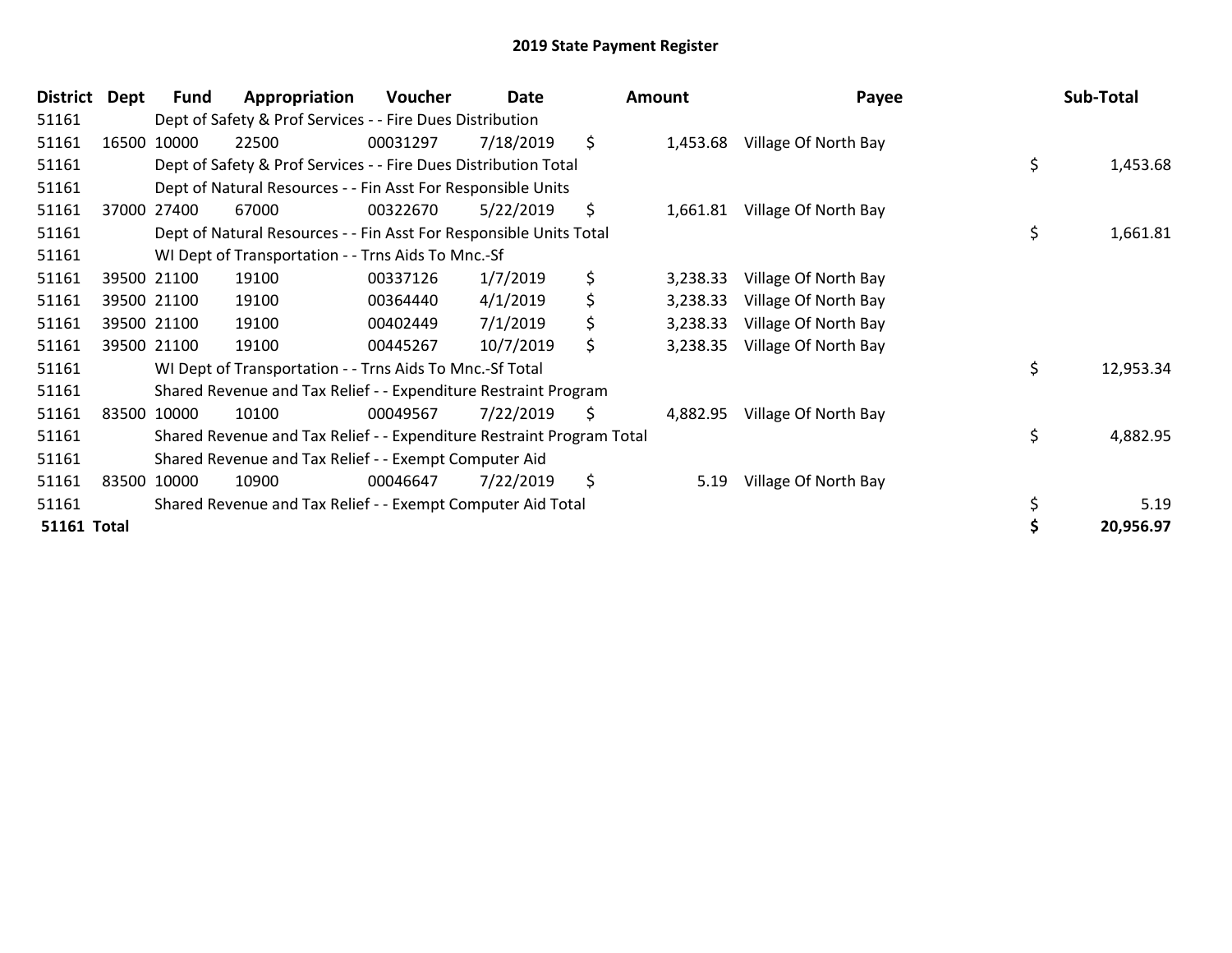| <b>District</b>    | <b>Dept</b> | <b>Fund</b> | Appropriation                                                          | Voucher  | <b>Date</b> |    | Amount    | Payee                        |    | Sub-Total |
|--------------------|-------------|-------------|------------------------------------------------------------------------|----------|-------------|----|-----------|------------------------------|----|-----------|
| 51168              |             |             | Dept of Safety & Prof Services - - Fire Dues Distribution              |          |             |    |           |                              |    |           |
| 51168              |             | 16500 10000 | 22500                                                                  | 00029998 | 7/15/2019   | \$ |           | 21,197.67 Village of Raymond |    |           |
| 51168              |             |             | Dept of Safety & Prof Services - - Fire Dues Distribution Total        |          |             |    |           |                              |    | 21,197.67 |
| 51168              |             |             | Dept of Natural Resources - - Resaids - Cnty Forst, CI & Mfl           |          |             |    |           |                              |    |           |
| 51168              |             | 37000 21200 | 57100                                                                  | 00333091 | 6/21/2019   | \$ | 43.02     | Village of Raymond           |    |           |
| 51168              |             |             | Dept of Natural Resources - - Resaids - Cnty Forst, CI & Mfl Total     |          |             |    |           |                              | \$ | 43.02     |
| 51168              |             |             | Dept of Natural Resources - - Fin Asst For Responsible Units           |          |             |    |           |                              |    |           |
| 51168              |             | 37000 27400 | 67000                                                                  | 00323457 | 5/22/2019   | \$ | 2,059.64  | Village of Raymond           |    |           |
| 51168              |             |             | Dept of Natural Resources - - Fin Asst For Responsible Units Total     |          |             |    |           |                              | \$ | 2,059.64  |
| 51168              |             |             | Department of Health Services - - Emergency Medical Services, Ai       |          |             |    |           |                              |    |           |
| 51168              |             | 43500 10000 | 11900                                                                  | 00307992 | 9/4/2019    | \$ |           | 5,291.19 Village of Raymond  |    |           |
| 51168              |             |             | Department of Health Services - - Emergency Medical Services, Ai Total |          |             |    |           |                              | \$ | 5,291.19  |
| 51168              |             |             | Shared Revenue and Tax Relief - - County And Municipal Aid             |          |             |    |           |                              |    |           |
| 51168              |             | 83500 10000 | 10500                                                                  | 00049562 | 7/22/2019   | \$ | 6,465.71  | Village of Raymond           |    |           |
| 51168              |             | 83500 10000 | 10500                                                                  | 00053861 | 11/18/2019  | \$ | 34,639.03 | Village of Raymond           |    |           |
| 51168              |             |             | Shared Revenue and Tax Relief - - County And Municipal Aid Total       |          |             |    |           |                              | \$ | 41,104.74 |
| 51168              |             |             | Shared Revenue and Tax Relief - - Exempt Computer Aid                  |          |             |    |           |                              |    |           |
| 51168              |             | 83500 10000 | 10900                                                                  | 00046642 | 7/22/2019   | \$ | 4,902.17  | Village of Raymond           |    |           |
| 51168              |             |             | Shared Revenue and Tax Relief - - Exempt Computer Aid Total            |          |             |    |           |                              | \$ | 4,902.17  |
| 51168              |             |             | Shared Revenue and Tax Relief - - Utility Aid                          |          |             |    |           |                              |    |           |
| 51168              |             | 83500 10000 | 11000                                                                  | 00049562 | 7/22/2019   | \$ | 1,245.33  | Village of Raymond           |    |           |
| 51168              |             | 83500 10000 | 11000                                                                  | 00053861 | 11/18/2019  | \$ | 7,493.27  | Village of Raymond           |    |           |
| 51168              |             |             | Shared Revenue and Tax Relief - - Utility Aid Total                    |          |             |    |           |                              | \$ | 8,738.60  |
| 51168              |             |             | Shared Revenue and Tax Relief - - Personal Property Aid                |          |             |    |           |                              |    |           |
| 51168              |             | 83500 10000 | 11100                                                                  | 00041212 | 5/6/2019    | \$ |           | 6,674.83 Village of Raymond  |    |           |
| 51168              |             |             | Shared Revenue and Tax Relief - - Personal Property Aid Total          |          |             |    |           |                              | \$ | 6,674.83  |
| 51168              |             |             | Shared Revenue and Tax Relief - - Payments For Municipal Svcs          |          |             |    |           |                              |    |           |
| 51168              |             | 83500 10000 | 50100                                                                  | 00037925 | 1/31/2019   | \$ |           | 63.51 Village of Raymond     |    |           |
| 51168              |             |             | Shared Revenue and Tax Relief - - Payments For Municipal Svcs Total    |          |             |    |           |                              | \$ | 63.51     |
| <b>51168 Total</b> |             |             |                                                                        |          |             |    |           |                              | \$ | 90,075.37 |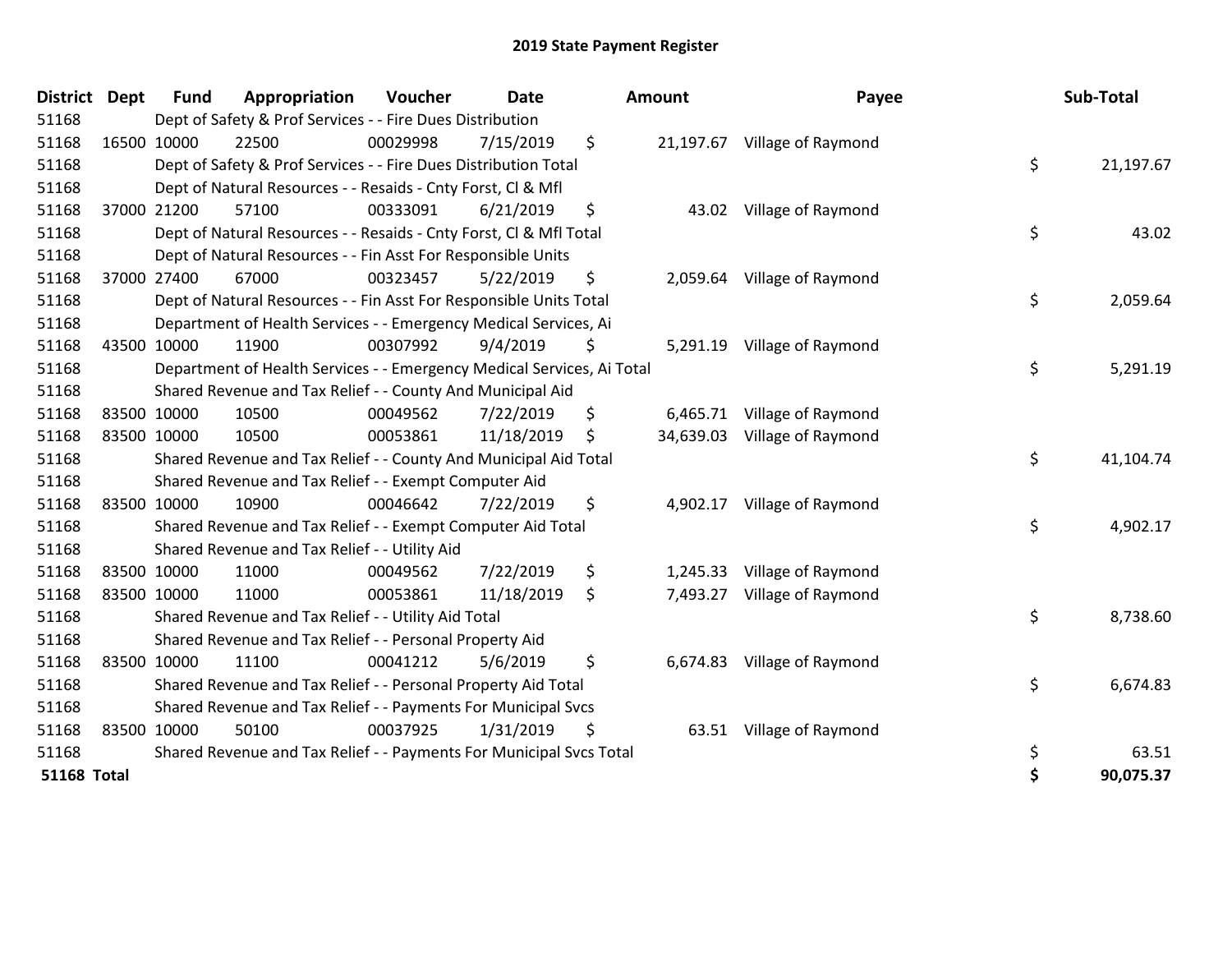| District Dept | <b>Fund</b> | Appropriation                                                      | Voucher  | Date       | Amount          | Payee                          | Sub-Total       |
|---------------|-------------|--------------------------------------------------------------------|----------|------------|-----------------|--------------------------------|-----------------|
| 51176         |             | Dept of Safety & Prof Services - - Fire Dues Distribution          |          |            |                 |                                |                 |
| 51176         | 16500 10000 | 22500                                                              | 00030080 | 7/15/2019  | \$              | 14,722.62 Village Of Rochester |                 |
| 51176         |             | Dept of Safety & Prof Services - - Fire Dues Distribution Total    |          |            |                 |                                | \$<br>14,722.62 |
| 51176         |             | Dept of Natural Resources - - Aids In Lieu Of Taxes - Gener        |          |            |                 |                                |                 |
| 51176         | 37000 10000 | 50300                                                              | 00297849 | 2/12/2019  | \$<br>154.95    | Village Of Rochester           |                 |
| 51176         | 37000 10000 | 50300                                                              | 00297850 | 2/12/2019  | \$<br>20,816.83 | Village Of Rochester           |                 |
| 51176         | 37000 10000 | 50300                                                              | 00313460 | 4/19/2019  | \$<br>500.95    | Village Of Rochester           |                 |
| 51176         |             | Dept of Natural Resources - - Aids In Lieu Of Taxes - Gener Total  |          |            |                 |                                | \$<br>21,472.73 |
| 51176         |             | Dept of Natural Resources - - Resaids - Cnty Forst, Cl & Mfl       |          |            |                 |                                |                 |
| 51176         | 37000 21200 | 57100                                                              | 00333092 | 6/21/2019  | \$              | 86.25 Village Of Rochester     |                 |
| 51176         |             | Dept of Natural Resources - - Resaids - Cnty Forst, Cl & Mfl Total |          |            |                 |                                | \$<br>86.25     |
| 51176         |             | Dept of Natural Resources - - Aids In Lieu Of Taxes - Sum S        |          |            |                 |                                |                 |
| 51176         | 37000 21200 | 57900                                                              | 00313461 | 4/19/2019  | \$              | 289.04 Village Of Rochester    |                 |
| 51176         |             | Dept of Natural Resources - - Aids In Lieu Of Taxes - Sum S Total  |          |            |                 |                                | \$<br>289.04    |
| 51176         |             | Dept of Natural Resources - - Fin Asst For Responsible Units       |          |            |                 |                                |                 |
| 51176         | 37000 27400 | 67000                                                              | 00323405 | 5/22/2019  | \$<br>6,142.45  | Village Of Rochester           |                 |
| 51176         |             | Dept of Natural Resources - - Fin Asst For Responsible Units Total |          |            |                 |                                | \$<br>6,142.45  |
| 51176         |             | WI Dept of Transportation - - Trns Aids To Mnc.-Sf                 |          |            |                 |                                |                 |
| 51176         | 39500 21100 | 19100                                                              | 00337127 | 1/7/2019   | \$<br>23,568.53 | Village Of Rochester           |                 |
| 51176         | 39500 21100 | 19100                                                              | 00364441 | 4/1/2019   | \$<br>23,568.53 | Village Of Rochester           |                 |
| 51176         | 39500 21100 | 19100                                                              | 00402450 | 7/1/2019   | \$<br>23,568.53 | Village Of Rochester           |                 |
| 51176         | 39500 21100 | 19100                                                              | 00445268 | 10/7/2019  | \$<br>23,568.53 | Village Of Rochester           |                 |
| 51176         |             | WI Dept of Transportation - - Trns Aids To Mnc.-Sf Total           |          |            |                 |                                | \$<br>94,274.12 |
| 51176         |             | Shared Revenue and Tax Relief - - County And Municipal Aid         |          |            |                 |                                |                 |
| 51176         | 83500 10000 | 10500                                                              | 00049568 | 7/22/2019  | \$<br>9,243.77  | Village Of Rochester           |                 |
| 51176         | 83500 10000 | 10500                                                              | 00053866 | 11/18/2019 | \$<br>52,381.37 | Village Of Rochester           |                 |
| 51176         |             | Shared Revenue and Tax Relief - - County And Municipal Aid Total   |          |            |                 |                                | \$<br>61,625.14 |
| 51176         |             | Shared Revenue and Tax Relief - - Exempt Computer Aid              |          |            |                 |                                |                 |
| 51176         | 83500 10000 | 10900                                                              | 00046648 | 7/22/2019  | \$              | 288.92 Village Of Rochester    |                 |
| 51176         |             | Shared Revenue and Tax Relief - - Exempt Computer Aid Total        |          |            |                 |                                | \$<br>288.92    |
| 51176         |             | Shared Revenue and Tax Relief - - Utility Aid                      |          |            |                 |                                |                 |
| 51176         | 83500 10000 | 11000                                                              | 00049568 | 7/22/2019  | \$<br>439.59    | Village Of Rochester           |                 |
| 51176         | 83500 10000 | 11000                                                              | 00053866 | 11/18/2019 | \$<br>4,068.54  | Village Of Rochester           |                 |

| าount     | Payee                | Sub-Total       |
|-----------|----------------------|-----------------|
| 14,722.62 | Village Of Rochester | \$<br>14,722.62 |
| 154.95    | Village Of Rochester |                 |
| 20,816.83 | Village Of Rochester |                 |
| 500.95    | Village Of Rochester |                 |
|           |                      | \$<br>21,472.73 |
| 86.25     | Village Of Rochester |                 |
|           |                      | \$<br>86.25     |
| 289.04    | Village Of Rochester |                 |
|           |                      | \$<br>289.04    |
| 6,142.45  | Village Of Rochester | \$<br>6,142.45  |
| 23,568.53 | Village Of Rochester |                 |
| 23,568.53 | Village Of Rochester |                 |
| 23,568.53 | Village Of Rochester |                 |
| 23,568.53 | Village Of Rochester |                 |
|           |                      | \$<br>94,274.12 |
| 9,243.77  | Village Of Rochester |                 |
| 52,381.37 | Village Of Rochester |                 |
|           |                      | \$<br>61,625.14 |
| 288.92    | Village Of Rochester | \$<br>288.92    |
| 439.59    | Village Of Rochester |                 |
| 4,068.54  | Village Of Rochester |                 |
|           |                      |                 |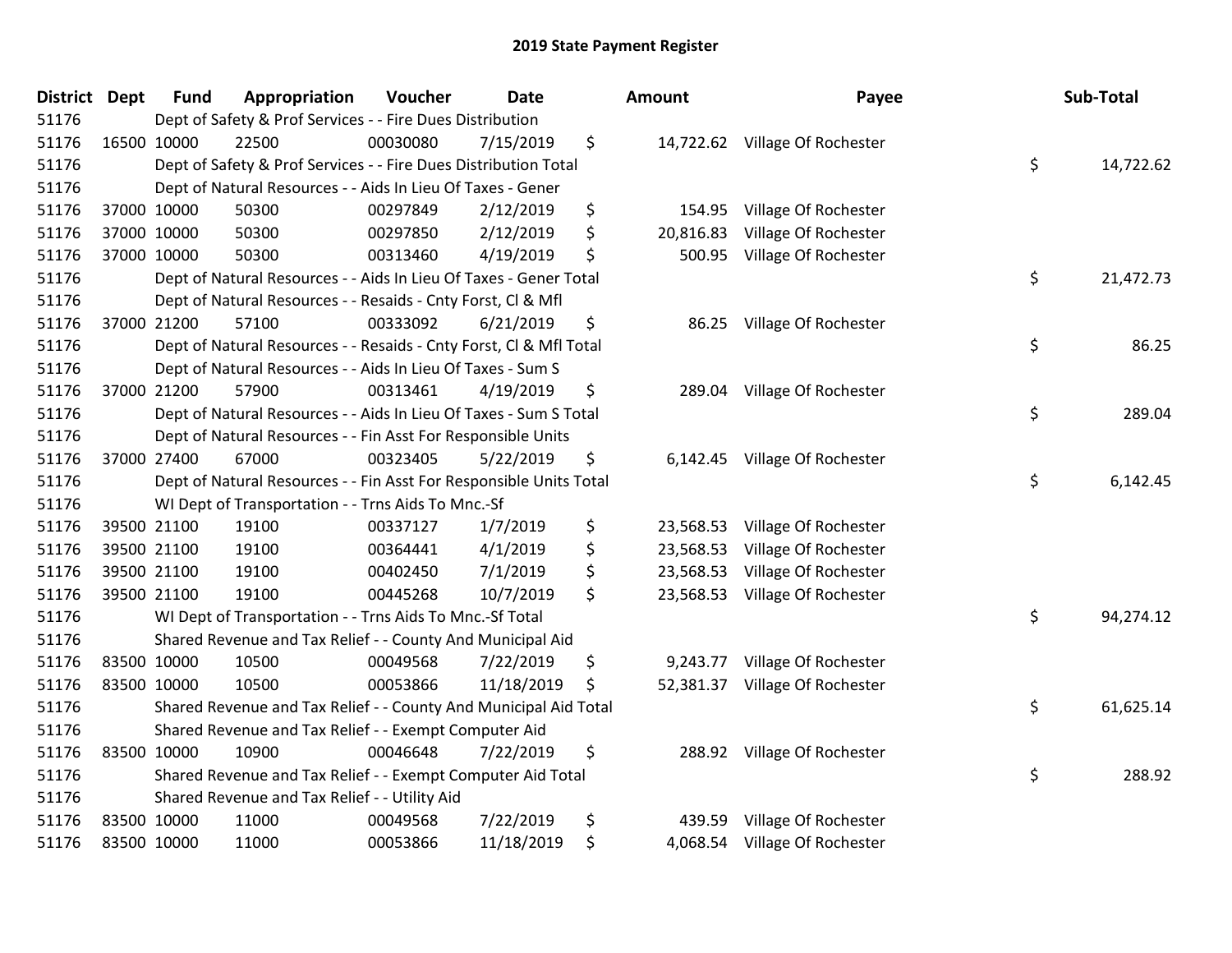| District Dept | <b>Fund</b> | Appropriation                                                 | Voucher  | Date     | Amount | Payee                         | Sub-Total  |
|---------------|-------------|---------------------------------------------------------------|----------|----------|--------|-------------------------------|------------|
| 51176         |             | Shared Revenue and Tax Relief - - Utility Aid Total           |          |          |        |                               | 4,508.13   |
| 51176         |             | Shared Revenue and Tax Relief - - Personal Property Aid       |          |          |        |                               |            |
| 51176         | 83500 10000 | 11100                                                         | 00041217 | 5/6/2019 |        | 1,057.44 Village Of Rochester |            |
| 51176         |             | Shared Revenue and Tax Relief - - Personal Property Aid Total |          |          |        |                               | 1,057.44   |
| 51176 Total   |             |                                                               |          |          |        |                               | 204,466.84 |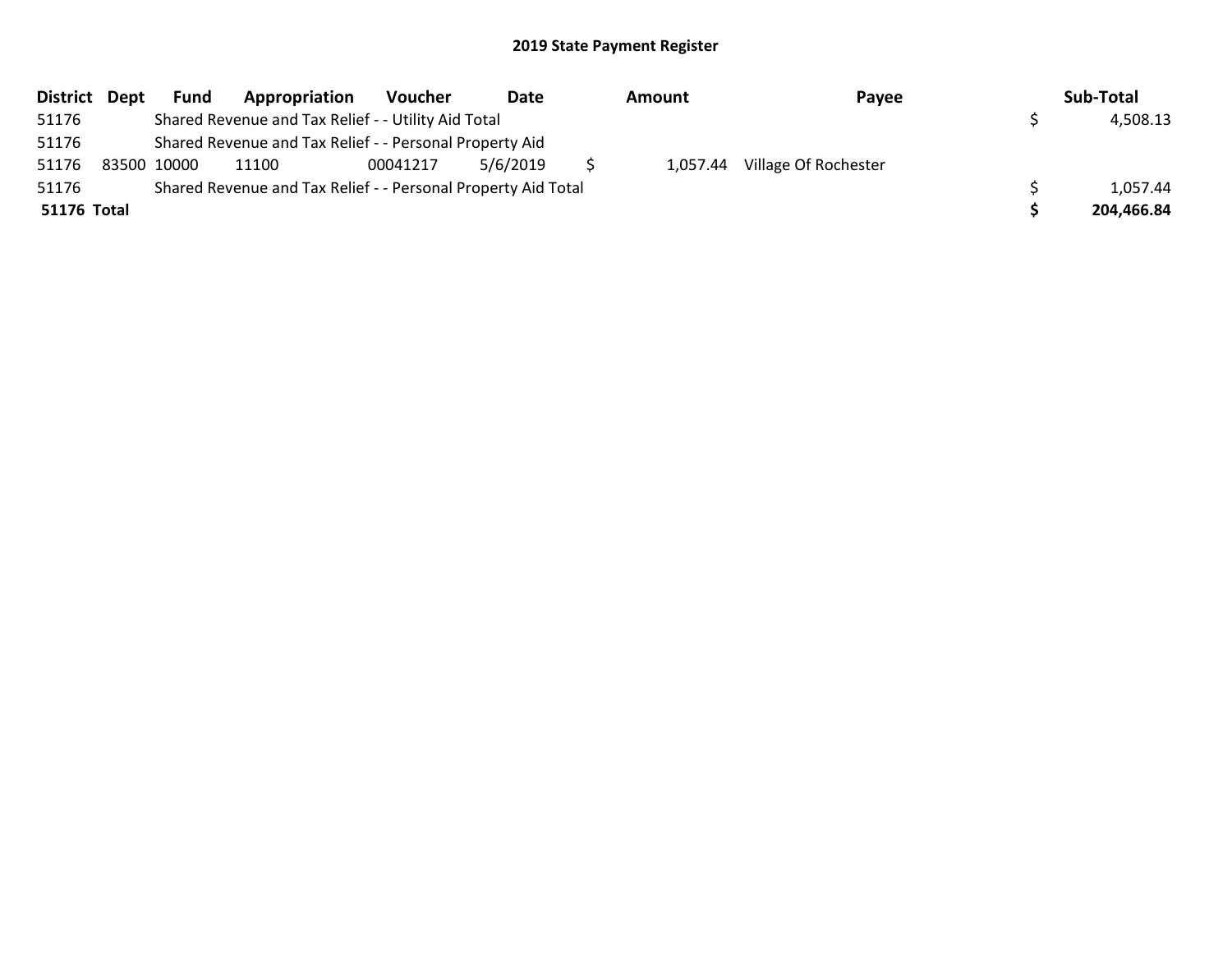| <b>District</b> | <b>Dept</b> | <b>Fund</b> | Appropriation                                                      | Voucher  | <b>Date</b> | Amount          | Payee                           | Sub-Total        |
|-----------------|-------------|-------------|--------------------------------------------------------------------|----------|-------------|-----------------|---------------------------------|------------------|
| 51181           |             |             | Dept of Safety & Prof Services - - Fire Dues Distribution          |          |             |                 |                                 |                  |
| 51181           | 16500 10000 |             | 22500                                                              | 00029980 | 7/15/2019   | \$              | 23,647.92 Village Of Sturtevant |                  |
| 51181           |             |             | Dept of Safety & Prof Services - - Fire Dues Distribution Total    |          |             |                 |                                 | \$<br>23,647.92  |
| 51181           |             |             | Dept of Natural Resources - - Fin Asst For Responsible Units       |          |             |                 |                                 |                  |
| 51181           | 37000 27400 |             | 67000                                                              | 00322691 | 5/22/2019   | \$<br>18,670.64 | Village Of Sturtevant           |                  |
| 51181           |             |             | Dept of Natural Resources - - Fin Asst For Responsible Units Total |          |             |                 |                                 | \$<br>18,670.64  |
| 51181           |             |             | WI Dept of Transportation - - Hwy Sfty Loc Aid Ffd                 |          |             |                 |                                 |                  |
| 51181           |             | 39500 21100 | 18500                                                              | 00469368 | 12/10/2019  | \$<br>3,528.00  | Village Of Sturtevant           |                  |
| 51181           |             |             | WI Dept of Transportation - - Hwy Sfty Loc Aid Ffd Total           |          |             |                 |                                 | \$<br>3,528.00   |
| 51181           |             |             | WI Dept of Transportation - - Trns Aids To Mnc.-Sf                 |          |             |                 |                                 |                  |
| 51181           |             | 39500 21100 | 19100                                                              | 00337128 | 1/7/2019    | \$<br>99,911.33 | Village Of Sturtevant           |                  |
| 51181           |             | 39500 21100 | 19100                                                              | 00364442 | 4/1/2019    | \$<br>99,911.33 | Village Of Sturtevant           |                  |
| 51181           | 39500 21100 |             | 19100                                                              | 00402451 | 7/1/2019    | \$<br>99,911.33 | Village Of Sturtevant           |                  |
| 51181           | 39500 21100 |             | 19100                                                              | 00445269 | 10/7/2019   | \$<br>99,911.34 | Village Of Sturtevant           |                  |
| 51181           |             |             | WI Dept of Transportation - - Trns Aids To Mnc.-Sf Total           |          |             |                 |                                 | \$<br>399,645.33 |
| 51181           |             |             | WI Dept of Transportation - - Loc Rd Imp Prg St Fd                 |          |             |                 |                                 |                  |
| 51181           |             | 39500 21100 | 27800                                                              | 00397785 | 6/25/2019   | \$<br>19,708.89 | Village Of Sturtevant           |                  |
| 51181           |             |             | WI Dept of Transportation - - Loc Rd Imp Prg St Fd Total           |          |             |                 |                                 | \$<br>19,708.89  |
| 51181           |             |             | WI Dept of Transportation - - St Hwy Rehab, Sf                     |          |             |                 |                                 |                  |
| 51181           | 39500 21100 |             | 36300                                                              | 00461970 | 11/14/2019  | \$              | 889.38 Village Of Sturtevant    |                  |
| 51181           |             |             | WI Dept of Transportation - - St Hwy Rehab, Sf Total               |          |             |                 |                                 | \$<br>889.38     |
| 51181           |             |             | WI Dept of Transportation - - Dept Mgt & Oper St Fd                |          |             |                 |                                 |                  |
| 51181           | 39500 21100 |             | 46100                                                              | 00355340 | 2/25/2019   | \$<br>365.00    | Village Of Sturtevant           |                  |
| 51181           |             |             | WI Dept of Transportation - - Dept Mgt & Oper St Fd Total          |          |             |                 |                                 | \$<br>365.00     |
| 51181           |             |             | WI Dept of Transportation - - Veh Insp, Trf EnfSf                  |          |             |                 |                                 |                  |
| 51181           | 39500 21100 |             | 56400                                                              | 00371625 | 5/9/2019    | \$<br>60.00     | Village Of Sturtevant           |                  |
| 51181           |             |             | WI Dept of Transportation - - Veh Insp, Trf Enf Sf Total           |          |             |                 |                                 | \$<br>60.00      |
| 51181           |             |             | Department of Justice - - Law Enforcement Train, Local             |          |             |                 |                                 |                  |
| 51181           | 45500 10000 |             | 23100                                                              | 00074625 | 11/13/2019  | \$<br>1,760.00  | Village Of Sturtevant           |                  |
| 51181           |             |             | Department of Justice - - Law Enforcement Train, Local Total       |          |             |                 |                                 | \$<br>1,760.00   |
| 51181           |             |             | Department of Administration - - Hv Trans Ln Annual Impact Fee     |          |             |                 |                                 |                  |
| 51181           | 50500 10000 |             | 17400                                                              | 00101029 | 4/26/2019   | \$<br>9,978.00  | Village Of Sturtevant           |                  |
| 51181           | 50500 10000 |             | 17400                                                              | 00101194 | 5/1/2019    | \$<br>29,933.00 | Village Of Sturtevant           |                  |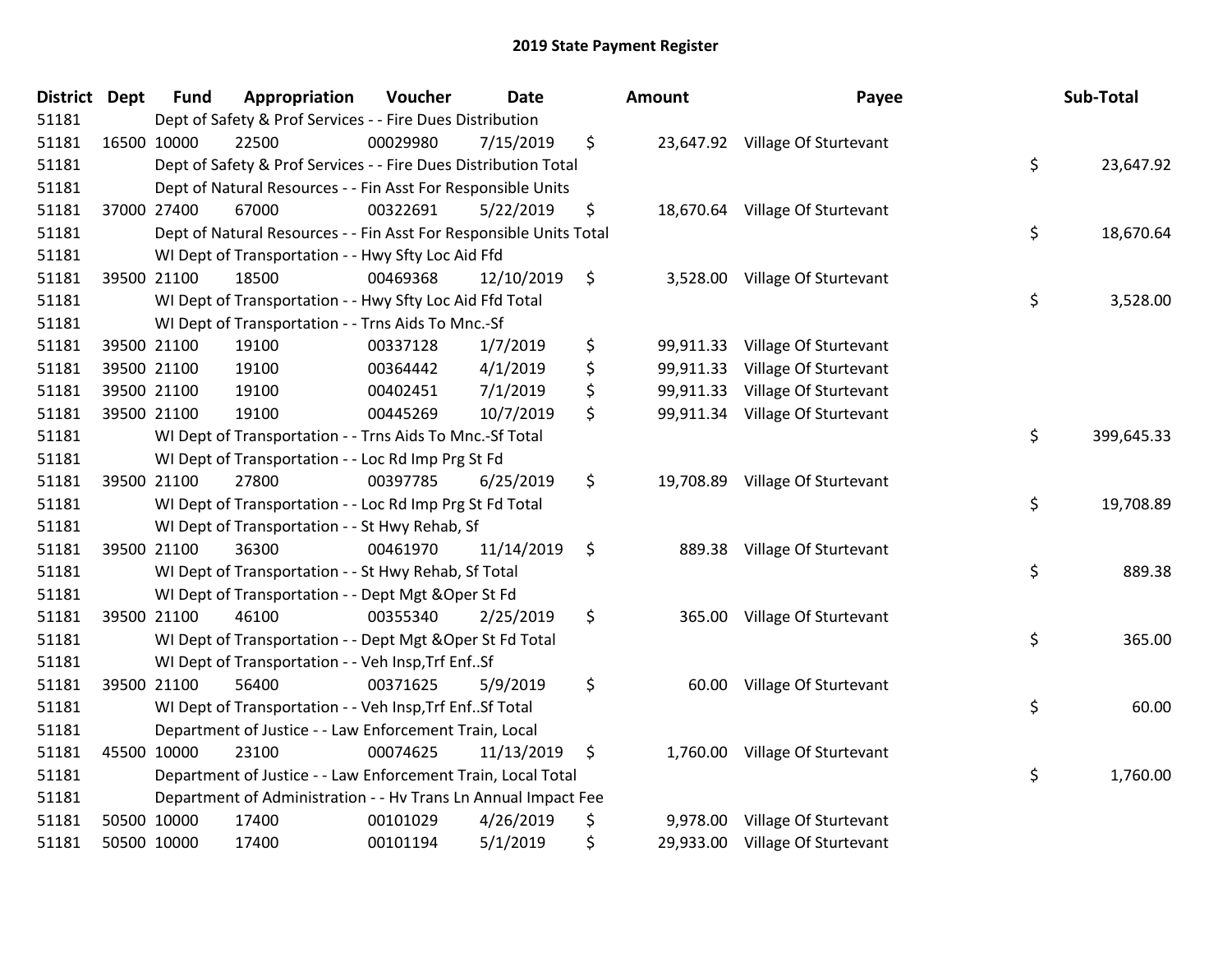| <b>District</b>    | <b>Dept</b> | <b>Fund</b> | Appropriation                                                         | Voucher  | <b>Date</b> |     | Amount     | Payee                            |    | Sub-Total    |
|--------------------|-------------|-------------|-----------------------------------------------------------------------|----------|-------------|-----|------------|----------------------------------|----|--------------|
| 51181              |             |             | Department of Administration - - Hv Trans Ln Annual Impact Fee Total  |          |             |     |            |                                  | \$ | 39,911.00    |
| 51181              |             |             | Department of Administration - - Hv Trans Ln Environ Impact Fee       |          |             |     |            |                                  |    |              |
| 51181              |             | 50500 10000 | 17500                                                                 | 00101029 | 4/26/2019   | \$  |            | 249,443.00 Village Of Sturtevant |    |              |
| 51181              |             |             | Department of Administration - - Hv Trans Ln Environ Impact Fee Total |          |             |     |            |                                  | \$ | 249,443.00   |
| 51181              |             |             | Shared Revenue and Tax Relief - - Expenditure Restraint Program       |          |             |     |            |                                  |    |              |
| 51181              |             | 83500 10000 | 10100                                                                 | 00049569 | 7/22/2019   | \$  |            | 84,110.51 Village Of Sturtevant  |    |              |
| 51181              |             |             | Shared Revenue and Tax Relief - - Expenditure Restraint Program Total |          |             |     |            |                                  | \$ | 84,110.51    |
| 51181              |             |             | Shared Revenue and Tax Relief - - County And Municipal Aid            |          |             |     |            |                                  |    |              |
| 51181              |             | 83500 10000 | 10500                                                                 | 00049569 | 7/22/2019   | \$. | 124,815.88 | Village Of Sturtevant            |    |              |
| 51181              | 83500 10000 |             | 10500                                                                 | 00053867 | 11/18/2019  | \$. |            | 707,289.96 Village Of Sturtevant |    |              |
| 51181              |             |             | Shared Revenue and Tax Relief - - County And Municipal Aid Total      |          |             |     |            |                                  | \$ | 832,105.84   |
| 51181              |             |             | Shared Revenue and Tax Relief - - Exempt Computer Aid                 |          |             |     |            |                                  |    |              |
| 51181              |             | 83500 10000 | 10900                                                                 | 00046649 | 7/22/2019   | \$  |            | 72,808.18 Village Of Sturtevant  |    |              |
| 51181              |             |             | Shared Revenue and Tax Relief - - Exempt Computer Aid Total           |          |             |     |            |                                  | \$ | 72,808.18    |
| 51181              |             |             | Shared Revenue and Tax Relief - - Utility Aid                         |          |             |     |            |                                  |    |              |
| 51181              |             | 83500 10000 | 11000                                                                 | 00049569 | 7/22/2019   | \$  | 413.86     | Village Of Sturtevant            |    |              |
| 51181              |             | 83500 10000 | 11000                                                                 | 00053867 | 11/18/2019  | \$  | 2,421.21   | Village Of Sturtevant            |    |              |
| 51181              |             |             | Shared Revenue and Tax Relief - - Utility Aid Total                   |          |             |     |            |                                  | \$ | 2,835.07     |
| 51181              |             |             | Shared Revenue and Tax Relief - - Personal Property Aid               |          |             |     |            |                                  |    |              |
| 51181              |             | 83500 10000 | 11100                                                                 | 00041218 | 5/6/2019    | \$  | 62,842.52  | Village Of Sturtevant            |    |              |
| 51181              |             | 83500 10000 | 11100                                                                 | 00042725 | 5/6/2019    | \$  | 1,483.36   | Village Of Sturtevant            |    |              |
| 51181              |             |             | Shared Revenue and Tax Relief - - Personal Property Aid Total         |          |             |     |            |                                  | \$ | 64,325.88    |
| 51181              |             |             | Shared Revenue and Tax Relief - - Payments For Municipal Svcs         |          |             |     |            |                                  |    |              |
| 51181              |             | 83500 10000 | 50100                                                                 | 00037960 | 1/31/2019   | \$  | 101,842.42 | Village Of Sturtevant            |    |              |
| 51181              |             |             | Shared Revenue and Tax Relief - - Payments For Municipal Svcs Total   |          |             |     |            |                                  | \$ | 101,842.42   |
| <b>51181 Total</b> |             |             |                                                                       |          |             |     |            |                                  | Ś  | 1,915,657.06 |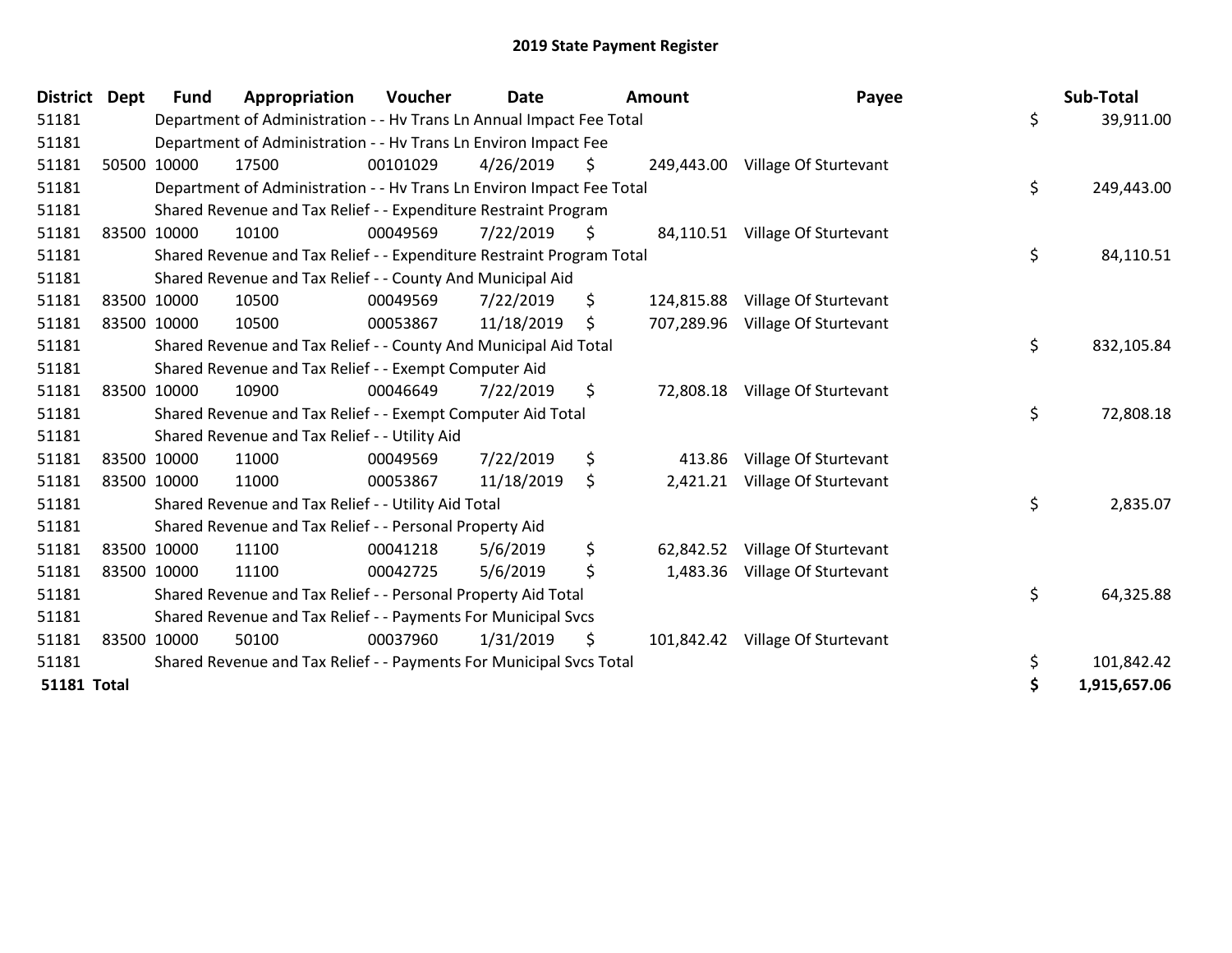| District Dept | <b>Fund</b> | Appropriation                                                                   | Voucher   | <b>Date</b>   | <b>Amount</b>   | Payee                             | Sub-Total        |
|---------------|-------------|---------------------------------------------------------------------------------|-----------|---------------|-----------------|-----------------------------------|------------------|
| 51186         |             | Dept of Safety & Prof Services - - Fire Dues Distribution                       |           |               |                 |                                   |                  |
| 51186         | 16500 10000 | 22500                                                                           | 00030083  | 7/12/2019     | \$              | 14,452.77 Village Of Union Grove  |                  |
| 51186         |             | Dept of Safety & Prof Services - - Fire Dues Distribution Total                 |           |               |                 |                                   | \$<br>14,452.77  |
| 51186         |             | Dept of Natural Resources - - Fin Asst For Responsible Units                    |           |               |                 |                                   |                  |
| 51186         | 37000 27400 | 67000                                                                           | 00323123  | 5/22/2019     | \$              | 12,642.31 Village Of Union Grove  |                  |
| 51186         |             | Dept of Natural Resources - - Fin Asst For Responsible Units Total              |           |               |                 |                                   | \$<br>12,642.31  |
| 51186         |             | WI Dept of Transportation - - Conn Hwy Aids St Fds                              |           |               |                 |                                   |                  |
| 51186         | 39500 21100 | 16200                                                                           | 00337776  | 1/7/2019      | \$<br>2,297.16  | Village Of Union Grove            |                  |
| 51186         | 39500 21100 | 16200                                                                           | 00365090  | 4/1/2019      | \$<br>2,297.16  | Village Of Union Grove            |                  |
| 51186         | 39500 21100 | 16200                                                                           | 00403099  | 7/1/2019      | \$<br>2,297.16  | Village Of Union Grove            |                  |
| 51186         | 39500 21100 | 16200                                                                           | 00445917  | 10/7/2019     | \$<br>2,297.19  | Village Of Union Grove            |                  |
| 51186         |             | WI Dept of Transportation - - Conn Hwy Aids St Fds Total                        |           |               |                 |                                   | \$<br>9,188.67   |
| 51186         |             | WI Dept of Transportation - - Trns Aids To Mnc.-Sf                              |           |               |                 |                                   |                  |
| 51186         | 39500 21100 | 19100                                                                           | 00337129  | 1/7/2019      | \$<br>55,200.65 | Village Of Union Grove            |                  |
| 51186         | 39500 21100 | 19100                                                                           | 00364443  | 4/1/2019      | \$<br>55,200.65 | Village Of Union Grove            |                  |
| 51186         | 39500 21100 | 19100                                                                           | 00402452  | 7/1/2019      | \$<br>55,200.65 | Village Of Union Grove            |                  |
| 51186         | 39500 21100 | 19100                                                                           | 00445270  | 10/7/2019     | \$<br>55,200.68 | Village Of Union Grove            |                  |
| 51186         |             | WI Dept of Transportation - - Trns Aids To Mnc.-Sf Total                        |           |               |                 |                                   | \$<br>220,802.63 |
| 51186         |             | WI Dept of Transportation - - Loc Rd Imp Prg St Fd                              |           |               |                 |                                   |                  |
| 51186         | 39500 21100 | 27800                                                                           | 00411103  | 7/12/2019     | \$              | 18,439.47 Village Of Union Grove  |                  |
| 51186         |             | WI Dept of Transportation - - Loc Rd Imp Prg St Fd Total                        |           |               |                 |                                   | \$<br>18,439.47  |
| 51186         |             | Department of Health Services - - Prepaid Medical Transport Reimbursement       |           |               |                 |                                   |                  |
| 51186         | 43500 10000 | 16300                                                                           | AMBULANCE | 11/18/2019 \$ |                 | 5,669.84 Village Of Union Grove   |                  |
| 51186         |             | Department of Health Services - - Prepaid Medical Transport Reimbursement Total |           |               |                 |                                   | \$<br>5,669.84   |
| 51186         |             | Shared Revenue and Tax Relief - - Expenditure Restraint Program                 |           |               |                 |                                   |                  |
| 51186         | 83500 10000 | 10100                                                                           | 00049570  | 7/22/2019     | \$              | 21,771.87 Village Of Union Grove  |                  |
| 51186         |             | Shared Revenue and Tax Relief - - Expenditure Restraint Program Total           |           |               |                 |                                   | \$<br>21,771.87  |
| 51186         |             | Shared Revenue and Tax Relief - - County And Municipal Aid                      |           |               |                 |                                   |                  |
| 51186         | 83500 10000 | 10500                                                                           | 00049570  | 7/22/2019     | \$<br>60,672.12 | Village Of Union Grove            |                  |
| 51186         | 83500 10000 | 10500                                                                           | 00053868  | 11/18/2019    | \$              | 338,138.86 Village Of Union Grove |                  |
| 51186         |             | Shared Revenue and Tax Relief - - County And Municipal Aid Total                |           |               |                 |                                   | \$<br>398,810.98 |
| 51186         |             | Shared Revenue and Tax Relief - - Exempt Computer Aid                           |           |               |                 |                                   |                  |
| 51186         | 83500 10000 | 10900                                                                           | 00046650  | 7/22/2019     | \$              | 2,690.63 Village Of Union Grove   |                  |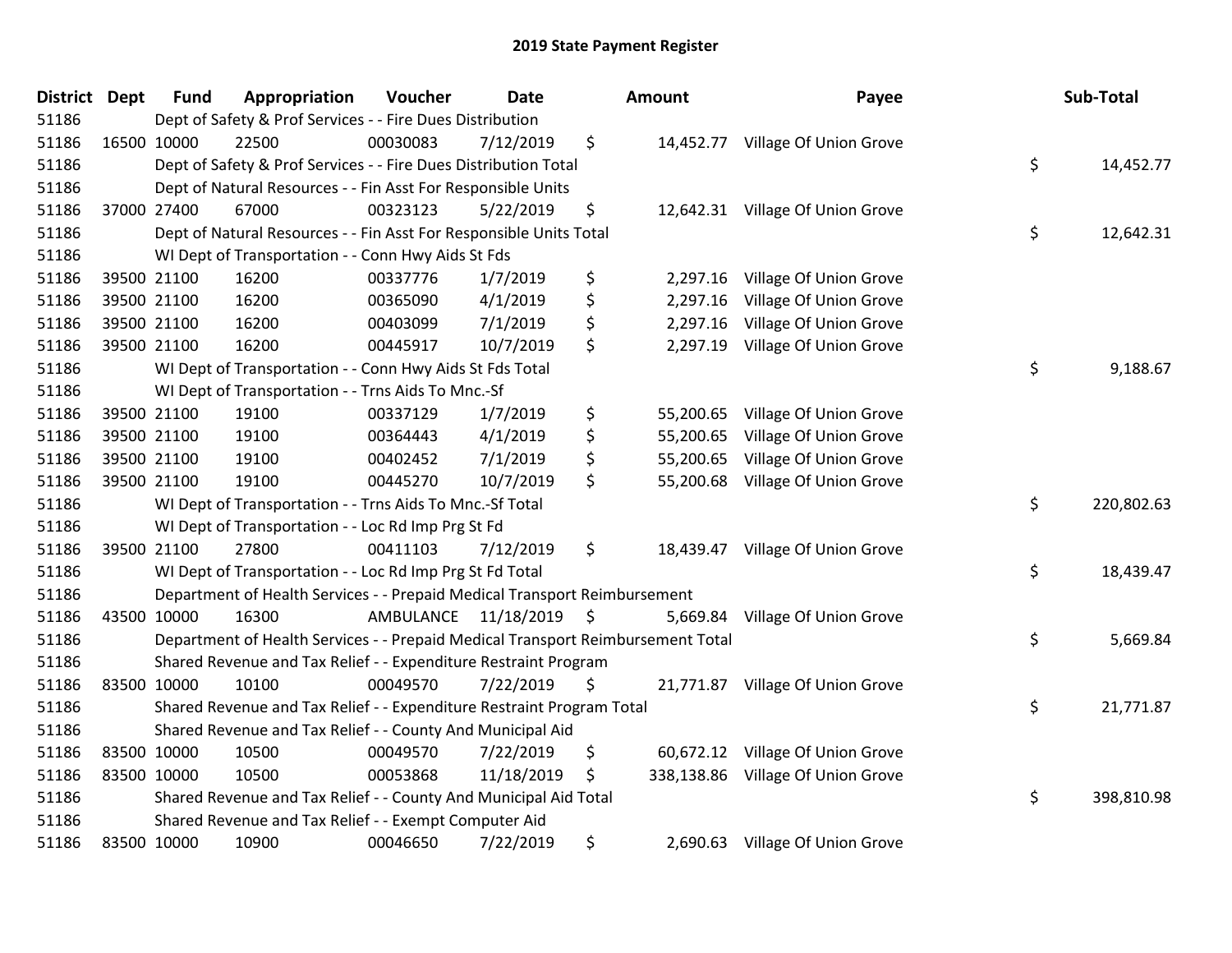| <b>District</b>    | Dept | Fund        | Appropriation                                                   | <b>Voucher</b> | Date      |    | Amount    | Payee                  | Sub-Total  |
|--------------------|------|-------------|-----------------------------------------------------------------|----------------|-----------|----|-----------|------------------------|------------|
| 51186              |      | 83500 10000 | 10900                                                           | 00047971       | 7/22/2019 | \$ | 7,520.16  | Village Of Union Grove |            |
| 51186              |      |             | Shared Revenue and Tax Relief - - Exempt Computer Aid Total     |                |           |    |           |                        | 10,210.79  |
| 51186              |      |             | Shared Revenue and Tax Relief - - Personal Property Aid         |                |           |    |           |                        |            |
| 51186              |      | 83500 10000 | 11100                                                           | 00041219       | 5/6/2019  | \$ | 15.451.54 | Village Of Union Grove |            |
| 51186              |      | 83500 10000 | 11100                                                           | 00042726       | 5/6/2019  | Ś  | 4,216.07  | Village Of Union Grove |            |
| 51186              |      |             | Shared Revenue and Tax Relief - - Personal Property Aid Total   |                |           |    |           |                        | 19,667.61  |
| 51186              |      |             | Shared Revenue and Tax Relief - - Lottery & Gaming Credit       |                |           |    |           |                        |            |
| 51186              |      | 83500 52100 | 36300                                                           | 00038452       | 3/25/2019 | S  | 3.945.24  | Village Of Union Grove |            |
| 51186              |      |             | Shared Revenue and Tax Relief - - Lottery & Gaming Credit Total |                |           |    |           |                        | 3,945.24   |
| <b>51186 Total</b> |      |             |                                                                 |                |           |    |           |                        | 735,602.18 |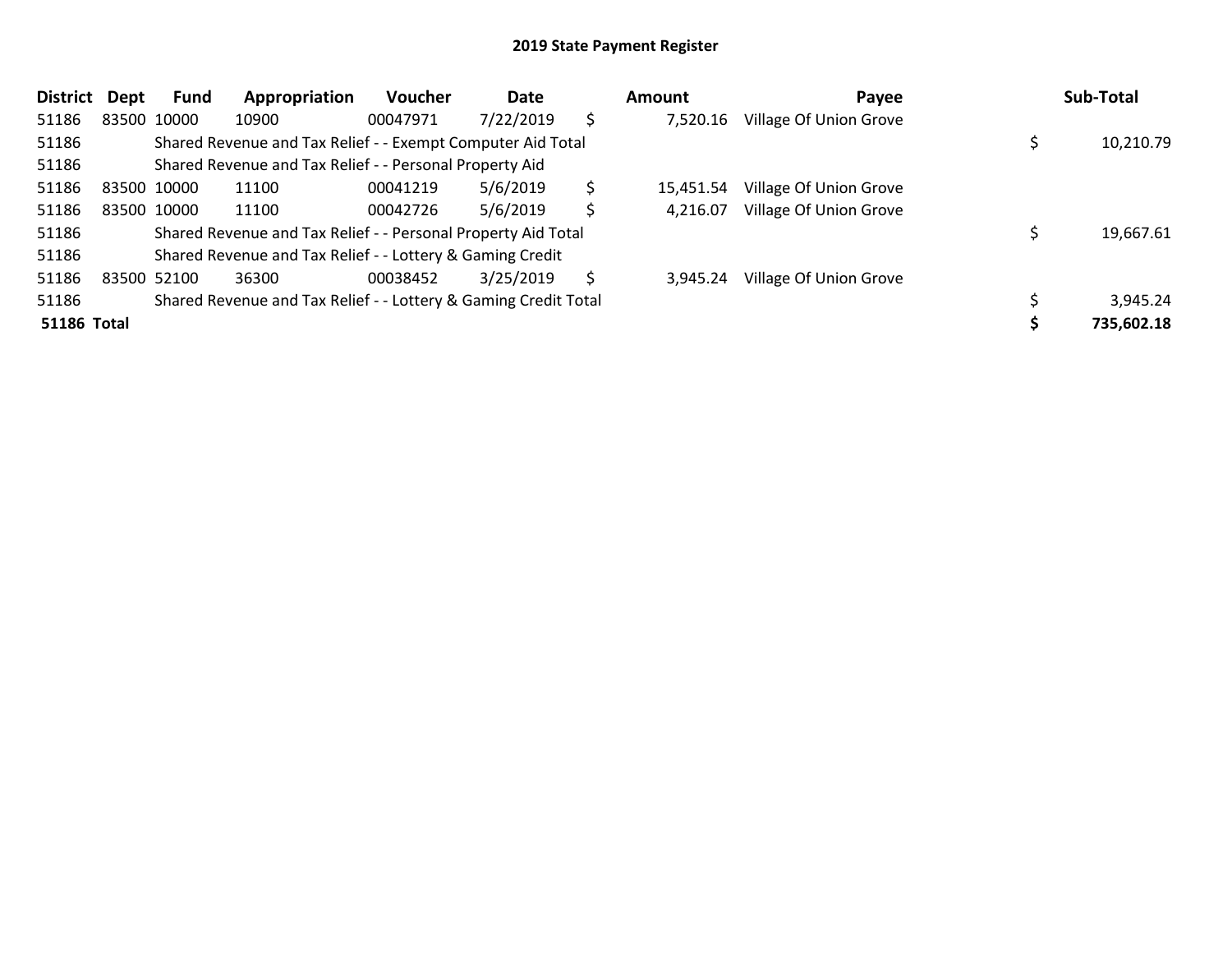| <b>District Dept</b> |             | <b>Fund</b> | Appropriation                                                          | Voucher  | <b>Date</b> | Amount           | Payee                          | Sub-Total        |
|----------------------|-------------|-------------|------------------------------------------------------------------------|----------|-------------|------------------|--------------------------------|------------------|
| 51191                |             |             | Dept of Safety & Prof Services - - Fire Dues Distribution              |          |             |                  |                                |                  |
| 51191                |             | 16500 10000 | 22500                                                                  | 00030006 | 7/15/2019   | \$               | 20,762.93 Village Of Waterford |                  |
| 51191                |             |             | Dept of Safety & Prof Services - - Fire Dues Distribution Total        |          |             |                  |                                | \$<br>20,762.93  |
| 51191                |             |             | Dept of Natural Resources - - Fin Asst For Responsible Units           |          |             |                  |                                |                  |
| 51191                |             | 37000 27400 | 67000                                                                  | 00322808 | 5/22/2019   | \$               | 12,281.73 Village Of Waterford |                  |
| 51191                |             |             | Dept of Natural Resources - - Fin Asst For Responsible Units Total     |          |             |                  |                                | \$<br>12,281.73  |
| 51191                |             |             | WI Dept of Transportation - - Trns Aids To Mnc.-Sf                     |          |             |                  |                                |                  |
| 51191                |             | 39500 21100 | 19100                                                                  | 00337130 | 1/7/2019    | \$<br>52,119.90  | Village Of Waterford           |                  |
| 51191                |             | 39500 21100 | 19100                                                                  | 00364444 | 4/1/2019    | \$<br>52,119.90  | Village Of Waterford           |                  |
| 51191                |             | 39500 21100 | 19100                                                                  | 00402453 | 7/1/2019    | \$<br>52,119.90  | Village Of Waterford           |                  |
| 51191                |             | 39500 21100 | 19100                                                                  | 00445271 | 10/7/2019   | \$<br>52,119.90  | Village Of Waterford           |                  |
| 51191                |             |             | WI Dept of Transportation - - Trns Aids To Mnc.-Sf Total               |          |             |                  |                                | \$<br>208,479.60 |
| 51191                |             |             | Department of Health Services - - Emergency Medical Services, Ai       |          |             |                  |                                |                  |
| 51191                | 43500 10000 |             | 11900                                                                  | 00308034 | 9/4/2019    | \$<br>5,999.98   | Village Of Waterford           |                  |
| 51191                |             |             | Department of Health Services - - Emergency Medical Services, Ai Total |          |             |                  |                                | \$<br>5,999.98   |
| 51191                |             |             | Shared Revenue and Tax Relief - - Expenditure Restraint Program        |          |             |                  |                                |                  |
| 51191                | 83500 10000 |             | 10100                                                                  | 00049571 | 7/22/2019   | \$<br>29,486.45  | Village Of Waterford           |                  |
| 51191                |             |             | Shared Revenue and Tax Relief - - Expenditure Restraint Program Total  |          |             |                  |                                | \$<br>29,486.45  |
| 51191                |             |             | Shared Revenue and Tax Relief - - County And Municipal Aid             |          |             |                  |                                |                  |
| 51191                | 83500 10000 |             | 10500                                                                  | 00049571 | 7/22/2019   | \$<br>18,714.22  | Village Of Waterford           |                  |
| 51191                | 83500 10000 |             | 10500                                                                  | 00053869 | 11/18/2019  | \$<br>106,047.24 | Village Of Waterford           |                  |
| 51191                |             |             | Shared Revenue and Tax Relief - - County And Municipal Aid Total       |          |             |                  |                                | \$<br>124,761.46 |
| 51191                |             |             | Shared Revenue and Tax Relief - - Exempt Computer Aid                  |          |             |                  |                                |                  |
| 51191                |             | 83500 10000 | 10900                                                                  | 00046651 | 7/22/2019   | \$               | 6,875.72 Village Of Waterford  |                  |
| 51191                | 83500 10000 |             | 10900                                                                  | 00047972 | 7/22/2019   | \$<br>40,992.22  | Village Of Waterford           |                  |
| 51191                |             |             | Shared Revenue and Tax Relief - - Exempt Computer Aid Total            |          |             |                  |                                | \$<br>47,867.94  |
| 51191                |             |             | Shared Revenue and Tax Relief - - Utility Aid                          |          |             |                  |                                |                  |
| 51191                |             | 83500 10000 | 11000                                                                  | 00049571 | 7/22/2019   | \$<br>666.89     | Village Of Waterford           |                  |
| 51191                | 83500 10000 |             | 11000                                                                  | 00053869 | 11/18/2019  | \$               | 3,912.12 Village Of Waterford  |                  |
| 51191                |             |             | Shared Revenue and Tax Relief - - Utility Aid Total                    |          |             |                  |                                | \$<br>4,579.01   |
| 51191                |             |             | Shared Revenue and Tax Relief - - Personal Property Aid                |          |             |                  |                                |                  |
| 51191                | 83500 10000 |             | 11100                                                                  | 00041220 | 5/6/2019    | \$<br>7,495.10   | Village Of Waterford           |                  |
| 51191                | 83500 10000 |             | 11100                                                                  | 00042727 | 5/6/2019    | \$               | 2,269.53 Village Of Waterford  |                  |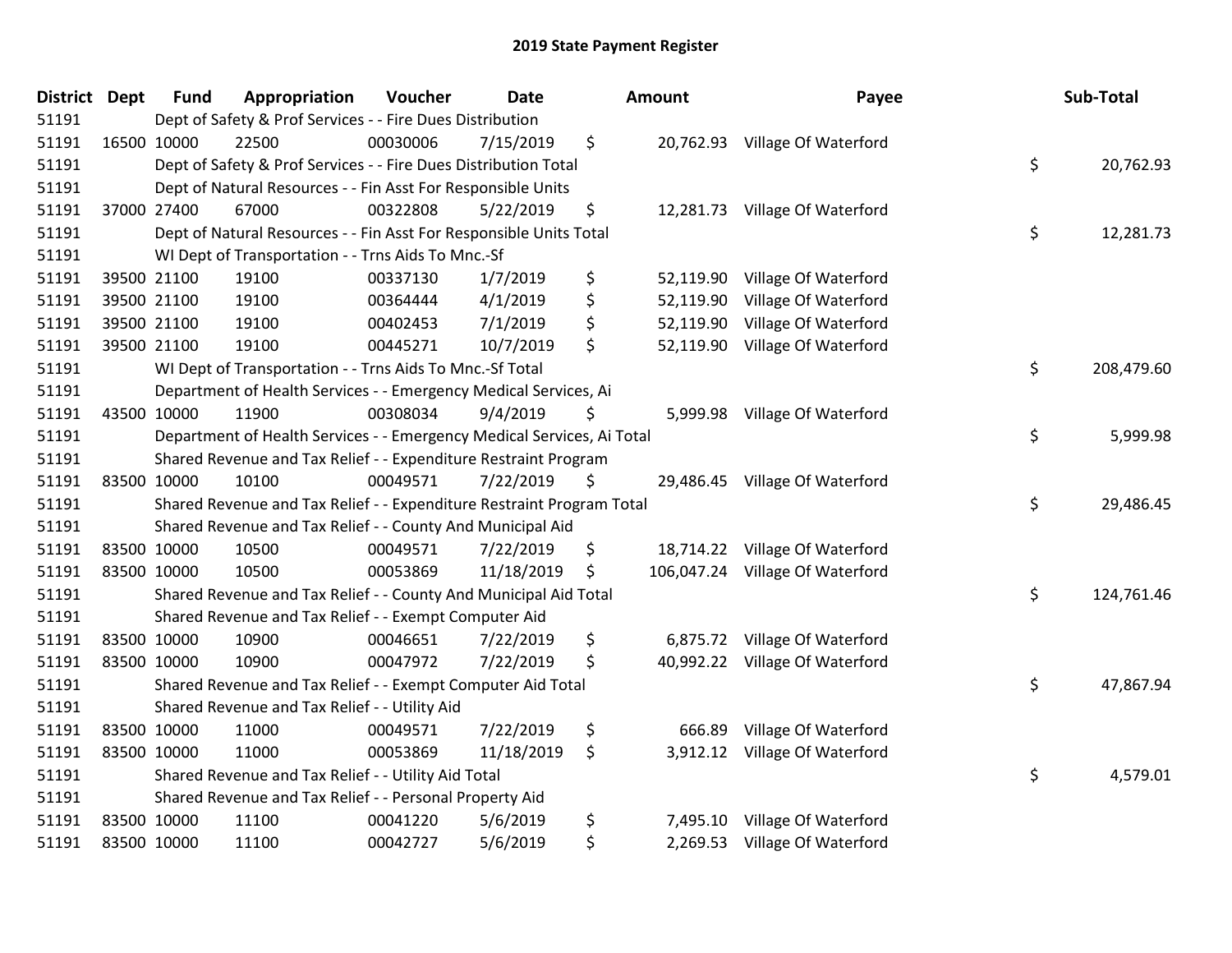| District Dept      | <b>Fund</b> | Appropriation                                                   | <b>Voucher</b> | Date      | Amount    | Payee                | Sub-Total  |
|--------------------|-------------|-----------------------------------------------------------------|----------------|-----------|-----------|----------------------|------------|
| 51191              |             | Shared Revenue and Tax Relief - - Personal Property Aid Total   |                |           |           |                      | 9,764.63   |
| 51191              |             | Shared Revenue and Tax Relief - - Lottery & Gaming Credit       |                |           |           |                      |            |
| 51191              | 83500 52100 | 36300                                                           | 00038453       | 3/25/2019 | 17,516.24 | Village Of Waterford |            |
| 51191              |             | Shared Revenue and Tax Relief - - Lottery & Gaming Credit Total |                |           |           |                      | 17,516.24  |
| <b>51191 Total</b> |             |                                                                 |                |           |           |                      | 481.499.97 |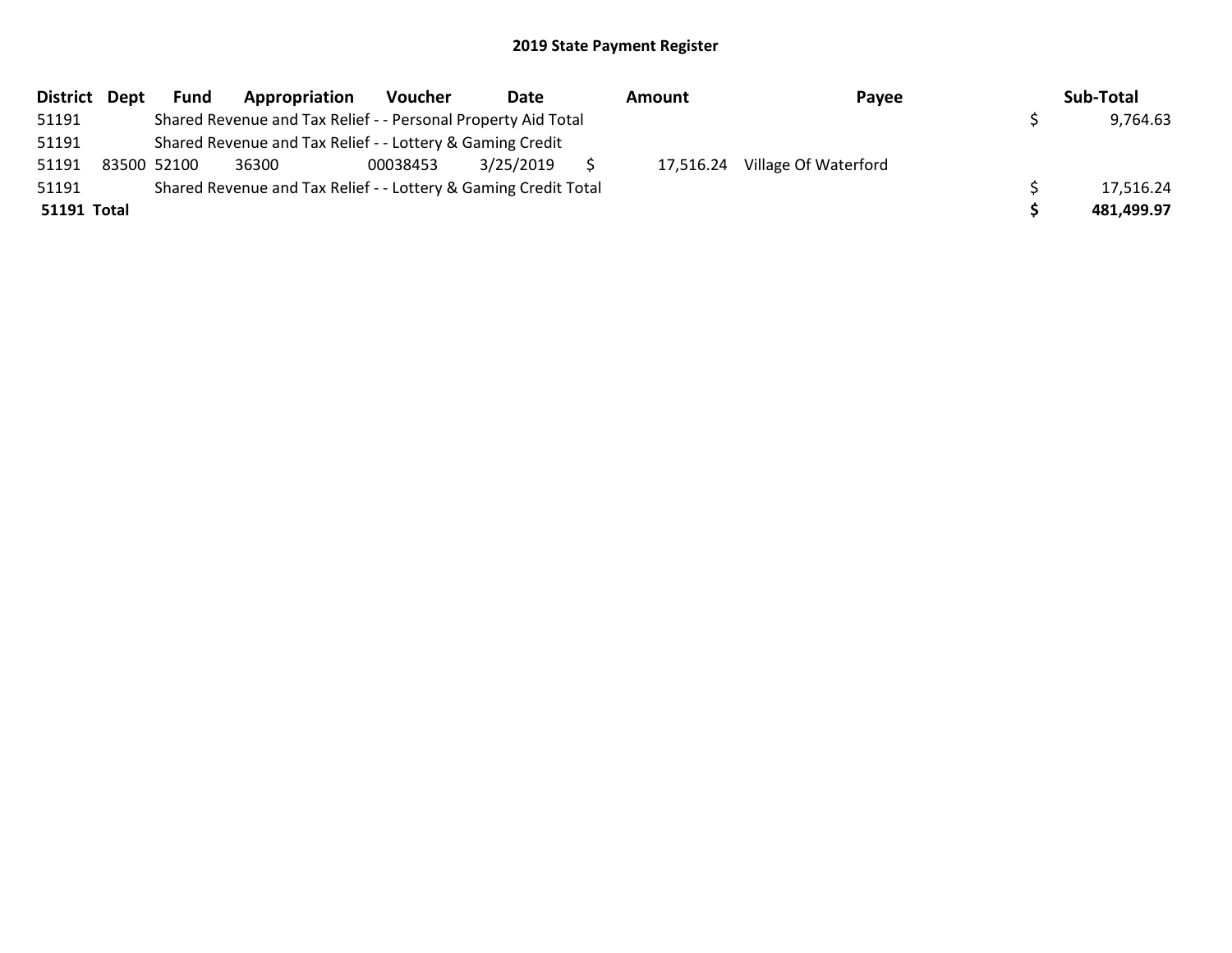| <b>District</b>    | <b>Dept</b> | <b>Fund</b> | Appropriation                                                      | Voucher  | <b>Date</b> | Amount          | Payee                           | Sub-Total       |
|--------------------|-------------|-------------|--------------------------------------------------------------------|----------|-------------|-----------------|---------------------------------|-----------------|
| 51192              |             |             | Dept of Safety & Prof Services - - Fire Dues Distribution          |          |             |                 |                                 |                 |
| 51192              |             | 16500 10000 | 22500                                                              | 00030168 | 7/16/2019   | \$              | 10,489.51 Village Of Wind Point |                 |
| 51192              |             |             | Dept of Safety & Prof Services - - Fire Dues Distribution Total    |          |             |                 |                                 | \$<br>10,489.51 |
| 51192              |             |             | Dept of Natural Resources - - Fin Asst For Responsible Units       |          |             |                 |                                 |                 |
| 51192              |             | 37000 27400 | 67000                                                              | 00323546 | 5/22/2019   | \$              | 8,632.49 Village Of Wind Point  |                 |
| 51192              |             |             | Dept of Natural Resources - - Fin Asst For Responsible Units Total |          |             |                 |                                 | \$<br>8,632.49  |
| 51192              |             |             | WI Dept of Transportation - - Trns Aids To Mnc.-Sf                 |          |             |                 |                                 |                 |
| 51192              |             | 39500 21100 | 19100                                                              | 00337131 | 1/7/2019    | \$<br>8,050.02  | Village Of Wind Point           |                 |
| 51192              |             | 39500 21100 | 19100                                                              | 00364445 | 4/1/2019    | \$<br>8,050.02  | Village Of Wind Point           |                 |
| 51192              |             | 39500 21100 | 19100                                                              | 00402454 | 7/1/2019    | \$<br>8,050.02  | Village Of Wind Point           |                 |
| 51192              |             | 39500 21100 | 19100                                                              | 00445272 | 10/7/2019   | \$<br>8,050.02  | Village Of Wind Point           |                 |
| 51192              |             |             | WI Dept of Transportation - - Trns Aids To Mnc.-Sf Total           |          |             |                 |                                 | \$<br>32,200.08 |
| 51192              |             |             | Department of Justice - - Law Enforcement Train, Local             |          |             |                 |                                 |                 |
| 51192              |             | 45500 10000 | 23100                                                              | 00075010 | 11/13/2019  | \$<br>160.00    | Village Of Wind Point           |                 |
| 51192              |             |             | Department of Justice - - Law Enforcement Train, Local Total       |          |             |                 |                                 | \$<br>160.00    |
| 51192              |             |             | Public Defender Board - - Transcript, Discovery And Int            |          |             |                 |                                 |                 |
| 51192              |             | 55000 10000 | 10600                                                              | 00180563 | 2/7/2019    | \$<br>5.00      | Village Of Wind Point           |                 |
| 51192              |             |             | Public Defender Board - - Transcript, Discovery And Int Total      |          |             |                 |                                 | \$<br>5.00      |
| 51192              |             |             | Shared Revenue and Tax Relief - - County And Municipal Aid         |          |             |                 |                                 |                 |
| 51192              |             | 83500 10000 | 10500                                                              | 00049572 | 7/22/2019   | \$<br>3,589.97  | Village Of Wind Point           |                 |
| 51192              |             | 83500 10000 | 10500                                                              | 00053870 | 11/18/2019  | \$<br>20,343.16 | Village Of Wind Point           |                 |
| 51192              |             |             | Shared Revenue and Tax Relief - - County And Municipal Aid Total   |          |             |                 |                                 | \$<br>23,933.13 |
| 51192              |             |             | Shared Revenue and Tax Relief - - Exempt Computer Aid              |          |             |                 |                                 |                 |
| 51192              |             | 83500 10000 | 10900                                                              | 00046652 | 7/22/2019   | \$              | 1,541.22 Village Of Wind Point  |                 |
| 51192              |             |             | Shared Revenue and Tax Relief - - Exempt Computer Aid Total        |          |             |                 |                                 | \$<br>1,541.22  |
| 51192              |             |             | Shared Revenue and Tax Relief - - Personal Property Aid            |          |             |                 |                                 |                 |
| 51192              |             | 83500 10000 | 11100                                                              | 00041221 | 5/6/2019    | \$<br>8.32      | Village Of Wind Point           |                 |
| 51192              |             |             | Shared Revenue and Tax Relief - - Personal Property Aid Total      |          |             |                 |                                 | \$<br>8.32      |
| <b>51192 Total</b> |             |             |                                                                    |          |             |                 |                                 | \$<br>76,969.75 |

| nount     | Payee                           | Sub-Total       |
|-----------|---------------------------------|-----------------|
|           | 10,489.51 Village Of Wind Point |                 |
|           |                                 | \$<br>10,489.51 |
| 8,632.49  | Village Of Wind Point           |                 |
|           |                                 | \$<br>8,632.49  |
|           | 8,050.02 Village Of Wind Point  |                 |
|           | 8,050.02 Village Of Wind Point  |                 |
|           | 8,050.02 Village Of Wind Point  |                 |
| 8,050.02  | Village Of Wind Point           |                 |
|           |                                 | \$<br>32,200.08 |
| 160.00    | Village Of Wind Point           |                 |
|           |                                 | \$<br>160.00    |
| 5.00      | Village Of Wind Point           |                 |
|           |                                 | \$<br>5.00      |
|           | 3,589.97 Village Of Wind Point  |                 |
| 20,343.16 | Village Of Wind Point           |                 |
|           |                                 | \$<br>23,933.13 |
|           | 1,541.22 Village Of Wind Point  |                 |
|           |                                 | \$<br>1,541.22  |
| 8.32      | Village Of Wind Point           |                 |
|           |                                 | \$<br>8.32      |
|           |                                 | \$<br>76,969.75 |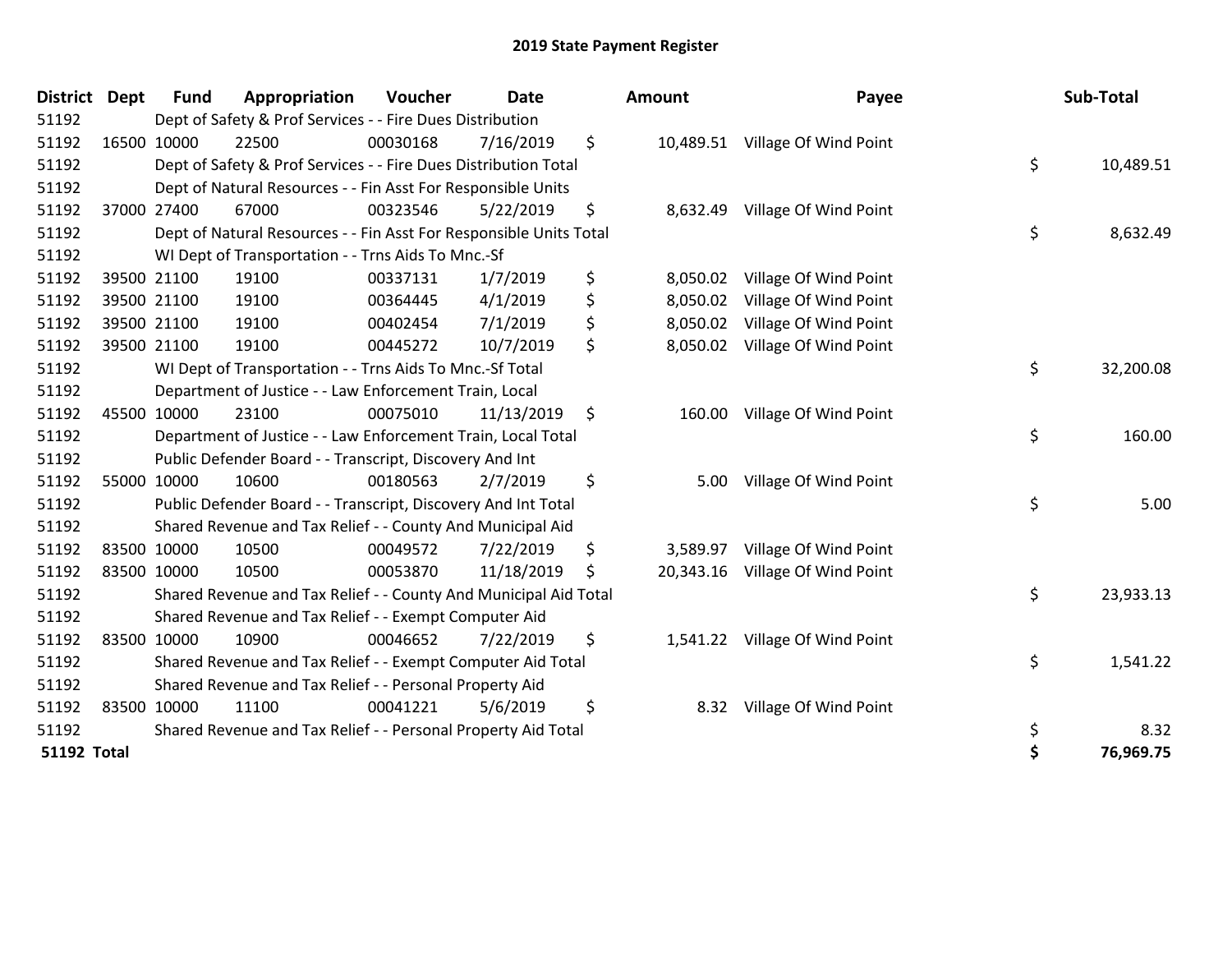| <b>District</b> | <b>Dept</b> | <b>Fund</b> | Appropriation                                                          | Voucher  | <b>Date</b> | <b>Amount</b>   | Payee                          | Sub-Total        |
|-----------------|-------------|-------------|------------------------------------------------------------------------|----------|-------------|-----------------|--------------------------------|------------------|
| 51194           |             |             | Dept of Safety & Prof Services - - Fire Dues Distribution              |          |             |                 |                                |                  |
| 51194           |             | 16500 10000 | 22500                                                                  | 00031716 | 7/15/2019   | \$              | 22,261.10 Village Of Yorkville |                  |
| 51194           |             |             | Dept of Safety & Prof Services - - Fire Dues Distribution Total        |          |             |                 |                                | \$<br>22,261.10  |
| 51194           |             |             | Dept of Natural Resources - - Resaids - Cnty Forst, Cl & Mfl           |          |             |                 |                                |                  |
| 51194           |             | 37000 21200 | 57100                                                                  | 00333093 | 6/21/2019   | \$<br>2.40      | Village Of Yorkville           |                  |
| 51194           |             |             | Dept of Natural Resources - - Resaids - Cnty Forst, Cl & Mfl Total     |          |             |                 |                                | \$<br>2.40       |
| 51194           |             |             | Dept of Natural Resources - - Fin Asst For Responsible Units           |          |             |                 |                                |                  |
| 51194           |             | 37000 27400 | 67000                                                                  | 00323477 | 5/22/2019   | \$<br>7,758.30  | Village Of Yorkville           |                  |
| 51194           |             |             | Dept of Natural Resources - - Fin Asst For Responsible Units Total     |          |             |                 |                                | \$<br>7,758.30   |
| 51194           |             |             | WI Dept of Transportation - - Trns Aids To Mnc.-Sf                     |          |             |                 |                                |                  |
| 51194           |             | 39500 21100 | 19100                                                                  | 00337122 | 1/7/2019    | \$<br>29,785.57 | Village Of Yorkville           |                  |
| 51194           |             | 39500 21100 | 19100                                                                  | 00364436 | 4/2/2019    | \$<br>29,785.57 | Village Of Yorkville           |                  |
| 51194           |             | 39500 21100 | 19100                                                                  | 00402445 | 7/1/2019    | \$<br>29,785.57 | Village Of Yorkville           |                  |
| 51194           |             | 39500 21100 | 19100                                                                  | 00445263 | 10/7/2019   | \$<br>29,785.59 | Village Of Yorkville           |                  |
| 51194           |             |             | WI Dept of Transportation - - Trns Aids To Mnc.-Sf Total               |          |             |                 |                                | \$<br>119,142.30 |
| 51194           |             |             | WI Dept of Transportation - - Hwy Mgmt & Opers Sf                      |          |             |                 |                                |                  |
| 51194           |             | 39500 21100 | 36500                                                                  | 00378901 | 5/3/2019    | \$<br>500.00    | Village Of Yorkville           |                  |
| 51194           |             | 39500 21100 | 36500                                                                  | 00412090 | 7/15/2019   | \$<br>500.00    | Village Of Yorkville           |                  |
| 51194           |             | 39500 21100 | 36500                                                                  | 00459349 | 11/8/2019   | \$<br>500.00    | Village Of Yorkville           |                  |
| 51194           |             | 39500 21100 | 36500                                                                  | 00466609 | 11/29/2019  | \$<br>500.00    | Village Of Yorkville           |                  |
| 51194           |             |             | WI Dept of Transportation - - Hwy Mgmt & Opers Sf Total                |          |             |                 |                                | \$<br>2,000.00   |
| 51194           |             |             | Department of Health Services - - Utilities, Fuel, Heating And C       |          |             |                 |                                |                  |
| 51194           |             | 43500 14500 | 22600                                                                  | 00249654 | 1/2/2019    | \$<br>25.00     | Village Of Yorkville           |                  |
| 51194           |             |             | Department of Health Services - - Utilities, Fuel, Heating And C Total |          |             |                 |                                | \$<br>25.00      |
| 51194           |             |             | Shared Revenue and Tax Relief - - County And Municipal Aid             |          |             |                 |                                |                  |
| 51194           |             | 83500 10000 | 10500                                                                  | 00049573 | 7/22/2019   | \$<br>5,823.13  | Village Of Yorkville           |                  |
| 51194           |             | 83500 10000 | 10500                                                                  | 00053871 | 11/18/2019  | \$<br>32,997.72 | Village Of Yorkville           |                  |
| 51194           |             |             | Shared Revenue and Tax Relief - - County And Municipal Aid Total       |          |             |                 |                                | \$<br>38,820.85  |
| 51194           |             |             | Shared Revenue and Tax Relief - - Exempt Computer Aid                  |          |             |                 |                                |                  |
| 51194           |             | 83500 10000 | 10900                                                                  | 00046653 | 7/22/2019   | \$<br>6,597.20  | Village Of Yorkville           |                  |
| 51194           |             |             | Shared Revenue and Tax Relief - - Exempt Computer Aid Total            |          |             |                 |                                | \$<br>6,597.20   |
| 51194           |             |             | Shared Revenue and Tax Relief - - Utility Aid                          |          |             |                 |                                |                  |
| 51194           |             | 83500 10000 | 11000                                                                  | 00049573 | 7/22/2019   | \$<br>137.93    | Village Of Yorkville           |                  |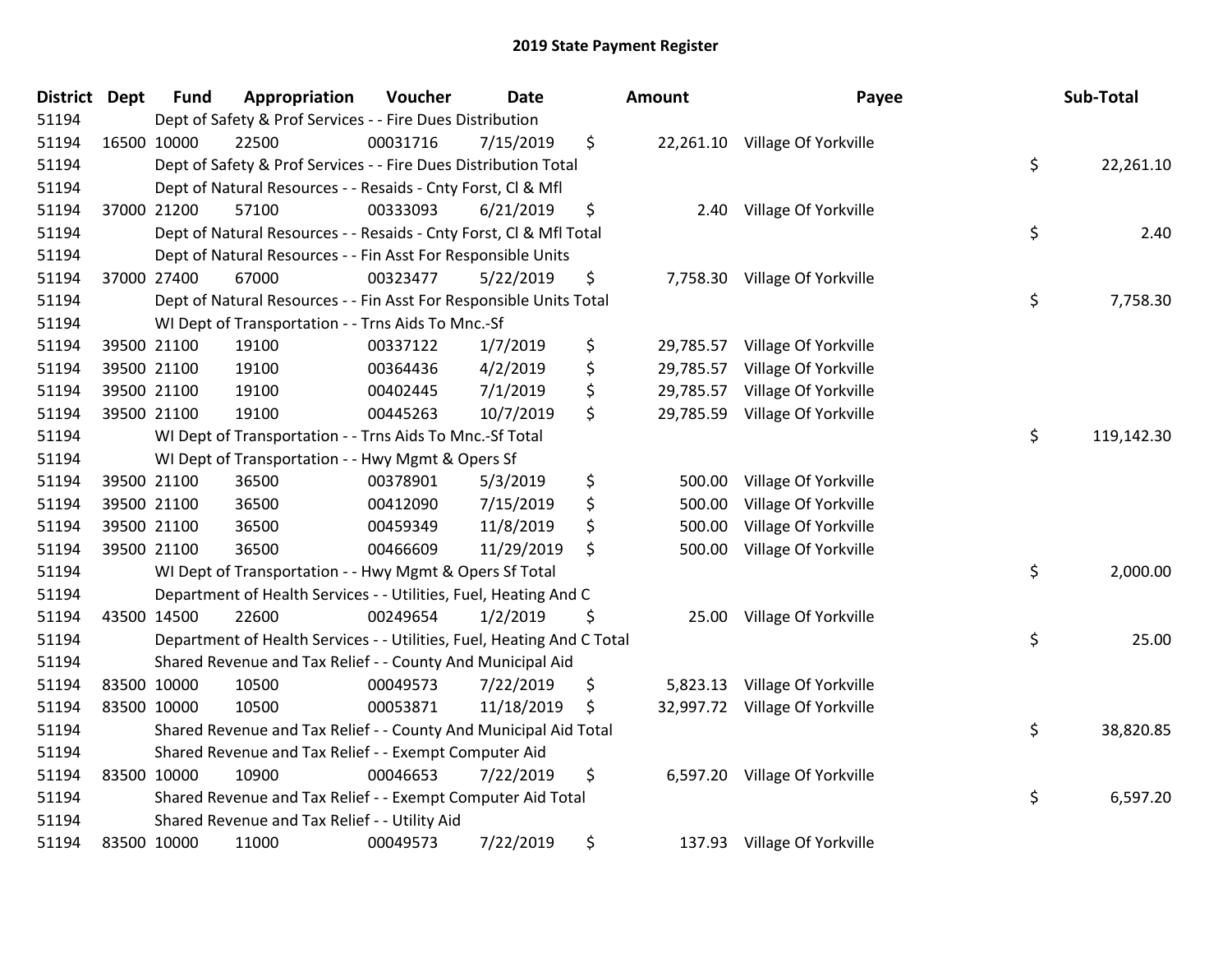| <b>District</b>    | <b>Dept</b> | <b>Fund</b> | Appropriation                                                   | <b>Voucher</b> | Date       |    | Amount    | Payee                | Sub-Total  |
|--------------------|-------------|-------------|-----------------------------------------------------------------|----------------|------------|----|-----------|----------------------|------------|
| 51194              |             | 83500 10000 | 11000                                                           | 00053871       | 11/18/2019 |    | 1,943.04  | Village Of Yorkville |            |
| 51194              |             |             | Shared Revenue and Tax Relief - - Utility Aid Total             |                |            |    |           |                      | 2,080.97   |
| 51194              |             |             | Shared Revenue and Tax Relief - - Personal Property Aid         |                |            |    |           |                      |            |
| 51194              |             | 83500 10000 | 11100                                                           | 00041222       | 5/6/2019   |    | 33.709.71 | Village Of Yorkville |            |
| 51194              |             |             | Shared Revenue and Tax Relief - - Personal Property Aid Total   |                |            |    |           |                      | 33,709.71  |
| 51194              |             |             | Shared Revenue and Tax Relief - - Lottery & Gaming Credit       |                |            |    |           |                      |            |
| 51194              |             | 83500 52100 | 36300                                                           | 00038454       | 3/25/2019  | S. | 37.044.60 | Village Of Yorkville |            |
| 51194              |             |             | Shared Revenue and Tax Relief - - Lottery & Gaming Credit Total |                |            |    |           |                      | 37,044.60  |
| <b>51194 Total</b> |             |             |                                                                 |                |            |    |           |                      | 269,442.43 |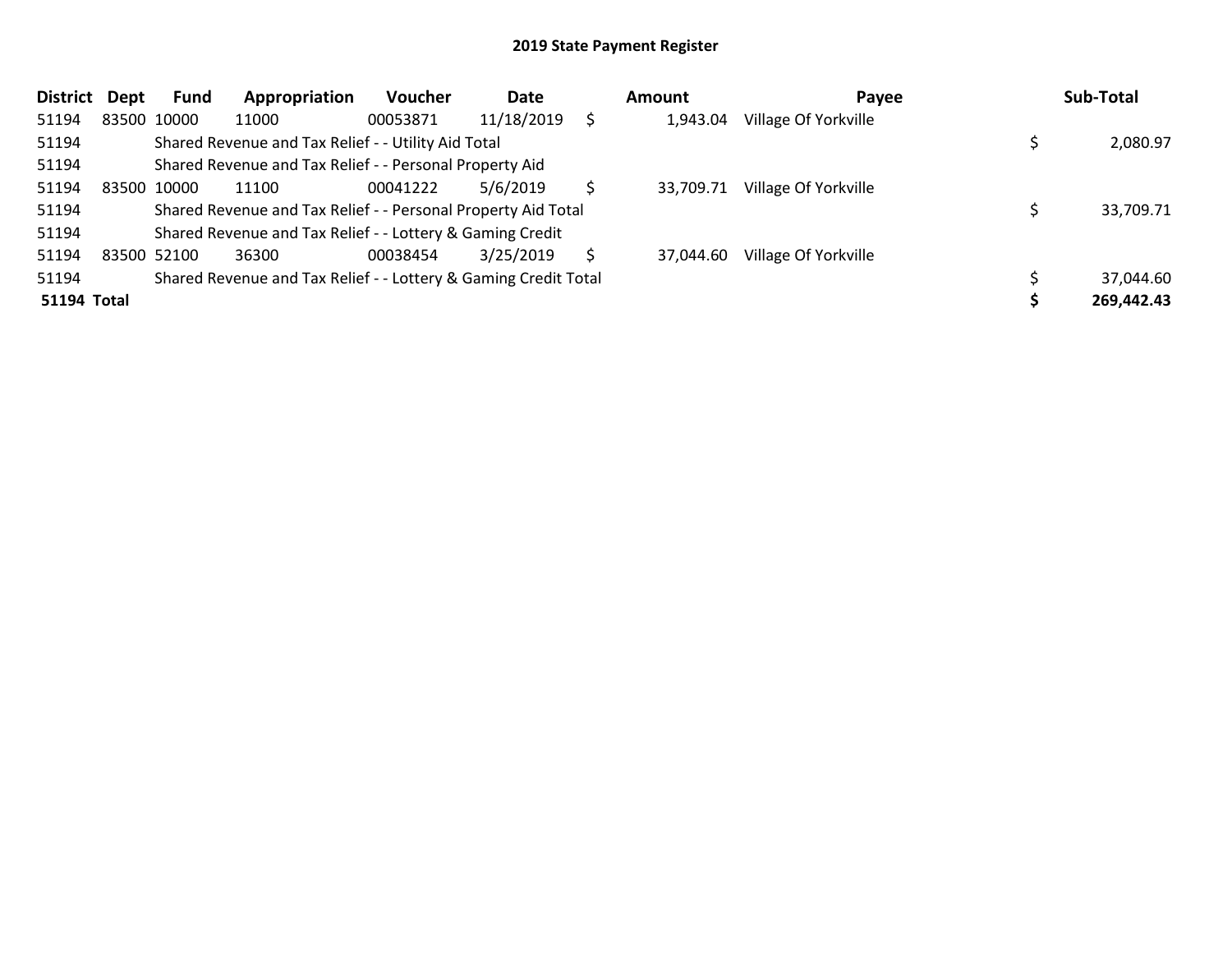| <b>District</b> | <b>Dept</b> | <b>Fund</b> | Appropriation                                                      | Voucher  | Date       |     | Amount     | Payee                        | Sub-Total        |
|-----------------|-------------|-------------|--------------------------------------------------------------------|----------|------------|-----|------------|------------------------------|------------------|
| 51206           |             |             | Dept of Ag, Trade & Cons Protc - - Clean Sweep Grants              |          |            |     |            |                              |                  |
| 51206           | 11500 27400 |             | 77800                                                              | 00046901 | 5/24/2019  | \$  |            | 15,635.00 City Of Burlington |                  |
| 51206           |             |             | Dept of Ag, Trade & Cons Protc - - Clean Sweep Grants Total        |          |            |     |            |                              | \$<br>15,635.00  |
| 51206           |             |             | Dept of Safety & Prof Services - - Fire Dues Distribution          |          |            |     |            |                              |                  |
| 51206           | 16500 10000 |             | 22500                                                              | 00029905 | 7/12/2019  | \$  | 43,239.73  | City Of Burlington           |                  |
| 51206           |             |             | Dept of Safety & Prof Services - - Fire Dues Distribution Total    |          |            |     |            |                              | \$<br>43,239.73  |
| 51206           |             |             | Dept of Natural Resources - - Ea - Urban Nonpoint Source           |          |            |     |            |                              |                  |
| 51206           |             | 37000 27400 | 65800                                                              | 00304858 | 3/19/2019  | \$  |            | 46,140.14 City Of Burlington |                  |
| 51206           |             |             | Dept of Natural Resources - - Ea - Urban Nonpoint Source Total     |          |            |     |            |                              | \$<br>46,140.14  |
| 51206           |             |             | Dept of Natural Resources - - Fin Asst For Responsible Units       |          |            |     |            |                              |                  |
| 51206           |             | 37000 27400 | 67000                                                              | 00323358 | 5/22/2019  | \$  | 30,209.83  | City Of Burlington           |                  |
| 51206           |             |             | Dept of Natural Resources - - Fin Asst For Responsible Units Total |          |            |     |            |                              | \$<br>30,209.83  |
| 51206           |             |             | WI Dept of Transportation - - Conn Hwy Aids St Fds                 |          |            |     |            |                              |                  |
| 51206           |             | 39500 21100 | 16200                                                              | 00337777 | 1/7/2019   | \$  | 713.49     | City Of Burlington           |                  |
| 51206           |             | 39500 21100 | 16200                                                              | 00365091 | 4/1/2019   | \$  | 713.49     | City Of Burlington           |                  |
| 51206           |             | 39500 21100 | 16200                                                              | 00403100 | 7/1/2019   | \$  | 713.49     | City Of Burlington           |                  |
| 51206           |             | 39500 21100 | 16200                                                              | 00445918 | 10/7/2019  | \$  | 713.51     | City Of Burlington           |                  |
| 51206           |             |             | WI Dept of Transportation - - Conn Hwy Aids St Fds Total           |          |            |     |            |                              | \$<br>2,853.98   |
| 51206           |             |             | WI Dept of Transportation - - Trns Aids To Mnc.-Sf                 |          |            |     |            |                              |                  |
| 51206           |             | 39500 21100 | 19100                                                              | 00337132 | 1/7/2019   | \$  | 138,819.86 | City Of Burlington           |                  |
| 51206           |             | 39500 21100 | 19100                                                              | 00364446 | 4/1/2019   | \$  | 138,819.86 | City Of Burlington           |                  |
| 51206           |             | 39500 21100 | 19100                                                              | 00402455 | 7/1/2019   | \$  | 138,819.86 | City Of Burlington           |                  |
| 51206           |             | 39500 21100 | 19100                                                              | 00445273 | 10/7/2019  | \$  | 138,819.86 | City Of Burlington           |                  |
| 51206           |             |             | WI Dept of Transportation - - Trns Aids To Mnc.-Sf Total           |          |            |     |            |                              | \$<br>555,279.44 |
| 51206           |             |             | Department of Justice - - Law Enforcement Train, Local             |          |            |     |            |                              |                  |
| 51206           |             | 45500 10000 | 23100                                                              | 00072380 | 10/9/2019  | \$  | 2,880.00   | City Of Burlington           |                  |
| 51206           |             |             | Department of Justice - - Law Enforcement Train, Local Total       |          |            |     |            |                              | \$<br>2,880.00   |
| 51206           |             |             | Department of Justice - - Federal Aid, Local Assistance            |          |            |     |            |                              |                  |
| 51206           |             | 45500 10000 | 25100                                                              | 00073196 | 10/18/2019 | -\$ | 16,634.00  | City Of Burlington           |                  |
| 51206           |             |             | Department of Justice - - Federal Aid, Local Assistance Total      |          |            |     |            |                              | \$<br>16,634.00  |
| 51206           |             |             | Department of Military Affairs - - Federal Aid-Service Contracts   |          |            |     |            |                              |                  |
| 51206           |             | 46500 10000 | 14100                                                              | 00054314 | 1/10/2019  | \$  | 260.00     | City Of Burlington           |                  |
| 51206           |             | 46500 10000 | 14100                                                              | 00058735 | 4/12/2019  | \$  | 251.14     | City Of Burlington           |                  |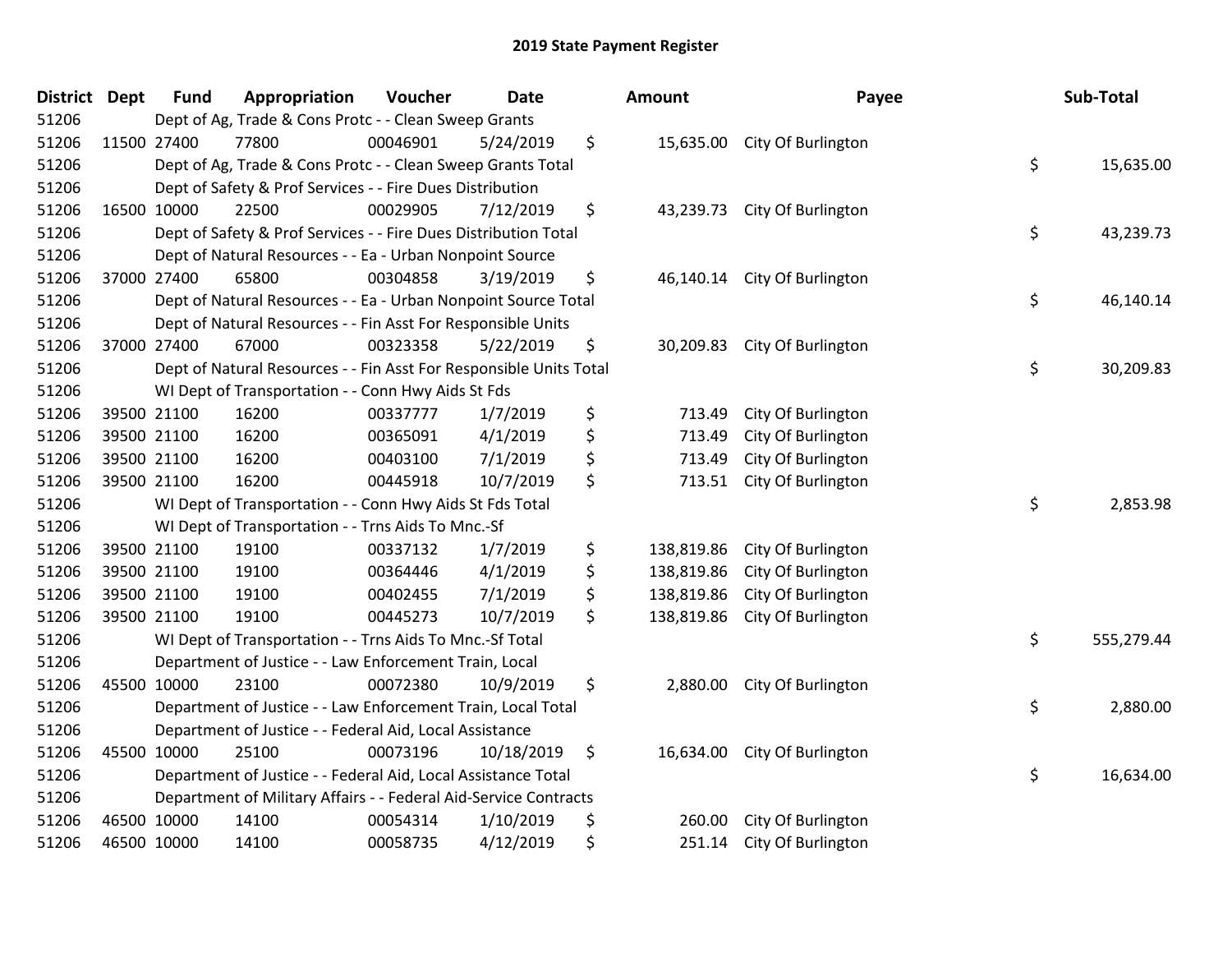| <b>District Dept</b> | <b>Fund</b> | Appropriation                                                          | Voucher  | <b>Date</b> | <b>Amount</b>    | Payee                         | Sub-Total        |
|----------------------|-------------|------------------------------------------------------------------------|----------|-------------|------------------|-------------------------------|------------------|
| 51206                | 46500 10000 | 14100                                                                  | 00063588 | 7/9/2019    | \$<br>277.69     | City Of Burlington            |                  |
| 51206                | 46500 10000 | 14100                                                                  | 00068001 | 10/11/2019  | \$<br>266.39     | City Of Burlington            |                  |
| 51206                |             | Department of Military Affairs - - Federal Aid-Service Contracts Total |          |             |                  |                               | \$<br>1,055.22   |
| 51206                |             | Public Defender Board - - Transcript, Discovery And Int                |          |             |                  |                               |                  |
| 51206                | 55000 10000 | 10600                                                                  | 00191484 | 4/18/2019   | \$<br>10.00      | City Of Burlington            |                  |
| 51206                | 55000 10000 | 10600                                                                  | 00193459 | 5/3/2019    | \$<br>15.00      | City Of Burlington            |                  |
| 51206                | 55000 10000 | 10600                                                                  | 00203969 | 7/1/2019    | \$<br>10.00      | City Of Burlington            |                  |
| 51206                | 55000 10000 | 10600                                                                  | 00210218 | 8/20/2019   | \$<br>20.00      | City Of Burlington            |                  |
| 51206                | 55000 10000 | 10600                                                                  | 00216550 | 10/7/2019   | \$<br>5.00       | City Of Burlington            |                  |
| 51206                | 55000 10000 | 10600                                                                  | 00216551 | 10/7/2019   | \$<br>10.00      | City Of Burlington            |                  |
| 51206                | 55000 10000 | 10600                                                                  | 00219261 | 10/28/2019  | \$<br>5.00       | City Of Burlington            |                  |
| 51206                | 55000 10000 | 10600                                                                  | 00219268 | 10/28/2019  | \$<br>5.00       | City Of Burlington            |                  |
| 51206                | 55000 10000 | 10600                                                                  | 00219269 | 10/28/2019  | \$<br>5.00       | City Of Burlington            |                  |
| 51206                | 55000 10000 | 10600                                                                  | 00226489 | 12/13/2019  | \$<br>15.00      | City Of Burlington            |                  |
| 51206                | 55000 10000 | 10600                                                                  | 00227589 | 12/23/2019  | \$<br>5.00       | City Of Burlington            |                  |
| 51206                | 55000 10000 | 10600                                                                  | 00227590 | 12/23/2019  | \$<br>5.00       | City Of Burlington            |                  |
| 51206                |             | Public Defender Board - - Transcript, Discovery And Int Total          |          |             |                  |                               | \$<br>110.00     |
| 51206                |             | Shared Revenue and Tax Relief - - Expenditure Restraint Program        |          |             |                  |                               |                  |
| 51206                | 83500 10000 | 10100                                                                  | 00049574 | 7/22/2019   | \$<br>278,125.52 | City Of Burlington            |                  |
| 51206                |             | Shared Revenue and Tax Relief - - Expenditure Restraint Program Total  |          |             |                  |                               | \$<br>278,125.52 |
| 51206                |             | Shared Revenue and Tax Relief - - County And Municipal Aid             |          |             |                  |                               |                  |
| 51206                | 83500 10000 | 10500                                                                  | 00049574 | 7/22/2019   | \$<br>63,210.62  | City Of Burlington            |                  |
| 51206                | 83500 10000 | 10500                                                                  | 00053872 | 11/18/2019  | \$               | 358,193.51 City Of Burlington |                  |
| 51206                |             | Shared Revenue and Tax Relief - - County And Municipal Aid Total       |          |             |                  |                               | \$<br>421,404.13 |
| 51206                |             | Shared Revenue and Tax Relief - - Exempt Computer Aid                  |          |             |                  |                               |                  |
| 51206                | 83500 10000 | 10900                                                                  | 00046654 | 7/22/2019   | \$<br>41,866.35  | City Of Burlington            |                  |
| 51206                |             | Shared Revenue and Tax Relief - - Exempt Computer Aid Total            |          |             |                  |                               | \$<br>41,866.35  |
| 51206                |             | Shared Revenue and Tax Relief - - Utility Aid                          |          |             |                  |                               |                  |
| 51206                | 83500 10000 | 11000                                                                  | 00049574 | 7/22/2019   | \$<br>5,691.34   | City Of Burlington            |                  |
| 51206                | 83500 10000 | 11000                                                                  | 00053872 | 11/18/2019  | \$<br>35,986.42  | City Of Burlington            |                  |
| 51206                |             | Shared Revenue and Tax Relief - - Utility Aid Total                    |          |             |                  |                               | \$<br>41,677.76  |
| 51206                |             | Shared Revenue and Tax Relief - - Personal Property Aid                |          |             |                  |                               |                  |
| 51206                | 83500 10000 | 11100                                                                  | 00041223 | 5/6/2019    | \$<br>42,750.99  | City Of Burlington            |                  |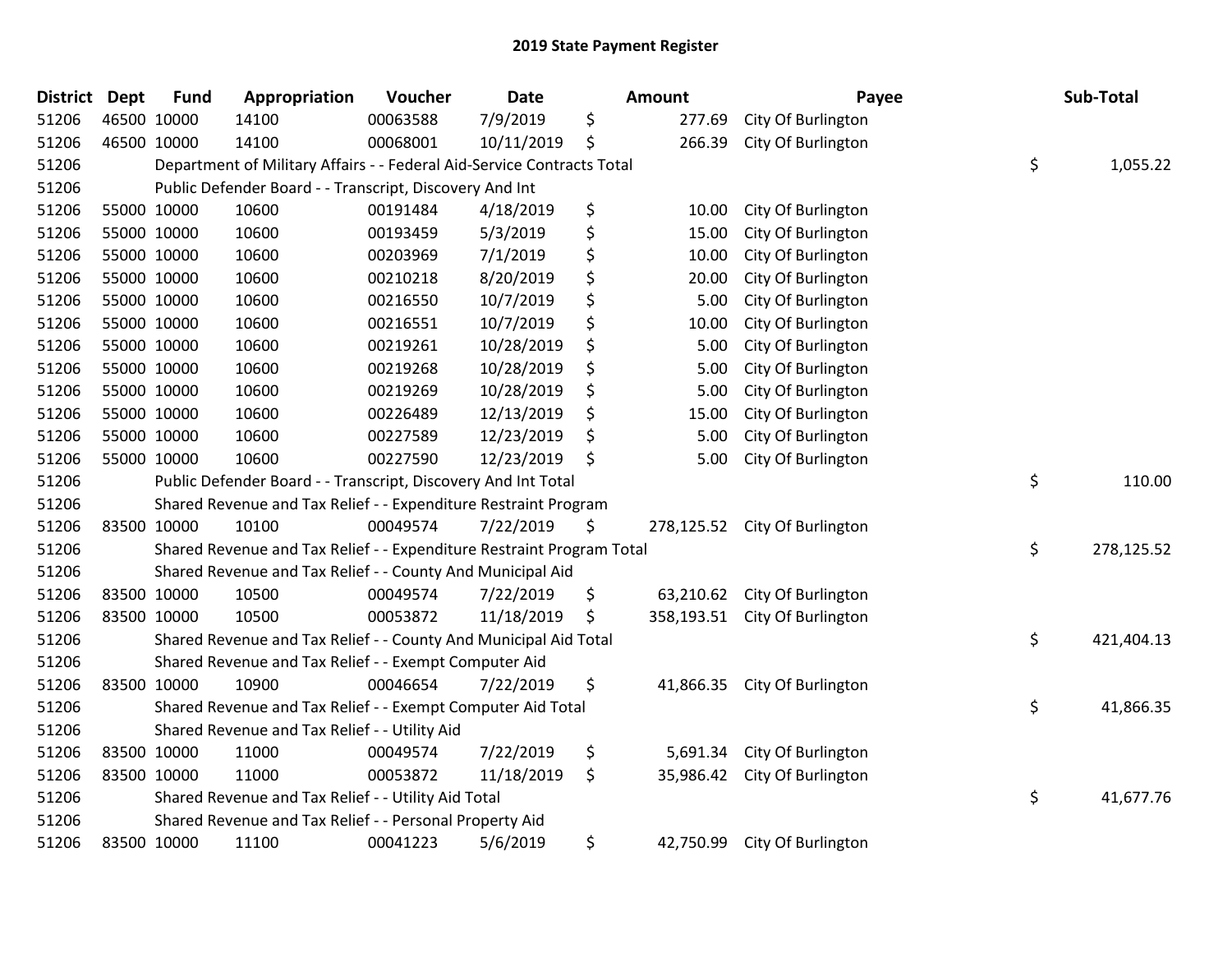| District Dept | <b>Fund</b> | Appropriation                                                       | Voucher  | Date      | Amount | Payee                       | Sub-Total    |
|---------------|-------------|---------------------------------------------------------------------|----------|-----------|--------|-----------------------------|--------------|
| 51206         |             | Shared Revenue and Tax Relief - - Personal Property Aid Total       |          |           |        |                             | 42,750.99    |
| 51206         |             | Shared Revenue and Tax Relief - - Payments For Municipal Svcs       |          |           |        |                             |              |
| 51206         | 83500 10000 | 50100                                                               | 00037803 | 1/31/2019 |        | 1,560.42 City Of Burlington |              |
| 51206         |             | Shared Revenue and Tax Relief - - Payments For Municipal Svcs Total |          |           |        |                             | 1,560.42     |
| 51206 Total   |             |                                                                     |          |           |        |                             | 1,541,422.51 |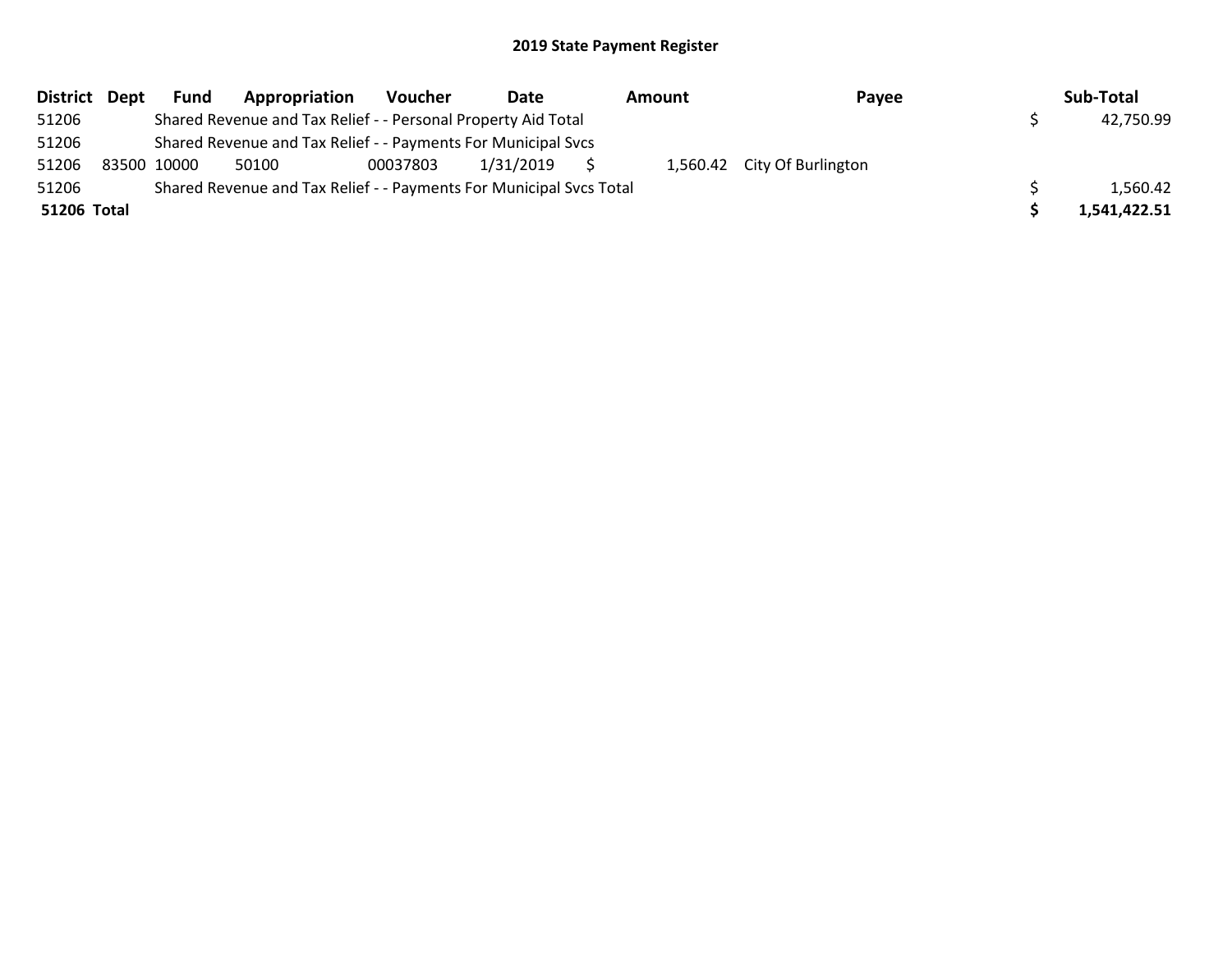| <b>District Dept</b> |             | <b>Fund</b> | Appropriation                                                      | Voucher  | <b>Date</b> |    | Amount       |                           | Payee | Sub-Total    |  |  |
|----------------------|-------------|-------------|--------------------------------------------------------------------|----------|-------------|----|--------------|---------------------------|-------|--------------|--|--|
| 51276                |             |             | Dept of Ag, Trade & Cons Protc - - Clean Sweep Grants              |          |             |    |              |                           |       |              |  |  |
| 51276                |             | 11500 27400 | 77800                                                              | 00043653 | 2/11/2019   | \$ | 34,455.00    | City of Racine            |       |              |  |  |
| 51276                | 11500 27400 |             | 77800                                                              | 00045101 | 3/18/2019   | \$ | 5,770.00     | City of Racine            |       |              |  |  |
| 51276                |             | 11500 27400 | 77800                                                              | 00054971 | 12/30/2019  | \$ | 33,000.00    | City of Racine            |       |              |  |  |
| 51276                |             |             | Dept of Ag, Trade & Cons Protc - - Clean Sweep Grants Total        |          |             |    |              |                           | \$    | 73,225.00    |  |  |
| 51276                |             |             | Dept of Safety & Prof Services - - Fire Dues Distribution          |          |             |    |              |                           |       |              |  |  |
| 51276                |             | 16500 10000 | 22500                                                              | 00029767 | 7/3/2019    | \$ | 150,482.18   | City of Racine            |       |              |  |  |
| 51276                |             |             | Dept of Safety & Prof Services - - Fire Dues Distribution Total    |          |             |    |              |                           | \$    | 150,482.18   |  |  |
| 51276                |             |             | Dept of Natural Resources - - GPO-Federal Funds                    |          |             |    |              |                           |       |              |  |  |
| 51276                |             | 37000 10000 | 44100                                                              | 00290407 | 1/11/2019   | \$ | 29,000.00    | City of Racine            |       |              |  |  |
| 51276                |             | 37000 10000 | 44100                                                              | 00377843 | 12/17/2019  | \$ |              | 28,498.02 City of Racine  |       |              |  |  |
| 51276                |             |             | Dept of Natural Resources - - GPO-Federal Funds Total              |          |             |    |              |                           | \$    | 57,498.02    |  |  |
| 51276                |             |             | Dept of Natural Resources - - Resaids - Urban Forestry Grant       |          |             |    |              |                           |       |              |  |  |
| 51276                |             | 37000 21200 | 58700                                                              | 00309055 | 4/3/2019    | \$ |              | 12,000.00 City of Racine  |       |              |  |  |
| 51276                |             |             | Dept of Natural Resources - - Resaids - Urban Forestry Grant Total |          |             |    |              |                           | \$    | 12,000.00    |  |  |
| 51276                |             |             | Dept of Natural Resources - - Fin Asst For Responsible Units       |          |             |    |              |                           |       |              |  |  |
| 51276                |             | 37000 27400 | 67000                                                              | 00323009 | 5/22/2019   | \$ |              | 294,927.22 City of Racine |       |              |  |  |
| 51276                |             |             | Dept of Natural Resources - - Fin Asst For Responsible Units Total |          |             |    |              |                           | \$    | 294,927.22   |  |  |
| 51276                |             |             | Dept of Natural Resources - - Recycling Consolidation Grants       |          |             |    |              |                           |       |              |  |  |
| 51276                |             | 37000 27400 | 67300                                                              | 00323009 | 5/22/2019   | \$ |              | 19,795.76 City of Racine  |       |              |  |  |
| 51276                |             |             | Dept of Natural Resources - - Recycling Consolidation Grants Total |          |             |    |              |                           | \$    | 19,795.76    |  |  |
| 51276                |             |             | Dept of Natural Resources - - Land Acquisition                     |          |             |    |              |                           |       |              |  |  |
| 51276                |             | 37000 36300 | TA100                                                              | 00357735 | 9/19/2019   | \$ |              | 703.00 City of Racine     |       |              |  |  |
| 51276                |             |             | Dept of Natural Resources - - Land Acquisition Total               |          |             |    |              |                           | \$    | 703.00       |  |  |
| 51276                |             |             | WI Dept of Transportation - - Conn Hwy Aids St Fds                 |          |             |    |              |                           |       |              |  |  |
| 51276                |             | 39500 21100 | 16200                                                              | 00337778 | 1/7/2019    | \$ | 62,715.89    | City of Racine            |       |              |  |  |
| 51276                |             | 39500 21100 | 16200                                                              | 00365092 | 4/1/2019    | \$ | 62,715.89    | City of Racine            |       |              |  |  |
| 51276                |             | 39500 21100 | 16200                                                              | 00403101 | 7/1/2019    | \$ | 62,715.89    | City of Racine            |       |              |  |  |
| 51276                | 39500 21100 |             | 16200                                                              | 00445919 | 10/7/2019   | \$ | 62,715.89    | City of Racine            |       |              |  |  |
| 51276                |             |             | WI Dept of Transportation - - Conn Hwy Aids St Fds Total           |          |             |    |              |                           | \$    | 250,863.56   |  |  |
| 51276                |             |             | WI Dept of Transportation - - Lift Bridge State Fd                 |          |             |    |              |                           |       |              |  |  |
| 51276                | 39500 21100 |             | 16400                                                              | 00398272 | 7/1/2019    | \$ | 1,043,661.45 | City of Racine            |       |              |  |  |
| 51276                |             |             | WI Dept of Transportation - - Lift Bridge State Fd Total           |          |             |    |              |                           | \$    | 1,043,661.45 |  |  |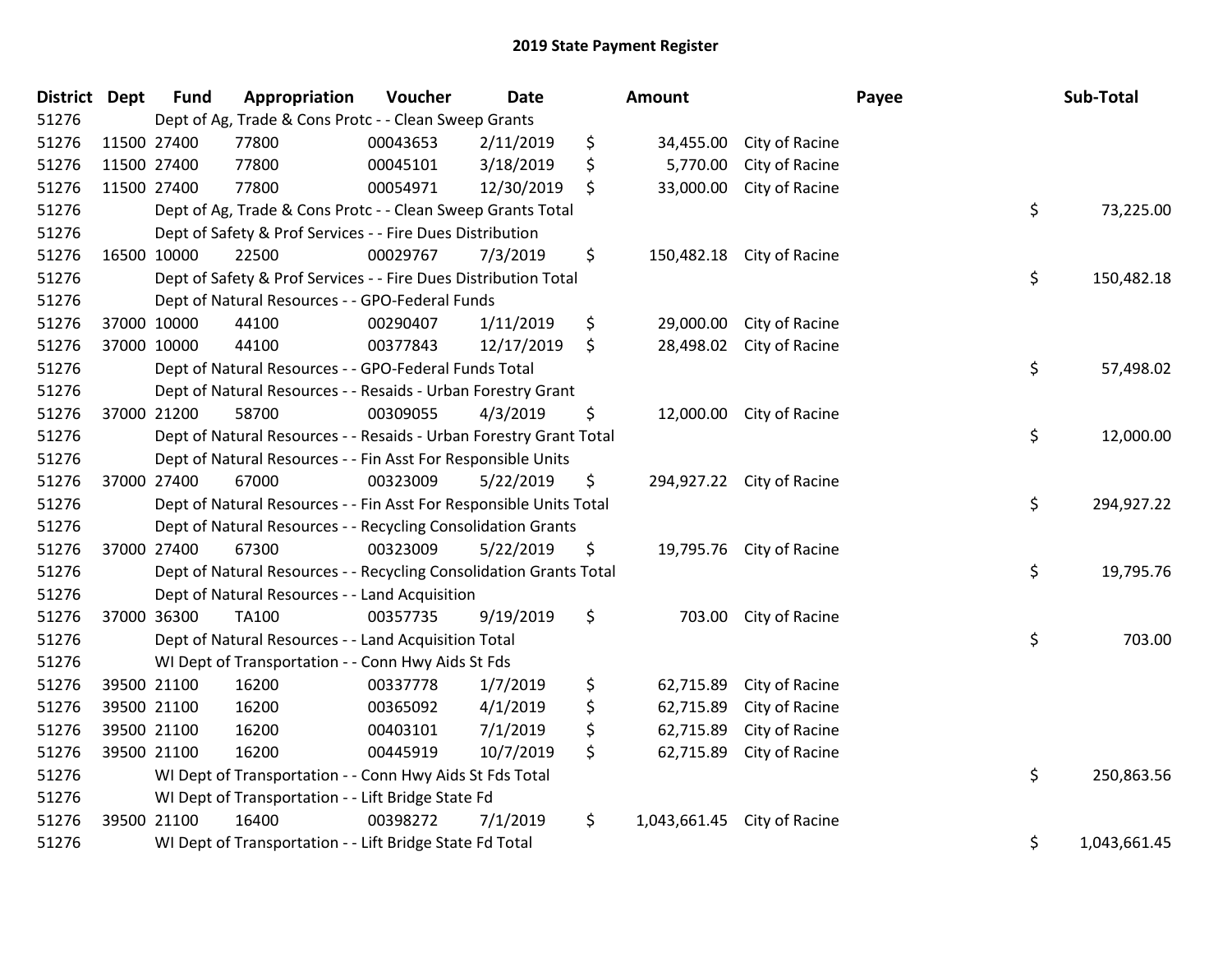| District Dept |             | <b>Fund</b> | Appropriation                                                      | Voucher  | <b>Date</b> | <b>Amount</b>      |                          | Payee | Sub-Total          |
|---------------|-------------|-------------|--------------------------------------------------------------------|----------|-------------|--------------------|--------------------------|-------|--------------------|
| 51276         |             |             | WI Dept of Transportation - - Paratransit Aids, Sf                 |          |             |                    |                          |       |                    |
| 51276         | 39500 21100 |             | 17500                                                              | 00384950 | 5/22/2019   | \$                 | 85,808.00 City of Racine |       |                    |
| 51276         |             |             | WI Dept of Transportation - - Paratransit Aids, Sf Total           |          |             |                    |                          |       | \$<br>85,808.00    |
| 51276         |             |             | WI Dept of Transportation - - Tb, Trns Oper Aid Sf                 |          |             |                    |                          |       |                    |
| 51276         | 39500 21100 |             | 17600                                                              | 00390251 | 6/5/2019    | \$<br>494,695.00   | City of Racine           |       |                    |
| 51276         | 39500 21100 |             | 17600                                                              | 00416979 | 7/30/2019   | \$<br>1,484,085.00 | City of Racine           |       |                    |
| 51276         | 39500 21100 |             | 17600                                                              | 00451288 | 10/22/2019  | \$<br>206,837.00   | City of Racine           |       |                    |
| 51276         |             |             | WI Dept of Transportation - - Tb, Trns Oper Aid Sf Total           |          |             |                    |                          |       | \$<br>2,185,617.00 |
| 51276         |             |             | WI Dept of Transportation - - Hwy Sfty Loc Aid Ffd                 |          |             |                    |                          |       |                    |
| 51276         | 39500 21100 |             | 18500                                                              | 00377418 | 5/7/2019    | \$<br>2,226.92     | City of Racine           |       |                    |
| 51276         | 39500 21100 |             | 18500                                                              | 00432587 | 9/11/2019   | \$<br>2,826.40     | City of Racine           |       |                    |
| 51276         |             |             | WI Dept of Transportation - - Hwy Sfty Loc Aid Ffd Total           |          |             |                    |                          |       | \$<br>5,053.32     |
| 51276         |             |             | WI Dept of Transportation - - Trns Aids To Mnc.-Sf                 |          |             |                    |                          |       |                    |
| 51276         | 39500 21100 |             | 19100                                                              | 00337133 | 1/7/2019    | \$<br>905,870.30   | City of Racine           |       |                    |
| 51276         | 39500 21100 |             | 19100                                                              | 00364447 | 4/1/2019    | \$<br>905,870.30   | City of Racine           |       |                    |
| 51276         | 39500 21100 |             | 19100                                                              | 00402456 | 7/1/2019    | \$<br>905,870.30   | City of Racine           |       |                    |
| 51276         | 39500 21100 |             | 19100                                                              | 00445274 | 10/7/2019   | \$<br>905,870.30   | City of Racine           |       |                    |
| 51276         |             |             | WI Dept of Transportation - - Trns Aids To Mnc.-Sf Total           |          |             |                    |                          |       | \$<br>3,623,481.20 |
| 51276         |             |             | Department of Corrections - - Services For Community Correct       |          |             |                    |                          |       |                    |
| 51276         | 41000 10000 |             | 10200                                                              | 00263375 | 1/29/2019   | \$<br>8,025.66     | City of Racine           |       |                    |
| 51276         | 41000 10000 |             | 10200                                                              | 00268372 | 2/22/2019   | \$<br>8,025.66     | City of Racine           |       |                    |
| 51276         | 41000 10000 |             | 10200                                                              | 00274637 | 3/21/2019   | \$<br>8,025.66     | City of Racine           |       |                    |
| 51276         | 41000 10000 |             | 10200                                                              | 00281723 | 4/25/2019   | \$<br>8,025.66     | City of Racine           |       |                    |
| 51276         | 41000 10000 |             | 10200                                                              | 00287797 | 5/28/2019   | \$<br>8,166.11     | City of Racine           |       |                    |
| 51276         | 41000 10000 |             | 10200                                                              | 00297645 | 7/12/2019   | \$<br>8,166.11     | City of Racine           |       |                    |
| 51276         | 41000 10000 |             | 10200                                                              | 00301212 | 7/30/2019   | \$<br>8,166.11     | City of Racine           |       |                    |
| 51276         | 41000 10000 |             | 10200                                                              | 00306425 | 8/27/2019   | \$<br>8,166.11     | City of Racine           |       |                    |
| 51276         | 41000 10000 |             | 10200                                                              | 00311440 | 9/26/2019   | \$<br>8,166.11     | City of Racine           |       |                    |
| 51276         | 41000 10000 |             | 10200                                                              | 00318647 | 10/28/2019  | \$<br>8,166.11     | City of Racine           |       |                    |
| 51276         | 41000 10000 |             | 10200                                                              | 00325801 | 11/27/2019  | \$<br>8,166.11     | City of Racine           |       |                    |
| 51276         | 41000 10000 |             | 10200                                                              | 00331834 | 12/23/2019  | \$<br>8,166.11     | City of Racine           |       |                    |
| 51276         |             |             | Department of Corrections - - Services For Community Correct Total |          |             |                    |                          |       | \$<br>97,431.52    |
|               |             |             |                                                                    |          |             |                    |                          |       |                    |

Department of Corrections - - Purchased Services For Offende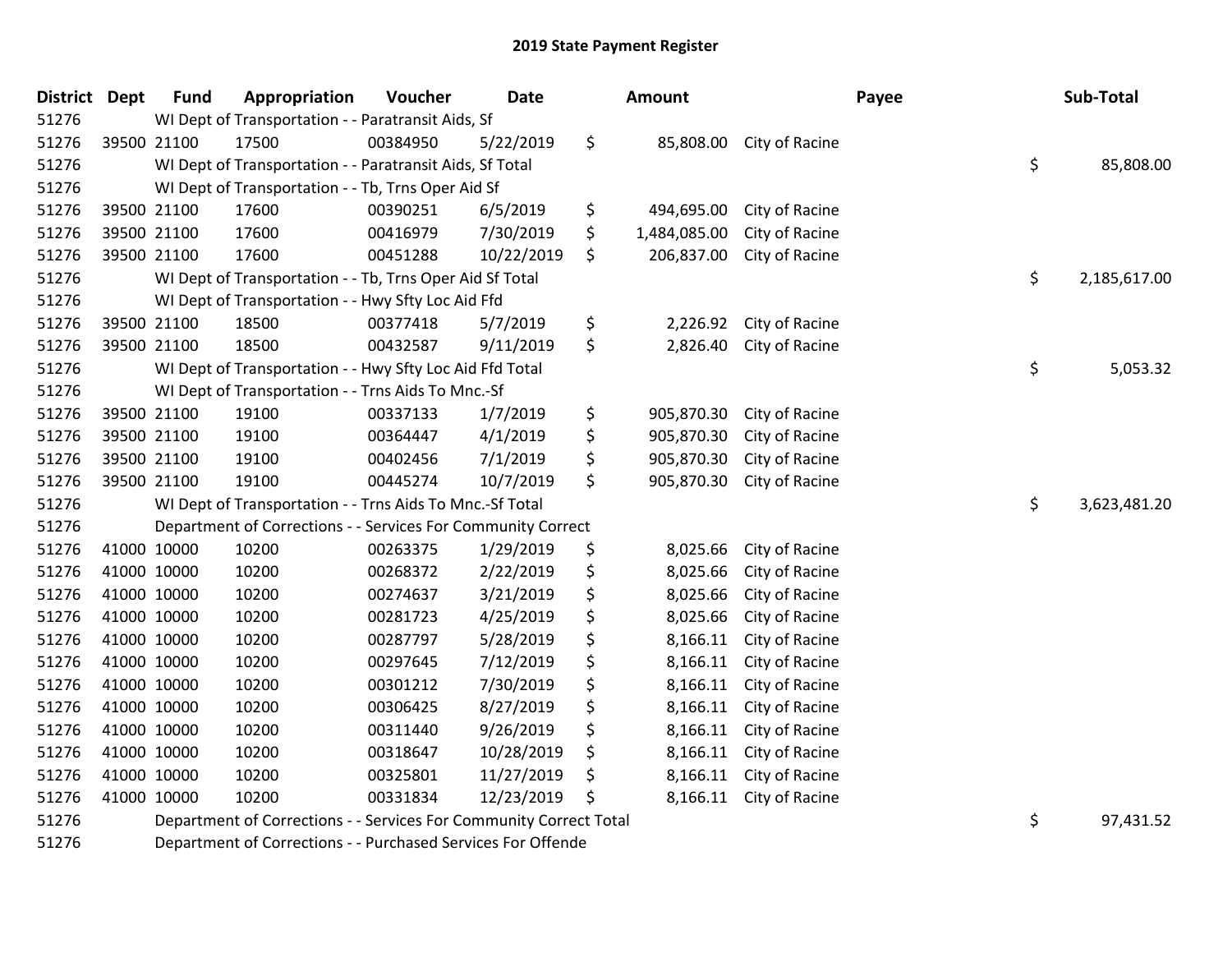| District Dept |             | <b>Fund</b> | Appropriation                                                                   | Voucher                 | Date       | <b>Amount</b>    |                | Payee | Sub-Total        |
|---------------|-------------|-------------|---------------------------------------------------------------------------------|-------------------------|------------|------------------|----------------|-------|------------------|
| 51276         | 41000 10000 |             | 11100                                                                           | 00267538                | 2/19/2019  | \$<br>1,875.00   | City of Racine |       |                  |
| 51276         | 41000 10000 |             | 11100                                                                           | 00287754                | 5/23/2019  | \$<br>300.00     | City of Racine |       |                  |
| 51276         | 41000 10000 |             | 11100                                                                           | 00288704                | 5/29/2019  | \$<br>1,875.00   | City of Racine |       |                  |
| 51276         | 41000 10000 |             | 11100                                                                           | 00299363                | 7/18/2019  | \$<br>8,550.00   | City of Racine |       |                  |
| 51276         | 41000 10000 |             | 11100                                                                           | 00299373                | 7/18/2019  | \$<br>150.00     | City of Racine |       |                  |
| 51276         |             |             | Department of Corrections - - Purchased Services For Offende Total              |                         |            |                  |                |       | \$<br>12,750.00  |
| 51276         |             |             | Department of Corrections - - Probation, Parole And Extended                    |                         |            |                  |                |       |                  |
| 51276         | 41000 10000 |             | 18700                                                                           | 00255262                | 1/10/2019  | \$<br>360.00     | City of Racine |       |                  |
| 51276         | 41000 10000 |             | 18700                                                                           | 00273762                | 4/11/2019  | \$<br>360.00     | City of Racine |       |                  |
| 51276         | 41000 10000 |             | 18700                                                                           | 00293977                | 7/12/2019  | \$<br>360.00     | City of Racine |       |                  |
| 51276         | 41000 10000 |             | 18700                                                                           | 00310986                | 10/11/2019 | \$<br>360.00     | City of Racine |       |                  |
| 51276         |             |             | Department of Corrections - - Probation, Parole And Extended Total              |                         |            |                  |                |       | \$<br>1,440.00   |
| 51276         |             |             | Department of Health Services - - State/Federal Aids                            |                         |            |                  |                |       |                  |
| 51276         | 43500 10000 |             | 00000                                                                           | 90906                   | 1/2/2019   | \$<br>2,095.00   | City of Racine |       |                  |
| 51276         | 43500 10000 |             | 00000                                                                           | 90909                   | 3/1/2019   | \$<br>7,390.00   | City of Racine |       |                  |
| 51276         | 43500 10000 |             | 00000                                                                           | 90910                   | 4/1/2019   | \$<br>121,731.00 | City of Racine |       |                  |
| 51276         | 43500 10000 |             | 00000                                                                           | 90913                   | 6/3/2019   | \$<br>72,673.00  | City of Racine |       |                  |
| 51276         | 43500 10000 |             | 00000                                                                           | 92000                   | 7/1/2019   | \$<br>216,253.00 | City of Racine |       |                  |
| 51276         | 43500 10000 |             | 00000                                                                           | 92002                   | 9/3/2019   | \$<br>133,987.00 | City of Racine |       |                  |
| 51276         | 43500 10000 |             | 00000                                                                           | 92003                   | 10/1/2019  | \$<br>13,016.00  | City of Racine |       |                  |
| 51276         | 43500 10000 |             | 00000                                                                           | 92004                   | 11/1/2019  | \$<br>12,792.00  | City of Racine |       |                  |
| 51276         | 43500 10000 |             | 00000                                                                           | 92005                   | 12/2/2019  | \$<br>25,310.00  | City of Racine |       |                  |
| 51276         |             |             | Department of Health Services - - State/Federal Aids Total                      |                         |            |                  |                |       | \$<br>605,247.00 |
| 51276         |             |             | Department of Health Services - - Emergency Medical Services, Ai                |                         |            |                  |                |       |                  |
| 51276         |             | 43500 10000 | 11900                                                                           | 00307989                | 9/4/2019   | \$<br>13,750.89  | City of Racine |       |                  |
| 51276         |             |             | Department of Health Services - - Emergency Medical Services, Ai Total          |                         |            |                  |                |       | \$<br>13,750.89  |
| 51276         |             |             | Department of Health Services - - Prepaid Medical Transport Reimbursement       |                         |            |                  |                |       |                  |
| 51276         | 43500 10000 |             | 16300                                                                           | AMBULANCE 11/18/2019 \$ |            | 219,316.97       | City of Racine |       |                  |
| 51276         |             |             | Department of Health Services - - Prepaid Medical Transport Reimbursement Total |                         |            |                  |                |       | \$<br>219,316.97 |
| 51276         |             |             | Department of Health Services - - Cemetery, Funeral, And Burial                 |                         |            |                  |                |       |                  |
| 51276         | 43500 10000 |             | 41000                                                                           | 00258623                | 2/6/2019   | \$<br>550.00     | City of Racine |       |                  |
| 51276         |             | 43500 10000 | 41000                                                                           | 00258624                | 2/6/2019   | \$<br>1,000.00   | City of Racine |       |                  |
| 51276         | 43500 10000 |             | 41000                                                                           | 00262654                | 2/22/2019  | \$<br>1,000.00   | City of Racine |       |                  |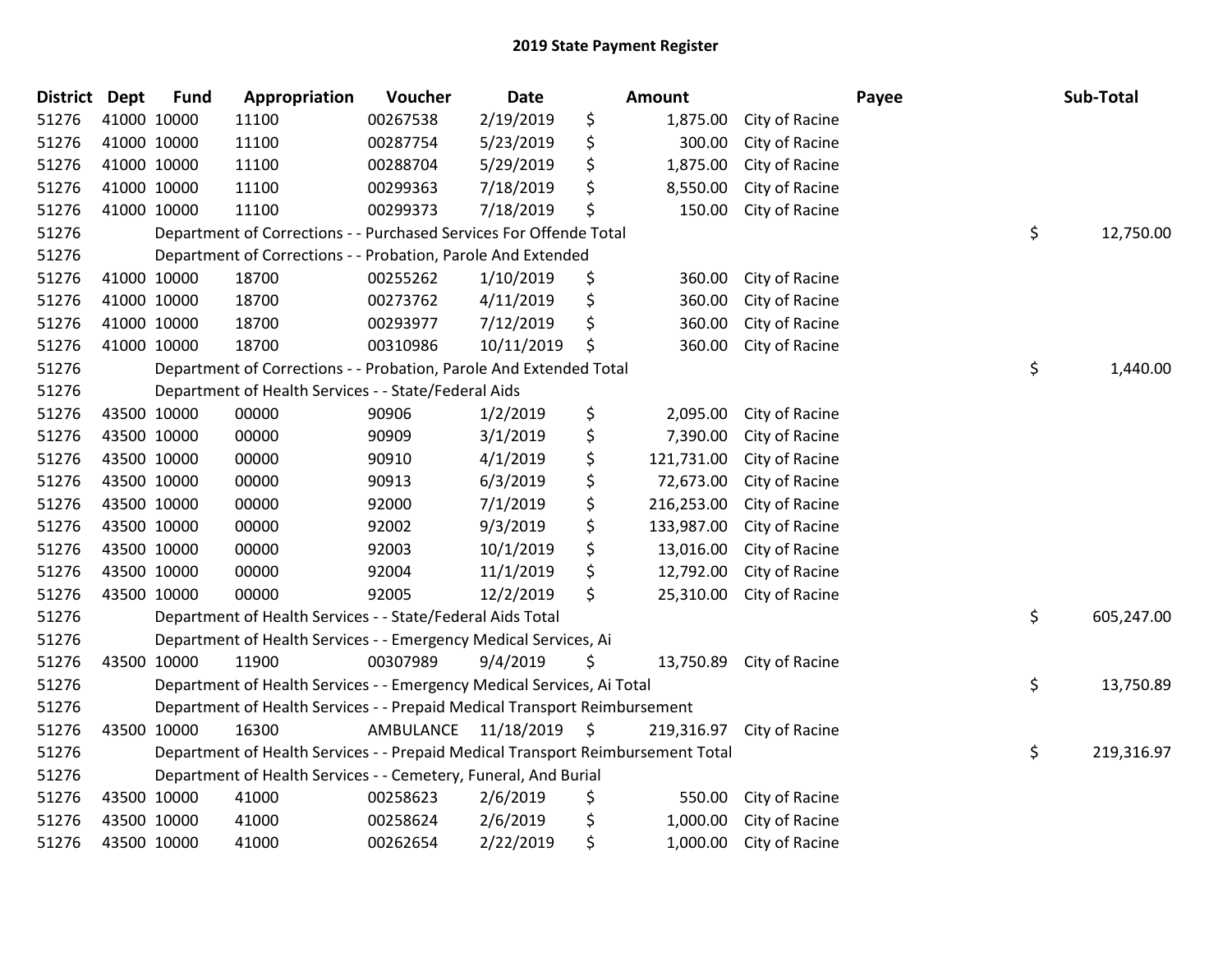| <b>District</b> | <b>Dept</b> | <b>Fund</b> | Appropriation                                                         | Voucher  | <b>Date</b> | Amount         |                | Payee | Sub-Total       |
|-----------------|-------------|-------------|-----------------------------------------------------------------------|----------|-------------|----------------|----------------|-------|-----------------|
| 51276           | 43500 10000 |             | 41000                                                                 | 00263108 | 2/26/2019   | \$<br>1,000.00 | City of Racine |       |                 |
| 51276           | 43500 10000 |             | 41000                                                                 | 00264749 | 3/1/2019    | \$<br>825.00   | City of Racine |       |                 |
| 51276           | 43500 10000 |             | 41000                                                                 | 00268787 | 3/22/2019   | \$<br>1,000.00 | City of Racine |       |                 |
| 51276           | 43500 10000 |             | 41000                                                                 | 00275097 | 4/19/2019   | \$<br>320.00   | City of Racine |       |                 |
| 51276           | 43500 10000 |             | 41000                                                                 | 00276256 | 4/24/2019   | \$<br>1,000.00 | City of Racine |       |                 |
| 51276           | 43500 10000 |             | 41000                                                                 | 00276257 | 4/24/2019   | \$<br>588.96   | City of Racine |       |                 |
| 51276           | 43500 10000 |             | 41000                                                                 | 00278861 | 5/3/2019    | \$<br>320.00   | City of Racine |       |                 |
| 51276           | 43500 10000 |             | 41000                                                                 | 00288299 | 6/14/2019   | \$<br>1,000.00 | City of Racine |       |                 |
| 51276           | 43500 10000 |             | 41000                                                                 | 00292148 | 7/5/2019    | \$<br>1,000.00 | City of Racine |       |                 |
| 51276           | 43500 10000 |             | 41000                                                                 | 00292149 | 7/5/2019    | \$<br>1,000.00 | City of Racine |       |                 |
| 51276           | 43500 10000 |             | 41000                                                                 | 00294136 | 7/11/2019   | \$<br>1,000.00 | City of Racine |       |                 |
| 51276           | 43500 10000 |             | 41000                                                                 | 00300878 | 8/15/2019   | \$<br>320.00   | City of Racine |       |                 |
| 51276           | 43500 10000 |             | 41000                                                                 | 00305082 | 9/3/2019    | \$<br>1,000.00 | City of Racine |       |                 |
| 51276           | 43500 10000 |             | 41000                                                                 | 00315401 | 10/18/2019  | \$<br>730.00   | City of Racine |       |                 |
| 51276           | 43500 10000 |             | 41000                                                                 | 00315544 | 10/18/2019  | \$<br>1,000.00 | City of Racine |       |                 |
| 51276           |             | 43500 10000 | 41000                                                                 | 00315545 | 10/18/2019  | \$<br>1,000.00 | City of Racine |       |                 |
| 51276           | 43500 10000 |             | 41000                                                                 | 00315546 | 10/18/2019  | 730.00         | City of Racine |       |                 |
| 51276           | 43500 10000 |             | 41000                                                                 | 00317247 | 10/25/2019  | \$<br>1,000.00 | City of Racine |       |                 |
| 51276           | 43500 10000 |             | 41000                                                                 | 00322267 | 11/19/2019  | \$<br>1,000.00 | City of Racine |       |                 |
| 51276           | 43500 10000 |             | 41000                                                                 | 00329307 | 12/24/2019  | \$<br>1,000.00 | City of Racine |       |                 |
| 51276           |             | 43500 10000 | 41000                                                                 | 00329308 | 12/24/2019  | \$<br>1,000.00 | City of Racine |       |                 |
| 51276           |             |             | Department of Health Services - - Cemetery, Funeral, And Burial Total |          |             |                |                |       | \$<br>20,383.96 |
| 51276           |             |             | Dept of Workforce Development - - Title Ib Aids State GPR             |          |             |                |                |       |                 |
| 51276           | 44500 10000 |             | 50900                                                                 | 00205165 | 1/9/2019    | \$<br>380.07   | City of Racine |       |                 |
| 51276           | 44500 10000 |             | 50900                                                                 | 00212828 | 3/4/2019    | \$<br>399.24   | City of Racine |       |                 |
| 51276           |             | 44500 10000 | 50900                                                                 | 00212829 | 3/4/2019    | \$<br>303.42   | City of Racine |       |                 |
| 51276           | 44500 10000 |             | 50900                                                                 | 00218279 | 4/17/2019   | \$<br>299.16   | City of Racine |       |                 |
| 51276           | 44500 10000 |             | 50900                                                                 | 00222032 | 5/8/2019    | \$<br>364.11   | City of Racine |       |                 |
| 51276           | 44500 10000 |             | 50900                                                                 | 00226669 | 6/10/2019   | \$<br>321.53   | City of Racine |       |                 |
| 51276           | 44500 10000 |             | 50900                                                                 | 00232921 | 7/5/2019    | \$<br>412.02   | City of Racine |       |                 |
| 51276           | 44500 10000 |             | 50900                                                                 | 00237441 | 8/5/2019    | \$<br>315.13   | City of Racine |       |                 |
| 51276           |             | 44500 10000 | 50900                                                                 | 00243808 | 9/9/2019    | \$<br>380.08   | City of Racine |       |                 |
| 51276           | 44500 10000 |             | 50900                                                                 | 00252263 | 10/16/2019  | \$<br>372.63   | City of Racine |       |                 |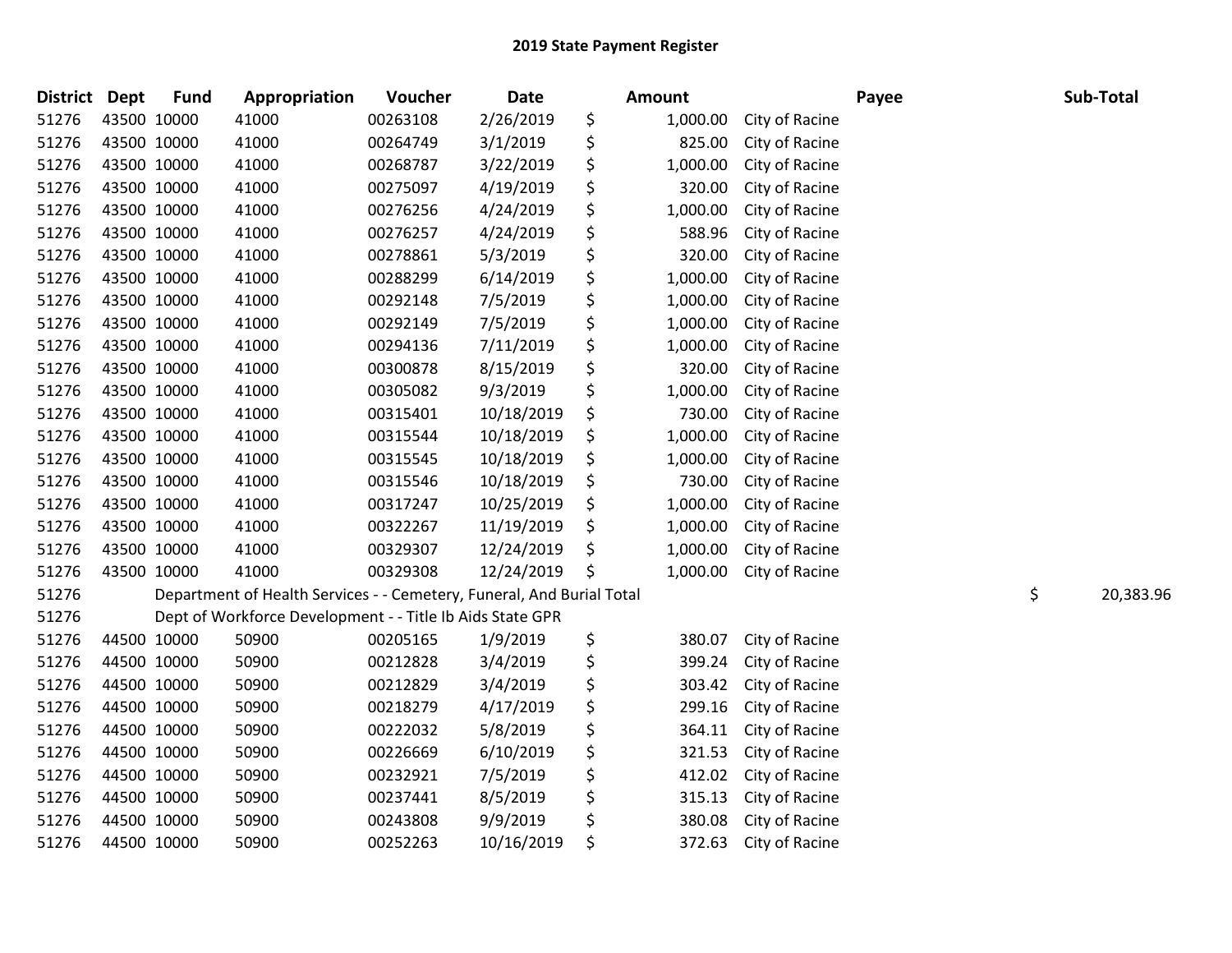| District Dept |             | <b>Fund</b> | Appropriation                                                     | Voucher  | <b>Date</b> | <b>Amount</b>   |                | Payee | Sub-Total  |
|---------------|-------------|-------------|-------------------------------------------------------------------|----------|-------------|-----------------|----------------|-------|------------|
| 51276         | 44500 10000 |             | 50900                                                             | 00253528 | 10/28/2019  | \$<br>322.59    | City of Racine |       |            |
| 51276         | 44500 10000 |             | 50900                                                             | 00259179 | 12/2/2019   | \$<br>335.37    | City of Racine |       |            |
| 51276         |             |             | Dept of Workforce Development - - Title Ib Aids State GPR Total   |          |             |                 |                | \$    | 4,205.35   |
| 51276         |             |             | Dept of Workforce Development - - Title Ib Aids Federal Prf       |          |             |                 |                |       |            |
| 51276         |             | 44500 10000 | 54400                                                             | 00205165 | 1/9/2019    | \$<br>1,404.93  | City of Racine |       |            |
| 51276         |             | 44500 10000 | 54400                                                             | 00212828 | 3/4/2019    | \$<br>1,475.76  | City of Racine |       |            |
| 51276         |             | 44500 10000 | 54400                                                             | 00212829 | 3/4/2019    | \$<br>1,121.58  | City of Racine |       |            |
| 51276         |             | 44500 10000 | 54400                                                             | 00218279 | 4/17/2019   | \$<br>1,105.84  | City of Racine |       |            |
| 51276         |             | 44500 10000 | 54400                                                             | 00222032 | 5/8/2019    | \$<br>1,345.89  | City of Racine |       |            |
| 51276         |             | 44500 10000 | 54400                                                             | 00226669 | 6/10/2019   | \$<br>1,188.47  | City of Racine |       |            |
| 51276         |             | 44500 10000 | 54400                                                             | 00232921 | 7/5/2019    | \$<br>1,522.98  | City of Racine |       |            |
| 51276         |             | 44500 10000 | 54400                                                             | 00237441 | 8/5/2019    | \$<br>1,164.87  | City of Racine |       |            |
| 51276         |             | 44500 10000 | 54400                                                             | 00243808 | 9/9/2019    | \$<br>1,404.92  | City of Racine |       |            |
| 51276         |             | 44500 10000 | 54400                                                             | 00252263 | 10/16/2019  | \$<br>1,377.37  | City of Racine |       |            |
| 51276         |             | 44500 10000 | 54400                                                             | 00253528 | 10/28/2019  | \$<br>1,192.41  | City of Racine |       |            |
| 51276         |             | 44500 10000 | 54400                                                             | 00259179 | 12/2/2019   | \$<br>1,239.63  | City of Racine |       |            |
| 51276         |             |             | Dept of Workforce Development - - Title Ib Aids Federal Prf Total |          |             |                 |                | \$    | 15,544.65  |
| 51276         |             |             | Department of Justice - - Law Enforcement Train, Local            |          |             |                 |                |       |            |
| 51276         |             | 45500 10000 | 23100                                                             | 00067076 | 6/24/2019   | \$<br>4,000.00  | City of Racine |       |            |
| 51276         |             | 45500 10000 | 23100                                                             | 00074341 | 11/6/2019   | \$<br>27,200.00 | City of Racine |       |            |
| 51276         |             |             | Department of Justice - - Law Enforcement Train, Local Total      |          |             |                 |                | \$    | 31,200.00  |
| 51276         |             |             | Department of Justice - - Law Enf Officer Suplmnt Grants          |          |             |                 |                |       |            |
| 51276         |             | 45500 10000 | 27500                                                             | 00064518 | 5/10/2019   | \$<br>33,719.65 | City of Racine |       |            |
| 51276         |             | 45500 10000 | 27500                                                             | 00069594 | 8/7/2019    | \$<br>35,953.69 | City of Racine |       |            |
| 51276         |             | 45500 10000 | 27500                                                             | 00073476 | 10/28/2019  | \$<br>41,134.57 | City of Racine |       |            |
| 51276         |             |             | Department of Justice - - Law Enf Officer Suplmnt Grants Total    |          |             |                 |                | \$    | 110,807.91 |
| 51276         |             |             | Department of Justice - - Youth Diversion Program                 |          |             |                 |                |       |            |
| 51276         |             | 45500 10000 | 27800                                                             | 00059579 | 2/12/2019   | \$<br>28,064.72 | City of Racine |       |            |
| 51276         |             | 45500 10000 | 27800                                                             | 00064504 | 5/10/2019   | \$<br>10,668.93 | City of Racine |       |            |
| 51276         |             | 45500 10000 | 27800                                                             | 00069221 | 8/5/2019    | \$<br>16,593.04 | City of Racine |       |            |
| 51276         |             |             | Department of Justice - - Youth Diversion Program Total           |          |             |                 |                | \$    | 55,326.69  |
| 51276         |             |             | Department of Justice - - Internet Crimes Against Childr          |          |             |                 |                |       |            |
| 51276         |             | 45500 10000 | 28400                                                             | 00060713 | 2/28/2019   | \$<br>722.28    | City of Racine |       |            |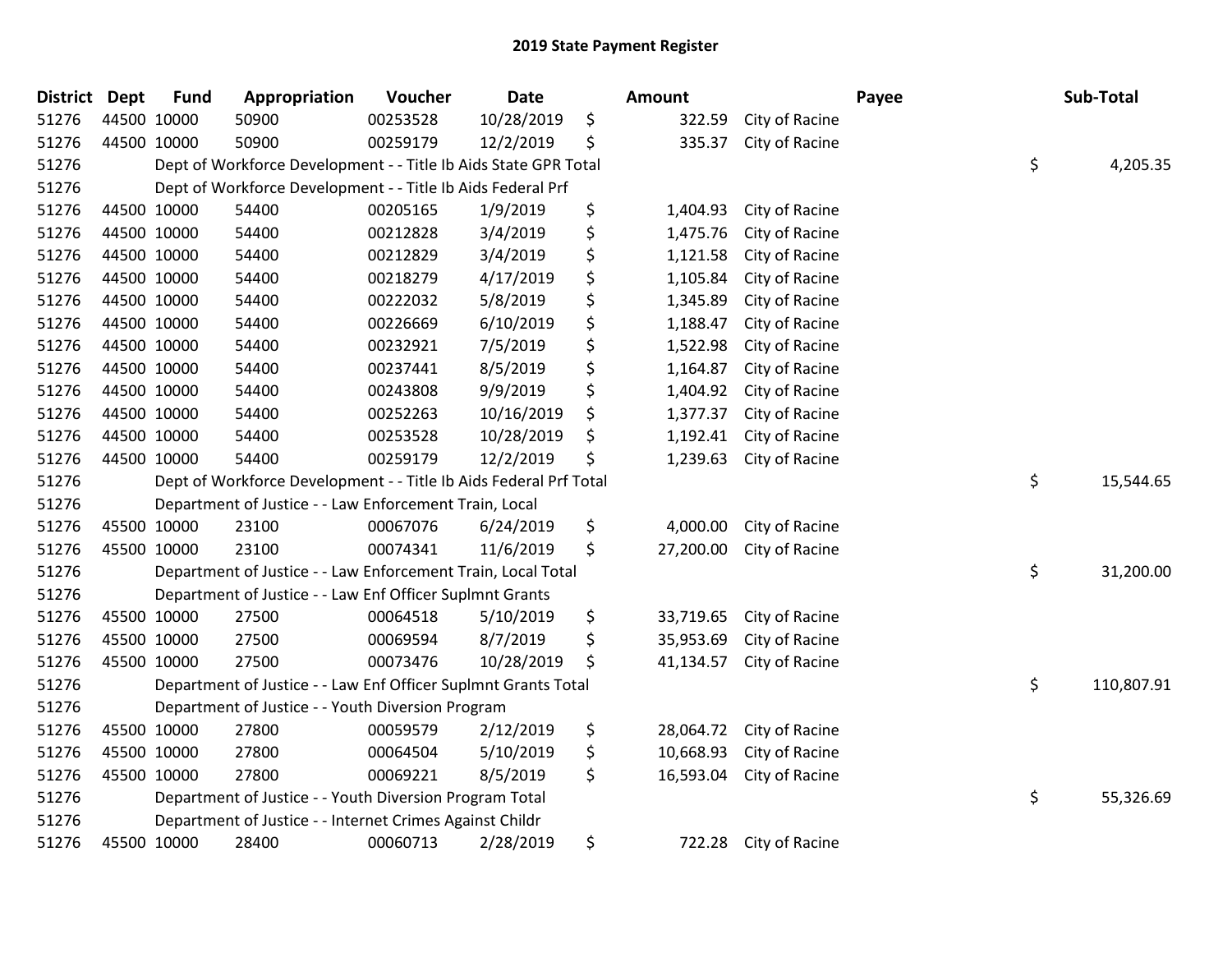| <b>District Dept</b> |             | <b>Fund</b> | Appropriation                                                     | Voucher  | <b>Date</b> | <b>Amount</b>   |                | Payee | Sub-Total |
|----------------------|-------------|-------------|-------------------------------------------------------------------|----------|-------------|-----------------|----------------|-------|-----------|
| 51276                | 45500 10000 |             | 28400                                                             | 00062997 | 4/8/2019    | \$<br>583.75    | City of Racine |       |           |
| 51276                | 45500 10000 |             | 28400                                                             | 00064140 | 5/1/2019    | \$<br>244.46    | City of Racine |       |           |
| 51276                | 45500 10000 |             | 28400                                                             | 00064143 | 5/1/2019    | \$<br>237.06    | City of Racine |       |           |
| 51276                | 45500 10000 |             | 28400                                                             | 00065732 | 6/3/2019    | \$<br>449.04    | City of Racine |       |           |
| 51276                | 45500 10000 |             | 28400                                                             | 00066862 | 6/18/2019   | \$<br>179.62    | City of Racine |       |           |
| 51276                | 45500 10000 |             | 28400                                                             | 00069153 | 7/29/2019   | \$<br>523.87    | City of Racine |       |           |
| 51276                | 45500 10000 |             | 28400                                                             | 00071025 | 9/5/2019    | \$<br>421.96    | City of Racine |       |           |
| 51276                | 45500 10000 |             | 28400                                                             | 00071094 | 9/5/2019    | \$<br>965.44    | City of Racine |       |           |
| 51276                |             |             | Department of Justice - - Internet Crimes Against Childr Total    |          |             |                 |                | \$    | 4,327.48  |
| 51276                |             |             | Department of Justice - - Law Enforcement Overtime Grant          |          |             |                 |                |       |           |
| 51276                | 45500 10000 |             | 28600                                                             | 00064517 | 5/10/2019   | \$<br>11,468.93 | City of Racine |       |           |
| 51276                | 45500 10000 |             | 28600                                                             | 00069593 | 8/6/2019    | \$<br>15,327.66 | City of Racine |       |           |
| 51276                | 45500 10000 |             | 28600                                                             | 00073480 | 10/28/2019  | \$<br>34,639.99 | City of Racine |       |           |
| 51276                |             |             | Department of Justice - - Law Enforcement Overtime Grant Total    |          |             |                 |                | \$    | 61,436.58 |
| 51276                |             |             | Department of Justice - - Gifts, Grants And Proceeds              |          |             |                 |                |       |           |
| 51276                | 45500 10000 |             | 32100                                                             | 00058114 | 1/16/2019   | \$<br>1,636.67  | City of Racine |       |           |
| 51276                | 45500 10000 |             | 32100                                                             | 00058290 | 1/16/2019   | \$<br>1,509.35  | City of Racine |       |           |
| 51276                |             |             | Department of Justice - - Gifts, Grants And Proceeds Total        |          |             |                 |                | \$    | 3,146.02  |
| 51276                |             |             | Department of Justice - - Awards For Victims Of Crimes            |          |             |                 |                |       |           |
| 51276                | 45500 10000 |             | 50200                                                             | 00058408 | 1/17/2019   | \$<br>36.23     | City of Racine |       |           |
| 51276                | 45500 10000 |             | 50200                                                             | 00060497 | 2/27/2019   | \$<br>101.87    | City of Racine |       |           |
| 51276                | 45500 10000 |             | 50200                                                             | 00066188 | 6/10/2019   | \$<br>1,034.00  | City of Racine |       |           |
| 51276                |             |             | Department of Justice - - Awards For Victims Of Crimes Total      |          |             |                 |                | \$    | 1,172.10  |
| 51276                |             |             | Department of Justice - - Federal Aid; Victim Comp                |          |             |                 |                |       |           |
| 51276                | 45500 10000 |             | 54100                                                             | 00069174 | 7/30/2019   | \$<br>74.66     | City of Racine |       |           |
| 51276                | 45500 10000 |             | 54100                                                             | 00075064 | 11/19/2019  | \$<br>784.00    | City of Racine |       |           |
| 51276                | 45500 10000 |             | 54100                                                             | 00075085 | 11/19/2019  | \$<br>605.13    | City of Racine |       |           |
| 51276                | 45500 10000 |             | 54100                                                             | 00075104 | 11/19/2019  | \$<br>912.20    | City of Racine |       |           |
| 51276                |             |             | Department of Justice - - Federal Aid; Victim Comp Total          |          |             |                 |                | \$    | 2,375.99  |
| 51276                |             |             | Department of Military Affairs - - Regional Emergency Response Tm |          |             |                 |                |       |           |
| 51276                |             | 46500 10000 | 30600                                                             | 00055386 | 1/28/2019   | \$<br>24,547.56 | City of Racine |       |           |
| 51276                | 46500 10000 |             | 30600                                                             | 00058721 | 4/5/2019    | \$<br>24,547.56 | City of Racine |       |           |
| 51276                | 46500 10000 |             | 30600                                                             | 00061643 | 6/5/2019    | \$<br>24,547.56 | City of Racine |       |           |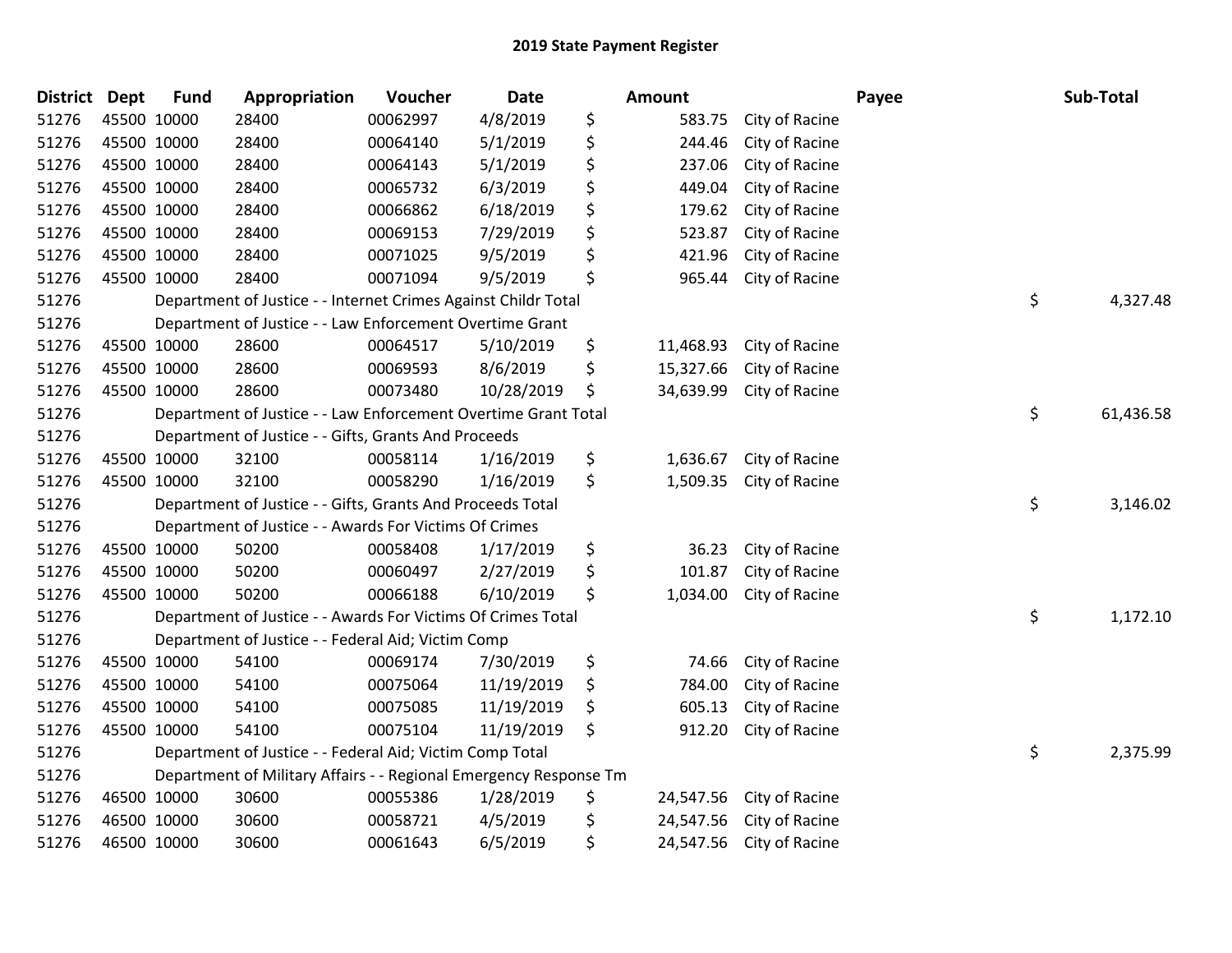| <b>District</b> | <b>Dept</b> | <b>Fund</b> | Appropriation                                                           | Voucher  | <b>Date</b> |    | <b>Amount</b> |                           | Payee | Sub-Total    |  |
|-----------------|-------------|-------------|-------------------------------------------------------------------------|----------|-------------|----|---------------|---------------------------|-------|--------------|--|
| 51276           | 46500 10000 |             | 30600                                                                   | 00067834 | 10/8/2019   | \$ | 24,547.56     | City of Racine            |       |              |  |
| 51276           |             |             | Department of Military Affairs - - Regional Emergency Response Tm Total |          |             |    |               |                           | \$    | 98,190.24    |  |
| 51276           |             |             | Department of Military Affairs - - Regional Emergency Response Gr       |          |             |    |               |                           |       |              |  |
| 51276           | 46500 10000 |             | 31300                                                                   | 00063324 | 7/1/2019    | \$ |               | 114,507.55 City of Racine |       |              |  |
| 51276           |             |             | Department of Military Affairs - - Regional Emergency Response Gr Total |          |             |    |               |                           | \$    | 114,507.55   |  |
| 51276           |             |             | Department of Administration - - Federal Aid                            |          |             |    |               |                           |       |              |  |
| 51276           |             | 50500 10000 | 14200                                                                   | 00107112 | 8/28/2019   | \$ | 1,787.97      | City of Racine            |       |              |  |
| 51276           | 50500 10000 |             | 14200                                                                   | 00107114 | 8/28/2019   | \$ | 3,686.46      | City of Racine            |       |              |  |
| 51276           | 50500 10000 |             | 14200                                                                   | 00111161 | 10/24/2019  | \$ | 4,448.32      | City of Racine            |       |              |  |
| 51276           |             | 50500 10000 | 14200                                                                   | 00111163 | 10/24/2019  | \$ | 4,321.05      | City of Racine            |       |              |  |
| 51276           |             |             | Department of Administration - - Federal Aid Total                      |          |             |    |               |                           | \$    | 14,243.80    |  |
| 51276           |             |             | Department of Administration - - Hv Trans Ln Annual Impact Fee          |          |             |    |               |                           |       |              |  |
| 51276           |             | 50500 10000 | 17400                                                                   | 00101030 | 4/26/2019   | \$ | 2,124.00      | City of Racine            |       |              |  |
| 51276           |             | 50500 10000 | 17400                                                                   | 00101148 | 5/1/2019    | \$ | 6,372.00      | City of Racine            |       |              |  |
| 51276           |             |             | Department of Administration - - Hv Trans Ln Annual Impact Fee Total    |          |             |    |               |                           | \$    | 8,496.00     |  |
| 51276           |             |             | Department of Administration - - Hv Trans Ln Environ Impact Fee         |          |             |    |               |                           |       |              |  |
| 51276           |             | 50500 10000 | 17500                                                                   | 00101030 | 4/26/2019   | \$ | 53,097.00     | City of Racine            |       |              |  |
| 51276           |             |             | Department of Administration - - Hv Trans Ln Environ Impact Fee Total   |          |             |    |               |                           | \$    | 53,097.00    |  |
| 51276           |             |             | Elections Commission - - General Program Ops, GPR                       |          |             |    |               |                           |       |              |  |
| 51276           |             | 51000 10000 | 10100                                                                   | 00001463 | 1/25/2019   | \$ | 292.01        | City of Racine            |       |              |  |
| 51276           |             |             | Elections Commission - - General Program Ops, GPR Total                 |          |             |    |               |                           | \$    | 292.01       |  |
| 51276           |             |             | Public Defender Board - - Trial Representation                          |          |             |    |               |                           |       |              |  |
| 51276           |             | 55000 10000 | 10300                                                                   | 00180234 | 2/8/2019    | \$ | 93.28         | City of Racine            |       |              |  |
| 51276           | 55000 10000 |             | 10300                                                                   | 00193489 | 5/20/2019   | \$ | 169.51        | City of Racine            |       |              |  |
| 51276           | 55000 10000 |             | 10300                                                                   | 00208437 | 8/5/2019    | \$ | 165.88        | City of Racine            |       |              |  |
| 51276           |             | 55000 10000 | 10300                                                                   | 00221561 | 11/21/2019  | \$ | 174.86        | City of Racine            |       |              |  |
| 51276           |             |             | Public Defender Board - - Trial Representation Total                    |          |             |    |               |                           | \$    | 603.53       |  |
| 51276           |             |             | Public Defender Board - - Transcript, Discovery And Int                 |          |             |    |               |                           |       |              |  |
| 51276           |             | 55000 10000 | 10600                                                                   | 00191503 | 4/18/2019   | \$ | 1,358.40      | City of Racine            |       |              |  |
| 51276           |             |             | Public Defender Board - - Transcript, Discovery And Int Total           |          |             |    |               |                           | \$    | 1,358.40     |  |
| 51276           |             |             | Shared Revenue and Tax Relief - - Expenditure Restraint Program         |          |             |    |               |                           |       |              |  |
| 51276           | 83500 10000 |             | 10100                                                                   | 00049575 | 7/22/2019   | \$ | 2,559,979.78  | City of Racine            |       |              |  |
| 51276           |             |             | Shared Revenue and Tax Relief - - Expenditure Restraint Program Total   |          |             |    |               |                           | \$    | 2,559,979.78 |  |